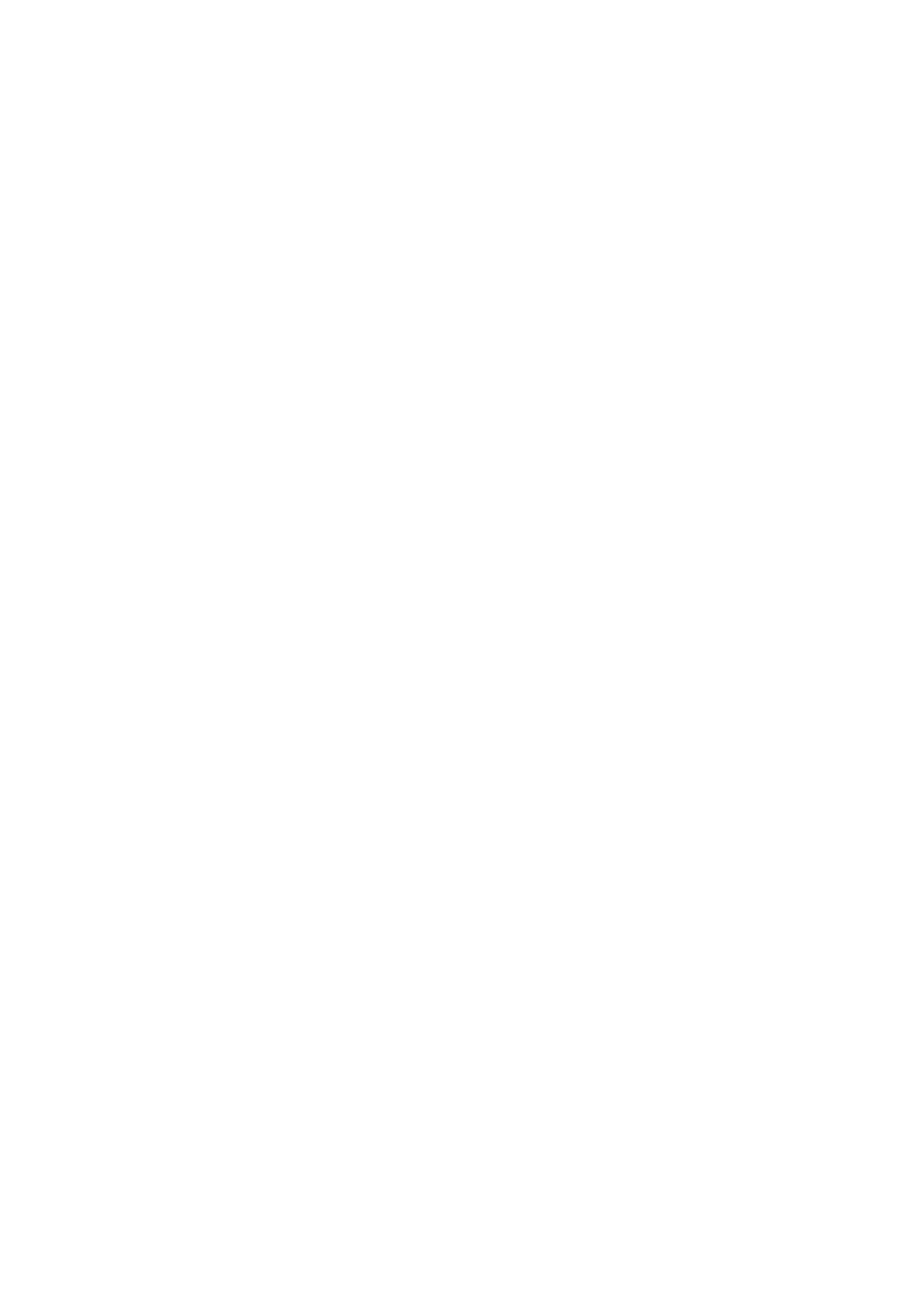Each code form bears a number, preceded by the letters FM. This number is followed by a Roman numeral to identify the session of CSM or (from 1974 onwards) of CBS which either approved the code form as a new one or made the latest amendment to its previous version. A code form approved or amended by correspondence after a session of CSM/CBS receives the number of that session.

Furthermore, an indicator term is used to designate the code form colloquially and is therefore called a "code name". In some cases, this code name is included as a symbolic prefix in the code form and during transmission ensures ready identification of the type of report (e.g. CLIMAT).

The FM system of numbering the code forms, together with the corresponding code names and their reference list of CBS approved decisions, is the following:

## **FM SYSTEM OF CODE FORMS**

| <b>FM 12-XIV SYNOP</b>       | Report of surface observation from a fixed land station                                                                                                                                                                                                                                  |  |  |
|------------------------------|------------------------------------------------------------------------------------------------------------------------------------------------------------------------------------------------------------------------------------------------------------------------------------------|--|--|
|                              | Res. 5 (EC-XXXI), Res. 4 (EC-XXXVIII), Res. 1 (EC-XL), Res. 8 (EC-XLIII),<br>Res. 4 (EC-XLV), Res. 4 (EC-XLVII), Res. 4 (EC-XLIX), Res. 8 (EC-LI),<br>Res. 8 (EC-LV) and Res. 7 (EC-LXI)                                                                                                 |  |  |
| <b>FM 13-XIV SHIP</b>        | Report of surface observation from a sea station                                                                                                                                                                                                                                         |  |  |
|                              | Res. 5 (EC-XXXI), Res. 4 (EC-XXXVIII), Res. 1 (EC-XL), Res. 8 (EC-XLIII),<br>Res. 4 (EC-XLV), Res. 4 (EC-XLIX), Res. 8 (EC-LI), Res. 8 (EC-LV) and<br>Res. 7 (EC-LXI)                                                                                                                    |  |  |
| <b>FM 14-XIV SYNOP MOBIL</b> | Report of surface observation from a mobile land station                                                                                                                                                                                                                                 |  |  |
|                              | Res. 4 (EC-XLVII), Res. 4 (EC-XLIX), Res. 8 (EC-LI), Res. 8 (EC-LV) and<br>Res. 7 (EC-LXI)                                                                                                                                                                                               |  |  |
| <b>FM 15-XIV METAR</b>       | Aerodrome routine meteorological report (with or without trend<br>forecast)                                                                                                                                                                                                              |  |  |
|                              | Res. 13 (EC-XVIII), paragraph 4.10.10 of the general summary of EC-XXI,<br>Res. 15 (EC-XXII), Res. 4 (EC-XXXVIII), Res. 8 (EC-XLIII), Rec. 14 (CBS-95),<br>approved by the President of WMO, Res. 4 (EC-LIII), Res. 8 (EC-LV),<br>Res. 2 (EC-LVII), Res. 10 (EC-LIX) and Res. 7 (EC-LXI) |  |  |
| <b>FM 16-XIV SPECI</b>       | Aerodrome special meteorological report (with or without trend<br>forecast)                                                                                                                                                                                                              |  |  |
|                              | Res. 13 (EC-XVIII), paragraph 4.10.10 of the general summary of EC-XXI,<br>Res. 15 (EC-XXII), Res. 4 (EC-XXXVIII), Res. 8 (EC-XLIII), Rec. 14 (CBS-95),<br>approved by the President of WMO, Res. 4 (EC-LIII), Res. 8 (EC-LV),<br>Res. 2 (EC-LVII), Res. 10 (EC-LIX) and Res. 7 (EC-LXI) |  |  |
| <b>FM 18-XII BUOY</b>        | Report of a buoy observation                                                                                                                                                                                                                                                             |  |  |
|                              | Res. 8 (EC-XLIII), Res. 4 (EC-XLV), Rec. 16 (CBS-94), approved by the<br>President of WMO, Res. 4 (EC-XLIX), Rec. 9 (CBS-97), approved by the<br>President of WMO, and Res. 4 (EC-LIII)                                                                                                  |  |  |
| <b>FM 20-VIII RADOB</b>      | Report of ground radar weather observation                                                                                                                                                                                                                                               |  |  |
|                              | Res. 15 (EC-XXII) and Res. 4 (EC-XXXV)                                                                                                                                                                                                                                                   |  |  |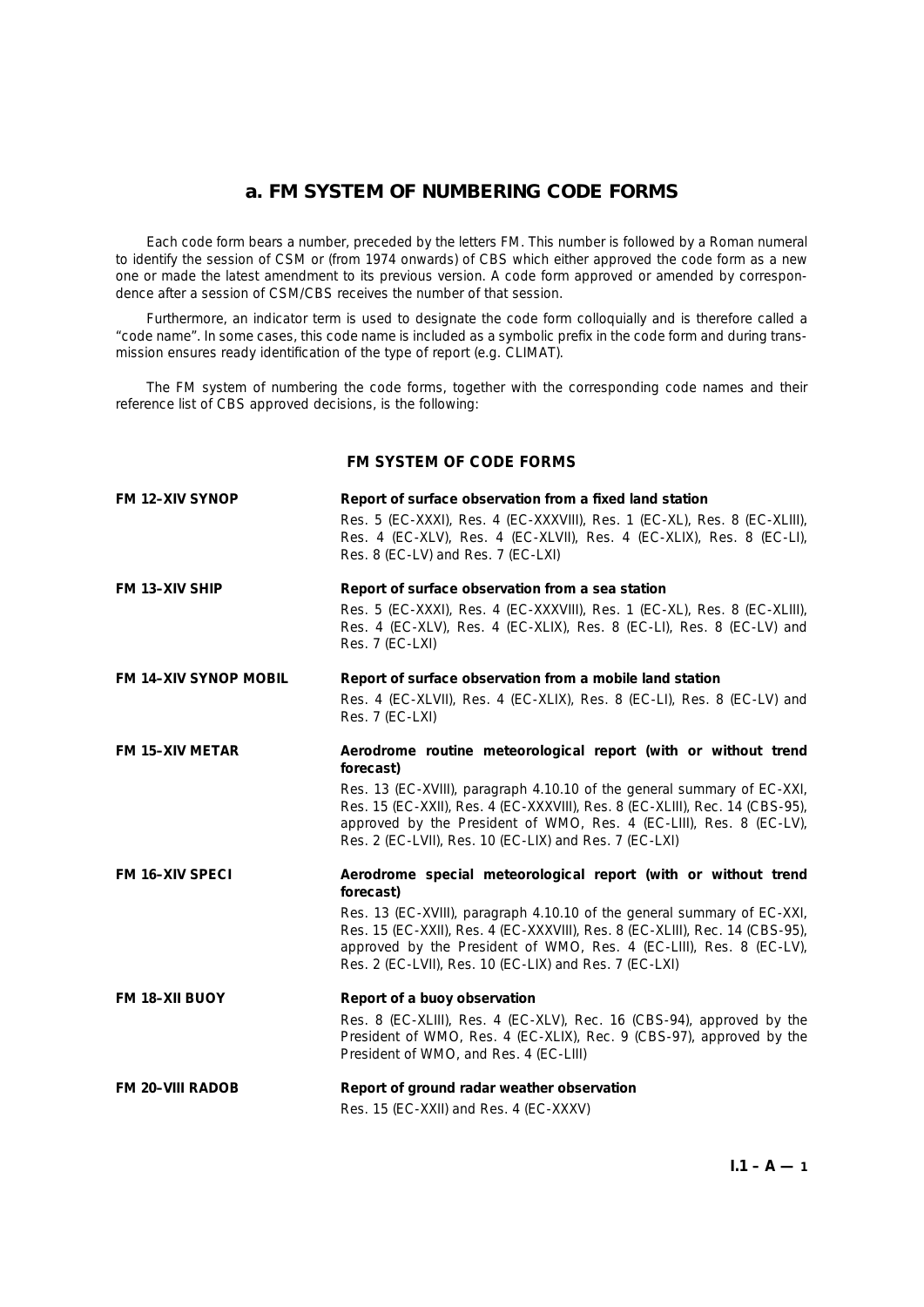| <b>FM 22-IX Ext. RADREP</b>     | Radiological data report (monitored on a routine basis and/or in case<br>of accident)<br>Res. 8 (EC-XLIII)                                                                                                                           |
|---------------------------------|--------------------------------------------------------------------------------------------------------------------------------------------------------------------------------------------------------------------------------------|
| FM 32-XI Ext. PILOT             | Upper-wind report from a fixed land station<br>Res. 21 (EC-IV), Res. 22 (EC-X), Res. 34 (EC-XIV), Res. 13 (EC-XVIII),<br>Res. 15 (EC-XXII), Res. 1 (EC-XL), Rec. 22 (CBS-89), approved by the<br>President of WMO and Res. 8 (EC-LI) |
| <b>FM 33-XI Ext. PILOT SHIP</b> | Upper-wind report from a sea station<br>Res. 21 (EC-IV), Res. 22 (EC-X), Res. 34 (EC-XIV), Res. 13 (EC-XVIII),<br>Res. 15 (EC-XXII), Res. 1 (EC-XL) and Res. 8 (EC-LI)                                                               |
| FM 34-XI Ext. PILOT MOBIL       | Upper-wind report from a mobile land station<br>Rec. 22 (CBS-89), approved by the President of WMO and Res. 8 (EC-LI)                                                                                                                |
| FM 35-XI Ext. TEMP              | Upper-level pressure, temperature, humidity and wind report from a<br>fixed land station                                                                                                                                             |
|                                 | Res. 21 (EC-IV), Res. 22 (EC-X), Res. 34 (EC-XIV), Res. 13 (EC-XVIII),<br>Res. 15 (EC-XXII), Res. 1 (EC-XL), Rec. 22 (CBS-89), approved by the<br>President of WMO, Res. 8 (EC-XLIII), Res. 4 (EC-XLVII) and Res. 8 (EC-LI)          |
| <b>FM 36-XI Ext. TEMP SHIP</b>  | Upper-level pressure, temperature, humidity and wind report from a<br>sea station                                                                                                                                                    |
|                                 | Res. 21 (EC-IV), Res. 22 (EC-X), Res. 34 (EC-XIV), Res. 13 (EC-XVIII),<br>Res. 15 (EC-XXII), Res. 1 (EC-XL), Res. 8 (EC-XLIII), Res. 4 (EC-XLVII) and<br>Res. 8 (EC-LI)                                                              |
| FM 37-XI Ext. TEMP DROP         | Upper-level pressure, temperature, humidity and wind report from a<br>sonde released by carrier balloons or aircraft                                                                                                                 |
|                                 | Res. 4 (EC-XXXI), Res. 8 (EC-XLIII), Res. 4 (EC-XLVII) and Res. 8 (EC-LI)                                                                                                                                                            |
| <b>FM 38-XI Ext. TEMP MOBIL</b> | Upper-level pressure, temperature, humidity and wind report from a<br>mobile land station                                                                                                                                            |
|                                 | Rec. 22 (CBS-89), approved by the President of WMO, Res. 8 (EC-XLIII),<br>Res. 4 (EC-XLVII) and Res. 8 (EC-LI)                                                                                                                       |
| <b>FM 39-VI ROCOB</b>           | Upper-level temperature, wind and air density report from a land<br>rocketsonde station                                                                                                                                              |
|                                 | Paragraph 2.1.4 of the general summary of EC-XVI, Res.15 (EC-XXII) and<br>Res. 3 (EC-XXVI)                                                                                                                                           |
| <b>FM 40-VI ROCOB SHIP</b>      | Upper-level temperature, wind and air density report from a rocketsonde<br>station on a ship                                                                                                                                         |
|                                 | Paragraph 2.1.4 of the general summary of EC-XVI, Res. 15 (EC-XXII) and<br>Res. 3 (EC-XXVI)                                                                                                                                          |
| <b>FM 41-IV CODAR</b>           | Upper-air report from an aircraft (other than weather reconnaissance<br>aircraft)<br>Res. 13 (EC-XVIII)                                                                                                                              |

 $I.1 - A - 2$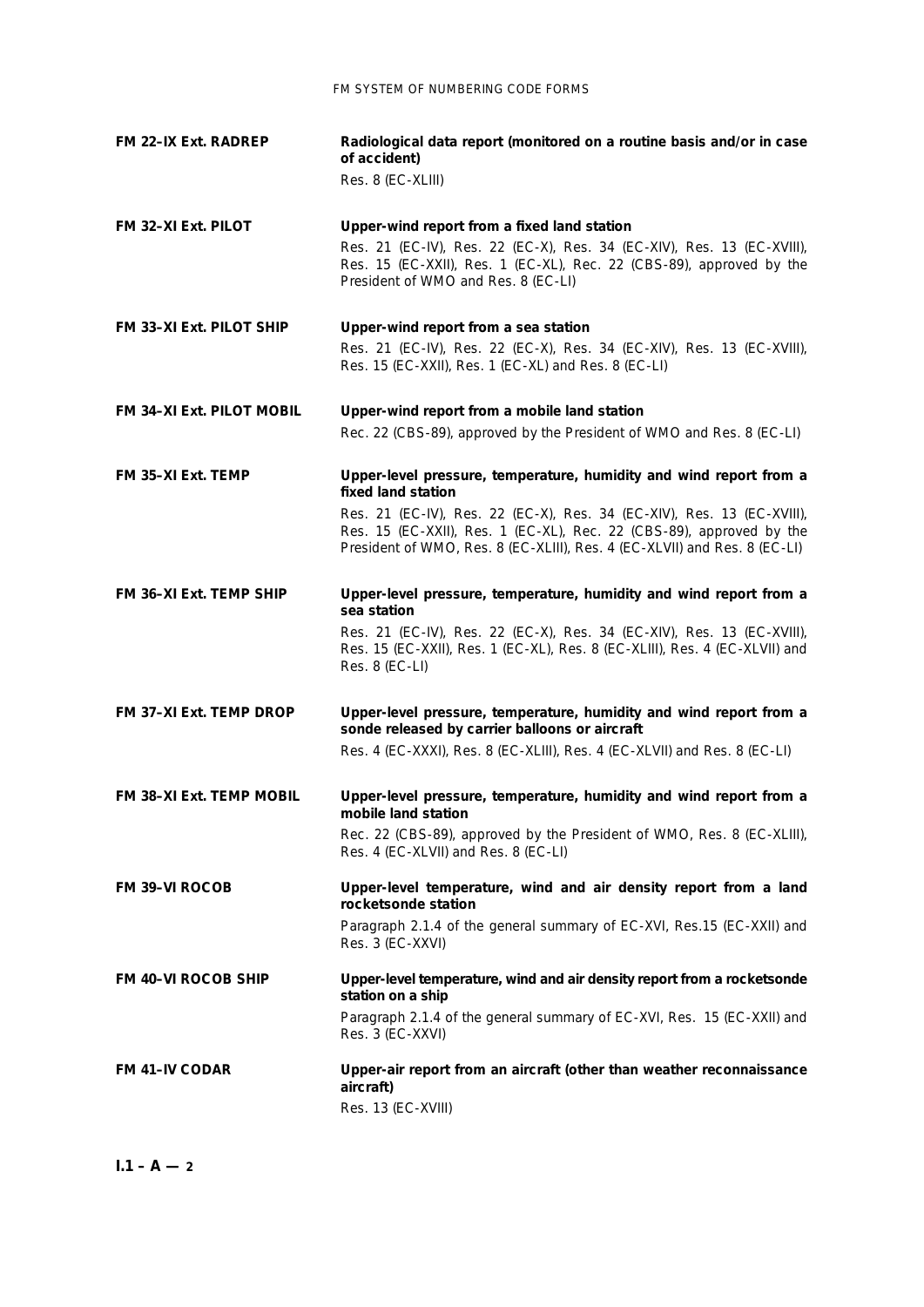| FM 42-XI Ext. AMDAR       | Aircraft report (aircraft meteorological data relay)<br>Res. 1 (EC-XL), Res. 8 (EC-XLIII), Res. 4 (EC-XLIX) and Res. 8 (EC-LI)                                                                                                                                                                                                                                        |  |
|---------------------------|-----------------------------------------------------------------------------------------------------------------------------------------------------------------------------------------------------------------------------------------------------------------------------------------------------------------------------------------------------------------------|--|
| <b>FM 44-V ICEAN</b>      | Ice analysis<br>Rec. 47 (CBS-74), approved by the President of WMO                                                                                                                                                                                                                                                                                                    |  |
| <b>FM 45-IV IAC</b>       | Analysis in full form<br>Res. 156 (CD Washington 1947), Res. 22 (EC-X), Res. 34 (EC-XIV) and<br>Res. 13 (EC-XVIII)                                                                                                                                                                                                                                                    |  |
| <b>FM 46-IV IAC FLEET</b> | Analysis in abbreviated form<br>Res. 156 (CD Washington 1947), Res. 21 (EC-IV), Res. 34 (EC-XIV) and<br>Res. 13 (EC-XVIII)                                                                                                                                                                                                                                            |  |
| FM 47-IX Ext. GRID        | Processed data in the form of grid-point values<br>Rec. 46 (CBS-73), approved by the President of WMO, Res. 4 (EC-XXXI)<br>and Res. 8 (EC-XLIII)                                                                                                                                                                                                                      |  |
| FM 49-IX Ext. GRAF        | Processed data in the form of grid-point values (abbreviated code<br>form)<br>Res. 4 (EC-XXXI) and Res. 8 (EC-XLIII)                                                                                                                                                                                                                                                  |  |
| FM 50-XIII WINTEM         | Forecast upper wind and temperature for aviation<br>Res. 5 (EC-XXXV), Res. 4 (EC-XXXVIII) and Res. 2 (EC-LVII)                                                                                                                                                                                                                                                        |  |
| FM 51-XIV TAF             | Aerodrome forecast<br>Res. 21 (EC-IV), Res. 34 (EC-XIV), Res. 13<br>(EC-XVIII), Res. 15<br>(EC-XXII), paragraph 2.1.4 of the general summary of EC-XXII, Res. 4<br>(EC-XXXVIII), Res. 1 (EC-XL), Res. 8 (EC-XLIII), Rec. 14 (CBS-95), approved<br>by the President of WMO, Res. 4 (EC-LIII), Res. 8 (EC-LV), Res. 2 (EC-LVII),<br>Res.10 (EC-LIX) and Res. 7 (EC-LXI) |  |
| FM 53-X Ext. ARFOR        | Area forecast for aviation<br>Res. 21 (EC-IV), Res. 22 (EC-X), Res. 13 (EC-XVIII), Res. 15 (EC-XXII),<br>Res. 4 (EC-XXXVIII), Res. 8 (EC-XLIII) and Rec. 14 (CBS-95), approved by<br>the President of WMO                                                                                                                                                             |  |
| FM 54-X Ext. ROFOR        | Route forecast for aviation<br>Res. 21 (EC-IV), Res. 22 (EC-X), Res. 13 (EC-XVIII), Res. 15 (EC-XXII),<br>Res. 4 (EC-XXXVIII), Res. 8 (EC-XLIII) and Rec. 14 (CBS-95), approved by the<br>President of WMO                                                                                                                                                            |  |
| FM 57-IX Ext. RADOF       | Radiological trajectory dose forecast (defined time of arrival and<br>location)<br>Res. 8 (EC-XLIII)                                                                                                                                                                                                                                                                  |  |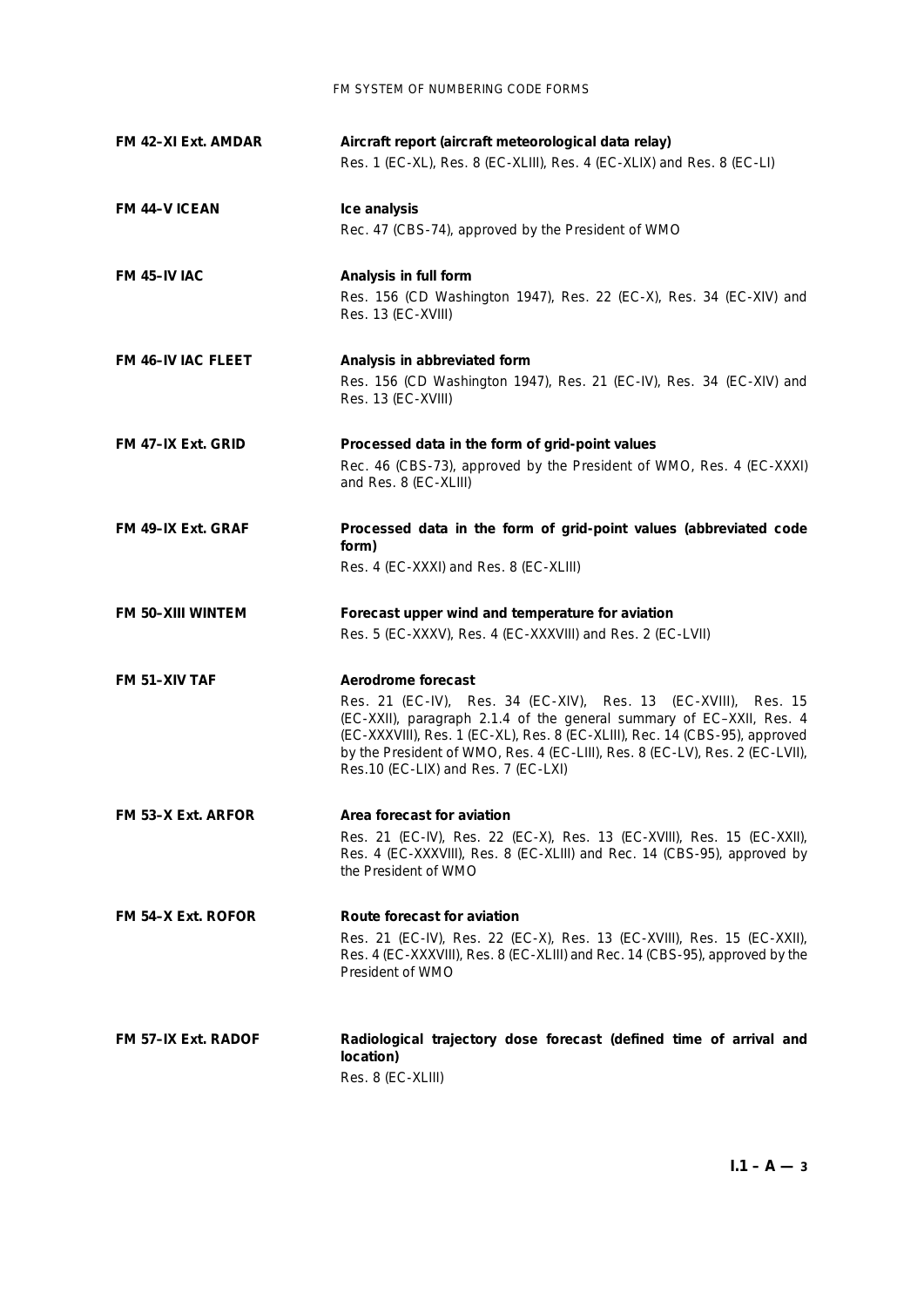| <b>FM 61–IV MAFOR</b>                                                                                 | Forecast for shipping<br>Res. 22 (EC-X), Res. 34 (EC-XIV) and Res. 13 (EC-XVIII)                                                                                                                                                            |  |
|-------------------------------------------------------------------------------------------------------|---------------------------------------------------------------------------------------------------------------------------------------------------------------------------------------------------------------------------------------------|--|
| <b>FM 62-VIII Ext. TRACKOB</b>                                                                        | Report of marine surface observation along a ship's track<br>Res. 4 (EC-XXXVIII)                                                                                                                                                            |  |
| FM 63-XI Ext. BATHY                                                                                   | Report of bathythermal observation<br>Res. 15 (EC-XXII), Res. 4 (EC-XXXV), Res. 4 (EC-XXXVIII), Res. 1 (EC-XL),<br>Res. 8 (EC-XLIII), Res. 4 (EC-XLVII) and Res. 8 (EC-LI)                                                                  |  |
| FM 64-XI Ext. TESAC                                                                                   | Temperature, salinity and current report from a sea station<br>Res. 15 (EC-XXII), Res. 4 (EC-XXXV), Res. 4 (EC-XXXVIII), Res. 1 (EC-XL),<br>Res. 8 (EC-XLIII) and Res. 8 (EC-LI)                                                            |  |
| <b>FM 65-XI Ext. WAVEOB</b>                                                                           | Report of spectral wave information from a sea station or from a<br>remote platform (aircraft or satellite)<br>Res. 1 (EC-XL), Res. 4 (EC-XLIX) and Res. 8 (EC-LI)                                                                          |  |
| <b>FM 67-VI HYDRA</b>                                                                                 | Report of hydrological observation from a hydrological station<br>Res. 3 (EC-XXVI)                                                                                                                                                          |  |
| <b>FM 68-VI HYFOR</b>                                                                                 | <b>Hydrological forecast</b><br>Res. 3 (EC-XXVI)                                                                                                                                                                                            |  |
| <b>FM 71-XII CLIMAT</b>                                                                               | Report of monthly values from a land station<br>Res. 71 and 72 (CD Washington 1947), Res. 13 (EC-XVIII), paragraph 2.1.4<br>of the general summary of EC-XXII, Res. 3 (EC-XXVI), Res. 4 (EC-XLV),<br>Res. 4 (EC-XLIX) and Res. 4 (EC-LIII)  |  |
| <b>FM 72-XII CLIMAT SHIP</b>                                                                          | Report of monthly means and totals from an ocean weather station<br>Res. 71 and 72 (CD Washington 1947), Res. 22 (EC-X), Res. 13 (EC-XVIII),<br>paragraph 2.1.4 of the general summary of EC-XXII, Res. 3 (EC-XXVI) and<br>Res. 4 (EC-LIII) |  |
| <b>NACLI</b><br><b>CLINP</b><br>SPCLI <sup>1</sup><br><b>FM 73-VI</b><br><b>CLISA</b><br><b>INCLI</b> | Report of monthly means for an oceanic area<br>Res. 22 (IMC Salzburg 1937), Res. 71 (CD Washington 1947) and Res. 3<br>(EC-XXVI)                                                                                                            |  |
| <b>FM 75-XII Ext. CLIMAT TEMP</b>                                                                     | Report of monthly aerological means from a land station                                                                                                                                                                                     |  |
|                                                                                                       | Res. 71 (CD Washington 1947), paragraph 5.11 of the general summary of<br>EC-XV, Res. 13 (EC-XVIII), Res. 3 (EC-XXVI), Res. 4 (EC-XLV), Res. 4<br>(EC-LIII) and Res. 8 (EC-LV)                                                              |  |
|                                                                                                       | FM 76-XII Ext. CLIMAT TEMP SHIP Report of monthly aerological means from an ocean weather station                                                                                                                                           |  |
|                                                                                                       | Res. 71 (CD Washington 1947), paragraph 5.11 of the general summary of<br>EC-XV, Res. 13 (EC-XVIII), Res. 3 (EC-XXVI), Res. 4 (EC-XLV), Res. 4<br>(EC-LIII) and Res. 8 (EC-LV)                                                              |  |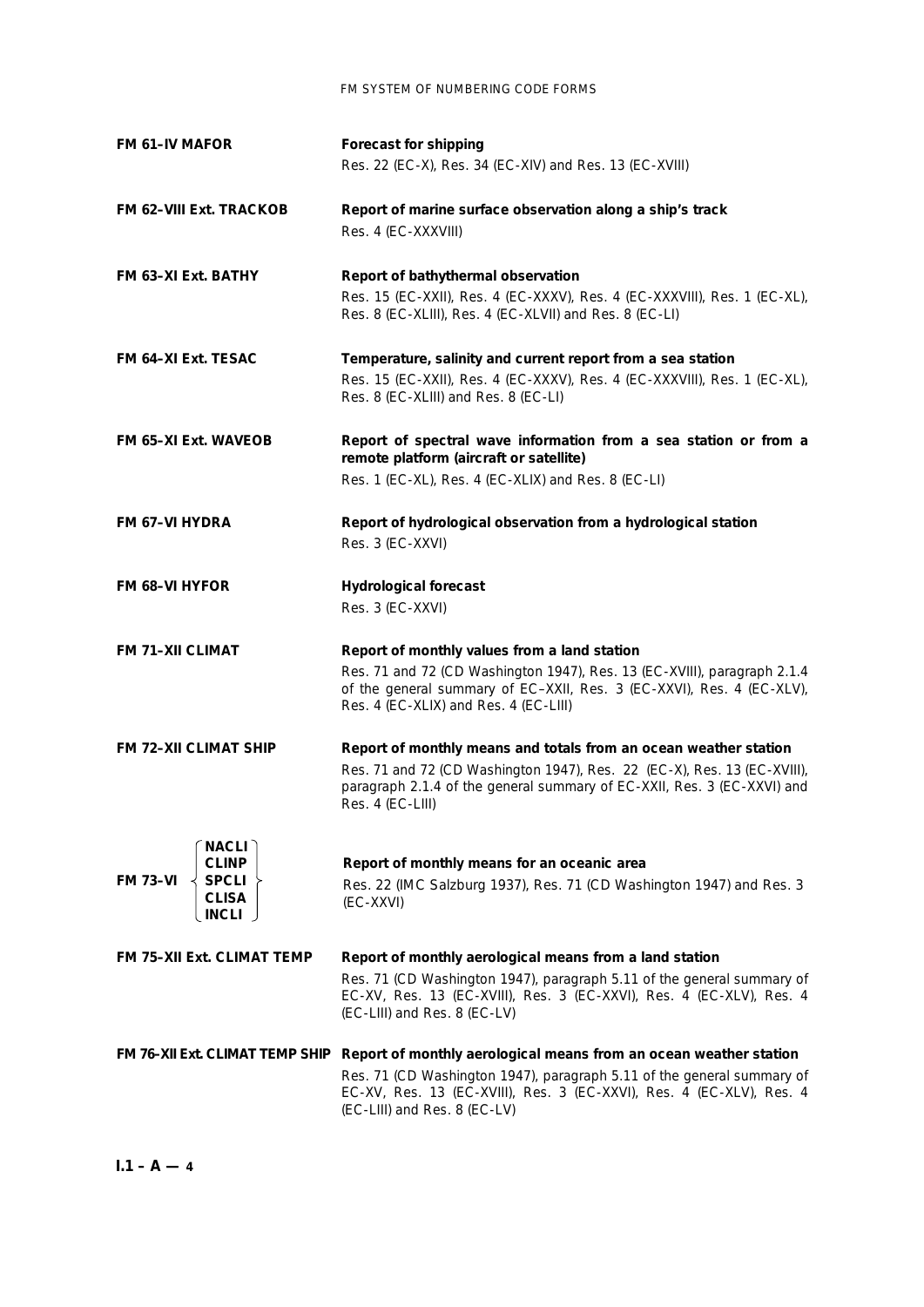| FM 81-I SFAZI         | Synoptic report of bearings of sources of atmospherics<br>Res. 21 (EC-IV)                                                                                                                           |  |
|-----------------------|-----------------------------------------------------------------------------------------------------------------------------------------------------------------------------------------------------|--|
| FM 82-I SFLOC         | Synoptic report of the geographical location of sources of atmospherics<br>Res. 21 (EC-IV)                                                                                                          |  |
| <b>FM 83-I SFAZU</b>  | Detailed report of the distribution of sources of atmospherics by<br>bearings for any period up to and including 24 hours<br>Res. 21 (EC-IV)                                                        |  |
| <b>FM 85-IX SAREP</b> | Report of synoptic interpretation of cloud data obtained by a meteoro-<br>logical satellite<br>Res. 15 (EC-XXII), Res. 3 (EC-XXVI) and Res. 1 (EC-XL)                                               |  |
| <b>FM 86-XI SATEM</b> | Report of satellite remote upper-air soundings of pressure, tempera-<br>ture and humidity<br>Rec. 2 (CBS-Ext.(76)), approved by the President of WMO, Res. 4<br>(EC-XXXVIII) and Res. 4 (EC-XLIX)   |  |
| <b>FM 87-XI SARAD</b> | Report of satellite clear radiance observations<br>Rec. 3 (CBS-Ext. (76)), approved by the President of WMO, 4 (EC-XXXVIII)<br>and Res. 4 (EC-XLIX)                                                 |  |
| <b>FM 88-XI SATOB</b> | Report of satellite observations of wind, surface temperature, cloud,<br>humidity and radiation<br>Rec. 4 (CBS-Ext.(76)), approved by the President of WMO, Res. 4 (EC-XLV)<br>and Res. 4 (EC-XLIX) |  |

–––––––––––––––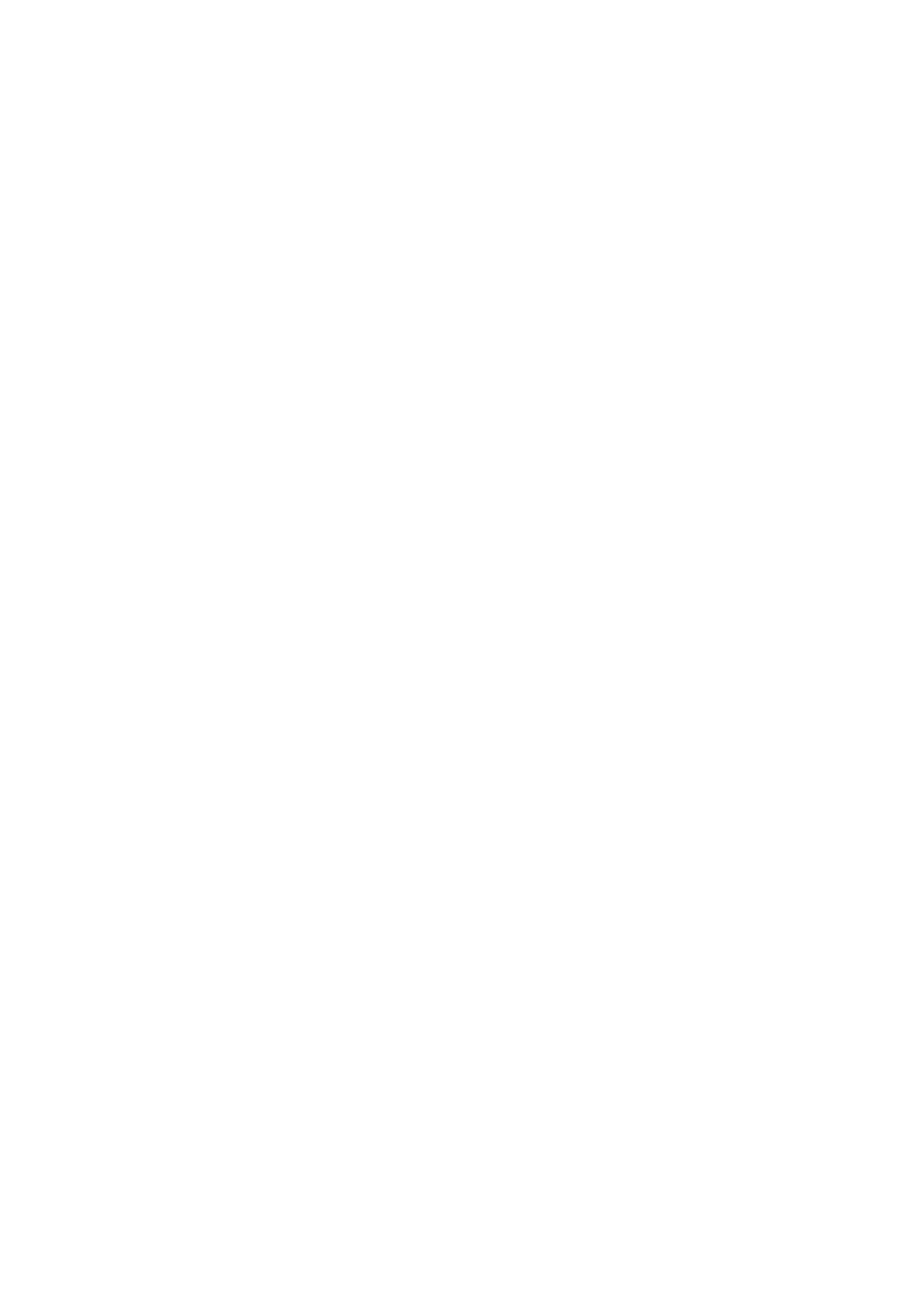## **b. LIST OF CODE FORMS WITH NOTES AND REGULATIONS**

| <b>FM 12-XIV SYNOP</b>       | Report of surface observation from a fixed land station  |
|------------------------------|----------------------------------------------------------|
| <b>FM 13-XIV SHIP</b>        | Report of surface observation from a sea station         |
| <b>FM 14-XIV SYNOP MOBIL</b> | Report of surface observation from a mobile land station |

**CODE FORM: D . . . . D\*\*\*\*** II**iii\*** SECTION 0 **Mi Mi Mj Mj or YYGGiw or MMMULaULo\*\*\* h0h0h0h0i m\*\*\* A1bwnbnbnb\*\* 99LaLaLa QcLoLoLoLo\*\*\*\* 2snTdTdTd** SECTION 1 **i Ri xhVV Nddff (00fff) 1snTTT or 3P0P0P0P0 29UUU 4PPPP 7wwW1W2 or 5appp 6RRRtR or 8NhCLCMCH 9GGgg 4a3hhh 7wawaWa1Wa2** SECTION 2 **222Dsvs (0ssTwTwTw) (1PwaPwaHwaHwa) (2PwPwHwHw) ((3dw1dw1dw2dw2) 6**I**sEsEsRs (4Pw1Pw1Hw1Hw1) (5Pw2Pw2Hw2Hw2)) ( or ICING + ) plain language ci Si bi Di zi (70HwaHwaHwa) (8swTbTbTb) (ICE + or ) plain language** SECTION 3 **333 (0 . . . .) (1snTxTxTx) (2snTnTnTn) (3Ejjj) (4E´sss) (5j1j 2j 3j <sup>4</sup> (j5j 6j 7j 8j 9)) (6RRRtR) (7R24R24R24R24) (8NsChshs) (9SPSPspsp) (80000 (0 . . . .) (1 . . . .) . . . . .)** SECTION 4 **444 N´C´H´H´Ct**

SECTION 5 **555 Groups to be developed nationally**

<sup>––––––––––</sup>

**<sup>\*</sup> Used in FM 12 only.**

**<sup>\*\*</sup> Used in FM 13 only.**

**<sup>\*\*\*</sup> Used in FM 14 only.**

**<sup>\*\*\*\*</sup> Used in FM 13 and FM 14 only.**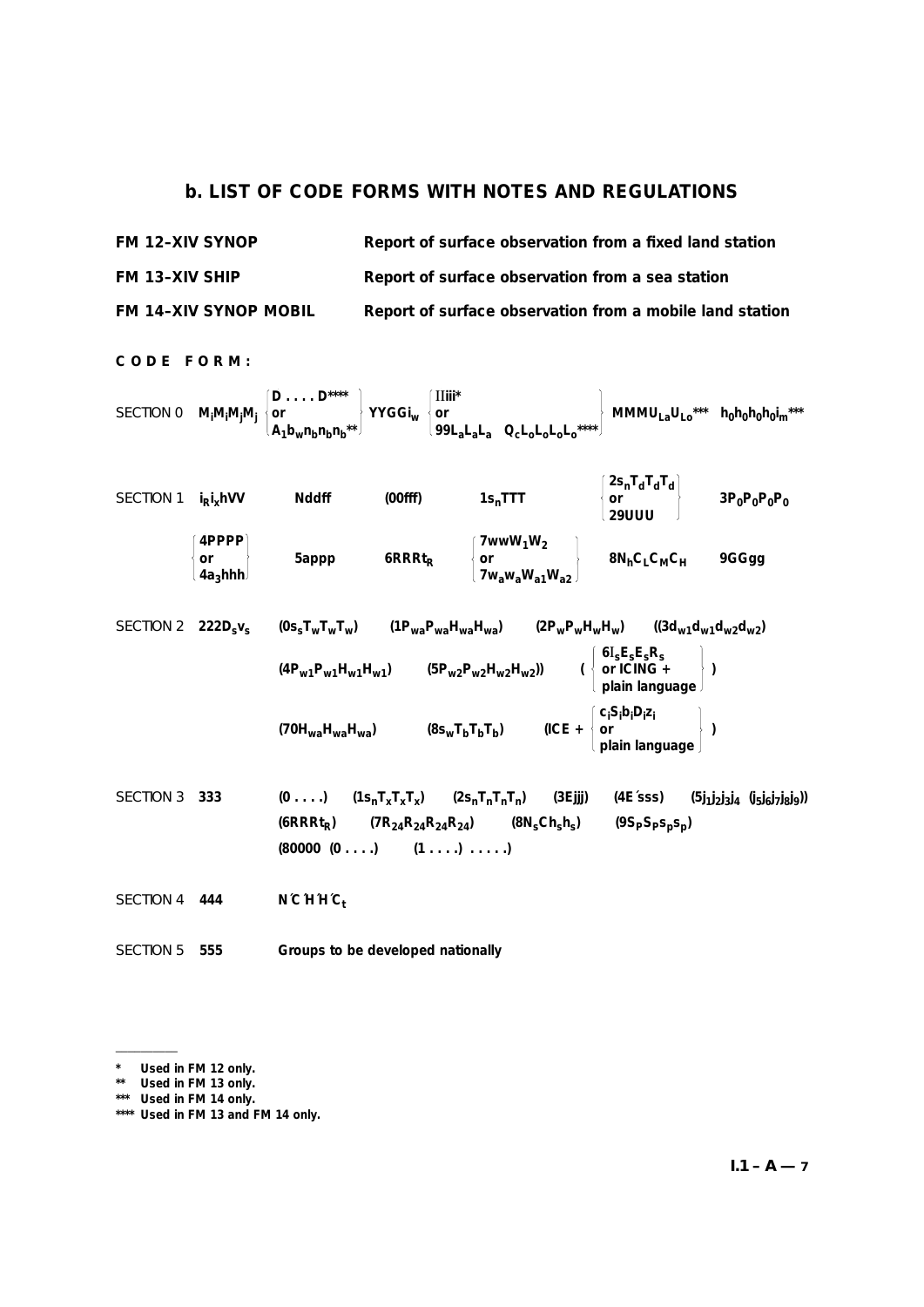## **Notes:**

- (1) The code form FM 12 SYNOP is used for reporting synoptic surface observations from a fixed land station, manned or automatic. The code form FM 13 SHIP is used for the same kind of observations from a sea station, manned or automatic. The code form FM 14 SYNOP MOBIL is used for surface observations from an automatic or manned land station not at a fixed location.
- (2) A SYNOP report from a fixed land station is identified by the symbolic letters M<sub>i</sub>M<sub>i</sub>M<sub>j</sub>M<sub>j</sub> = AAXX.
- (3) A SHIP report from a sea station is identified by the symbolic letters  $M_iM_iM_jN_i = BBXX$ .
- (4) A SYNOP MOBIL report from a mobile land station is identified by the symbolic letters  $M_jM_jM_{ij} =$  OOXX.
- (5) The code form is made up of figure groups arranged by sections in ascending order of their numerical indicators with the exception of the following:
	- (*a*) All the groups of Section 0 and for the first two groups of Section 1, which are always included in the report of any surface observing station;
	- (b) The first data group of Section  $2 222D_Sv_S$ , which is always included in the report of a sea station if data are available;
	- (*c*) The data group of Section 4, which is clearly identified by a three-figure indicator group.
	- As a result, the following features are achieved:
	- (*d*) The loss of information due to the accidental loss of any one of these groups is strictly limited to the information content of that group;
	- (*e*) The rules of inclusion or omission of sections or of groups between brackets can be laid down for each specific case of station type or of data requirements;
	- (*f*) The length of the report can be kept to a strict minimum by dropping out some groups whenever their information content is considered insignificant or when that information content is not normally available.

It is to be noted that the code word ICE of Section 2 plays the role of a numerical indicator for the last data group of the section or for the equivalent plain language information.

(6) The code form is divided into a number of sections as follows:

| Section<br>number | Symbolic figure group | Contents                                                                                                                         |
|-------------------|-----------------------|----------------------------------------------------------------------------------------------------------------------------------|
|                   |                       | Data for reporting identification (type, ship's call sign/buoy identifier, date,<br>time, location) and units of wind speed used |
|                   |                       | Data for global exchange which are common to the SYNOP, SHIP and<br>SYNOP MOBIL code forms                                       |
|                   | 222                   | Maritime data for global exchange pertaining to a sea, or to a coastal<br>station                                                |
|                   | 333                   | Data for regional exchange                                                                                                       |
|                   | 444                   | Data for national use for clouds with base below station level, included by<br>national decision                                 |
| 5                 | 555                   | Data for national use                                                                                                            |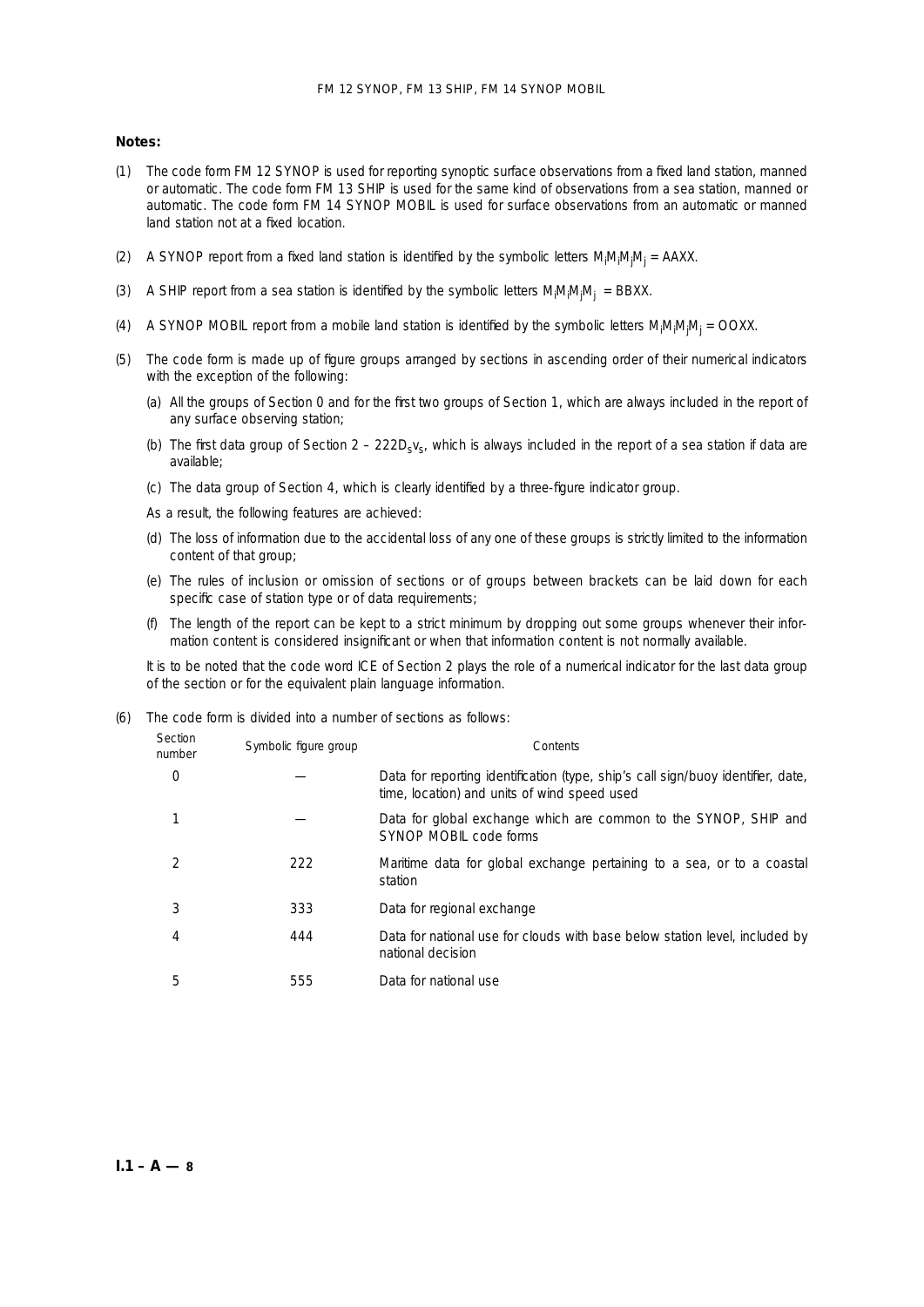#### **REGULATIONS:**

#### **12.1 General**

**12.1.1 The code name SYNOP, SHIP or SYNOP MOBIL shall not be included in the report.**

**Note: See Regulation 12.1.7.**

**12.1.1.1 SYNOP MOBIL is intended for encoding meteorological observations from a non-fixed location. SYNOP MOBIL shall not be used as a replacement to SYNOP from a fixed location.**

> **Note: An example of the intended application is to temporarily monitor meteorological parameters in the area of an environmental emergency.**

12.1.2 Use of groups 
$$
M_iM_iM_jM_j
$$
  $\begin{Bmatrix} D \dots D^{**} \\ or \\ A_1b_wn_bn_bn_b^* \end{Bmatrix}$  YYGGi<sub>w</sub>

**Note: See Regulation 18.2.3, Notes (1), (2) and (3).**

- **12.1.2.1 In a bulletin of SYNOP reports from fixed land stations, the groups Mi Mi Mj Mj YYGGiw shall be included only as the first line of the text, provided all the reports of the bulletin were taken at the same time and use the same unit for reporting wind speed.**
- **12.1.2.2 In a bulletin of SHIP reports from sea stations or SYNOP MOBIL reports from mobile land stations, the group Mi Mi Mj Mj shall be included only as the first line of the text, and the groups D . . . . D\*\* or YYGGiw shall be included in every individual report.**

```
\lfloor A_1 b_w n_b n_h n_h^* \rfloor
```
**Note: See Regulation 12.1.7.**

- **12.1.3** *Use of sections*
- **12.1.3.1 Reports from a fixed or mobile land station shall always contain at least Sections 0 and 1. When a report from a coastal land station contains maritime data, that report shall also include Section 2. The identification and position of a fixed land station shall be indicated by means of the group** II**iii.**
- **12.1.3.2 The identification of a mobile land station shall be indicated by the group D . . . . D. The observing station shall indicate its position by means of the groups 99L<sub>a</sub>L<sub>a</sub>L<sub>a</sub> Q<sub>c</sub>L<sub>o</sub>L<sub>o</sub>L<sub>o</sub>L<sub>o</sub> MMMULaULo for mobile land stations. In addition, a mobile land station shall include the** group h<sub>0</sub>h<sub>0</sub>h<sub>0</sub>h<sub>0</sub>i<sub>m</sub> to indicate the elevation of the station, including the units of measure for **the elevation and the accuracy of the elevation.**
- **12.1.3.3 Mobile land station reports shall include (besides Sections 0 and 1), whenever the corresponding data are available, Section 3 containing at least the groups with indicator figures 5, 8 and 9.**
- **12.1.3.4 Reports from a sea station shall always include Sections 0 and 1 and, whenever the corresponding data are available, Section 2. Section 2 shall always include the maximum number of data groups consistent with observed conditions. The identification of a sea station** shall be indicated by either the group  $D \ldots D$  or the group  $A_1b_wn_hn_h$ , The position of a **sea station shall be indicated by the groups 99LaLaLa QcLoLoLoLo.**
- **12.1.3.5 Ocean weather station reports shall include (besides Sections 0, 1 and 2), whenever the corresponding data are available, Section 3 containing at least the groups with indicator figures 5, 8 and 9.**

––––––––––

**<sup>\*</sup> Used in FM 13 only.**

**<sup>\*\*</sup> Used in FM 13 and FM 14 only.**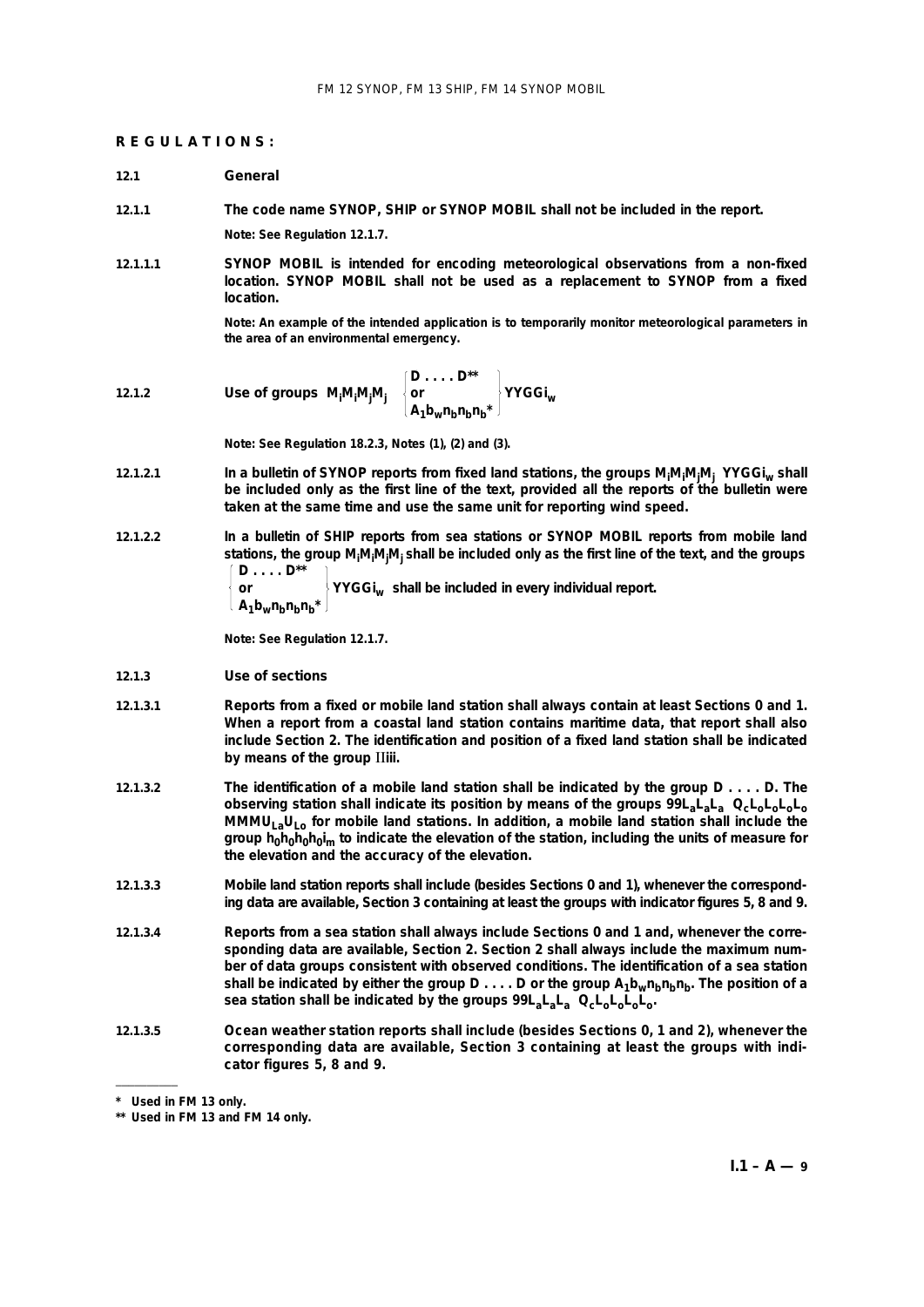| 12.1.3.6   | In reports from supplementary ships, Section 1 shall contain at least:<br>i <sub>R</sub> i <sub>x</sub> hVV Nddff 1s <sub>n</sub> TTT 4PPPP 7wwW <sub>1</sub> W <sub>2</sub> 8N <sub>h</sub> C <sub>1</sub> C <sub>M</sub> C <sub>H</sub><br>where                                                                                                                                 |  |
|------------|------------------------------------------------------------------------------------------------------------------------------------------------------------------------------------------------------------------------------------------------------------------------------------------------------------------------------------------------------------------------------------|--|
|            | (a) $i_R$ shall be set to code figure 4;<br>(b) $i_x$ shall be coded as 1 or 3 as the case may be.                                                                                                                                                                                                                                                                                 |  |
| 12.1.3.7   | In reports from auxiliary ships, Section 1 shall contain at least:<br>$i_R i_x$ hVV Nddff 1s <sub>n</sub> TTT 4PPPP 7wwW <sub>1</sub> W <sub>2</sub><br>where<br>(a) $i_R$ shall be set to code figure 4;<br>(b) $i_x$ shall be coded as 1 or 3 as the case may be.                                                                                                                |  |
|            | Notes:                                                                                                                                                                                                                                                                                                                                                                             |  |
|            | The above-mentioned version of Section 1 is considered suitable for any ship which is not supplied<br>(1)<br>with tested instruments and may be requested to report in areas where shipping is relatively sparse,<br>or on request, and especially when storm conditions threaten or prevail. These ships may report in<br>plain language if the use of code is impracticable.     |  |
|            | If the ship does not report cloud data, h should be coded with a solidus $($ ).<br>(2)                                                                                                                                                                                                                                                                                             |  |
|            | If the ship is not equipped with tested instruments permitting the determination of tenths of<br>(3)<br>degrees of air temperature and/or tenths of hectopascals of pressure, a solidus should be coded<br>for the tenths of degrees and/or tenths of hectopascals, as appropriate.                                                                                                |  |
| 12.1.4     | In reports from automatic stations, mandatory group elements specified by symbolic let-<br>ters shall be coded with solidi (/) if the station is not equipped to report the relevant data<br>taking into account that $i_R$ , $i_x$ , and N = 0, N = 9, N = / provide for omission of groups 6RRRt <sub>R</sub><br>$7w_aw_aW_{a1}W_{a2}$ and $8N_hC_LC_MC_H$ , as the case may be. |  |
| 12.1.5     | A fixed sea station (other than an ocean weather station or a moored buoy), which is con-<br>sidered by the Member operating it to be in the same category as a fixed land station, shall<br>report its identification and position by means of the group IIiii.                                                                                                                   |  |
| 12.1.6     | The actual time of observation shall be the time at which the barometer is read.                                                                                                                                                                                                                                                                                                   |  |
| 12.1.7     | The identification of stations located at sea on a drilling rig or an oil- or gas-production<br>(a)<br>platform shall be indicated by the group $A_1b_wn_bn_b$ .                                                                                                                                                                                                                   |  |
|            | (b) In reports of sea stations other than buoys, drilling rigs and oil- or gas-production plat-<br>forms, and in the absence of a ship's call sign, the word SHIP shall be used for D D.                                                                                                                                                                                           |  |
|            | In reports from a mobile land station, only in the absence of a suitable call sign, the word<br>(C)<br>MOBIL shall be used for DD.                                                                                                                                                                                                                                                 |  |
| 12.2       | Section 1                                                                                                                                                                                                                                                                                                                                                                          |  |
| 12.2.1     | Group $i_R i_x hVV$                                                                                                                                                                                                                                                                                                                                                                |  |
| 12.2.1.1   | This group shall always be included in the report.                                                                                                                                                                                                                                                                                                                                 |  |
| 12.2.1.2   | Base of lowest cloud: h                                                                                                                                                                                                                                                                                                                                                            |  |
|            | When the station is in fog, a sandstorm or a duststorm or in blowing snow but the sky is<br>discernible, h shall refer to the base of the lowest cloud observed, if any. When, under the<br>above conditions, the sky is not discernible, h shall be reported as /.                                                                                                                |  |
|            | Note: See regulations relative to the use of Section 4.                                                                                                                                                                                                                                                                                                                            |  |
| 12.2.1.3   | Visibility: VV                                                                                                                                                                                                                                                                                                                                                                     |  |
| 12.2.1.3.1 | When the horizontal visibility is not the same in different directions, the shortest distance<br>shall be given for VV.                                                                                                                                                                                                                                                            |  |

 $I.1 - A - 10$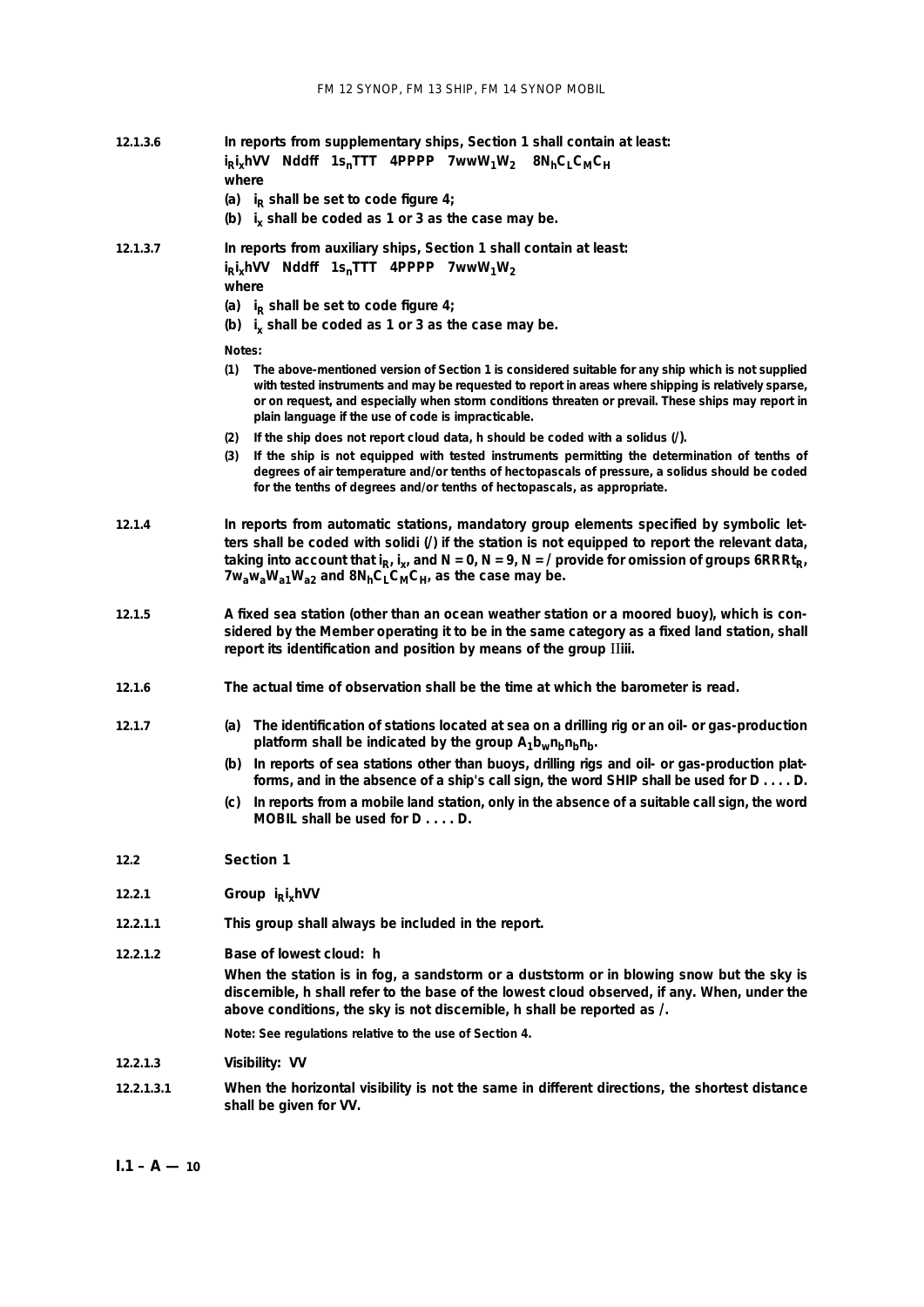- **12.2.1.3.2 In reporting visibility at sea, the decile 90–99 shall be used for VV.**
- **12.2.2** *Group* **Nddff**
- **12.2.2.1 This group shall always be included in the report.**
- **12.2.2.2** *Total cloud cover:* **N**
- **12.2.2.2.1 N shall be reported as actually seen by the observer during the observation.**
- **12.2.2.2.2 Altocumulus perlucidus or Stratocumulus perlucidus ("mackerel sky") shall be reported using N = 7 or less (unless overlying clouds appear to cover the whole sky) since breaks are always present in this cloud form even if it extends over the whole celestial dome.**
- **12.2.2.2.3 N shall be coded as 0 when blue sky or stars are seen through existing fog or other analogous phenomena without any trace of cloud being seen.**
- **12.2.2.2.4 When clouds are observed through fog or analogous phenomena, their amount shall be evaluated and reported as if these phenomena were non-existent.**
- **12.2.2.2.5 The total cloud cover shall not include the amount resulting from rapidly dissipating condensation trails.**
- **12.2.2.2.6 Persistent condensation trails and cloud masses which have obviously developed from** condensation trails shall be reported as cloud, using the appropriate C<sub>H</sub> or C<sub>M</sub> code figure.
- **12.2.2.3** *Wind direction and speed:* **ddff**
- **12.2.2.3.1 The mean direction and speed of the wind over the 10-minute period immediately preceding the observation shall be reported for ddff. However, when the 10-minute period includes a discontinuity in the wind characteristics, only data obtained after the discontinuity shall be used for reporting the mean values, and hence the period in these circumstances shall be correspondingly reduced.**
- **12.2.2.3.2 In the absence of wind instruments, the wind speed shall be estimated on the basis of the Beaufort wind scale. The Beaufort number obtained by estimation is converted into metres per second or knots by the use of the wind speed equivalent columns of the Beaufort scale, and this speed is reported for ff.**
- 12.2.2.3.3 When the wind speed, in units indicated by i<sub>w</sub> is 99 units or more:
	- **(***a***) ff in the group Nddff shall be encoded 99;**
	- **(***b***) The group 00fff shall be included immediately following the group Nddff.**

**Note: The apparent wind speed measured on board a moving ship is to be corrected for the course and the speed of the ship, in order to obtain the speed of the true wind, which is to be reported. The correction can be made on the basis of the parallelogram of velocities or by means of special tables.**

- **12.2.3 Groups**  $1s_n$ **TTT,**  $2s_nT_dT_dT_d$ **, 4PPPP, 5appp**
- 12.2.3.1 **Groups 1s<sub>n</sub>TTT, 2s<sub>n</sub>T<sub>d</sub>T<sub>d</sub>T<sub>d</sub>T<sub>d</sub> and 4PPPP shall be included whenever the corresponding data are available, unless stated otherwise in specific regulations.**

**Note: See Regulation 12.2.3.5 relative to group 5appp.**

**12.2.3.2** *Group* **1snTTT**

**When the data are not available as a result of a temporary instrument failure, automatic weather stations programmed to transmit this group shall either omit the group altogether or include it in their reports in the form 1////.**

- 12.2.3.3 *Group*  $2s_nT_dT_dT_d$
- **12.2.3.3.1 Under unusual conditions, when the dew-point temperature is temporarily unavailable (e.g. because of instrument failure) but relative humidity is available, the group 29UUU shall** replace the group  $2s_nTdT_dT_d$ . Every attempt shall first be made, however, to convert relative **humidity to dew-point temperature, and the relative humidity included only as a last resort.**
- **12.2.3.3.2 Regulation 12.2.3.2 shall apply to this group, which shall in that case either be omitted or encoded as 2////.**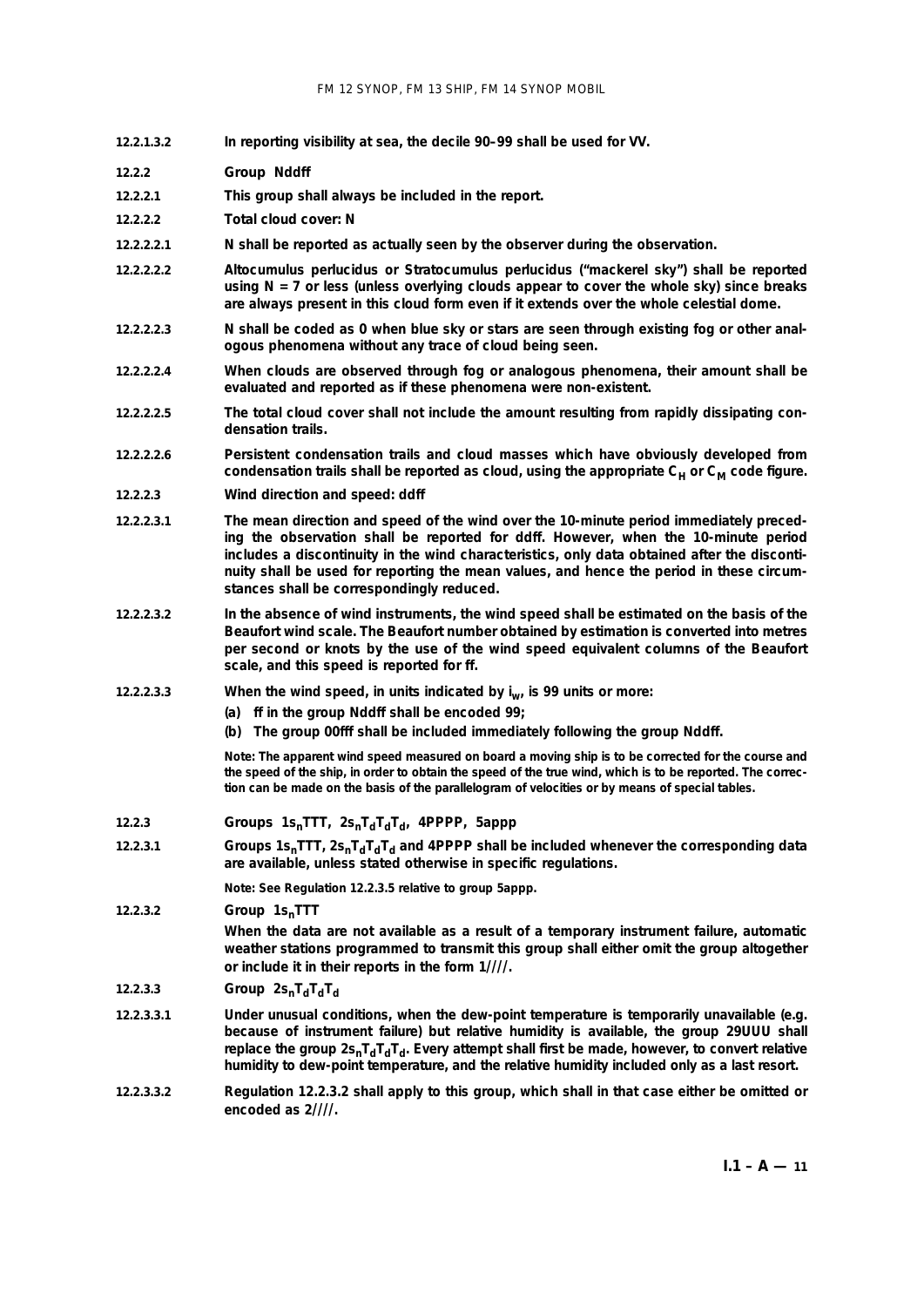#### **12.2.3.4** *Group* **4PPPP**

**12.2.3.4.1 Whenever air pressure at mean sea level can be computed with reasonable accuracy, this pressure shall be reported in the 4PPPP group.**

**Notes:**

- **(1) For a station situated in a region of normal synoptic network density, the pressure at mean sea level is considered not to be computed with reasonable accuracy when it introduces a deformation into the analysis of the horizontal pressure field which is purely local and recurring.**
- **(2) For a station lying in a data-sparse area of the synoptic network, reasonable accuracy will be obtained when using a reduction method which has proved to be satisfactory in a region of normal network density and under similar geographical conditions.**
- **12.2.3.4.2 By regional decision, a high-level station which cannot give pressure at mean sea level to a**  satisfactory degree of accuracy shall report both the station-level pressure group  $3P_0P_0P_0P_0$ **and the geopotential height of an agreed standard isobaric surface. In that case, the group** 4PPPP shall be replaced by the group 4a<sub>3</sub>hhh.

**Note: The level chosen for each station is indicated in Volume A of publication WMO – No. 9.**

#### **12.2.3.5** *Group* **5appp**

- **12.2.3.5.1 Unless specified otherwise by regional decision, this group shall be included whenever the three-hourly pressure tendency is available.**
- **12.2.3.5.2 The pressure tendency over the past three hours, a, shall, wherever possible, be determined on the basis of pressure samplet at equi-spaced intervals not exceeding one hour.**

**Note: Algorithms for selecting the appropriate code figure are included in publication WMO – No. 8 —** *Guide to Meteorological Instruments and Methods of Observation***.**

**12.2.3.5.3 Where it is not possible to apply the algorithms specified in Regulation 12.2.3.5.2 in reports from automatic weather stations, a shall be coded as 2 when the tendency is positive; as 7 when the tendency is negative; and as 4 when the atmospheric pressure is the same as three hours before.**

## 12.2.4 *Group*  $3P_0P_0P_0P_0$

**This group shall be included in reports for global exchange from land stations, together with either the group 4PPPP or, in accordance with Regulation 12.2.3.4.2, the group 4a3hhh.**

**Note: Inclusion of this group at other times is left to the decision of individual Members.**

- 12.2.5 **Group 6RRRt**<sub>D</sub>
- **12.2.5.1 When precipitation data are to be exchanged in time periods of six hours at main standard times (i.e. to report the amount of precipitation over the preceding 6, 12, 18 and 24 hours), this group shall be included in Section 1.**
- **12.2.5.2 When precipitation data are to be exchanged in time periods of three hours or other periods required for regional exchange, this group shall be included in Section 3.**
- **12.2.5.3 For lightships reporting in the SHIP code form and for ocean weather stations, the use of this group shall be fixed regionally or nationally. In the case of mobile ship stations which make precipitation observations, the group shall be included in each SHIP report.**

#### **12.2.5.4 This group shall:**

- **(***a***) Coded with RRR = 000 (3 zeros) when precipitation is measured but no precipitation occurred during the reference period;**
- **(***b***) Coded with RRR = /// (3 solidi) when precipitation is normally measured but is not available for the current report;**
- (*c*) Omitted when precipitation is not normally measured. In this case, i<sub>R</sub> should be coded **as 4;**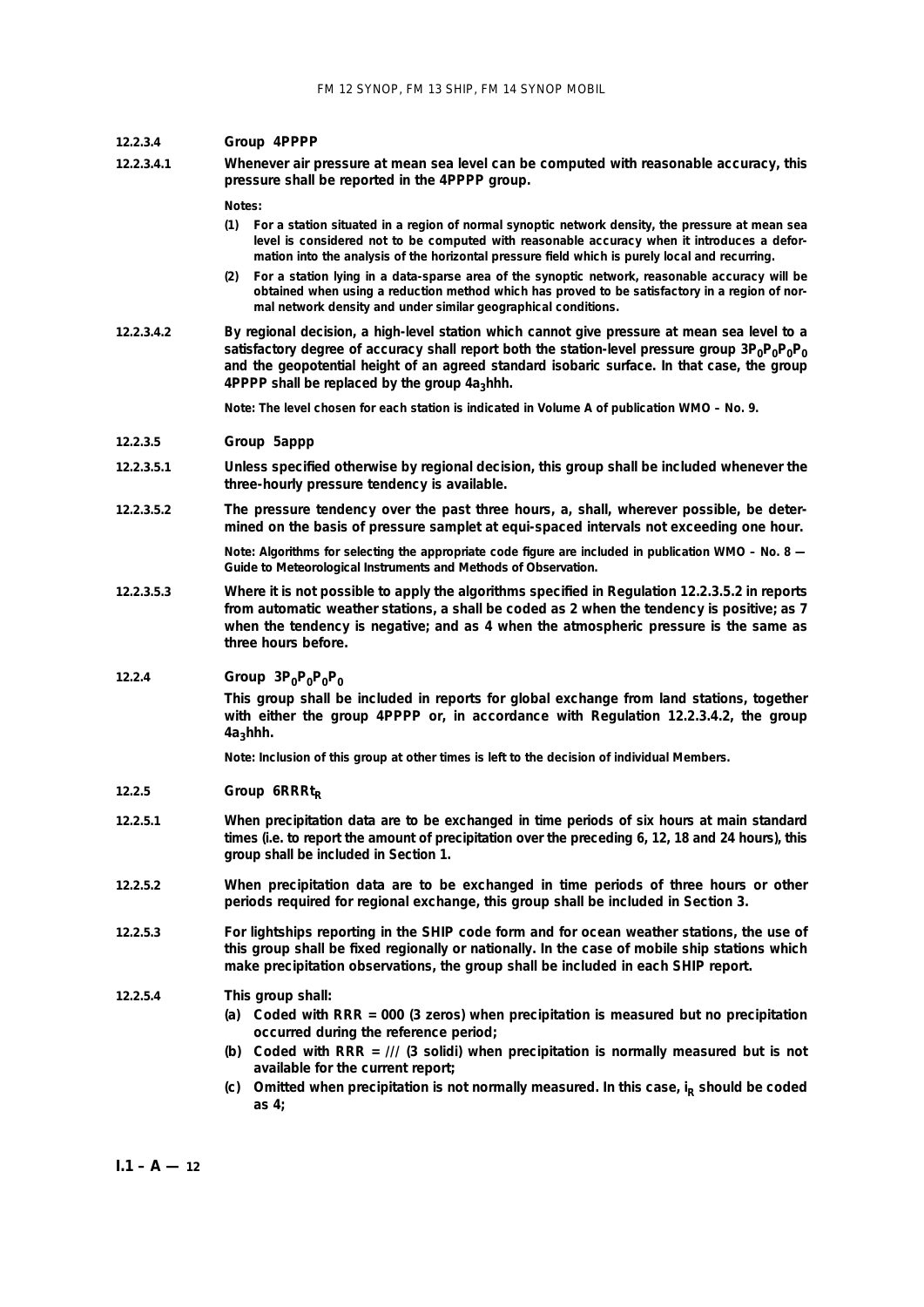**(***d***) Existing automated weather stations (AWS) may continue to report no precipitation** with i<sub>R</sub> coded as 3 and the 6RRRt<sub>R</sub> group omitted. New systems and human observer should report the  $6RRRt_R$  group with  $RRR = 000$  (3 zeros) to indicate no precipitation **occurred during the reference period.**

## **12.2.6** *Group*  $7wwW_1W_2$  *or*  $7w_3w_3W_{a1}W_{a2}$

- **12.2.6.1 This group shall be included in an observation by a manually operated station after a period of closure or at start up, when past weather conditions for the period applicable to the** report are unknown, and shall take the form 7ww// (with  $i_x = 1$ ), even if ww = 00-03. **Otherwise it shall only be included if present or past weather phenomena of significance,** or both, were observed.  $W_1W_2 =$  // shall indicate that previous conditions are unknown. **This regulation shall also apply to automatic reporting stations with the facility to report present and past weather. Where a single past weather form is recognized it shall take the** form of 7wwW<sub>1</sub>/ or 7w<sub>a</sub>w<sub>a</sub>W<sub>a1</sub>/.
- **12.2.6.2 Code figures 00, 01, 02, 03 of the ww code table and code figures 0, 1 and 2 of the**  $W_1$ **,**  $W_2$ **code table shall be considered to represent phenomena without significance.**

**Note: All present weather and past weather including phenomena without significance observed at sea shall be reported in the SHIP message.**

- **12.2.6.3 This group shall be omitted if both present and past weather were:**
	- **(***a***) Not available (no observation made); or**
	- **(***b***) Observation made but observed phenomena were not of significance.**

The indicator i<sub>x</sub> shall indicate which one of these conditions applies.

- **12.2.6.4** *Present weather reported from a manned weather station:* **ww**
- **12.2.6.4.1 If more than one form of weather is observed, the highest applicable code figure shall be** selected for the group  $7wwW_1W_2$ . Other weather may be reported in Section 3, using the group 960ww or 961w<sub>1</sub>w<sub>1</sub>, repeated as necessary. In any case, in the group 7wwW<sub>1</sub>W<sub>2</sub>, **code figure 17 shall have precedence over figures 20–49.**
- **12.2.6.4.2 In coding 01, 02 and 03, there is no limitation on the magnitude of the change of the cloud amount. ww = 00, 01 and 02 can each be used when the sky is clear at the time of observation. In this case, the following interpretation of the specifications shall apply: 00 is used when the preceding conditions are not known; 01 is used when the clouds have dissolved during the past hour;**
	- **02 is used when the sky has been continuously clear during the past hour.**
- **12.2.6.4.3 When the phenomenon is not predominantly water droplets, the appropriate code figure shall be selected without regard to VV.**
- **12.2.6.4.4 The code figure 05 shall be used when the obstruction to vision consists predominantly of lithometeors.**
- **12.2.6.4.5 National instructions shall be used to indicate the specifications for ww = 07 and 09.**
- **12.2.6.4.6 The visibility restriction on ww = 10 shall be 1 000 metres or more. The specification refers only to water droplets and ice crystals.**
- **12.2.6.4.7 For ww = 11 or 12 to be reported, the apparent visibility shall be less than 1 000 metres.**
- **12.2.6.4.8 For ww = 18, the following criteria for reporting squalls shall be used:**
	- **(***a***) When wind speed is measured: A sudden increase of wind speed of at least eight metres per second (16 knots), the speed rising to 11 metres per second (22 knots) or more and lasting for at least one minute;**
	- **(***b***) When the Beaufort scale is used for estimating wind speed: A sudden increase of wind speed by at least three stages of the Beaufort scale, the speed rising to force 6 or more and lasting for at least one minute.**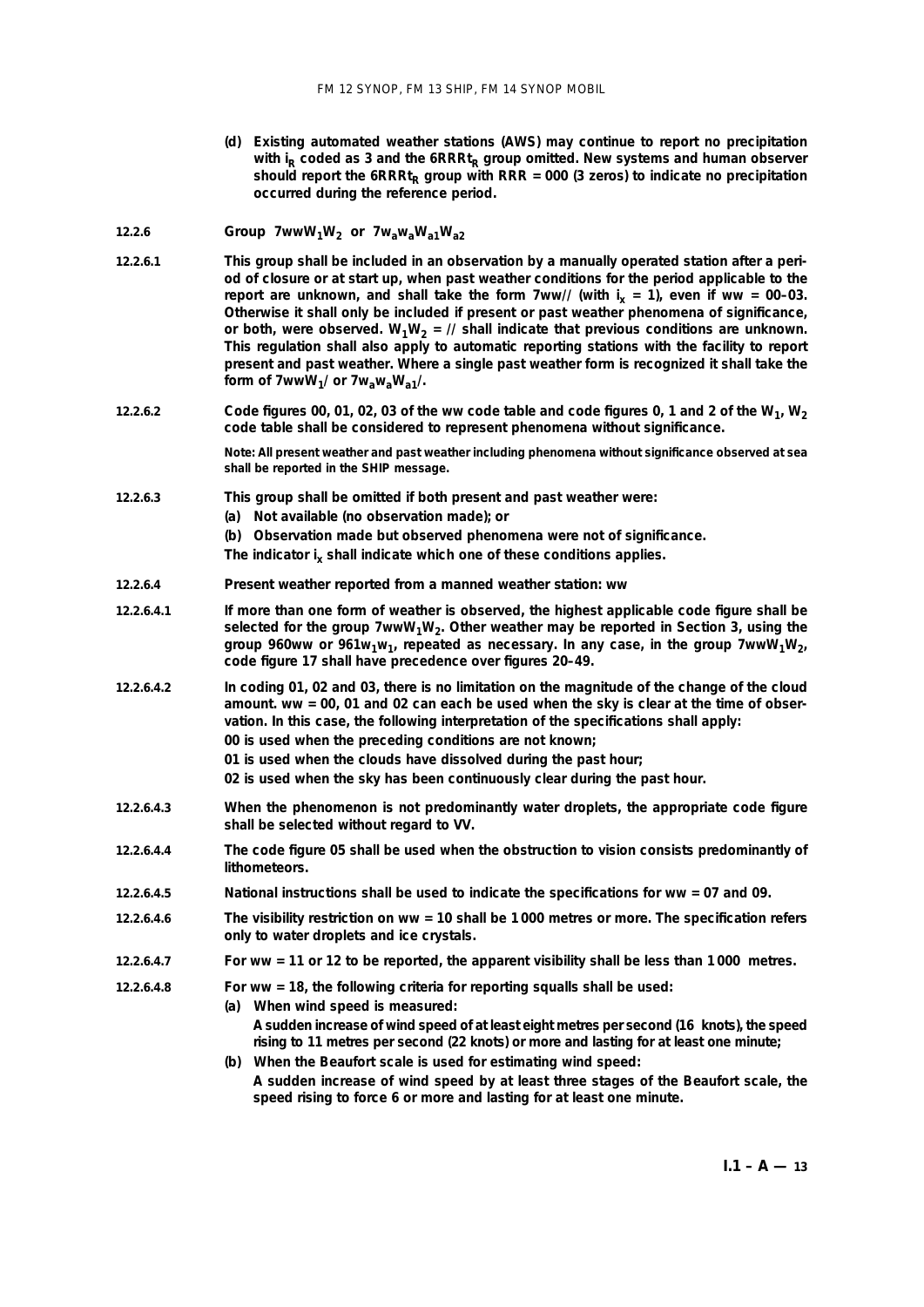- **12.2.6.4.9 Figures 20–29 shall never be used when precipitation is observed at the time of observation.**
- **12.2.6.4.10 For ww = 28, visibility shall have been less than 1 000 metres.**

**Note: The specification refers only to visibility restrictions which occurred as a result of water droplets or ice crystals.**

- **12.2.6.4.11 For synoptic coding purposes, a thunderstorm shall be regarded as being at the station from the time thunder is first heard, whether or not lightning is seen or precipitation is occurring at the station. A thunderstorm shall be reported in present weather if thunder is heard within the normal observational period preceding the time of the report. A thunderstorm shall be regarded as having ceased at the time thunder is last heard and the cessation is confirmed if thunder is not heard for 10–15 minutes after this time.**
- **12.2.6.4.12 The necessary uniformity in reporting ww = 36, 37, 38 and 39 which may be desirable within certain regions shall be obtained by means of national instructions.**
- **12.2.6.4.13 A visibility restriction "less than 1 000 metres" shall be applied to ww = 42–49. In the case of ww = 40 or 41, the apparent visibility in the fog or ice fog patch or bank shall be less than 1 000 metres. 40–47 shall be used when the obstructions to vision consist predominantly of water droplets or ice crystals, and 48 or 49 when the obstructions consist predominantly of water droplets.**
- **12.2.6.4.14 When referring to precipitation, the phrase "at the station" in the ww table shall mean "at the point where the observation is normally taken".**
- **12.2.6.4.15 The precipitation shall be encoded as intermittent if it has been discontinuous during the preceding hour, without presenting the character of a shower.**
- **12.2.6.4.16 The intensity of precipitation shall be determined by the intensity at the time of observation.**
- **12.2.6.4.17 Code figures 80–90 shall be used only when the precipitation is of the shower type and takes place at the time of observation.**

**Note: Showers are produced by convective clouds. They are characterized by their abrupt beginning and end and by the generally rapid and sometimes great variations in the intensity of the precipitation. Drops and solid particles falling in a shower are generally larger than those falling in nonshowery precipitation. Between showers openings may be observed unless stratiform clouds fill the intervals between the cumuliform clouds.**

- **12.2.6.4.18 In reporting code figure 98, the observer shall be allowed considerable latitude in determining whether precipitation is or is not occurring, if it is not actually visible.**
- **12.2.6.5** *Present weather reported from an automatic weather station:* **wawa**
- **12.2.6.5.1 The highest applicable figure shall be selected.**
- **12.2.6.5.2 In coding 01, 02 and 03, there is no limitation on the magnitude of the change of the cloud amount. wawa = 00, 01 and 02 can each be used when the sky is clear at the time of observation. In this case, the following interpretation of the specifications shall apply: 00 is used when the preceding conditions are not known; 01 is used when the clouds have dissolved during the past hour;**
	-
	- **02 is used when the sky has been continuously clear during the past hour.**
- **12.2.6.5.3 When the phenomenon is not predominantly water droplets, the appropriate code figure shall be selected without regard to VV.**
- **12.2.6.5.4 The code figures 04 and 05 shall be used when the obstruction to vision consists predominantly of lithometeors.**
- **12.2.6.5.5 The visibility restriction on wawa = 10 shall be 1 000 metres or more. The specification refers only to water droplets and ice crystals.**
- **12.2.6.5.6 For**  $w_a w_a = 18$ **, the following criteria for reporting squalls shall be used: A sudden increase of wind speed of at least eight metres per second (16 knots), the speed rising to 11 metres per second (22 knots) or more and lasting for at least one minute.**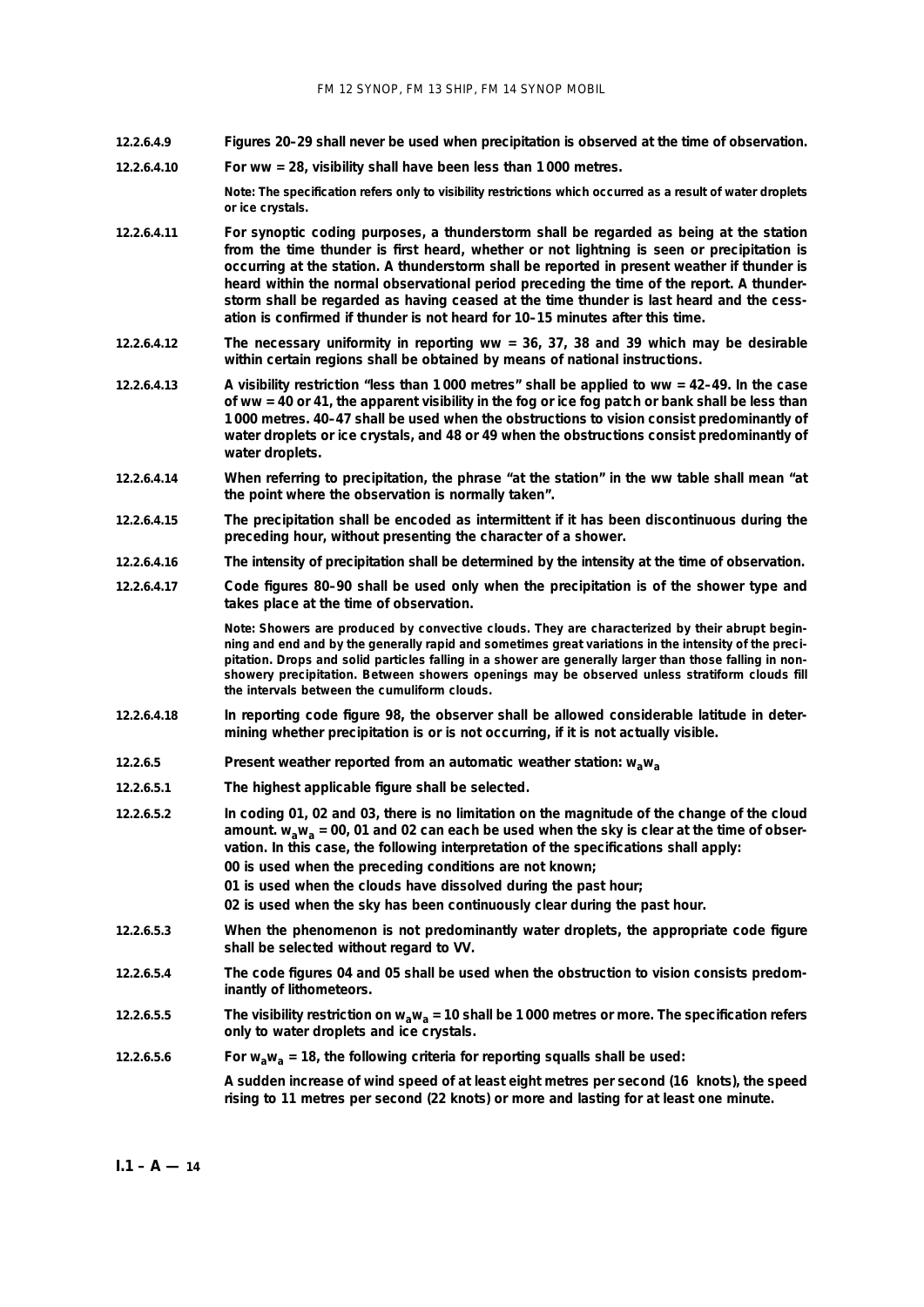- **12.2.6.5.7 Code figures 20–26 shall never be used when precipitation is observed at the time of observation.**
- **12.2.6.5.8 For**  $w_a w_a = 20$ **, visibility shall have been less than 1000 metres.**

**Note: The specification refers only to visibility restrictions which occurred as a result of water droplets or ice crystals.**

- **12.2.6.5.9 For synoptic coding purposes, a thunderstorm shall be regarded as being at the station from the time thunder is first detected, whether or not lightning is detected or precipitation is occurring at the station. A thunderstorm shall be reported in present weather if thunder is detected within the normal observational period preceding the time of the report. A thunderstorm shall be regarded as having ceased at the time thunder is last detected and the cessation is confirmed if thunder is not detected for 10–15 minutes after this time.**
- **12.2.6.5.10 A visibility restriction "less than 1 000 metres" shall be applied to wawa = 30–35.**
- **12.2.6.5.11 The precipitation shall be encoded as intermittent if it has been discontinuous during the preceding hour, without presenting the character of a shower.**
- **12.2.6.5.12 The intensity of precipitation shall be determined by the intensity at the time of observation.**

**12.2.6.5.13 Code figures 80–89 shall be used only when the precipitation is intermittent or of the shower type and takes place at the time of observation.**

> **Note: Showers are produced by convective clouds. They are characterized by their abrupt beginning and end and by the generally rapid and sometimes great variations in the intensity of the precipitation. Drops and solid particles falling in a shower are generally larger than those falling in nonshowery precipitation. Between showers openings may be observed unless stratiform clouds fill the intervals between the cumuliform clouds.**

- **12.2.6.6** *Past weather reported from a manned weather station:*  $W_1W_2$
- **12.2.6.6.1** The period covered by  $W_1$  and  $W_2$  shall be:
	- **(***a***) Six hours for observations at 0000, 0600, 1200 and 1800 UTC;**
	- **(***b***) Three hours for observations at 0300, 0900, 1500 and 2100 UTC;**
	- **(***c***) Two hours for intermediate observations if taken every two hours.**
- **12.2.6.6.2 The code figures for W<sub>1</sub> and W<sub>2</sub> shall be selected in such a way that W<sub>1</sub>W<sub>2</sub> and ww together give as complete a description as possible of the weather in the time interval concerned. For example, if the type of weather undergoes a complete change during the** time interval concerned, the code figures selected for  $W_1$  and  $W_2$  shall describe the **weather prevailing before the type of weather indicated by ww began.**
- 12.2.6.6.3 When W<sub>1</sub> and W<sub>2</sub> are used in hourly reports other than those covered by Regu**lation 12.2.6.6.1 (***a***) and (***b***), they cover a short period of time and Regulation 12.2.6.6.2 shall apply.**
- **12.2.6.6.4 If, using Regulation 12.2.6.6.2, more than one code figure may be given to W<sub>1</sub> with regard** to the past weather, the highest figure shall be reported for  $W_1$  and the second highest code figure shall be reported for W<sub>2</sub>.
- **12.2.6.6.5 If the weather during the period has not changed so that only one code figure may be** selected for the past weather, then that code figure shall be reported for both  $W_1$  and  $W_2$ . For example, rain during the entire period shall be reported as  $W_1W_2 = 66$ .
- **12.2.6.7** *Past weather reported from an automatic weather station :*  $W_{a1}W_{a2}$
- **12.2.6.7.1 The period covered by Wa1Wa2 shall be :**
	- **(***a***) Six hours for observations at 0000, 0600, 1200 and 1800 UTC;**
	- **(***b***) Three hours for observations at 0300, 0900, 1500 and 2100 UTC;**
	- **(***c***) Two hours for intermediate observations if taken every two hours.**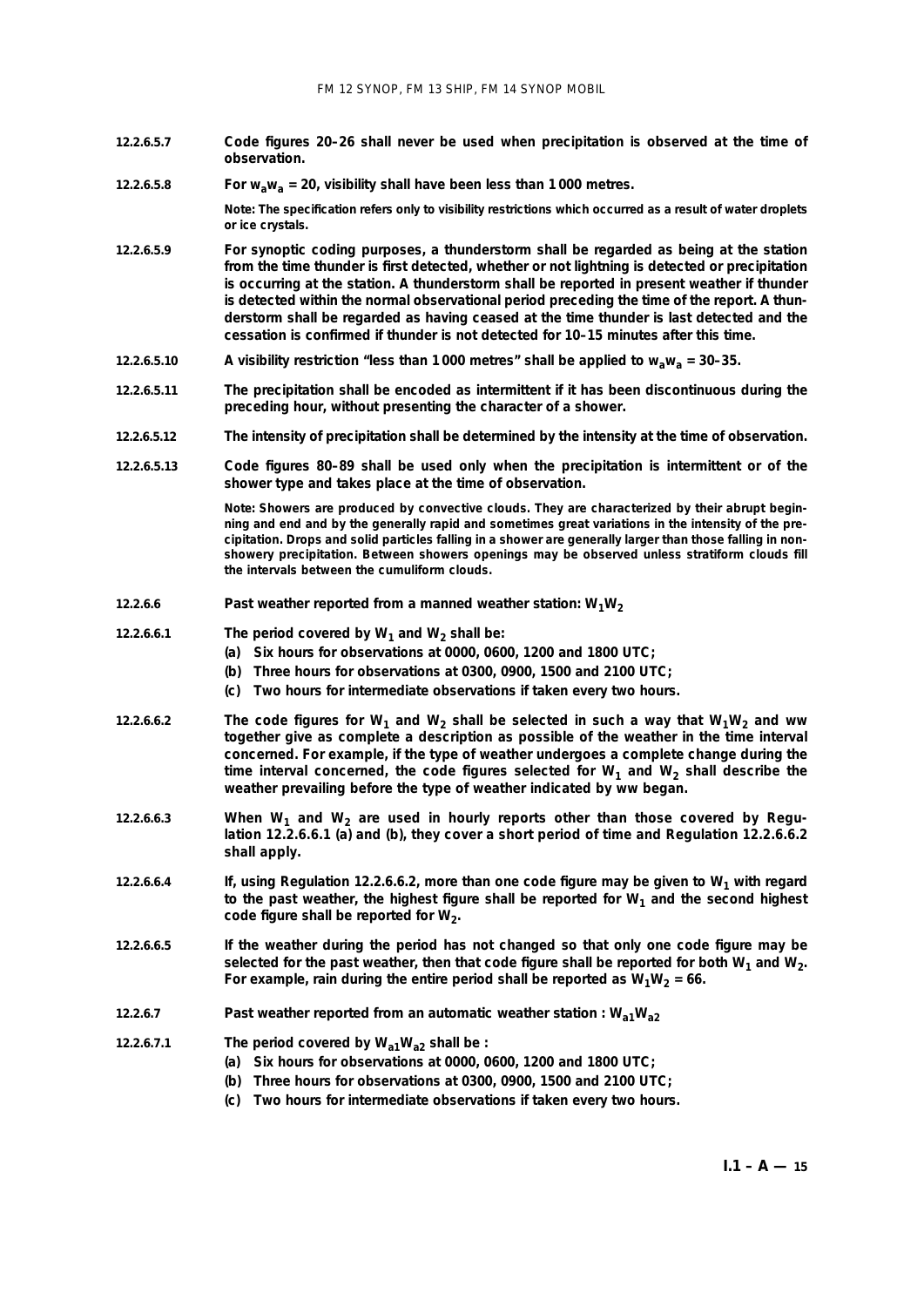- 12.2.6.7.2 **The code figures for W<sub>a1</sub>W<sub>a2</sub> shall be selected so that the maximum capability of the automatic station to discern past weather is utilized, and so that**  $W_{a1}W_{a2}$  **and**  $W_{a}w_{a}$  **together give as complete a description as possible of the weather in the time interval concerned.**
- **12.2.6.7.3 In cases where the automatic station is capable only of discerning very basic weather conditions, the lower code figures representing basic and generic phenomena may be used. If the automatic station has higher discrimination capabilities, the higher code figures representing more detailed explanation of the phenomena shall be used. For each basic type of phenomenon, the highest code figure within the discrimination capability of the automatic station shall be reported.**
- **12.2.6.7.4 If the type of weather during the time interval concerned undergoes complete and dis**cernible changes, the code figures selected for  $W_{a1}$  and  $W_{a2}$  shall describe the weather prevailing before the type of weather indicated by  $\overline{w}_a w_a$  began. The highest figure shall be reported for W<sub>a1</sub>, and the second highest code figure shall be reported for W<sub>a2</sub>.
- **12.2.6.7.5 If a discernible change in weather has not occurred during the period, so that only one code figure may be selected for the past weather, then that code figure shall be reported for both**  $W_{a1}$  and  $W_{a2}$ . For example, rain during the entire period shall be reported as  $W_{a1}W_{a2}$  = 44 **in the case of an automatic station incapable of differentiating types of precipitation, or Wa1Wa2 = 66 in the case of a station with the higher discrimination capability.**
- 12.2.7 *Group*  $8N_hC_LC_MC_H$
- **12.2.7.1 This group shall be omitted in the following cases:**
	- **(***a***) When there are no clouds (N = 0);**
	- **(***b***) When the sky is obscured by fog and/or other meteorological phenomena (N = 9);**
	- **(***c***) When the cloud cover is indiscernible for reasons other than (***b***) above, or observation** is not made  $(N = \Lambda)$ .

**Note: All cloud observations at sea including no cloud observation shall be reported in the SHIP message.**

- **12.2.7.2 Certain regulations concerning the coding of N shall also apply to the coding of Nh.**
- **12.2.7.2.1** (*a*) If there are C<sub>L</sub> clouds then the total amount on all C<sub>L</sub> clouds, as actually seen by the **observer during the observation, shall be reported for Nh;** 
	- (b) If there are no C<sub>L</sub> clouds but there are C<sub>M</sub> clouds, then the total amount of the C<sub>M</sub> **clouds shall be reported for Nh;**
	- (*c*) If there are no C<sub>1</sub> clouds and there are no C<sub>M</sub> level clouds, but there are C<sub>H</sub> clouds, **then Nh shall be coded as 0.**
- **12.2.7.2.2** If the variety of the cloud reported for N<sub>h</sub> is perlucidus (Stratocumulus perlucidus for a C<sub>L</sub> cloud or Altocumulus perlucidus for a  $C_M$  cloud) then  $N_h$  shall be coded as 7 or less.

**Note: See Regulation 12.2.2.2.2.**

- **12.2.7.2.3** When the clouds reported for N<sub>h</sub> are observed through fog or an analogous phenomenon **their amount shall be reported as if these phenomena were not present.**
- **12.2.7.2.4 If the clouds reported for Nh include contrails, then Nh shall include the amount of persistent contrails. Rapidly dissipating contrails shall not be included in the value for Nh.**

**Note: See Regulation 12.5 concerning the use of Section 4.**

**12.2.7.3 The coding of C<sub>L</sub>, C<sub>M</sub> and C<sub>H</sub> clouds shall be as specified in publication WMO-No. 407 —** *International Cloud Atlas,* **Volume I.**

> Note: It is recommended that the pictorial guides included at the end of Chapter II.8 in the *International Cloud Atlas,* **Volume I, be fully utilized in determining the priority of reporting the code** figures for  $C_L$ ,  $C_M$  and  $C_H$ .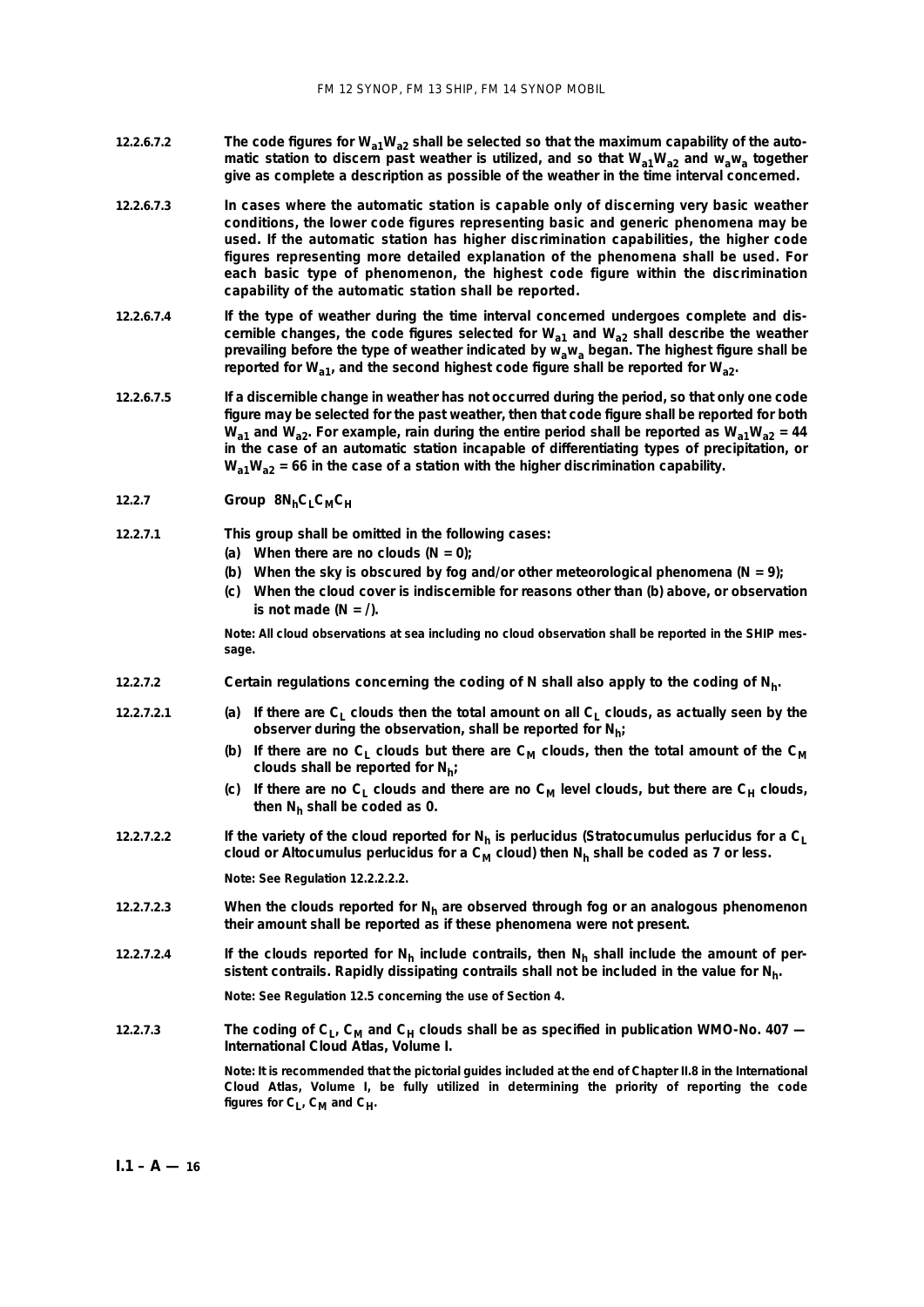#### **12.2.8** *Group* **9GGgg**

- **This group shall be included:**
- **(***a***) When the actual time of observation differs by more than 10 minutes from the standard time GG reported in Section 0;**
- **(***b***) When additionally specified by regional decision.**

**Note: See Regulation 12.1.6.**

## **12.3 Section 2**

## *General*

**The inclusion of the groups of Section 2 in reports of merchant ships shall be determined by the Member who recruits the ship. The same rule shall be applied for automatic sea stations.**

**Note: Members are recommended to encourage the inclusion of the maximum possible number of data groups in Section 2 in accordance with Regulation 12.1.3.4.**

- **12.3.1** *Group* **222Dsvs**
- **12.3.1.1 This group shall always be included in reports from stations which have observed maritime** conditions and in reports from ships being requested to include D<sub>sVs</sub> as a routine pro**cedure.**

## **12.3.1.2 This group shall be encoded as:**

- **(***a***) 22200 for a stationary sea station;**
- **(***b***) 222// for:**
	- **(i) A coastal land station which reports maritime conditions;**
	- **(ii) A supplementary or auxiliary ship, except when reporting from an area for which the ship report collecting centre, in order to meet a requirement of a search and** rescue centre, has requested inclusion of D<sub>s</sub>v<sub>s</sub> as a routine procedure.

## **12.3.2** *Group*  $(0s_{s}T_{w}T_{w}T_{w})$

**This group shall always be included in reports from ocean weather stations, when data are available.**

- **12.3.3** *Groups* **(1PwaPwaHwaHwa), (2PwPwHwHw), (70HwaHwaHwa)**
- **12.3.3.1 Regulation 12.3.2 shall apply to these groups.**
- **12.3.3.2 The group 1PwaPwaHwaHwa shall be used to report instrumental wave data in units of 0.5 metre.**
- **12.3.3.3 The group 2PwPwHwHw shall be used to report wind waves, when instrumental wave data are not available.**
- **12.3.3.4** (*a*) When the sea is calm (no waves and no swell)  $P_{wa}P_{wa}H_{wa}H_{wa}$  or  $P_wP_wH_wH_w$  as the **case may be, shall be reported as 0000;**
	- **(***b***) When the estimation of the period is impossible owing to confused sea, PwPw shall be reported as 99. When, for the same reason, the height of the waves cannot be deter**mined, H<sub>w</sub>H<sub>w</sub> shall be encoded as  $\frac{1}{2}$ ;
	- **(***c***) In a report from a station that includes instrumental wave data, if data are not available** for any other reason for either period or height of waves,  $P_{wa}P_{wa}$  or  $H_{wa}H_{wa}$ , as the **case may be, shall be encoded as //. If data are not available for either period or height**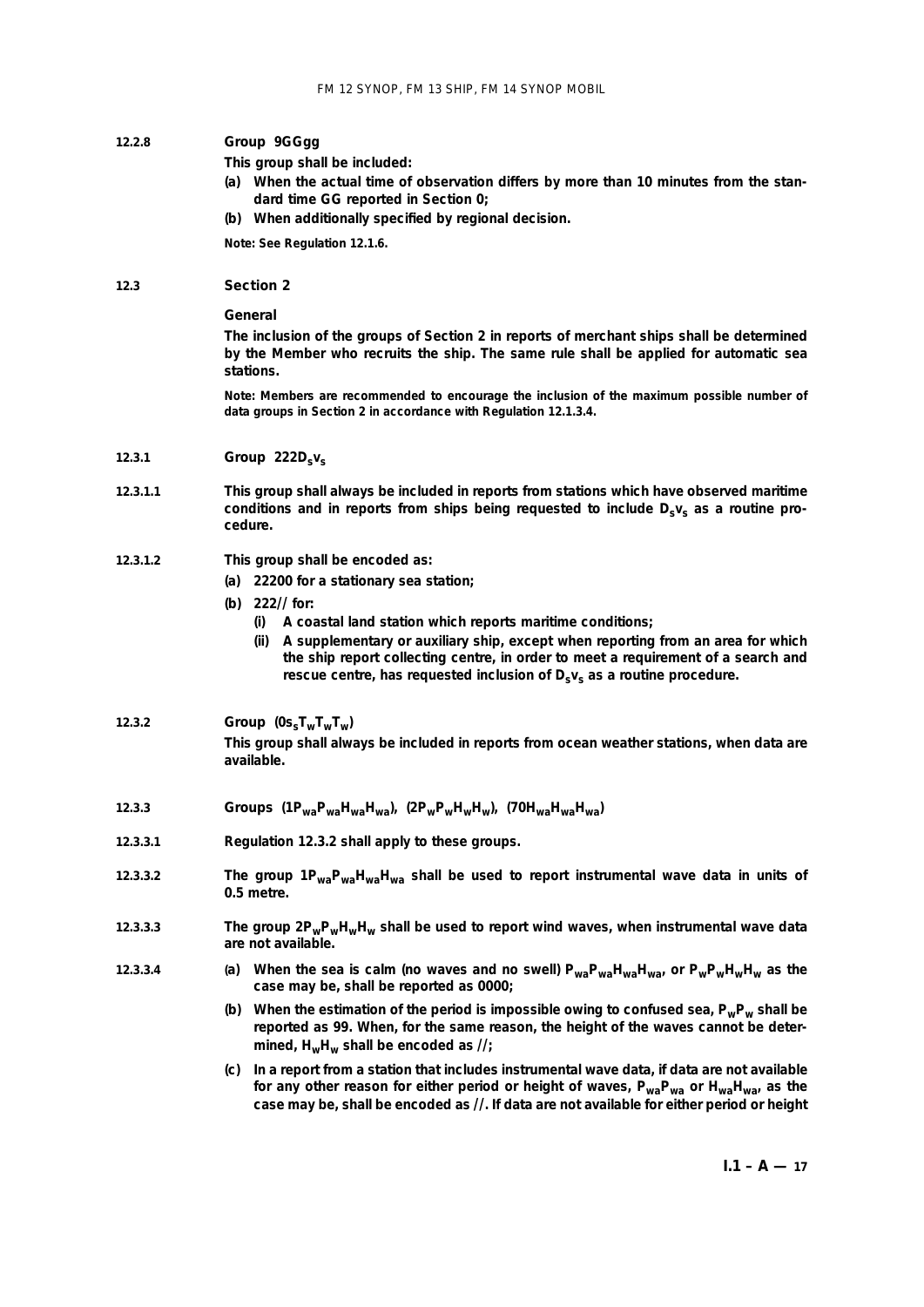**of waves, Regulation 12.2.3.2 shall apply and the group 1PwaPwaHwaHwa shall either be omitted or encoded as 1////;**

- **(***d***) In a report from a station that does not include instrumental wave data, if data are not available for any other reason for either period or height of waves, PwPw or HwHw, as the case may be, shall be encoded as //. If data are not available for either period or** height of waves, the group  $2P_wP_wH_wH_w$  shall be omitted.
- **12.3.3.5 The group 70HwaHwaHwa shall be reported in addition to the group 1PwaPwaHwaHwa when the following conditions have been met:**
	- **(***a***) The sea is not calm (e.g. PwaPwaHwaHwa has not been reported as 0000);**
	- **(***b***) HwaHwa has not been reported as //;**
	- **(***c***) The station has the capability of accurately measuring instrumental wave height in units of 0.1 metre.**
- **12.3.4** *Groups*  $((3d_{w1}d_{w2}d_{w2}d_{w3})$   $(4P_{w1}P_{w1}H_{w1}H_{w1})$   $(5P_{w2}P_{w2}H_{w2}H_{w2}))$
- **12.3.4.1 These groups shall be used to report swell data only when swell can be distinguished from wind waves.**

**12.3.4.2 If only one system of swell is observed:**

- (*a*) Its direction, period and height shall be indicated, respectively, by  $d_{w1}d_{w1}$ ,  $P_{w1}P_{w1}$ ,  $H<sub>w1</sub>$ <sub>W1</sub>;
- (b)  $d_{w2}d_{w2}$  shall be encoded as  $\frac{1}{2}$ ;
- **(***c***) Group 5Pw2Pw2Hw2Hw2 shall be omitted.**

#### **12.3.4.3 If a second system of swell is observed:**

- (*a*) Its direction, period and height shall be indicated, respectively, by  $d_{w2}d_{w2}$ ,  $P_{w2}P_{w2}$ **Hw2Hw2;**
- **(***b***) The corresponding data for the first system of swell shall be reported as prescribed by Regulation 12.3.4.2 (***a***).**
- **12.3.4.4 Ocean weather stations shall always include swell data when data are available.**

## **12.3.5** *Group* **(6**I**sEsEsRs)**

**When the ice accretion on ships is reported in plain language, it shall be preceded by the word ICING.**

**12.3.6** *Group*  $(8s_wT_bT_bT_b)$ 

When the wet bulb is used to derive dew-point value in a SHIP report, the group  $8s_wT_bT_bT_bT_b$ **shall be included to report the wet-bulb temperature measurement.**

|        |                      | $\int_{i} C_{i} S_{i} b_{i} D_{i} Z_{i}$ |  |
|--------|----------------------|------------------------------------------|--|
| 12.3.7 | Groups (ICE + $ $ or |                                          |  |
|        |                      | plain language                           |  |

- **12.3.7.1 The reporting of sea ice and ice of land origin in FM 13 shall not supersede the reporting of sea ice and icebergs in accordance with the International Convention for the Safety of Life at Sea.**
- 12.3.7.2 **The group c<sub>i</sub>S<sub>i</sub>b<sub>i</sub>D<sub>i</sub>z<sub>i</sub> shall be reported whenever sea ice and/or ice of land origin are observed from the ship's position at the time of observation, unless the ship is required to report ice conditions by means of a special sea-ice code.**
- **12.3.7.3 When an ice edge is crossed or sighted between observation hours, it shall be reported as a plain-language addition in the form "ice edge lat. long." (with position in degrees and minutes).**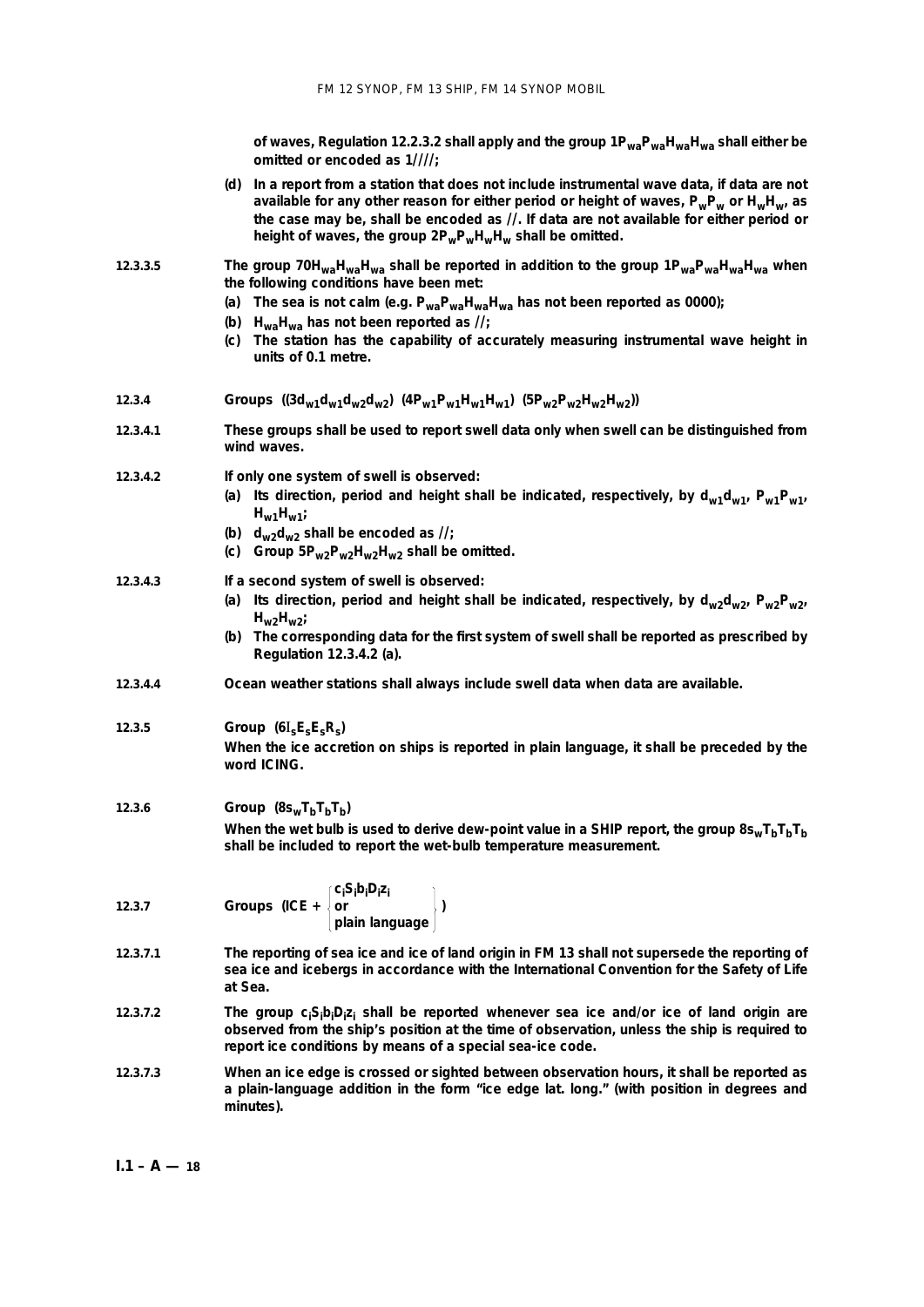- **12.3.7.4 If the ship is in the open sea reporting an ice edge, the concentration ci and stage of development Si shall be reported only if the ship is close to the ice (i.e. within 0.5 nautical mile).**
- **12.3.7.5 The situation in which the ship is in an open lead more than 1.0 nautical mile wide shall be** coded as  $c_i = 1$  and  $D_i = 0$ . The situation in which the ship is in fast ice with ice boundary **beyond limit of visibility shall be coded as**  $c_i = 1$  **and**  $D_i = 9$ **.**
- **12.3.7.6 If no sea ice is visible and the code group is used to report ice of land origin only, the group shall be coded as 0/bi /0; e.g. 0/2/0 would mean 6–10 icebergs in sight, but no sea ice.**
- 12.3.7.7 **In coding concentration or arrangement of sea ice (code c<sub>i</sub>), that condition shall be reported which is of the most navigational significance.**
- **12.3.7.8 The bearing of the principal ice edge reported shall be to the closest part of that edge.**

**Note: The requirements for sea-ice reporting are covered in the following way by the associated code tables:**

#### **Symbolic code letter ci**

- **(***a***) The purpose of the first code figure (0) is to establish in relation to code zi (code figure 0) and code bi whether the floating ice that is visible is only ice of land origin;**
- **(***b***) The possible variations in sea-ice concentration and arrangement within an area of observation are almost infinite. However, the field of reasonably accurate observation from a ship's bridge is limited. For this reason, and also because minor variations are of temporary significance, the choice of concentrations and arrangements has been restricted for reporting purposes to those representing significantly different conditions from a navigational point of view. The code figures 2–9 have been divided into two sections depending on:**
	- **(i) Whether sea-ice concentration within the area of observation is more or less uniform (code figures 2–5); or**
	- **(ii) Whether there are marked contrasts in concentration or arrangement (code figures 6–9).**

#### **Symbolic code letter Si**

- **(***a***) This table represents a series of increasing navigational difficulties for any given concentration; i.e. if the concentration is, for example, 8/10ths, then new ice would hardly have any effect on navigation while predominantly old ice would provide difficult conditions requiring reductions in speed and frequent course alterations;**
- **(***b***) The correlation between the stage of development of sea ice and its thickness is explained in publication WMO-No. 8 —** *Guide to Meteorological Instruments and Methods of Observation***.**

#### **Symbolic code letter bi**

- **(***a***) This code provides a scale of increasing navigational hazard;**
- **(***b***) Growlers and bergy bits, being much smaller and lower in the water than icebergs, are more difficult to see either by eye or radar. This is especially so if there is a heavy sea running. For this reason, code figures 4 and 5 represent more hazardous conditions than code figures 1 to 3.**

#### **Symbolic code letter Di**

**There is no provision in this code for the reporting of distance from the ice edge. It will be assumed by those receiving the report that the bearing has been given to the closest part of the ice edge. From the reported code figures for concentration and stage of development, it will be clear whether the ship is in ice or within 0.5 nautical mile of the ice edge. If the ship is in open water and more than 0.5 nautical mile from the ice edge, the ice edge will be assumed to be aligned at right angles to the bearing which is reported.**

#### **Symbolic code letter zi**

- **(***a***) The purpose of this element in the code is to establish:**
	- **(i) Whether the ship is in pack ice or is viewing floating ice (i.e. sea ice and/or ice of land origin) from the open sea; and**
	- **(ii) A qualitative estimate, dependent on the sea-ice navigation capabilities of the reporting ship, of the penetrability of the sea ice and of the recent trend in conditions;**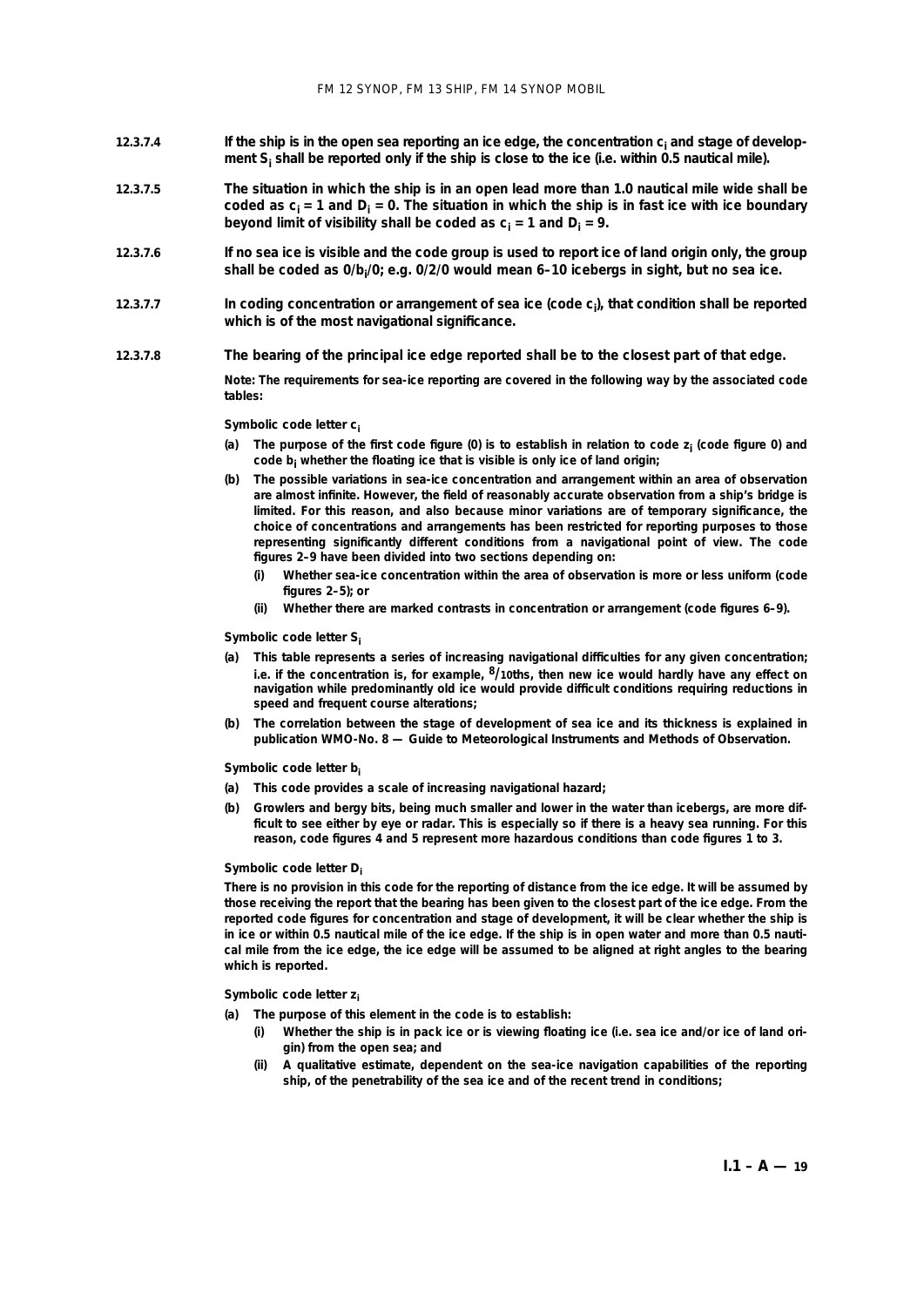**(***b***) The reporting of the conditions represented by code figures 1–9 in Code table 5239 can be used** to help in the interpretation of reports from the two code tables (concentration c<sub>i</sub> and stage of **development Si ).**

#### **12.4 Section 3**

**This section shall be used for regional exchange.**

- **12.4.1 The inclusion of groups with indicator figures 1 to 6, 8 and 9 shall be decided regionally.** However group  $7R_{24}R_{24}R_{24}R_{24}$  shall be included by all stations (with the exception of **stations situated in the Antarctic) capable of doing so, once a day at one appropriate time of the main standard times (0000, 0600, 1200 or 1800 UTC).**
- **12.4.2 The symbolic form of the group with indicator figure 0 shall be developed regionally, as well as the rules for its inclusion in Section 3.**
- **12.4.3 Other figure groups shall be developed regionally in order to cover requirements which cannot be satisfied by the existing groups. In order to avoid ambiguities, these other groups shall be:**
	- **(***a***) Provided with indicator figures 0, 1, 2, etc.;**
	- **(***b***) Preceded by an indicator group 80000 located after the last of the existing figure groups that was included in the report.**

#### **Notes:**

- **(1) For example, if three supplementary groups are developed, a report including state of the ground, precipitation and cloud data would present Section 3 as 333 3Ejjj 6RRRt<sub>R</sub> 8N<sub>s</sub>Ch<sub>s</sub>h<sub>s</sub> 80000 0 . . . . 1 . . . . 2 . . . .**
- **(2) See Regulation 12.1.3.5.**

## **12.4.4** *Groups*  $(1s_nT_xT_xT_x)$ ,  $(2s_nT_nT_nT_n)$

**The period of time covered by the maximum and the minimum temperature and the synoptic hour at which these temperatures are reported shall be determined by regional decision.**

#### **12.4.5** *Group* **(3Ejjj)**

**The use of the parameter(s) jjj shall be fixed regionally.**

- **12.4.6** *Group* **(4E´sss)**
- **12.4.6.1 The measurement shall include snow, ice and all other forms of solid precipitation on the ground at the time of observation.**
- **12.4.6.2 When the depth is not uniform, the average depth over a representative area shall be reported.**
- **12.4.7** *Groups* **(5j1j 2j 3j <sup>4</sup> (j5j 6j 7j 8j 9))**
- **12.4.7.1** *Symbolic expression*
- **12.4.7.1.1** When the group  $5j_1j_2j_3j_4$  is used in the form  $55j_2j_3j_4$ ,  $553j_3j_4$ ,  $554j_3j_4$  or  $555j_3j_4$ , the sup**plementary group j5j6j7j8j9 shall be added to report net radiation, global solar radiation, diffused solar radiation, long-wave radiation, short-wave radiation, net short-wave radiation or direct solar radiation if data are available. The group shall be repeated as often as necessary.**

**Note: If sunshine duration is not available, the group shall be reported as 55///, 553//, 55407, 55408, 55507 or 55508 whenever the group j 5j 6j 7j 8j <sup>9</sup> is required to report radiation data.**

**12.4.7.1.2** When the group  $5j_1j_2j_3j_4$  is used, one or more of the following symbolic expressions shall **be adopted:**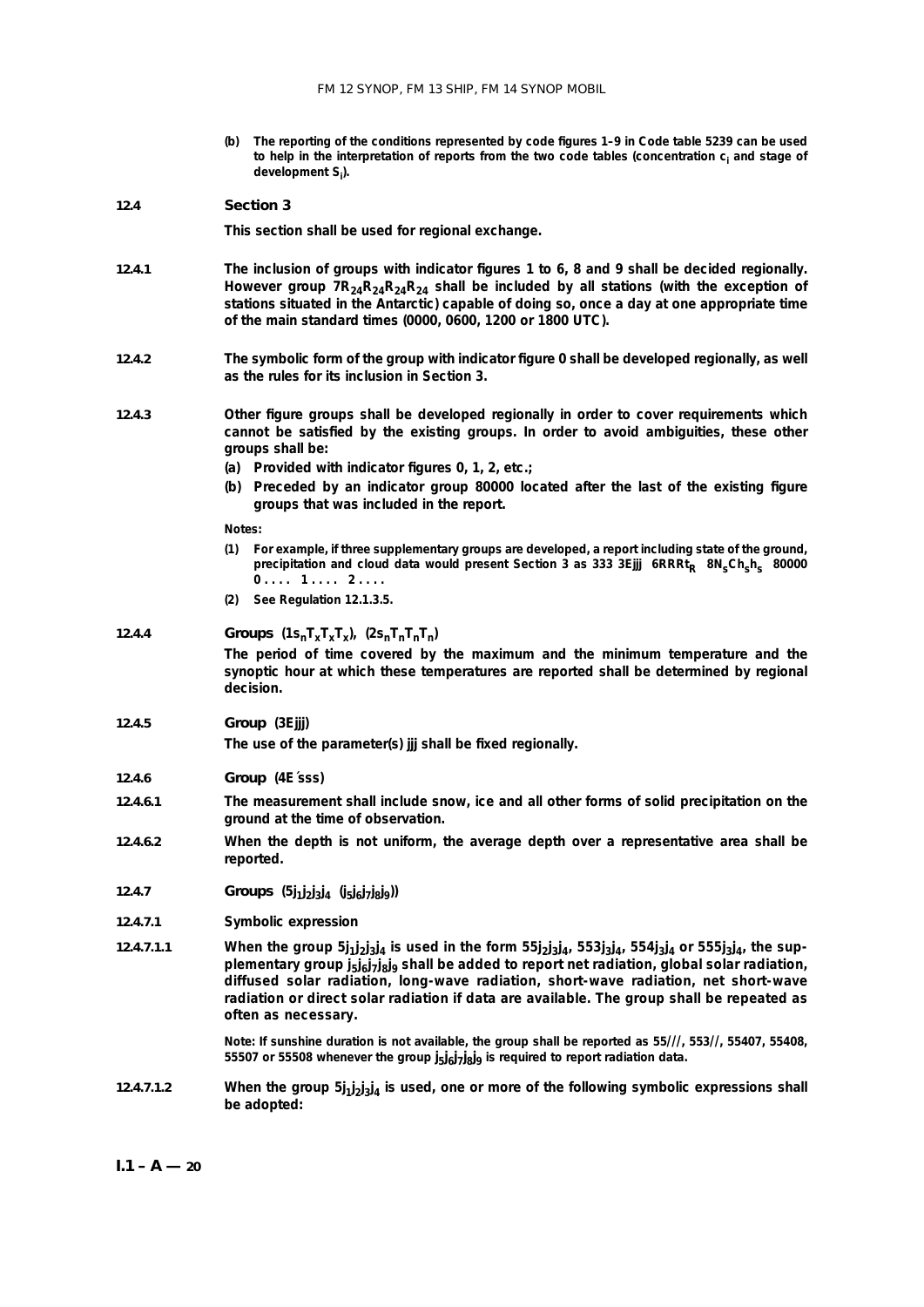- **(***a***) 5EEEiE to report the daily amount of either evaporation or evapotranspiration;**
- (b)  $54q_0s_p d_\text{T}$  to report temperature change data in period covered by  $W_1W_2$ ;
- **(***c***) 55SSS to report the daily hours of sunshine;**
- **(***d***) 553SS to report the duration of sunshine in the past hour;**
- **(***e***) 55407 to indicate that the supplementary group 4FFFF, which follows immediately, is used to report net short-wave radiation during the previous hour, in kJ m–2;**
- **(***f***) 55408 to indicate that the supplementary group 4FFFF, which follows immediately, is used to report direct solar radiation during the previous hour, in kJ m–2;**
- (*g*) 55507 to indicate that the supplementary group  $5F_{24}F_{24}F_{24}F_{24}$ , which follows **immediately, is used to report net short-wave radiation during the preceding 24 hours, in J cm–2;**
- (*h*) 55508 to indicate that the supplementary group  $5F_{24}F_{24}F_{24}F_{24}$ , which follows **immediately, is used to report direct solar radiation during the preceding 24 hours, in J cm–2;**
- $(i)$  56D<sub>L</sub>D<sub>M</sub>D<sub>H</sub> to report data on direction of cloud drift;
- **(***j***) 57CDae<sup>C</sup> to report data on direction and elevation of cloud;**
- **(***k***) 58p24p24p24 to report positive or zero change of surface pressure over the last 24 hours;**
- $59p_{24}p_{24}p_{24}$  to report negative change of surface pressure over the last 24 hours.
- **12.4.7.1.3** When more than one group  $5j_1j_2j_3j_4$  is used, these groups shall be included in the order as listed in Regulation 12.4.7.1.2 with the supplementary groups j<sub>5</sub>j<sub>6</sub>j<sub>7</sub>j<sub>8</sub>j<sub>9</sub> at the appropriate **place.**
- **12.4.7.2** *Daily evaporation or evapotranspiration*
- 12.4.7.2.1 The symbolic expression 5EEE<sub>IF</sub> shall be used to report either daily evaporation or evapo**transpiration.**
- **12.4.7.2.2 EEE shall indicate the amount of either evaporation or evapotranspiration, in tenths of a millimetre, during the preceding 24 hours at either 0000, 0600 or 1200 UTC.**

#### **12.4.7.3** *Temperature change*

**For a change of temperature to be reported, the change shall be equal to or more than 5°C** and occur in less than 30 minutes during the period covered by  $W_1W_2$ . **Note: The reporting of this information is restricted by regional or national decision to islands or other widely separated stations.**

- **12.4.7.4** *Duration of sunshine and radiation data*
- **12.4.7.4.1 The symbolic expression SSS shall be used to report the daily sunshine, in hours and tenths of an hour. The symbolic expression SS (in group 553SS) shall be used to report the duration of sunshine in the past hour, in tenths of an hour.**
- **12.4.7.4.2 In the form 55SSS, this group shall, by regional decision, be reported by all stations capable of doing so and included at either 0000, 0600, 1200 or 1800 UTC.**
- 12.4.7.4.3 **When the group 5** $j_1 j_2 j_3 j_4$  has the form 553SS, the supplementary group(s)  $j_5$ FFFF may take **one or more of the following forms:**
	- $j_{F} = 0$ **FFFF** = positive net radiation during the previous hour, in kJ m<sup>-2</sup>;
	- $j_{5} = 1$ **FFFF** = negative net radiation during the previous hour, in kJ m<sup>-2</sup>;
	- $j_{5} = 2$ **FFFF** = global solar radiation during the previous hour, in kJ m<sup>-2</sup>;
	- $j_{F} = 3$ **FFFF** = diffused solar radiation during the previous hour, in kJ m<sup>-2</sup>;
	- $j_{5} = 4$ **FFFF** = downward long-wave radiation during the previous hour, in kJ m<sup>-2</sup>;
	- $j_5 = 5$ **FFFF** = upward long-wave radiation during the previous hour, in kJ m<sup>-2</sup>;
	- $j_5 = 6$ **FFFF** = short-wave radiation during the previous hour, in kJ m<sup>-2</sup>.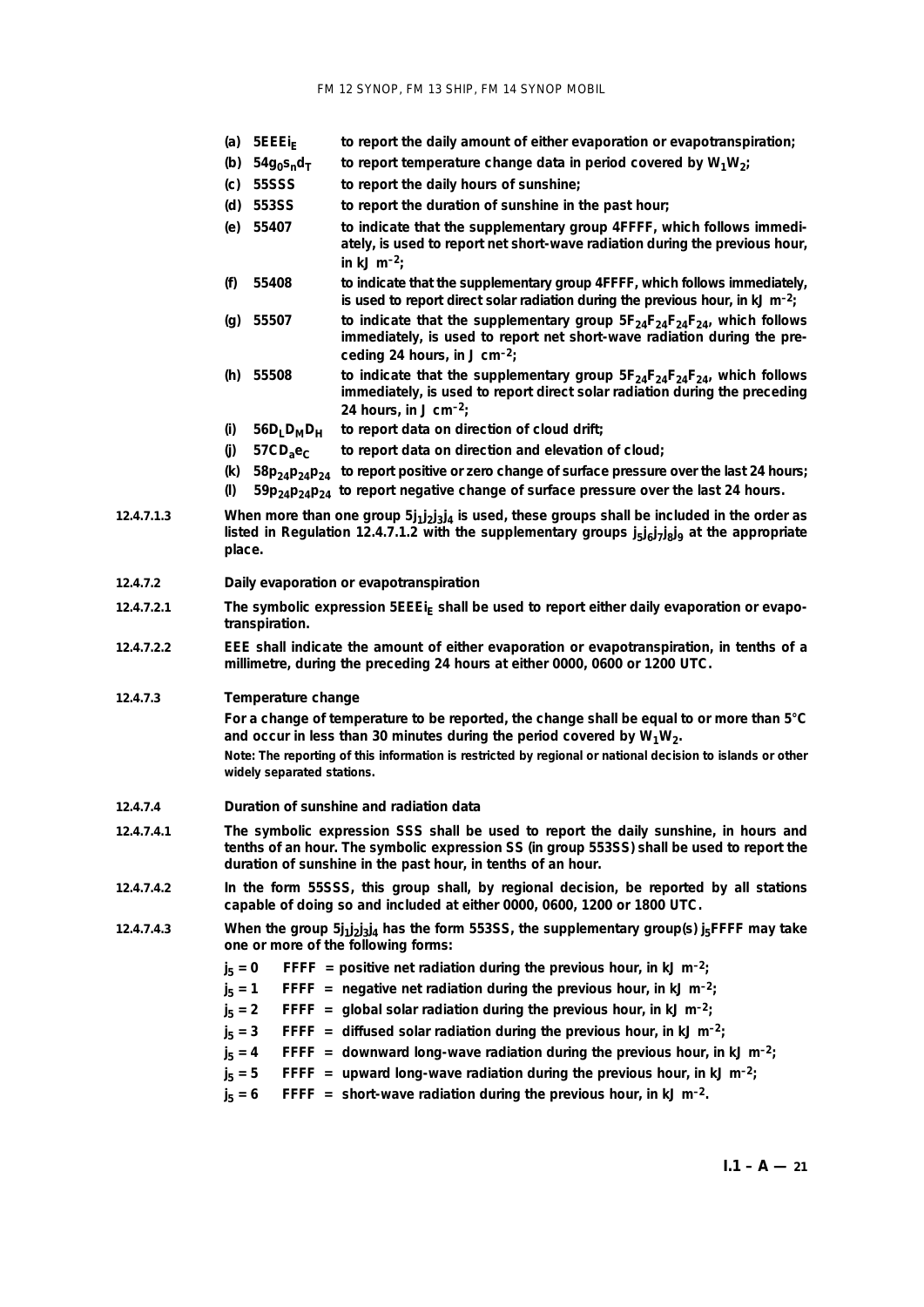**Note: For reporting net short-wave and direct solar radiation during the previous hour, see Regulation 12.4.7.1.2 (***e***) and (***f***), respectively.**

**12.4.7.4.4** When the group  $5j_1j_2j_3j_4$  has the form 55SSS, the supplementary group(s)  $j_5F_{24}F_{24}F_{24}F_{24}$ **may take one or more of the following forms:**

|            | may take one or more or the following forms:                                                                                                                                                                                                                                                                                                                                                                                                        |  |  |
|------------|-----------------------------------------------------------------------------------------------------------------------------------------------------------------------------------------------------------------------------------------------------------------------------------------------------------------------------------------------------------------------------------------------------------------------------------------------------|--|--|
|            | $j_5 = 0$ $F_{24}F_{24}F_{24} =$ positive net radiation during the preceding 24 hours, in J cm <sup>-2</sup> ;                                                                                                                                                                                                                                                                                                                                      |  |  |
|            | $j_5 = 1$ $F_{24}F_{24}F_{24}F_{24} =$ negative net radiation during the preceding 24 hours, in J cm <sup>-2</sup> ;                                                                                                                                                                                                                                                                                                                                |  |  |
|            | $j_5 = 2$ $F_{24}F_{24}F_{24} =$ global solar radiation during the preceding 24 hours, in J cm-2;                                                                                                                                                                                                                                                                                                                                                   |  |  |
|            | $j_5 = 3$ $F_{24}F_{24}F_{24} =$ diffused solar radiation during the preceding 24 hours, in J cm <sup>-2</sup> ;                                                                                                                                                                                                                                                                                                                                    |  |  |
|            | $j_5 = 4$ $F_{24}F_{24}F_{24} =$ downward long-wave radiation during the preceding 24 hours,<br>in $J \, \text{cm}^{-2}$ ;                                                                                                                                                                                                                                                                                                                          |  |  |
|            | $j_5 = 5$ $F_{24}F_{24}F_{24} =$ upward long-wave radiation during the preceding 24 hours,<br>in J cm <sup>-2</sup> :                                                                                                                                                                                                                                                                                                                               |  |  |
|            | $j_5 = 6$ $F_{24}F_{24}F_{24} =$ short-wave radiation during the preceding 24 hours, in J cm <sup>-2</sup> .                                                                                                                                                                                                                                                                                                                                        |  |  |
|            | Note: For reporting net short-wave and direct solar radiation during the preceding 24 hours, see<br>Regulation 12.4.7.1.2 $(g)$ and $(h)$ , respectively.                                                                                                                                                                                                                                                                                           |  |  |
| 12.4.7.4.5 | FFFF shall indicate the absolute value of the amount of solar or terrestrial radiation as<br>appropriate, in kJ m <sup>-2</sup> , during the preceding hour. $F_{24}F_{24}F_{24}F_{24}$ shall indicate the absolute<br>value of the amount of solar or terrestrial radiation as appropriate, in J cm-2, during the pre-<br>ceding 24 hours at either 0000, 0600, 1200 or 1800 UTC.                                                                  |  |  |
| 12.4.7.5   | Direction, drift and elevation of cloud                                                                                                                                                                                                                                                                                                                                                                                                             |  |  |
|            | Note: This information is required from land stations and fixed ship stations, mainly in the tropics.                                                                                                                                                                                                                                                                                                                                               |  |  |
| 12.4.8     | Group ( $6RRRt_R$ )                                                                                                                                                                                                                                                                                                                                                                                                                                 |  |  |
| 12.4.8.1   | This group shall be included in Section 3 only when Regulation 12.2.5.2 applies.                                                                                                                                                                                                                                                                                                                                                                    |  |  |
| 12.4.8.2   | The decision to implement Regulation 12.2.5.2 shall be taken at the regional level.                                                                                                                                                                                                                                                                                                                                                                 |  |  |
| 12.4.9     | Group $(7R_{24}R_{24}R_{24}R_{24})$                                                                                                                                                                                                                                                                                                                                                                                                                 |  |  |
|            | This group shall be used to report the total amount of precipitation during the 24-hour period<br>ending at the time of observation, in tenths of a millimetre (coded 9998 for 999.8 mm or more,<br>and coded 9999 for trace).                                                                                                                                                                                                                      |  |  |
| 12.4.10    | $Group (8N_{S}Ch_{S}h_{S})$                                                                                                                                                                                                                                                                                                                                                                                                                         |  |  |
| 12.4.10.1  | This group shall be repeated to report a number of different layers or masses of cloud.<br>When reported from a manned station, the number of such groups shall in the absence of<br>Cumulonimbus clouds not exceed three. Cumulonimbus clouds, when observed, shall<br>always be reported, so that the total number of groups can be four. When the station oper-<br>ates in the automatic mode, the total number of groups shall not exceed four. |  |  |
|            | The selection of layers (masses) to be reported shall be made in accordance with the fol-<br>lowing criteria:                                                                                                                                                                                                                                                                                                                                       |  |  |
|            | The lowest individual layer (mass) of any amount ( $N_s$ equals 1 or more);<br>(a)                                                                                                                                                                                                                                                                                                                                                                  |  |  |
|            | The next higher individual layer (mass) the amount of which is greater than two oktas<br>(b)<br>$(N_s$ equals 3 or more);                                                                                                                                                                                                                                                                                                                           |  |  |
|            | The next higher individual layer (mass) the amount of which is greater than four oktas<br>(c)<br>( $N_s$ equals 5 or more);                                                                                                                                                                                                                                                                                                                         |  |  |
|            | (d) Cumulonimbus clouds, whenever observed and not reported under (a), (b) and (c)<br>above by means of a group referring exclusively to Cb.                                                                                                                                                                                                                                                                                                        |  |  |

- **12.4.10.2 The order of reporting the groups shall always be from lower to higher levels.**
- **12.4.10.3 In determining the cloud amounts to be reported for individual layers or masses in the 8-group, the observer shall estimate, by taking into consideration the evolution of the sky, the cloud amounts of each layer or mass at the different levels, as if no other clouds existed.**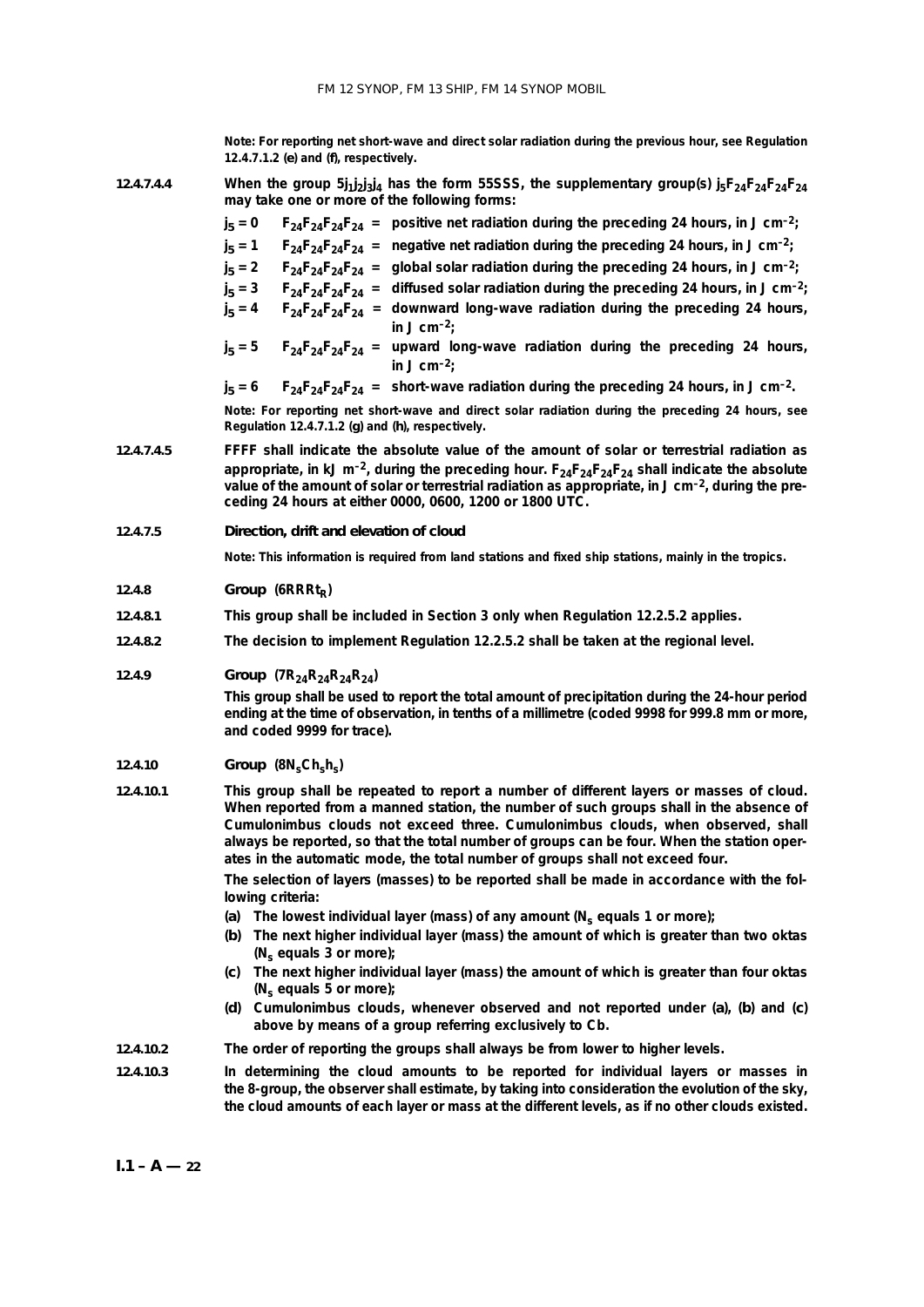- **12.4.10.4 When the sky is clear (N = 0), the 8-group shall not be used.**
- 12.4.10.5 When the sky is obscured ( $N_s = 9$ ), the 8-group shall read 89/h<sub>s</sub>h<sub>s</sub>, where h<sub>s</sub>h<sub>s</sub> is the vertical visibility. When the observation of clouds is not made  $(N = \Lambda)$ , the 8-group shall not be **included.**

**Note: The vertical visibility is defined as the vertical visual range into an obscuring medium.**

- **12.4.10.6 If two or more types of cloud occur with their bases at the same level and this level is one** to be reported in accordance with Regulation 12.4.10.1, the selection for C and N<sub>s</sub> shall be **made in accordance with the following criteria:**
	- **(***a***) If these types do not include Cumulonimbus then C shall refer to the cloud type that represents the greatest amount, or if there are two or more types of cloud all having** the same amount, the highest applicable code figure for C shall be reported. N<sub>s</sub> shall **refer to the total amount of cloud whose bases are all at the same level;**
	- **(***b***) If these types do include Cumulonimbus then one group shall be used to describe only this type with C reported as 9 and Ns as the amount of Cumulonimbus. If the total amount of the remaining type(s) of cloud (excluding Cumulonimbus) whose bases are all at the same level is greater than that required by Regulation 12.4.10.1, then another group shall be reported with C being selected in accor**dance with  $(a)$  and  $N_s$  referring to the total amount of the remaining cloud (exclud**ing Cumulonimbus).**
- **12.4.10.7 Regulations 12.2.2.2.3 to 12.2.2.2.6, inclusive, shall apply.**
- **12.4.11** *Group*  $(9S_pS_ps_ps_p)$ **The use of this group and the specifications for the supplementary information shall be as specified in Code table 3778.**

#### **12.5 Section 4**

- **12.5.1 The inclusion of this section shall be fixed nationally.**
- **12.5.2 Clouds with tops below station level shall be reported only by this section and any coexistent clouds with bases above station level shall be reported in group 8N<sub>h</sub>C<sub>I</sub> C<sub>M</sub>C<sub>H</sub> of Section 1.**
- **12.5.3 C<sub>L</sub> clouds** with bases below and tops above station level shall be reported in both **8NhCLCMCH and Section 4, provided that the station is out of cloud sufficiently frequently to enable the various features to be recognized. In this case:**
	- (*a*)  $N_h$  shall correspond with N´ and C<sub>L</sub> with C´ while h shall be coded as  $I_i$
	- **(***b***) If the upper surface of the clouds with tops above station level can be observed, it shall be reported by means of H´H´. If the upper surface cannot be observed, H´H´ shall be coded as //;**
	- (*c*) Other C<sub>1</sub> clouds present with tops below station level shall be reported in a second **N**<sup>C</sup>H<sup> $C$ </sup><sub>t</sub> group;
	- **(***d***) Other CL clouds present with bases above station level shall be reported in plain** language after the N $C$ <sup>H</sup> $C_t$  group.
- **12.5.4 If the station is in almost continuous cloud, Regulation 12.2.7.1 shall apply and Section 4 shall be omitted.**
- **12.5.5 When two or more cloud layers with their bases below station level occur at different** levels, two or more groups N'C'H'H'C<sub>t</sub> shall be used. C<sub>t</sub> shall be reported as 9 in the groups indicating the layer of the smaller cloud amount and, in the remaining group, C<sub>t</sub> shall be **coded in Code table 0552.**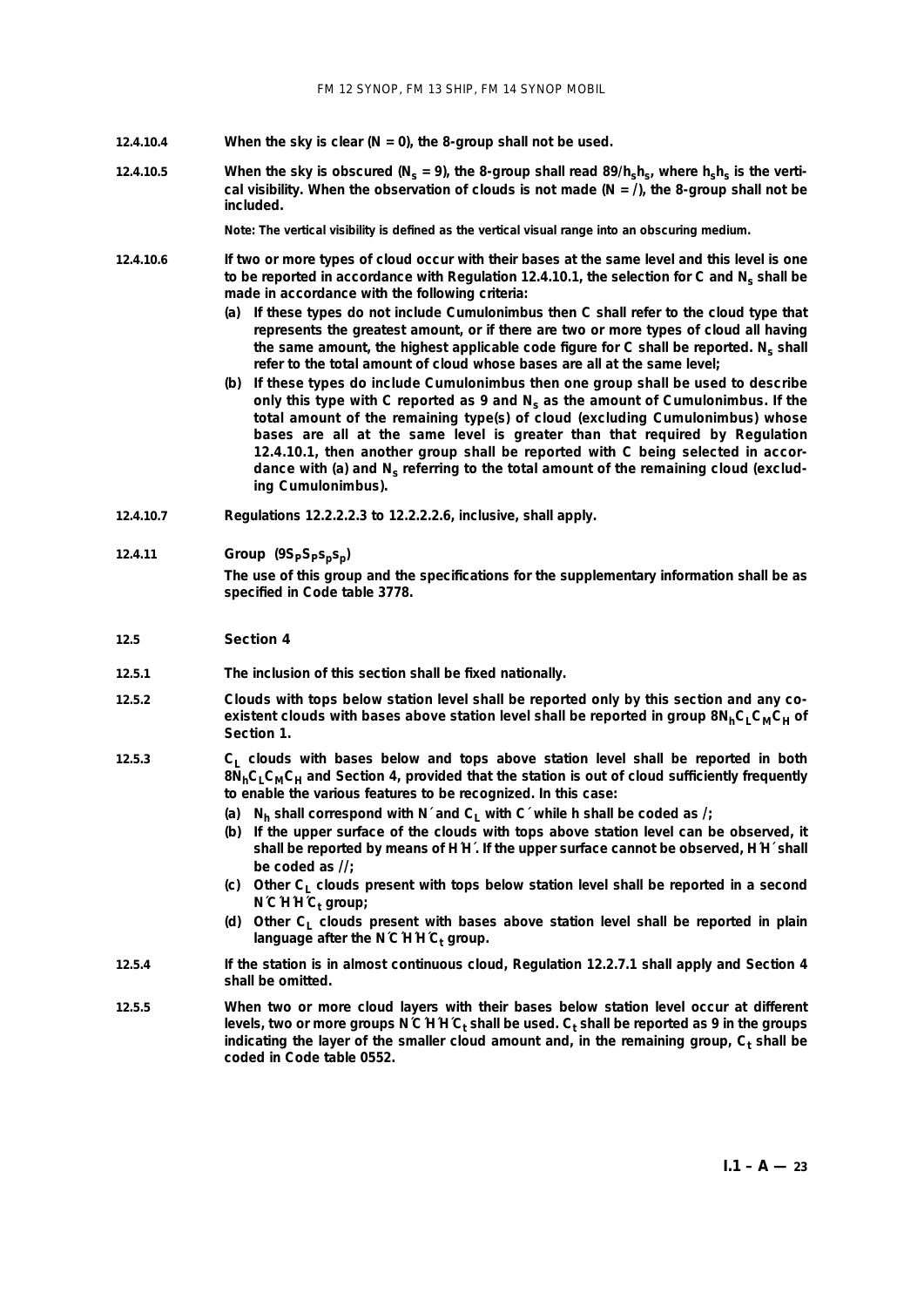- **12.5.6 Rapidly dissipating condensation trails shall not be reported in Section 4. Note: See Regulation 12.2.2.2.5.**
- **12.5.7 The top of persistent condensation trails and cloud masses which have obviously devel**oped from condensation trails shall be reported, using the appropriate C<sub>t</sub> code figure.
- **12.5.8 Regulations 12.2.2.2.1 to 12.2.2.2.6, inclusive, shall apply.**
- **12.5.9 Spaces occupied by mountains emerging from the cloud layers shall be counted as occupied by cloud.**
- **12.6 Section 5**
- **12.6.1 The use of this section, the symbolic form of groups and the specifications of symbolic letters shall be determined by national decision.**
- **12.6.2 Preference shall be given to symbolic 5-figure groups identified by numerical indicator figures.**

**\_\_\_\_\_\_\_\_\_\_\_\_\_\_\_**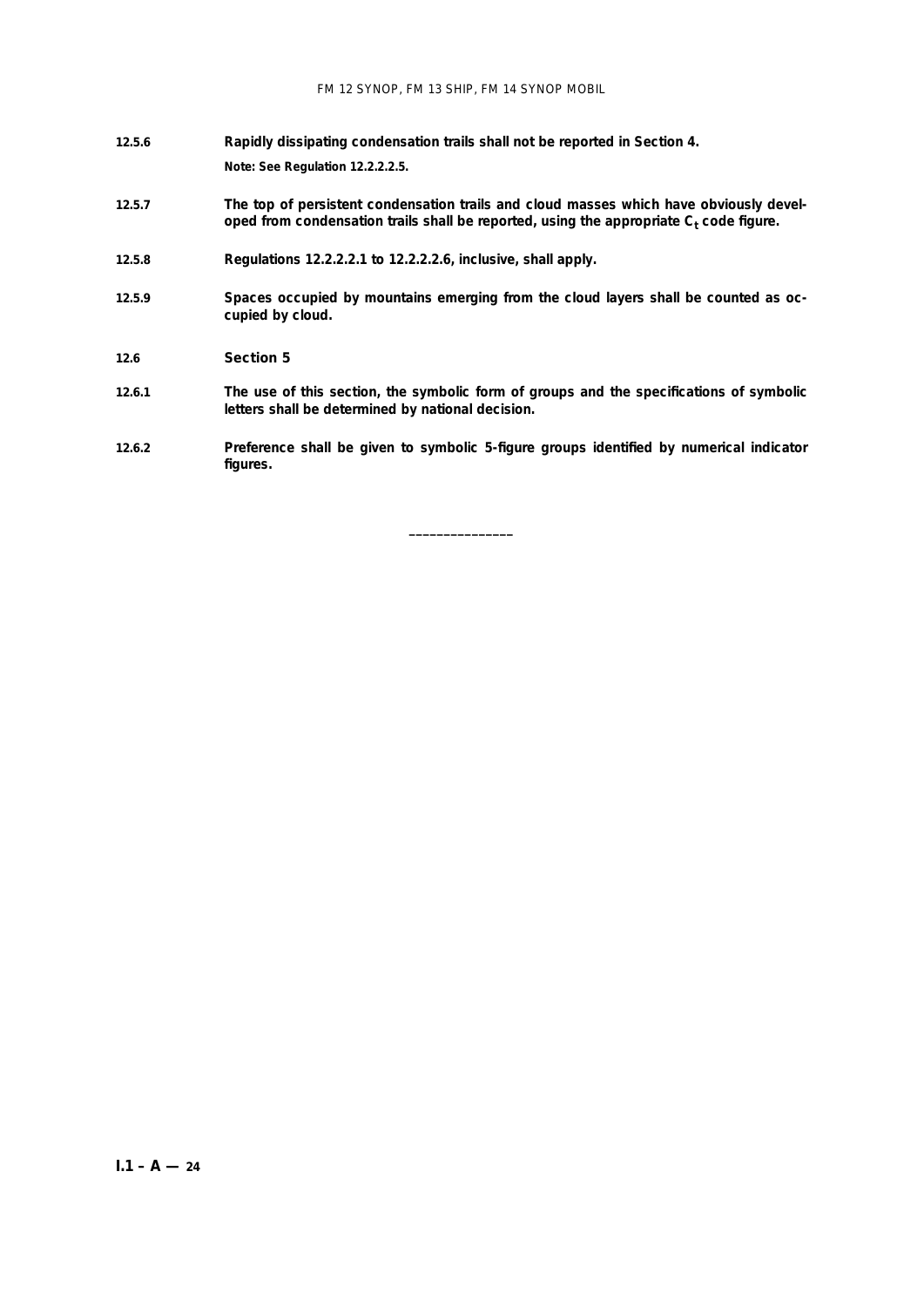**FM 15–XIV METAR Aerodrome routine meteorological report (with or without trend forecast)**

**FM 16–XIV SPECI Aerodrome special meteorological report (with or without trend forecast)**

## **CODE FORM:**



## **Notes:**

- (1) METAR is the name of the code for an aerodrome routine meteorological report. SPECI is the name of the code for an aerodrome special meteorological report. A METAR report and a SPECI report may have a trend forecast appended.
- (2) The groups contain a non-uniform number of characters. When an element or phenomenon does not occur, the corresponding group, or the extension of a group, is omitted from a particular report. Detailed instructions are given for each group in the following Regulations. The groups enclosed in brackets are used in accordance with regional or national decisions. Groups may have to be repeated in accordance with the detailed instructions for each group. The code words COR and NIL shall be used, as appropriate, for corrected and missing reports, respectively.
- (3) The code form includes a section containing the trend forecast identified either by a change indicator (TTTTT  $=$ BECMG or TEMPO as the case may be), or by the code word NOSIG.
- (4) The governing criteria for issuing SPECI reports are specified in publication WMO-No. 49 *Technical Regulations* [C.3.1].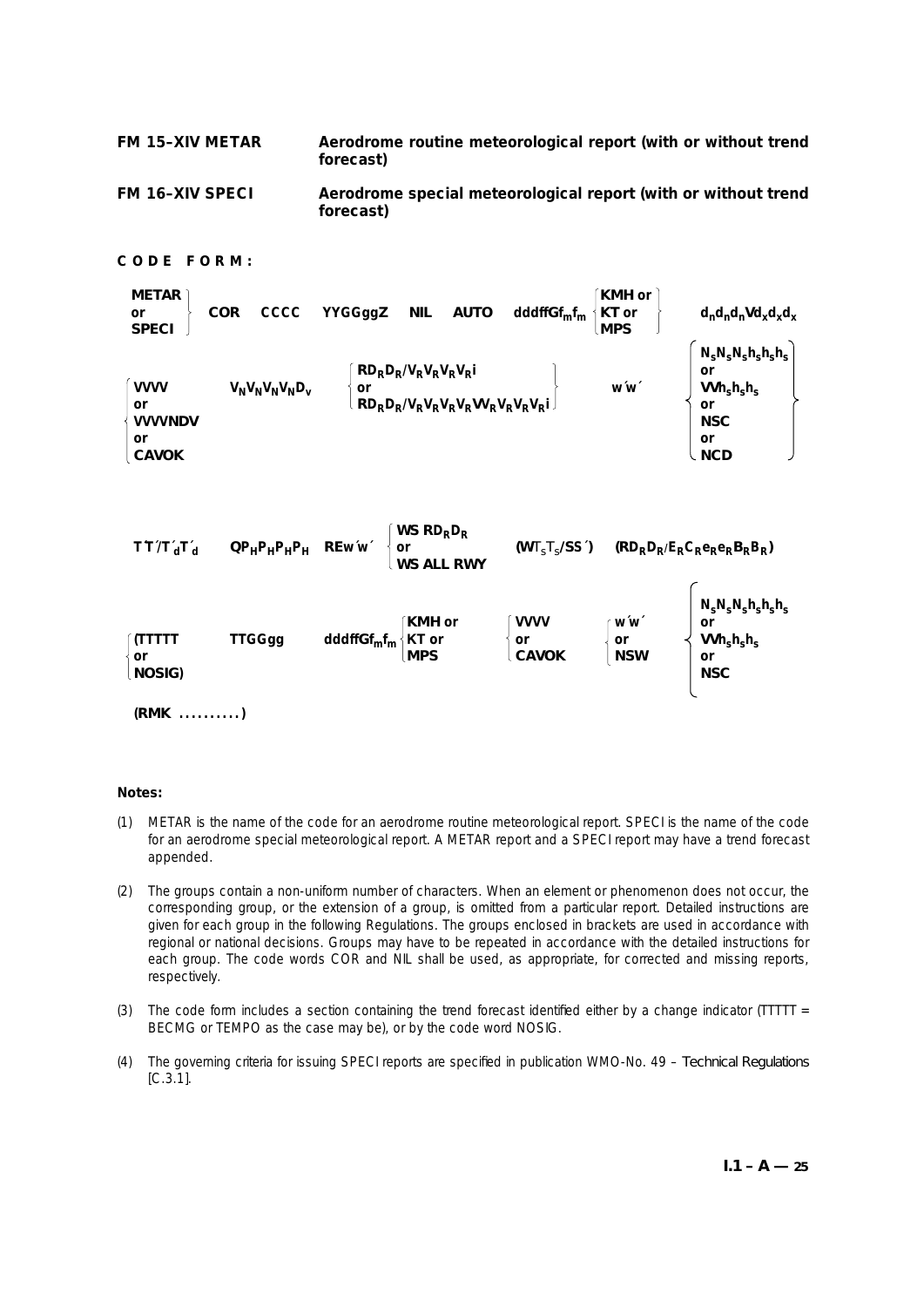#### **REGULATIONS:**

#### **15.1 General**

- **15.1.1 The code name METAR or SPECI shall be included at the beginning of each individual report.**
- **15.1.2 When a deterioration of one weather element is accompanied by an improvement in another element (for example, lowering of clouds and an improvement in visibility), a single SPECI report shall be issued.**
- **15.2 Group CCCC**

**The identification of the reporting station in each individual report shall be indicated by means of the ICAO location indicator.**

## **15.3 Group YYGGggZ**

- **15.3.1 The day of the month and the time of observation in hours and minutes UTC followed, without a space, by the letter indicator Z shall be included in each individual METAR report.**
- **15.3.2 This group shall be included in each individual SPECI report. In SPECI reports, this group shall indicate the time of occurrence of the change(s) which justified the issue of the report.**

#### **15.4 Code word AUTO**

**The optional code word AUTO shall be inserted before the wind group when a report contains fully automated observations without human intervention. The ICAO requirement is that all of the specified elements shall be reported. However, if any element cannot be observed, the group in which it would have been encoded shall be replaced by the appropriate number of solidi. The number of solidi depends on the number of symbolic letters for the specific group which is not able to be reported; i.e. four for the visibility group, two for the present weather group and three or six for the cloud group, as appropriate.**

15.5 **Groups** dddffGf<sub>m</sub>f<sub>m</sub> 
$$
\begin{cases} KMH \text{ or} \\ KT \text{ or} \\ MPS \end{cases} d_n d_n d_n V d_x d_x d_x
$$

**15.5.1 The mean true direction in degrees rounded off to the nearest 10 degrees from which the wind is blowing and the mean speed of the wind over the 10-minute period immediately preceding the observation shall be reported for dddff followed, without a space, by one of the abbreviations KMH, KT or MPS, to specify the unit used for reporting wind speed. Values of wind direction less than 100° shall be preceded by 0 and a wind from true north shall be reported as 360. Values of wind speed less than 10 units shall be preceded by 0. However, when the 10-minute period includes a marked discontinuity in the wind characteristics, only data after the discontinuity shall be used for obtaining mean wind speed and maximum gust values, and mean wind direction and variations of the wind direction, hence the time interval in these circumstances shall be correspondingly reduced.**

**Notes:**

- **(1) KMH, KT and MPS are the standard ICAO abbreviations for kilometres per hour, knots and metres per second, respectively.**
- **(2) The unit of wind speed used is determined by national decision. However, the primary unit prescribed in ICAO Annex 5 for wind speed is the kilometre per hour (KMH), with the knot (KT) permitted for use as a non-SI alternative unit until a termination date is decided.**
- **(3) A marked discontinuity occurs when there is an abrupt and sustained change in wind direction of 30° or more, with a wind speed of 20 km h–1 (10 kt) or more before or after the change, or a change in wind speed of 20 km h–1 (10 kt) or more, lasting at least two minutes.**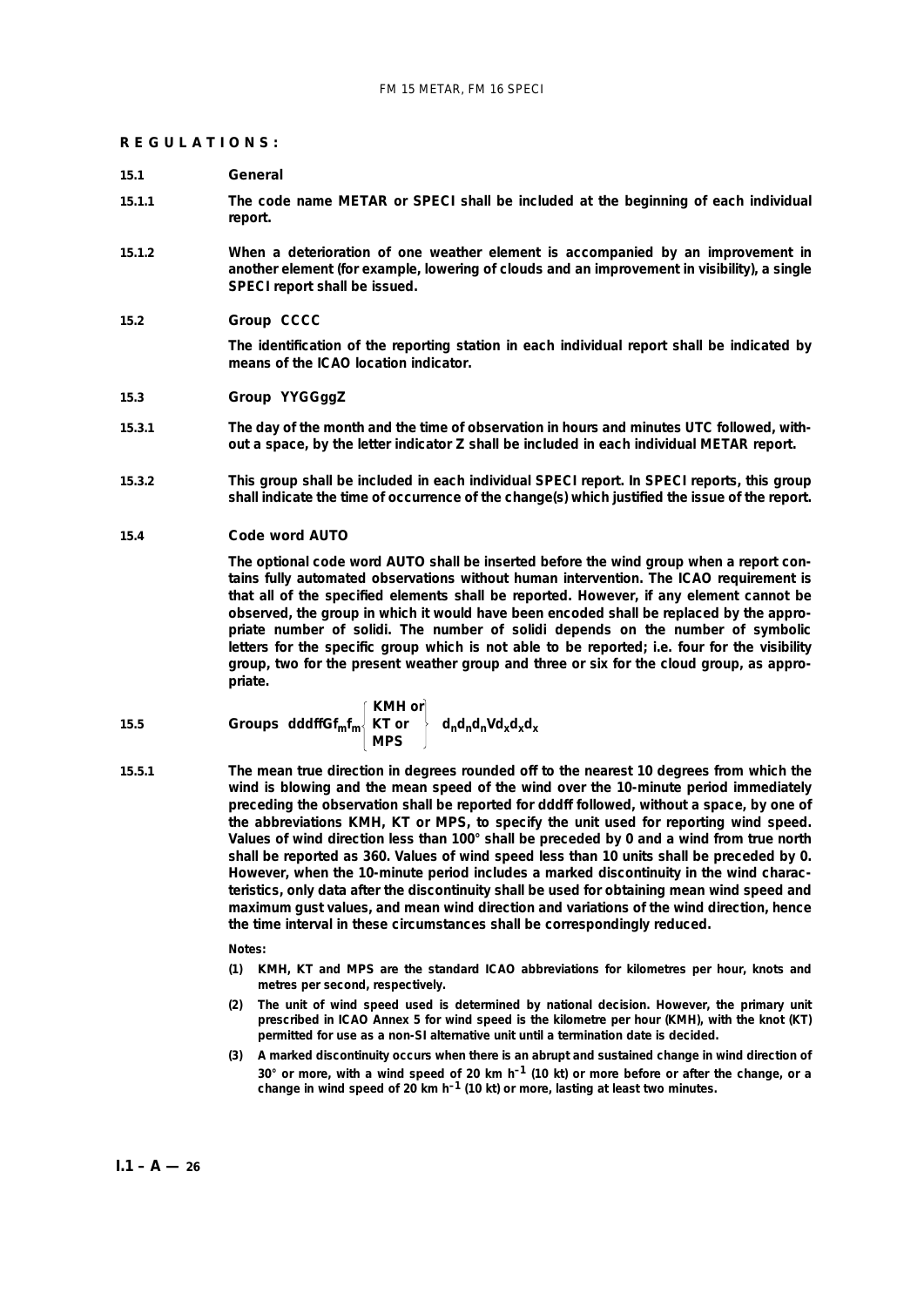- **15.5.2 In the case of variable wind direction, ddd shall be encoded as VRB when the mean wind speed is less than 3 knots (2 m s–1 or 6 km h–1). A variable wind at higher speeds shall be reported only when the variation of wind direction is 180° or more or when it is impossible to determine a single wind direction, for example when a thunderstorm passes over the aerodrome.**
- **15.5.3 If, during the 10-minute period preceding the observation, the total variation in wind direction is 60° or more but less than 180° and the mean wind speed is 3 knots (2 m s–1 or 6 km h–1) or more, the observed two extreme directions between which the wind has var**ied shall be given for  $d_n d_n d_n V d_x d_x d_x$  in clockwise order. Otherwise this group shall not be **included.**
- **15.5.4 "Calm" shall be coded as 00000 followed immediately, without a space, by one of the abbreviations KMH, KT or MPS to specify the unit, used normally for reporting wind.**
- **15.5.5 If, during the 10-minute period preceding the observation, the maximum wind gust speed exceeds the mean speed by 10 knots (5 m s–1 or 20 km h–1) or more, this maximum speed shall be reported as Gfmfm immediately after dddff, followed immediately, without a space, by one of the abbreviations KMH, KT or MPS to specify the units used for reporting wind** speed. Otherwise the element  $\mathbf{Gf}_{\mathbf{m}}\mathbf{f}_{\mathbf{m}}$  shall not be included.

**Note: It is recommended that the wind measuring systems should be such that peak gusts should represent a three-second average.**

**15.5.6 For wind speeds of 100 units or greater, the exact number of wind speed units shall be given in lieu of the two-figure code ff or fmfm. When the wind speed is 100 knots or more**  $(50 \text{ m s}^{-1})$  or 200 km h<sup>-1</sup>), the groups ff and  $f_m f_m$  shall be preceded by the letter indicator P **and reported as P99 KT (P49 MPS or P199 KMH).**

> **Note: There is no aeronautical requirement to report surface wind speeds of 200 km h–1 (100 kt) or more; however, provision has been made for reporting wind speeds up to 399 km h–1 (199 kt) for nonaeronautical purposes, as necessary.**

## 15.6 **Groups** VVVV VVVVNDV  $V_N V_N V_N V_N D_V$

**Note: The coding of visibility is based on the use of the metre and kilometre, in accordance with the units specified in ICAO Annex 5.** 

**15.6.1 The group VVVV shall be used to report prevailing visibility. When the horizontal visibility is not the same in different directions and when the visibility is fluctuating rapidly and the prevailing visibility cannot be determined, the group VVVV shall be used to report the lowest visibility. When visibility sensors are used and they are sited in such a manner that no directional variations can be given, the abbreviation NDV shall be appended to visibility reported.**

## 15.6.2 *Directional variation in visibility*  $V_N V_N V_N V_N D_V$ **When the horizontal visibility is not the same in different directions and when the minimum visibility is different from the prevailing visibility, and less than 1 500 metres or less** than 50% of the prevailing visibility, and less than 5000 metres, the group  $V_NV_NV_NV_ND_V$ **shall also be used to report the minimum visibility and its general direction in relation to the aerodrome indicated by reference to one of the eight points of the compass. If the** minimum visibility is observed in more than one direction, the D<sub>v</sub> shall represent the most **operationally significant direction.**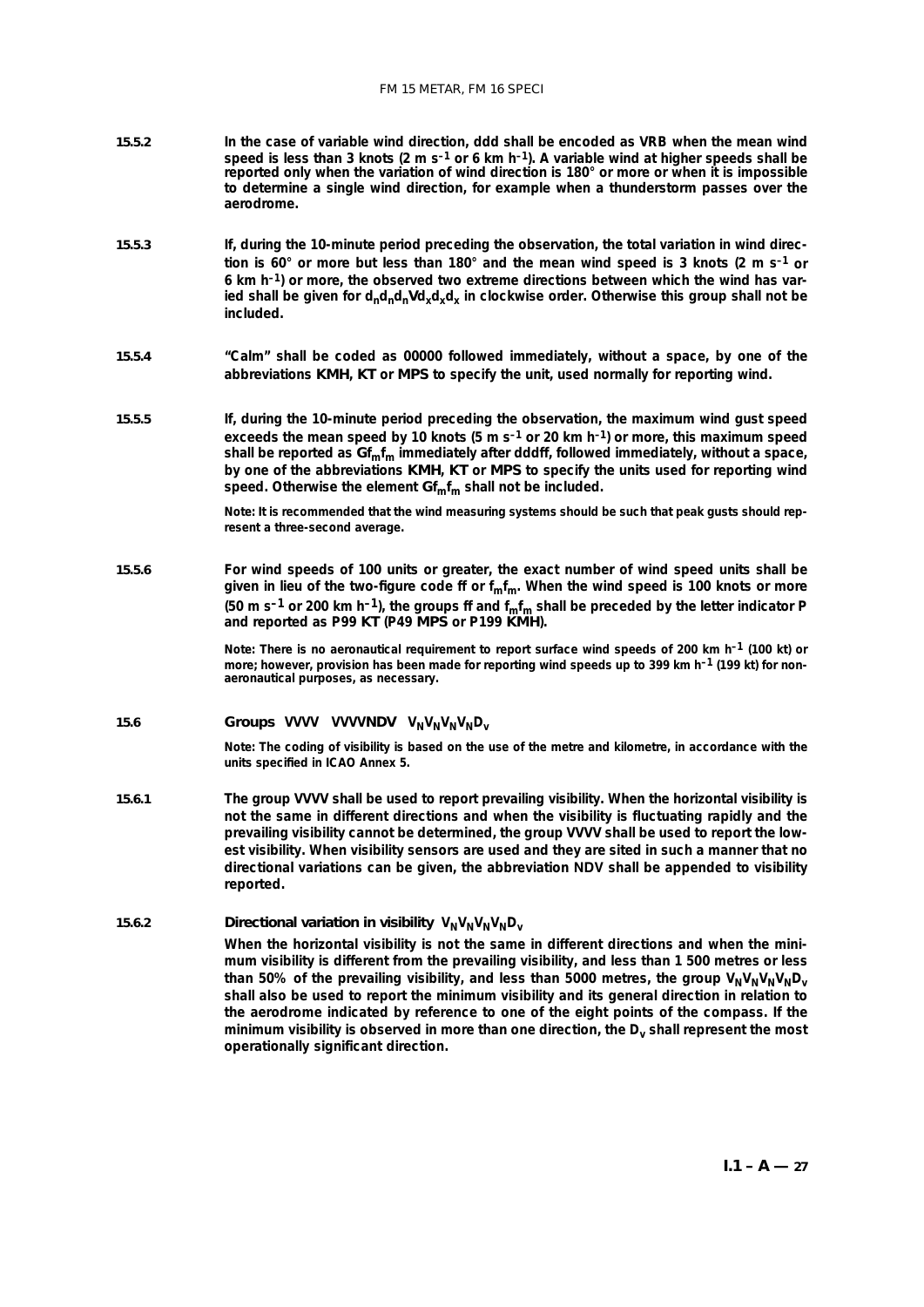- **15.6.3 Visibility shall be reported using the following reporting steps:**
	- **(***a***) Up to 800 metres rounded down to the nearest 50 metres;**
	- **(***b***) Between 800 and 5 000 metres rounded down to the nearest 100 metres;**
	- **(***c***) Between 5 000 metres up to 9 999 metres rounded down to the nearest 1 000 metres;**
	- **(***d***) With 9999 indicating 10 km and above.**
- **15.6.4** *Code word* **CAVOK**

**Regulation 15.10 shall apply.**

 $\begin{cases} \mathbf{R} \mathbf{D}_{R} \mathbf{D}_{R} / V_{R} V_{R} V_{R} V_{R} \end{cases}$ **15.7 Groups or**

## $R_{\rm RD}$ D<sub>R</sub>/V<sub>R</sub>V<sub>R</sub>V<sub>R</sub>V<sub>R</sub>V<sub>R</sub>V<sub>R</sub>V<sub>R</sub>V<sub>R</sub>

**Note: The coding of runway visual range is based on the use of the metre in accordance with the unit specified in ICAO Annex 5.** 

- **15.7.1 During periods when either the horizontal visibility reported in the group VVVV or the runway visual range for one or more runways available for landing is observed to be less than 1 500 metres, one or more groups under Regulation 15.7 shall be included in the report. The** letter indicator **R** followed immediately, without a space, by the runway designator  $D_R D_R$ **shall always precede the RVR reports.**
- **15.7.2 The groups shall be repeated to report runway visual range values for each runway, up to a maximum of four, which is available for landing and for which runway visual range is determined.**

## 15.7.3 *Runway designator*  $D_R D_R$

**The designator of each runway for which runway visual range is reported shall be indi**cated by  $D_R D_R$ . Parallel runways should be distinguished by appending to  $D_R D_R$  letters **L, C or R indicating the left, central or right parallel runway, respectively. The letter(s)** shall be appended to  $D_R D_R$  as necessary in accordance with the standard practice for **runway designation, as laid down by ICAO in Annex 14 — Aerodromes, Volume I — Aerodrome design and operations, paragraphs 5.2.2.4 and 5.2.2.5.**

- **15.7.4** *Mean value and tendency of runway visual range over the 10-minute period immediately preceding the observation*  $V_R V_R V_R V_R$
- **15.7.4.1 The runway visual range values to be reported shall be representative of the touchdown zone of the active landing runway(s) up to a maximum of four.**
- **15.7.4.2 The mean value of the runway visual range over the 10-minute period immediately preced**ing the observation shall be reported for  $V_R V_R V_R V_R$ . However, when the 10-minute period **includes a marked discontinuity in the RVR (for example, sudden advection of fog, rapid onset or cessation of an obscuring snow shower), only data after the discontinuity shall be used for obtaining mean RVR values and variations thereof, hence the time interval in these circumstances shall be correspondingly reduced.**

#### **Notes:**

- **(1) See Regulation 15.7.5.**
- **(2) Any observed value which does not fit the reporting scale in use should be rounded down to the nearest lower step in the scale.**
- **(3) A marked discontinuity occurs when there is an abrupt and sustained change in runway visual range, lasting at least two minutes, consistent with the issuance of selected special reports given in** *Technical Regulation* **[C.3.1.] 4.3.3.**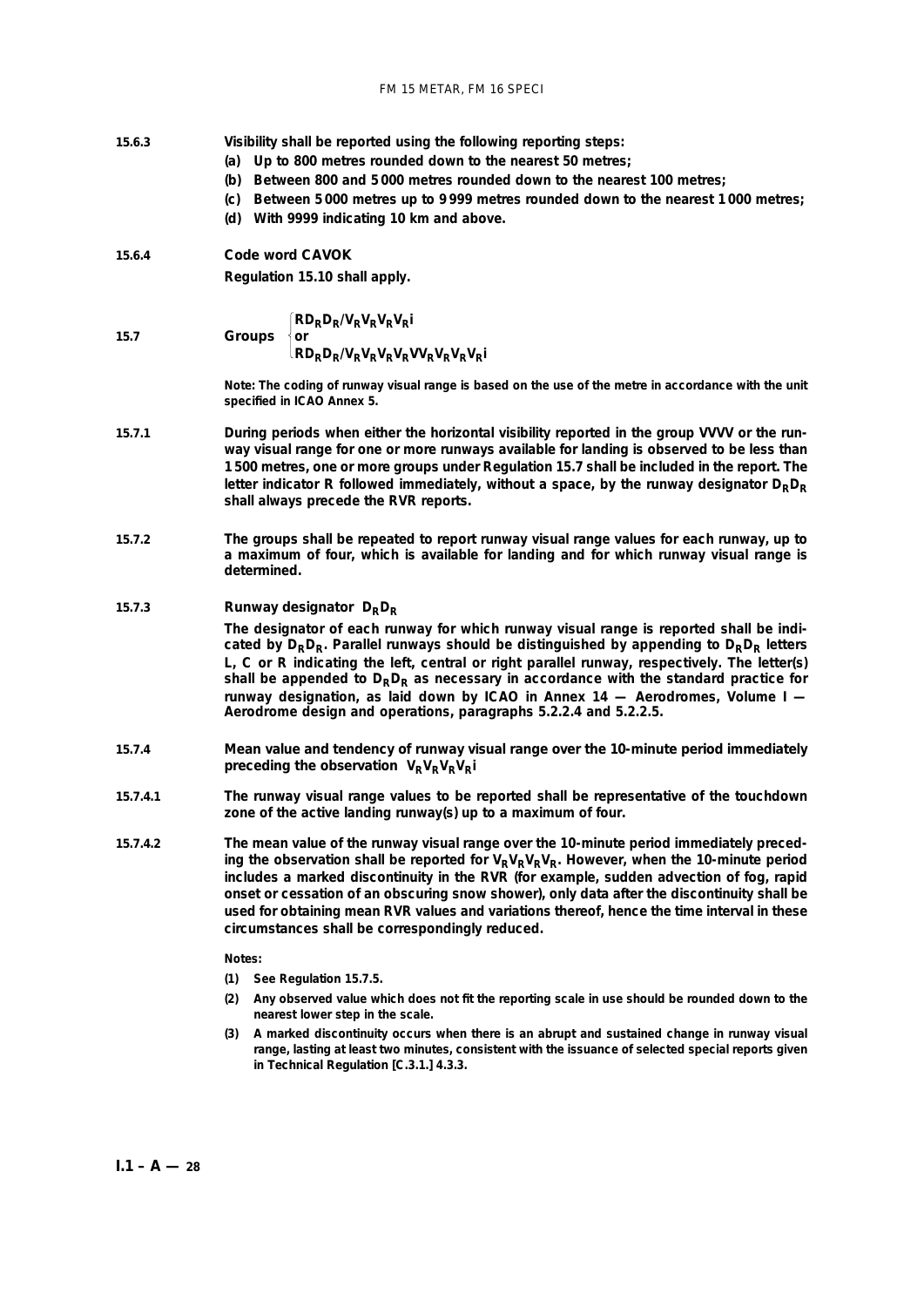**15.7.4.3 If the runway visual range values during the 10-minute period preceding the observation show a distinct upward or downward tendency such that the mean during the first five minutes varies by 100 metres or more from the mean during the second five minutes of the period, this shall be indicated by i = U for upward and i = D for downward tendency of runway visual range values. When no distinct change in runway visual range is observed, i = N shall be used. When it is not possible to determine the tendency, i shall be omitted.**

## **15.7.5** *Significant variations of runway visual range* **RDRDR/VRVRVRVRVVRVRVRVRi**

**When the RVR at a runway varies significantly and when during the 10-minute period preceding the nominal observation time the one-minute mean extreme values assessed vary from the mean value by more than 50 metres or more than 20% of the mean value, whichever is greater, the one-minute mean minimum and the one-minute mean maxi**mum values shall be given in that order in the form  $R D_R D_R/V_R V_R V_R V_R V_R V_R V_R V_R$ **instead of the 10-minute mean. Extreme RVR values shall be reported in accordance with Regulation 15.7.6 and the tendency shall be indicated in accordance with Regulation 15.7.4.3.**

#### **15.7.6** *Extreme values of runway visual range*

**When actual RVR values are outside the measuring range of the observing system in use, the following procedure shall apply:**

- **(***a***) When the RVR, to be reported in accordance with the** *Technical Regulations***, is greater than the maximum value which can be assessed with the system in use, the group**  $V_R V_R V_R V_R$  shall be preceded by the letter indicator P ( $PV_R V_R V_R V_R$ ) in which  $V_R V_R V_R V_R$ **is the highest value which can be assessed. When the RVR is assessed to be more than 2 000 metres, it shall be reported as P2000;**
- **(***b***) When the RVR is below the minimum value which can be assessed with the system in** use, the group  $V_R V_R V_R V_R$  shall be preceded by the letter indicator M ( $MV_R V_R V_R V_R$ ) in which V<sub>R</sub>V<sub>R</sub>V<sub>R</sub>V<sub>R</sub> is the lowest value which can be assessed. When the RVR is **assessed to be less than 50 metres, it shall be reported as M0050.**

#### **15.8 Group w´w´**

**15.8.1 One or more groups w´w´, but not more than three, shall be used to report all present weather phenomena observed at or near the aerodrome and of significance to aeronautical operations in accordance with Code table 4678.**

> **Appropriate intensity indicators and letter abbreviations (Code table 4678) shall be combined in groups of two to nine characters to indicate present weather phenomena.**

**15.8.2 If the observed present weather cannot be reported by use of Code table 4678, the group w´w´ shall be omitted from the report.**

#### **15.8.3 The w´w´ groups shall be ordered as follows:**

- **(***a***) First, if appropriate, the qualifier for intensity** *or* **for proximity, followed without a space by;**
- **(***b***) If appropriate, the abbreviation for the descriptor followed without a space by;**
- **(***c***) The abbreviation for the observed weather phenomenon or combinations thereof.**
- **15.8.4 Intensity shall be indicated only with precipitation, precipitation associated with showers and/or thunderstorms, duststorm or sandstorm. If the intensity of the phenomena reported in the group is either light or heavy, this shall be indicated by the appropriate sign (see Code table 4678 and specially Note (5)). No indicator shall be included in the group when the intensity of the reported phenomenon is moderate.**
- **15.8.5 The intensity of present weather phenomena reported in the group w´w´ shall be determined by the intensity at the time of observation.**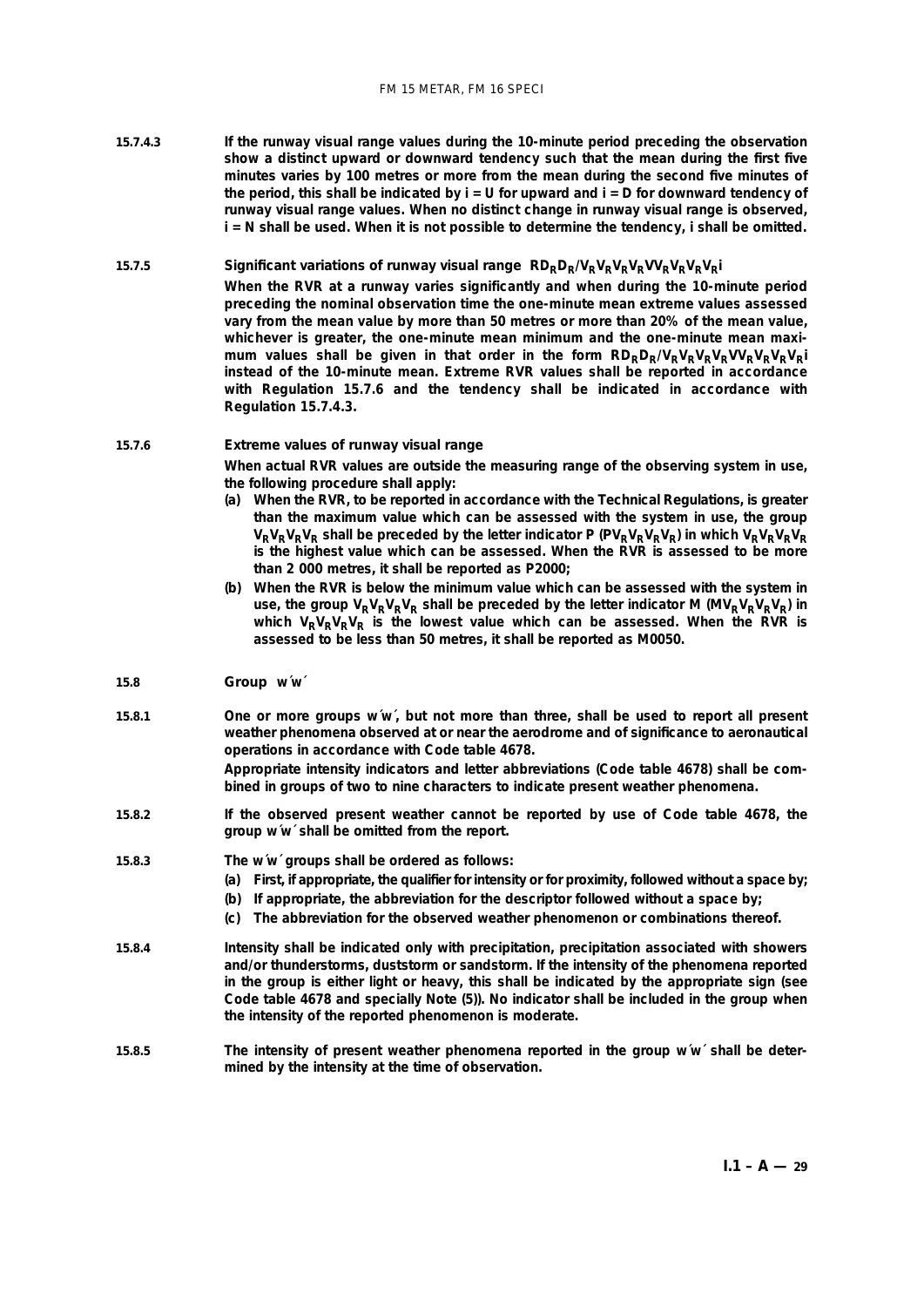**15.8.6 If more than one significant weather phenomenon is observed, separate w´w´ groups shall be included in the report in accordance with Code table 4678. However, if more than one form of precipitation is observed, the appropriate letter abbreviations shall be combined in a single group with the dominant type of precipitation being reported first. In such a single group, the intensity shall refer to the total precipitation and be reported with one or no indicator as appropriate.**

> **When an automatic observing system is used and when the type of the precipitation cannot be identified by this system, the abbreviation UP shall be used for precipitation. The abbreviation UP may be combined, as necessary, with the following characteristics of present weather: FZ, SH and TS.**

**15.8.7 The qualifier SH shall be used to indicate precipitation of the shower type. When associated with the indicator VC, the type and intensity of precipitation shall not be specified.**

> **Note: Showers are produced by convective clouds. They are characterized by their abrupt beginning and end and by the generally rapid and sometimes great variations in the intensity of the precipitation. Drops and solid particles falling in a shower are generally larger than those falling in nonshowery precipitation. Between showers, openings may be observed unless stratiform clouds fill the intervals between the cumuliform clouds.**

**15.8.8 The qualifier TS shall be used whenever thunder is heard or lightning is detected at the aerodrome within the 10-minute period preceding the time of observation. When appropriate, TS shall be followed immediately, without a space, by relevant letter abbreviations to indicate any precipitation observed. The letter abbreviation TS on its own shall be used when thunder is heard or lightning detected at the aerodrome but no precipitation observed.**

> **Note: A thunderstorm shall be regarded as being at the aerodrome from the time thunder is first heard, whether or not lightning is seen or precipitation is observed at the aerodrome. A thunderstorm shall be regarded as having ceased or being no longer at the aerodrome at the time thunder is last heard, and the cessation is confirmed if thunder is not heard for 10 minutes after this time.**

**15.8.9 The qualifier FZ shall be used only to indicate supercooled water droplets or supercooled precipitation.**

**Notes:**

- **(1) Any fog consisting predominantly of water droplets at temperatures below 0°C shall be reported as freezing fog (FZFG) whether it is depositing rime ice or not.**
- **(2) Whether or not the supercooled precipitation is of the shower type shall not be specified.**
- **15.8.10 The qualifier VC shall be used to indicate the following significant weather phenomena observed in the vicinity of the aerodrome: TS, DS, SS, FG, FC, SH, PO, BLDU, BLSA, BLSN and VA. Regulations referring to the combination of VC and FG are given in Regulation 15.8.17.**

**Notes:**

**(1) Such weather phenomena should be reported with the qualifier VC only when observed between approximately 8 km and 16 km from the aerodrome reference point.**

- **(2) See Regulation 15.8.7.**
- **15.8.11 The letter abbreviation GR shall be used to report hail only when the diameter of the largest hailstones observed is 5 mm or more. The letter abbreviation GS shall be used to report small hail (diameter of the hailstones less than 5 mm) and/or snow pellets.**
- **15.8.12 The letter abbreviation IC shall be used to indicate the phenomenon ice crystals (diamond dust). For w´w´ = IC to be reported, the visibility shall be reduced by this phenomenon to 5 000 metres or less.**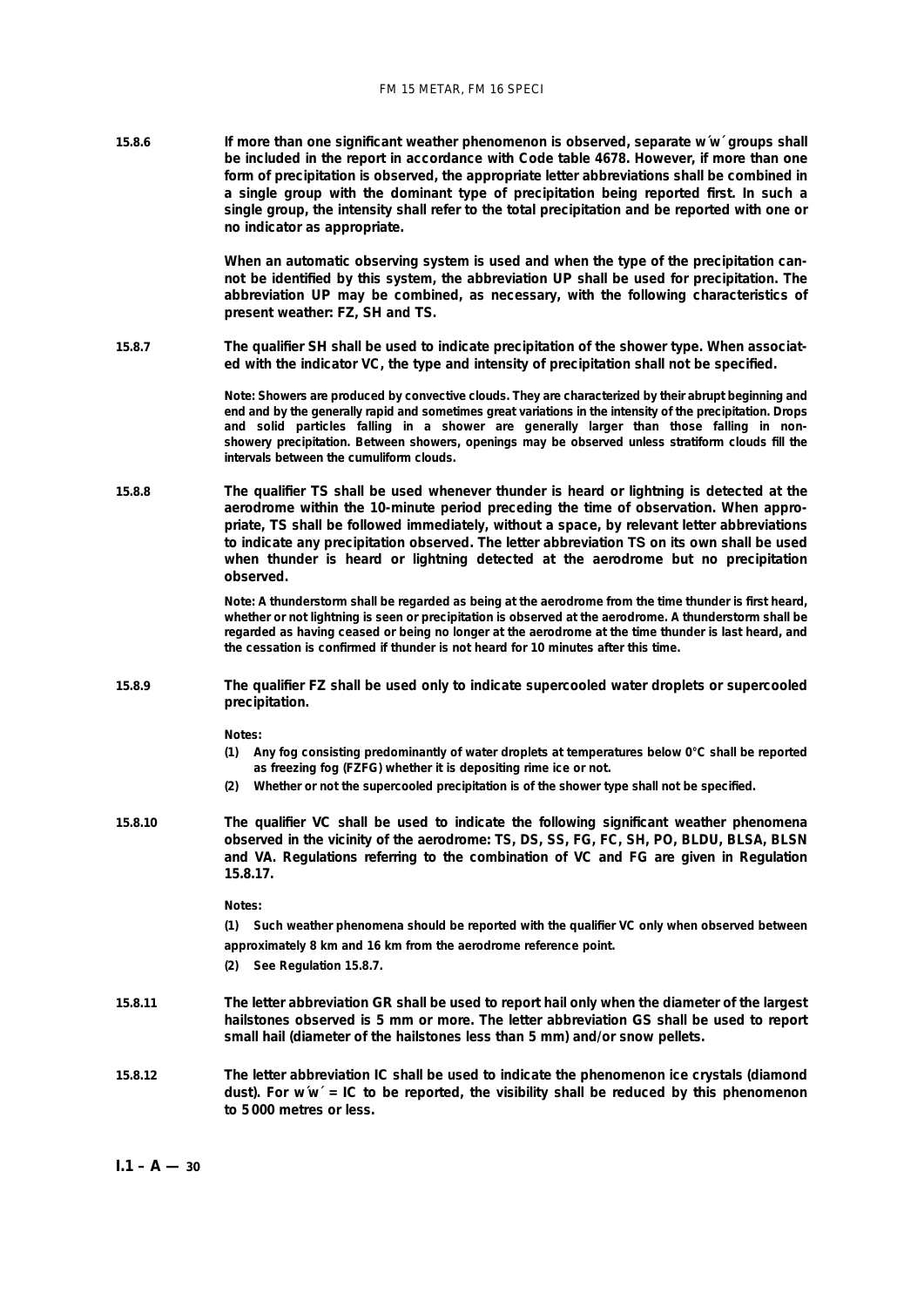- **15.8.13 The letter abbreviations FU, HZ, DU and SA (except DRSA) shall be used only when the obstruction to vision consists predominantly of lithometeors and the visibility is reduced by the reported phenomenon to 5 000 metres or less.**
- **15.8.14 The letter abbreviation BR shall be used when the obstruction to vision consists of water droplets or ice crystals. For w´w´= BR to be reported, the visibility reported in the group VVVV shall be at least 1 000 metres but not more than 5 000 metres.**
- **15.8.15 The letter abbreviation FG shall be used when the obstruction to vision consists of water droplets or ice crystals (fog or ice fog). For w´w´= FG to be reported without the qualifiers MI, BC or VC, the visibility reported in the group VVVV shall be less than 1 000 metres.**
- **15.8.16 For w´w´= MIFG to be reported, the visibility at two metres above ground level shall be 1 000 metres or more and the apparent visibility in the fog layer shall be less than 1 000 metres.**
- **15.8.17 The letter abbreviation VCFG shall be used to report any type of fog observed in the vicinity of the aerodrome.**
- **15.8.18 The letter abbreviation BCFG shall be used to report fog patches and the letter abbreviation PRFG to report fog covering part of the aerodrome; the apparent visibility in the fog patch or bank shall be less than 1 000 metres, the fog extending to at least two metres above ground level.**

**Note: BCFG should be used only when the visibility in parts of the aerodrome is 1 000 metres or more although, when the fog is close to the observing point, the minimum visibility reported by VNVNVNVNDv will be less than 1 000 metres.**

- **15.8.19 The letter abbreviation SQ shall be used to report squalls when a sudden increase in wind speed is observed of at least 16 knots (32 km h–1, 8 m s–1), the speed rising to 22 knots (44 km h–1, 11 m s–1) or more and lasting for at least one minute.**
- **15.8.20 Regulation 15.10 shall apply.**

| Group<br>15.9 | $N_{\rm s}N_{\rm s}N_{\rm s}h_{\rm s}h_{\rm s}h_{\rm s}$<br>or<br>$\text{VVh}_{\text{s}}\text{h}_{\text{s}}\text{h}_{\text{s}}$<br>or<br>NSC<br>or<br><b>NCD</b> |
|---------------|------------------------------------------------------------------------------------------------------------------------------------------------------------------|
|---------------|------------------------------------------------------------------------------------------------------------------------------------------------------------------|

- 15.9.1 *Cloud amount and cloud height*  $N_sN_sN_sN_sh_sh_s$
- **15.9.1.1 Cloud amount, cloud type and height of cloud base shall be reported to describe the clouds of operational significance, i.e. clouds with the height of base below 1500 meters (5000 ft) or below the highest minimum sector altitude, whichever is greater, or cumulonimbus or towering cumu**lus at any height. The cloud amount N<sub>s</sub>N<sub>s</sub> shall be reported as few (1 to 2 oktas), scattered **(3 to 4 oktas), broken (5 to 7 oktas) or overcast (8 oktas), using the three-letter abbreviations FEW, SCT, BKN and OVC followed, without a space, by the height of the base of the cloud layer (mass)** h<sub>s</sub>h<sub>s</sub>. If there are no clouds below 1 500 m (5 000 ft) or below the highest minimum sector alti**tude, whichever is greater, no cumulonimbus and no towering cumulus and no restriction on vertical visibility, and the abbreviations CAVOK is not appropriate, then the abbreviation NSC shall be used. When an automatic observing system is used and no clouds are detected by that system, the abbreviation NCD shall be used.**
- **15.9.1.2 The amount of each cloud layer (mass) shall be determined as if no other clouds were existing.**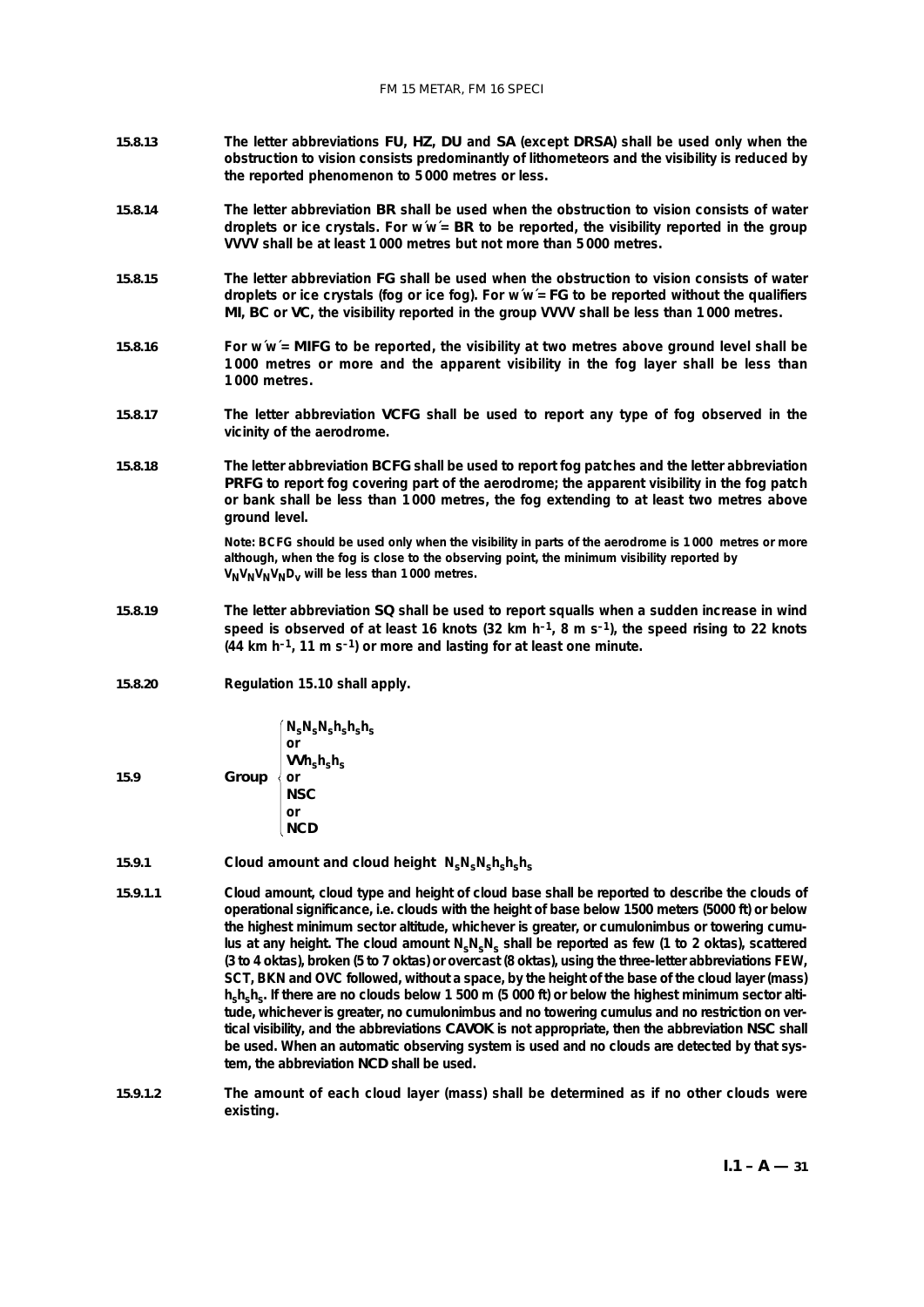**15.9.1.3 The cloud group shall be repeated to report different layers or masses of cloud. The number of groups shall not exceed three, except that significant convective clouds, when observed, shall always be reported.**

**Note: The following clouds shall be reported as significant convective clouds:**

- **(***a***) Cumulonimbus cloud (CB);**
- **(***b***) Cumulus congestus of great vertical extent (TCU). The contraction TCU, taken from the term "towering cumulus", is an ICAO abbreviation used in aeronautical meteorology to describe this cloud.**
- **15.9.1.4 The selection of layers or masses of cloud to be reported shall be made in accordance with the following criteria:**
	- **1st group: the lowest individual layer (mass) of any amount, to be reported as FEW, SCT, BKN or OVC: 2nd group: the next individual layer (mass) covering more than two oktas, to be reported as SCT, BKN or OVC; 3rd group: the next higher individual layer (mass) covering more than four oktas, to be reported as BKN or OVC; Additional groups: significant convective clouds (CB or TCU) when observed and not already reported in one of the three groups above.**

**The order of reporting the groups shall be from lower to higher levels.**

**15.9.1.5 The height of cloud base shall be reported in steps of 30 m (100 ft) up to 3 000 m (10 000 ft). Any observed value which does not fit the reporting scale in use shall be rounded down to the nearest lower step in the scale.**

**Note: See Note (2) to Regulation 15.7.4.2.**

- **15.9.1.6 When cumulonimbus clouds or towering cumulus clouds are detected by the automatic observing system and the cloud amount and the height of cloud base cannot be observed, the cloud amount and the height of cloud base should be replaced by //////.**
- **15.9.1.7 Types of cloud other than significant convective clouds shall not be identified. Significant convective clouds, when observed, shall be identified by appending the letter abbreviations CB (cumulonimbus) or TCU (cumulus congestus of great vertical extent), as appropriate, to the cloud group without a space. When an automatic observing system is used and the cloud type cannot be observed by that system, the cloud type in each cloud group shall be replaced by ///.**

**Note: When an individual layer (mass) of cloud is composed of cumulonimbus and towering cumulus clouds with a common cloud base, the type of cloud should be reported as cumulonimbus only and the amount of clouds shall be encoded as the sum of the CB and TCU amounts.**

**15.9.2 Vertical visibility VVh**<sub>s</sub>h<sub>s</sub>h<sub>s</sub>

**When the sky is obscured and information on vertical visibility is available, the group VVhshshs shall be reported, where hshshs is the vertical visibility in units of 30 metres (hundreds of feet). When information on vertical visibility is not available, the group shall read VV///.**

**Notes:**

- **(1) The vertical visibility is defined as the vertical visual range into an obscuring medium.**
- **(2) See Note (2) to Regulation 15.7.4.2.**
- **15.9.3 Regulation 15.10 shall apply.**

## **15.10 Code word CAVOK**

**The code word CAVOK shall be included in place of the groups under Regulations 15.6, 15.8 and 15.9, when the following conditions occur simultaneously at the time of observation:**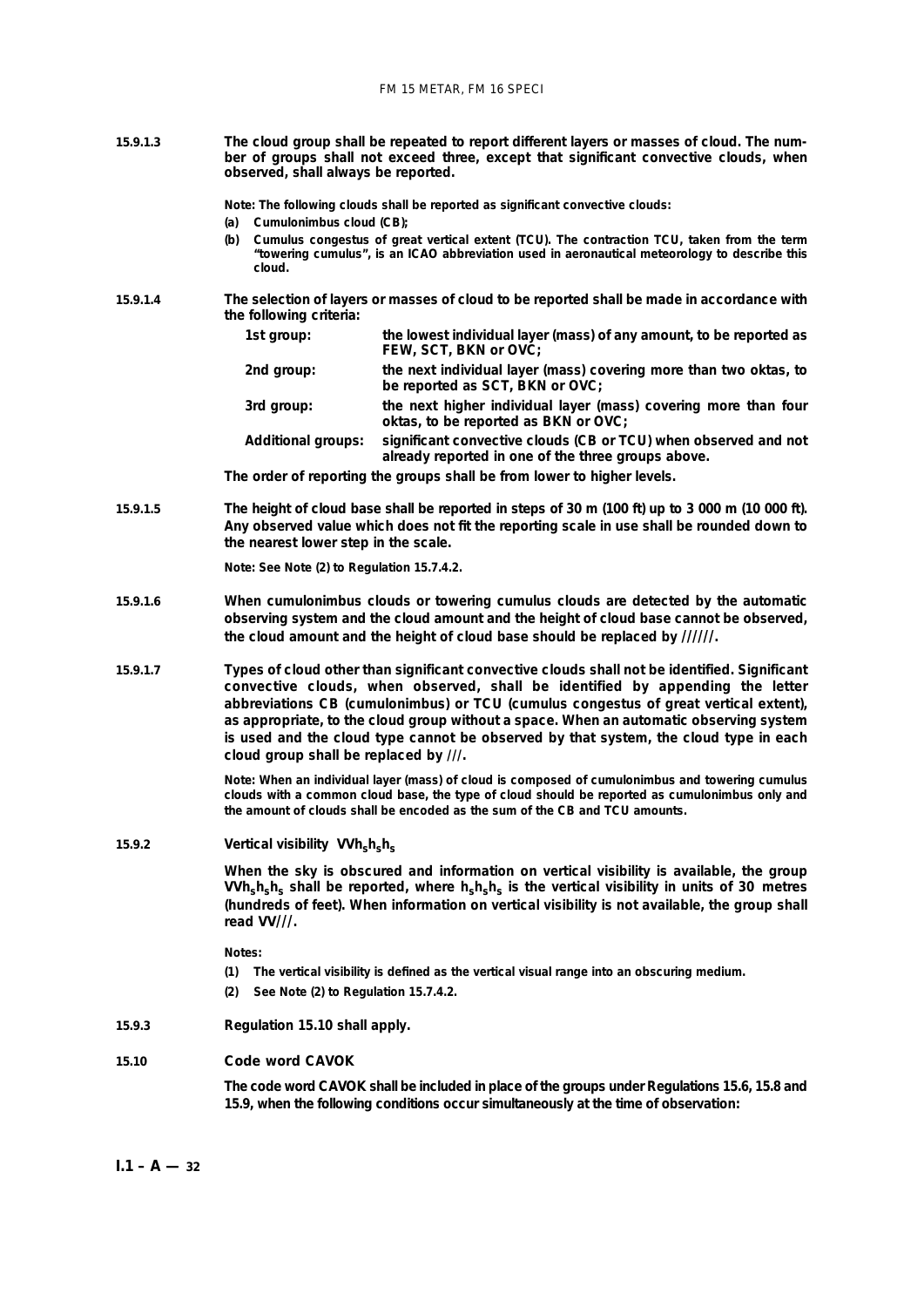- **(***a***) Visibility reported in the group VVVV is 10 km or more and criteria for inclusion of the** group  $V_N V_N V_N V_N D_V$  are not met;
- **(***b***) No cloud below 1 500 metres (5 000 ft) or below the highest minimum sector altitude, whichever is greater, and no cumulonimbus and no towering cumulus;**
- **(***c***) No significant weather phenomena (see Code table 4678).**

Note: Highest minimum sector altitude is defined in ICAO PANS-OPS, Part 1 - Definitions, as the low**est altitude which may be used under emergency conditions which will provide a minimum clearance of 300 metres (1 000 ft) above all objects located in an area contained within a sector of a circle of 46 km (25 nautical miles) radius centred on a radio aid to navigation.**

- **15.11 Group T´T´/T´dT´d**
- **15.11.1 The observed air temperature and dew-point temperature rounded to the nearest whole** degree Celsius shall be given for TT/T'<sub>d</sub>T'<sub>d</sub>. Observed values involving 0.5°C shall be **rounded up to the next higher Celsius degree.**
- **15.11.2 Rounded whole degree values of air temperature and dew-point temperature of –9°C to +9°C shall be preceded by 0; for example, +9°C shall be reported as 09.**
- **15.11.3 Temperatures below 0°C shall be immediately preceded by M, that is minus; for example, –9°C shall be reported as M09 and –0.5°C shall be reported as M00.**
- 15.12 **Group**  $\text{QP}_H\text{P}_H\text{P}_H$
- **15.12.1 The observed QNH value rounded down to the nearest whole hectopascal shall be given for PHPHPHPH preceded, without a space, by the letter indicator Q.**
- **15.12.2 If the value of QNH is less than 1000 hPa, it shall be preceded by 0; for example, QNH 995.6 shall be reported as Q0995.**

**Notes:**

- **(1) When the first digit following the letter indicator Q is either 0 or 1, the QNH value is reported in the unit hectopascal (hPa).**
- **(2) The unit prescribed by ICAO Annex 5 for pressure is the hectopascal.**

## **15.13 Supplementary information – groups**

|             | $\langle$ WS RD <sub>R</sub> D <sub>R</sub> |                                                |
|-------------|---------------------------------------------|------------------------------------------------|
| $REw'w'$ or |                                             | $(WT_sT_s/SS')$ $(RD_RD_R/E_RC_Re_Re_RB_RB_R)$ |
|             | WS ALL RWY                                  |                                                |

**15.13.1 For international dissemination, the section on supplementary information shall be used only to report recent weather phenomena of operational significance, available information on wind shear in the lower layers and, subject to regional air navigation agreement, seasurface temperature and state of the sea, and also subject to regional air navigation agreement, the state of the runway.**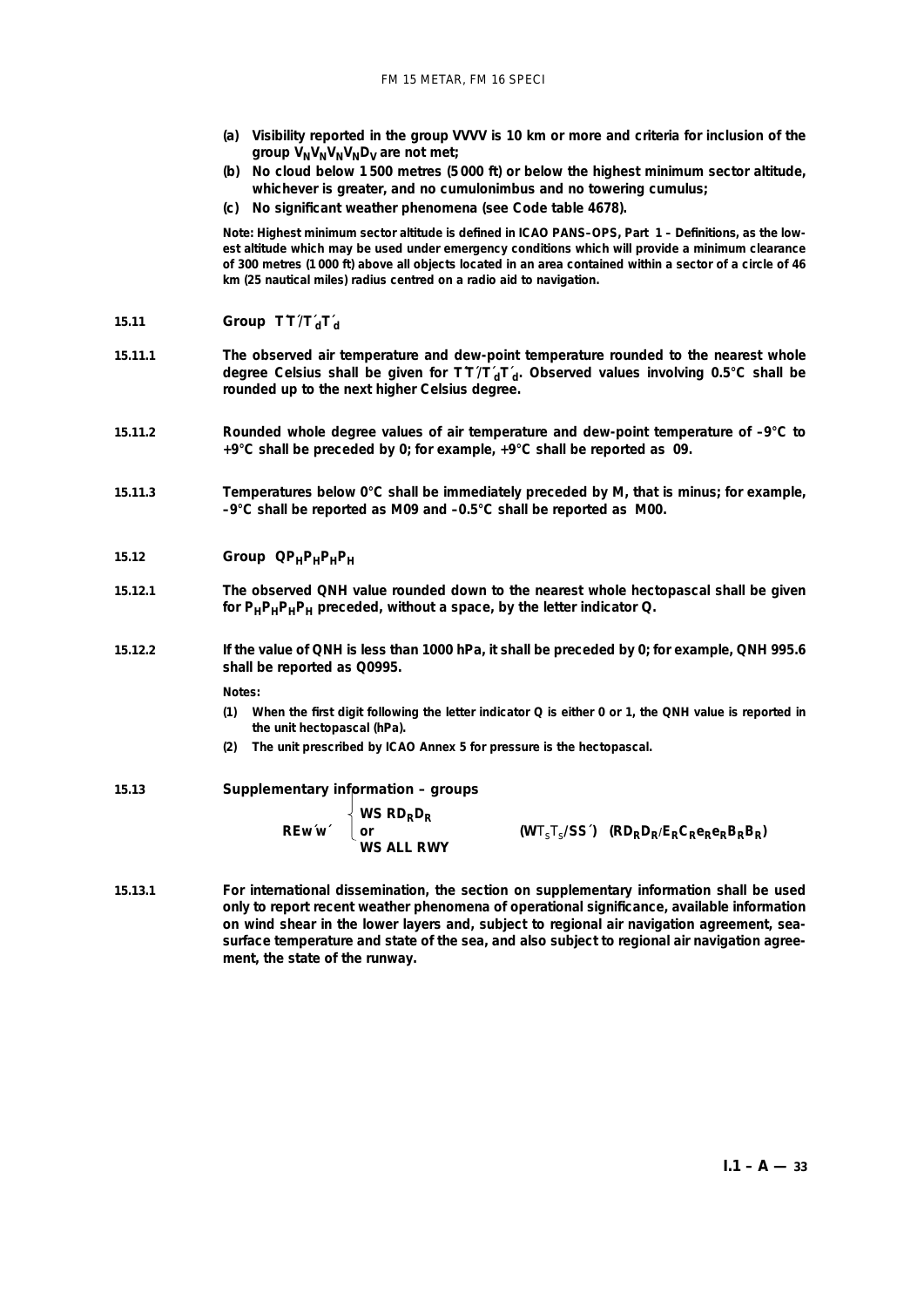#### **15.13.2** *Recent weather phenomena of operational significance* **REw´w´**

- **15.13.2.1 Up to three groups of information on recent weather shall be given by the indicator letters RE followed, without a space, by the appropriate abbreviations, in accordance with Regulation 15.8 (but no intensity of the recent weather phenomena shall be indicated) if the following weather phenomena were observed during the period since the last routine report, or last hour, whichever is shorter, but not at the time of observation:**
	- **Freezing precipitation;**
	- **Moderate or heavy drizzle, rain or snow;**
	- **Moderate or heavy: ice pellets, hail, small hail and/or snow pellets;**
	- **Blowing snow;**
	- **Sandstorm or duststorm;**
	- **Thunderstorm;**
	- **Funnel cloud(s) (tornado or water-spout);**
	- **Volcanic ash.**

**When an automatic observing system is used and when the type of the precipitation cannot be identified by this system, the abbreviation REUP shall be used for recent precipitation. It may be combined with the characteristics of the present weather in accordance with Regulation 15.8.6.**

# $\begin{cases}$ **WS RD**<sub>R</sub>**D**<sub>R</sub>

## **15.13.3** *Wind shear in the lower layers* **or**

## **WS ALL RWY**

**Information on the existence of wind shear along the take-off path or approach path between one runway level and 500 metres (1 600 ft) significant to aircraft operations shall be reported whenever available and if local circumstances so warrant, using the group set** WS RD<sub>R</sub>D<sub>R</sub> repeated as necessary. If the wind shear along the take-off path or approach **path is affecting all runways in the airport, WS ALL RWY shall be used.**

Note: Concerning runway designator D<sub>R</sub>D<sub>R</sub>, Regulation 15.7.3 applies.

- **15.13.4 Supplementary information other than specified by Regulations 15.13.2 and 15.13.3 shall be added only in accordance with regional decision.**
- **15.13.5** Sea-surface temperature and the state of the sea ( $W$ **T**<sub>s</sub>**T**<sub>s</sub> $/$ SS<sup>'</sup>)
- **15.13.5.1 The sea-surface temperature shall, by regional agreement, be reported according to the regional ICAO Regulation 15.11. The state of the sea shall be reported in accordance with Code table 3700.**
- 15.13.6 **State of the runway**  $(RD_RD_R/E_RC_Re_RB_RB_R)$
- **15.13.6.1 Subject to regional air navigation agreement, information on the state of the runway pro**vided by the appropriate airport authority shall be included. The runway deposits  $E_R$ , the extent of runway contamination  $C_{R}$ , the depth of deposit  $e_{R}e_{R}$  and the friction coefficient/braking action B<sub>R</sub>B<sub>R</sub> shall be indicated in accordance with code tables 0919, 0519, **1079 and 0366, respectively. The state of the runway group shall be replaced by the abbreviation SNOCLO when the aerodrome is closed due to extreme deposit of snow. If contaminations on a single runway or on all runways at an aerodrome have ceased to exist, this should be reported by replacing the last six digits of the group by CLRD//.**

Note: Concerning runway designator D<sub>R</sub>D<sub>R</sub>, Regulation 15.7.3 applies. Additional code figures 88 and 99 are **reported in accordance with the European Air Navigation Plan, FASID, Part III-AOP, Attachment A.**

## **15.14 Trend forecasts**

**Note: The governing criteria for issuing trend forecasts are specified in publication WMO-No. 49 –** *Technical Regulations* **[C.3.1].**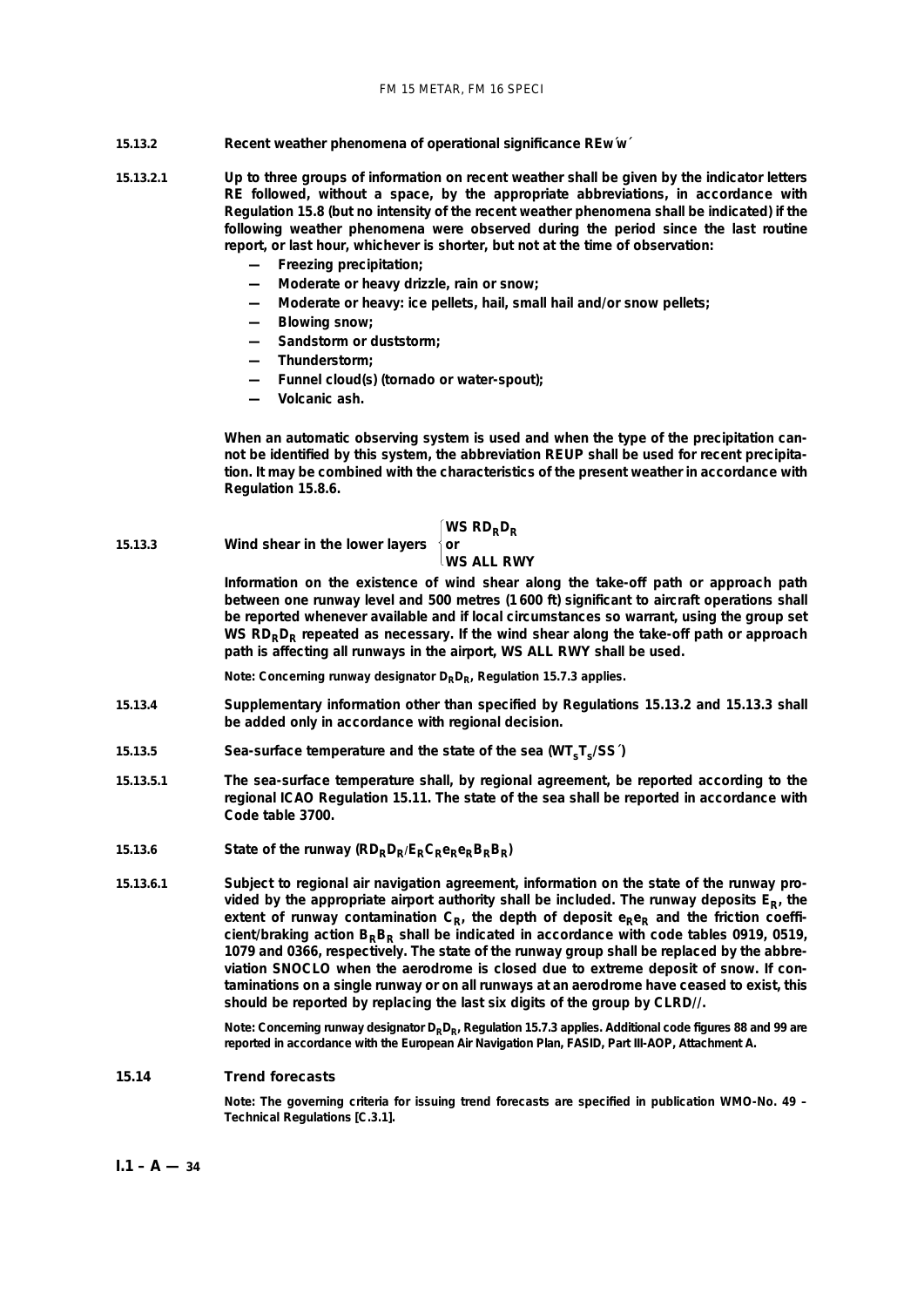#### FM 15 METAR, FM 16 SPECI

- **15.14.1 When included in METAR or SPECI reports, the trend forecasts shall be in coded form.**
- **15.14.2 When a change, required to be indicated in accordance with the governing criteria for significant changes, is expected for one or several of the observed elements — wind, horizontal visibility, present weather, clouds or vertical visibility — one of the following change indicators shall be used for TTTTT: BECMG or TEMPO.**

**Note: Where possible, values corresponding to the local operating minima should be selected to indicate changes.**

- **15.14.3 The time group GGgg, preceded without a space by one of the letter indicators TT = FM (from), TL (until) or AT (at), shall be used as appropriate, to indicate the beginning (FM) or the end (TL) of a forecast change, or the time (AT) at which specific forecast condition(s) is (are) expected.**
- **15.14.4 The change indicator BECMG shall be used to describe expected changes to meteorological conditions which reach or pass specified threshold criteria at either a regular or irregular rate.**
- **15.14.5 Changes in meteorological conditions which reach or pass specified threshold criteria for trend forecasts shall be indicated as follows:**
	- **(***a***) When the change is forecast to begin and end wholly within the trend forecast period: by the change indicator BECMG followed by the letter indicators FM and TL respectively with their associated time groups, to indicate the beginning and end of the change (for example, for a trend forecast period from 1000 to 1200 UTC in the form: BECMG FM1030 TL1130);**
	- **(***b***) When the change is forecast to occur from the beginning of the trend forecast period and be completed before the end of that period: by the change indicator BECMG followed only by the letter indicator TL and its associated time group (the letter indicator FM and its associated time group being omitted), to indicate the end of the change (for example: BECMG TL1100);**
	- **(***c***) When the change is forecast to begin during the trend forecast period and be completed at the end of that period: by the change indicator BECMG followed only by the letter indicator FM and its associated time group (the letter indicator TL and its associated time group being omitted), to indicate the beginning of the change (for example: BECMG FM1100);**
	- **(***d***) When it is possible to specify a time for the change to occur during the trend forecast period: by the change indicator BECMG followed by the letter indicator AT and its associated time group, to indicate the time of the change (for example: BECMG AT1100);**
	- **(***e***) When changes are forecast to take place at midnight UTC, the time shall be indicated:**
		- **(i) By 0000 when associated with FM and AT;**
		- **(ii) By 2400 when associated with TL.**
- **15.14.6 When the change is forecast to commence at the beginning of the trend forecast period and be completed by the end of that period, or when the change is forecast to occur within the trend forecast period but the time of the change is uncertain (possibly shortly after the beginning of the trend forecast period, or midway or near the end of that period), the change shall be indicated by only the change indicator BECMG (letter indicator(s) FM and TL or AT and associated time group(s) being omitted).**
- **15.14.7 The change indicator TEMPO shall be used to describe expected temporary fluctuations to meteorological conditions which reach or pass specified threshold criteria and last for a period of less than one hour in each instance and in the aggregate cover less than half of the forecast period during which the fluctuations are expected to occur.**
- **15.14.8 Periods of temporary fluctuations to meteorological conditions which reach or pass specified threshold criteria shall be indicated as follows:**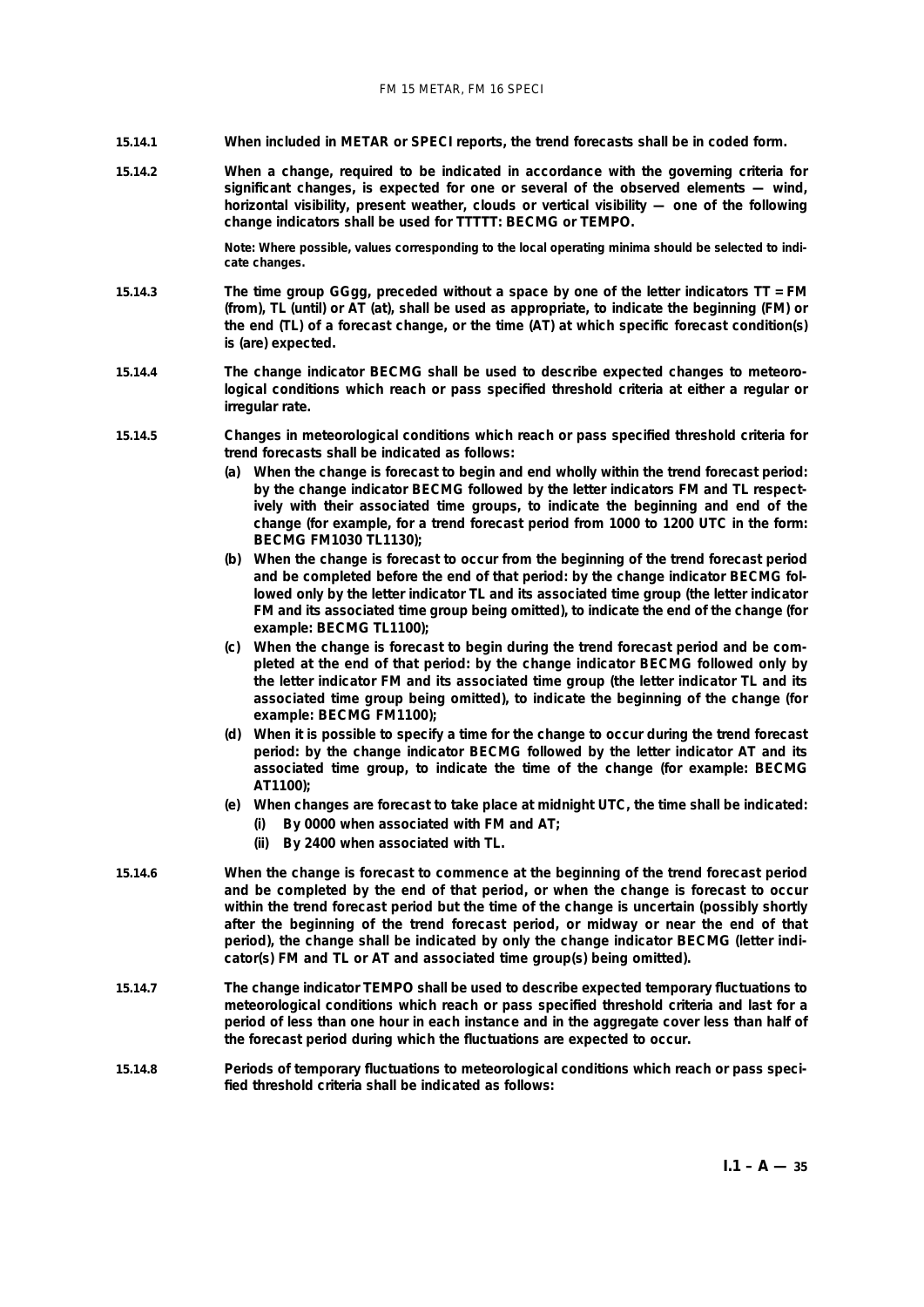#### FM 15 METAR, FM 16 SPECI

- **(***a***) When the period of temporary fluctuations is forecast to begin and end wholly within the trend forecast period: by the change indicator TEMPO followed by the letter indicators FM and TL respectively with their associated time groups, to indicate the beginning and end of the fluctuations (for example, for a trend forecast period from 1000 to 1200 UTC in the form: TEMPO FM1030 TL1130);**
- **(***b***) When the period of temporary fluctuations is forecast to occur from the beginning of the trend forecast period but cease before the end of that period: by the change indicator TEMPO followed only by the letter indicator TL and its associated time group (the letter indicator FM and its associated time group being omitted), to indicate the cessation of the fluctuations (for example: TEMPO TL1130);**
- **(***c***) When the period of temporary fluctuations is forecast to begin during the trend forecast period and cease by the end of that period: by the change indicator TEMPO followed only by the letter indicator FM and its associated time group (the letter indicator TL and its associated time group being omitted), to indicate the beginning of the fluctuation (for example: TEMPO FM1030).**
- **15.14.9 When the period of temporary fluctuations to meteorological conditions is forecast to occur from the beginning of the trend forecast period and cease by the end of that period, the temporary fluctuations shall be indicated by only the change indicator TEMPO (letter indicators FM and TL and associated time groups being omitted).**
- **15.14.10 Following the change groups TTTTT TTGGgg, only the group(s) referring to the element(s)** which is (are) forecast to change significantly shall be included. However, in the case of sig**nificant changes of the clouds, all cloud groups, including any significant layer(s) or masses not expected to change, shall be given.**
- **15.14.11 Regulation 15.5.6 shall apply.**
- **15.14.12 Inclusion of significant forecast weather w'w', using the appropriate abbreviations in accordance with Regulation 15.8, shall be restricted to indicate:**

**(1) the onset, cessation or change in intensity of the following weather phenomena:**

- **Freezing precipitation;**
- **Moderate or heavy precipitation (including showers);**
- **Duststorm;**
- **Sandstorm;**
- **Thunderstorm (with precipitation)**
- **(2) the onset or cessation of the following weather phenomena:**
	- **Freezing fog;**
	- **Ice crystals;**
	- **Low drifting dust, sand or snow;**
	- **Blowing dust, sand or snow;**
	- **Thunderstorm (without precipitation);**
	- **Squall;**
	- **Funnel cloud (tornado or waterspout).**
- **15.14.13 To indicate the end of significant weather phenomena w´w´, the abbreviation NSW (Nil Significant Weather) shall replace the group w´w´.**
- **15.14.14 When no cloud below 1 500 metres (5 000 ft) or the highest minimum sector altitude, whichever is greater, and no cumulonimbus and no towering cumulus are forecast, and CAVOK is not appropriate, the abbreviation NSC shall be used.**
- **15.14.15 When none of the elements listed in Regulation 15.14.2 is expected to change significantly as to require a change to be indicated, this shall be indicated by the code word NOSIG. NOSIG (no significant change) shall be used to indicate meteorological conditions which do not reach or pass specified threshold criteria.**

**\_\_\_\_\_\_\_\_\_\_\_\_\_\_\_**

**15.15 Group (RMK ..........)**

**The indicator RMK denotes the beginning of a section containing information included by national decision which shall not be disseminated internationally.**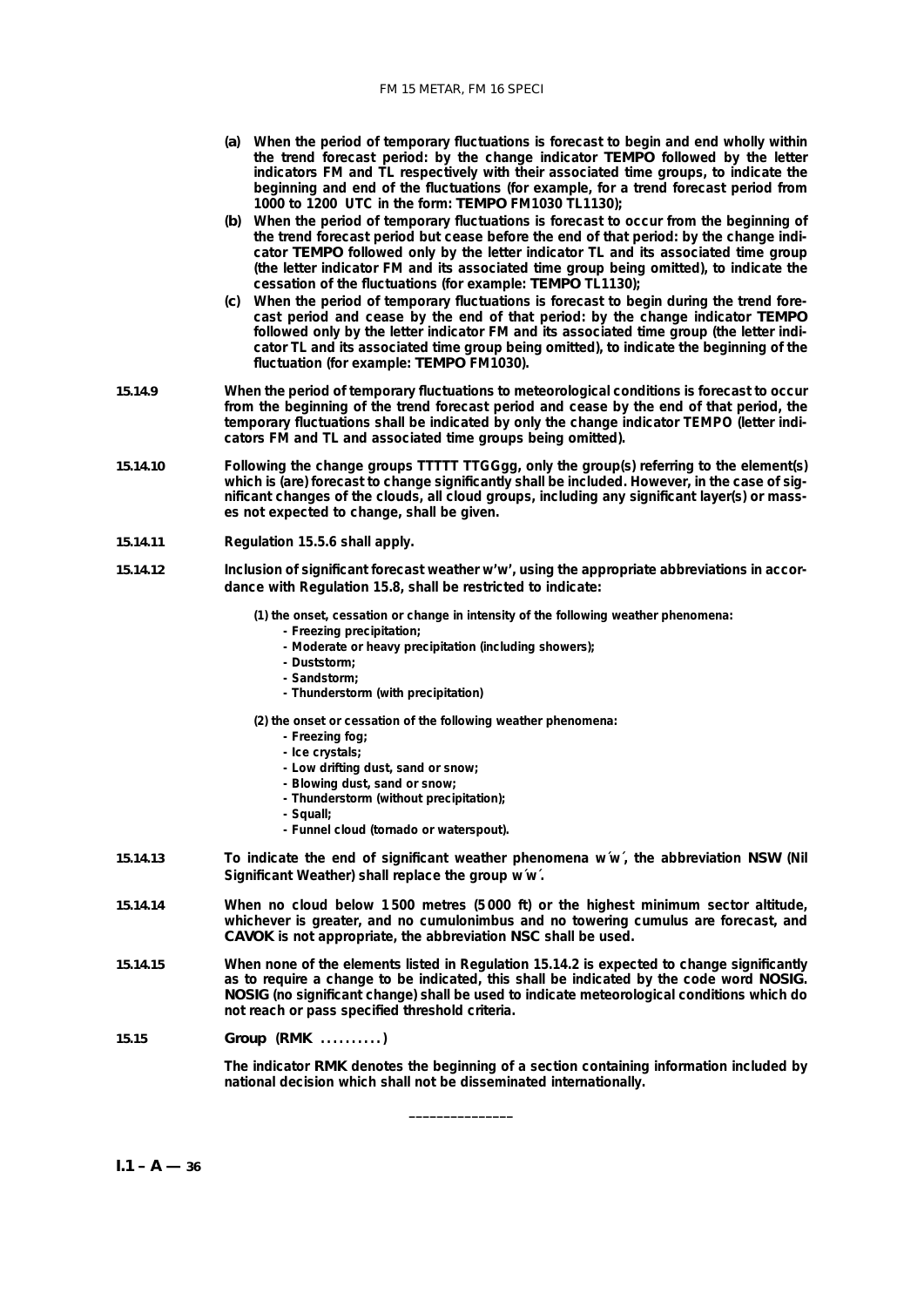# **FM 18–XII BUOY Report of a buoy observation**

## **CODE FORM:**

| SECTION 0        | $M_iM_iM_jM_i$      | A <sub>1</sub> b <sub>w</sub> n <sub>b</sub> n <sub>b</sub> n <sub>b</sub><br>$L_0L_0L_0L_0L_0$ (6Q <sub>I</sub> Q <sub>t</sub> Q <sub>A</sub> /) | <b>UMMYY</b>                                                                                                                          | GGggi <sub>w</sub>                                                                                                                                                              | $Q_{\rm c}$ L $_{\rm a}$ L $_{\rm a}$ L $_{\rm a}$ L $_{\rm a}$ |                        |
|------------------|---------------------|---------------------------------------------------------------------------------------------------------------------------------------------------|---------------------------------------------------------------------------------------------------------------------------------------|---------------------------------------------------------------------------------------------------------------------------------------------------------------------------------|-----------------------------------------------------------------|------------------------|
| SECTION 1        | $(111Q_dQ_x)$       | 0ddff<br>4PPPP                                                                                                                                    | $1s_n$ TTT<br>5appp)                                                                                                                  | $\begin{Bmatrix} 2s_nT_dT_dT_d \ or \ 29UUU \end{Bmatrix}$ $3P_0P_0P_0P_0$                                                                                                      |                                                                 |                        |
| <b>SECTION 2</b> | $(222Q_dQ_x)$       |                                                                                                                                                   |                                                                                                                                       | 0s <sub>n</sub> T <sub>w</sub> T <sub>w</sub> T <sub>w</sub> 1P <sub>wa</sub> P <sub>wa</sub> H <sub>wa</sub> H <sub>wa</sub> 20P <sub>wa</sub> P <sub>wa</sub> P <sub>wa</sub> |                                                                 | $21H_{wa}H_{wa}H_{wa}$ |
| <b>SECTION 3</b> | $(333Q_{d1}Q_{d2})$ | (8887k <sub>2</sub>                                                                                                                               | $2z_0z_0z_0z_0$                                                                                                                       | $3T_0T_0T_0T_0$                                                                                                                                                                 | $4S_0S_0S_0S_0$                                                 |                        |
|                  |                     | $(66k_69k_3$                                                                                                                                      | 2z <sub>n</sub> z <sub>n</sub> z <sub>n</sub> z <sub>n</sub><br>$2z_0z_0z_0z_0$ $d_0d_0c_0c_0c_0$<br>$2z_nz_nz_n$ $d_n d_nc_nc_nc_n)$ | $3T_nT_nT_nT_n$                                                                                                                                                                 | $4S_nS_nS_nS_n$                                                 |                        |
| <b>SECTION 4</b> | (444)               |                                                                                                                                                   |                                                                                                                                       | $(10_{P}Q_{2}Q_{TW}Q_{4})$ $(20_{N}Q_{L}Q_{A}Q_{2})\begin{cases} (Q_{c}L_{a}L_{a}L_{a}L_{a} & L_{o}L_{o}L_{o}L_{o}L_{o}L_{o}Q_{0}) \\ or \\ (YYMMJ~ GGgg/) \end{cases}$         |                                                                 |                        |
|                  |                     | $(3Z_hZ_hZ_hZ_h4Z_cZ_cZ_cZ_c)$ $(5B_tB_tX_tX_t)$<br>$(6A_hA_hA_hA_N)$ (7 $V_BV_Bd_Bd_B$ ) (8 $V_iV_iV_iV_j$ ) (9/ $Z_dZ_dZ_d$ ))                  |                                                                                                                                       |                                                                                                                                                                                 |                                                                 |                        |

SECTION 5 **(555 Groups to be developed nationally)**

# **Notes:**

(1) BUOY is the name of the code for reporting buoy observations.

- (2) A BUOY report, or a bulletin of BUOY reports, is identified by the group M<sub>i</sub>M<sub>i</sub>M<sub>i</sub>M<sub>i</sub> = ZZYY.
- (3) The inclusion of the group  $9/Z_dZ_dZ_d$  is strongly recommended for buoys which have been deployed with drogues.
- (4) The group  $9/Z_dZ_dZ_d$  should not be used in reports from a buoy on which a drogue has never been installed.
- (5) The code form is divided into six sections, the first being mandatory in its entirety, except group  $6Q_1Q_4Q_A/$ , and the remainder optional as data are available:

| Section<br>number | Symbolic figure group | Contents                                                                               |
|-------------------|-----------------------|----------------------------------------------------------------------------------------|
| 0                 |                       | Identification, time and position data                                                 |
|                   | 111                   | Meteorological and other non-marine data                                               |
| 2                 | 222                   | Surface marine data                                                                    |
| 3                 | 333                   | Temperatures, salinity and current (when available) at selected depths                 |
| 4                 | 444                   | Information on engineering and technical parameters, including quality<br>control data |
| 5                 | 555                   | Data for national use                                                                  |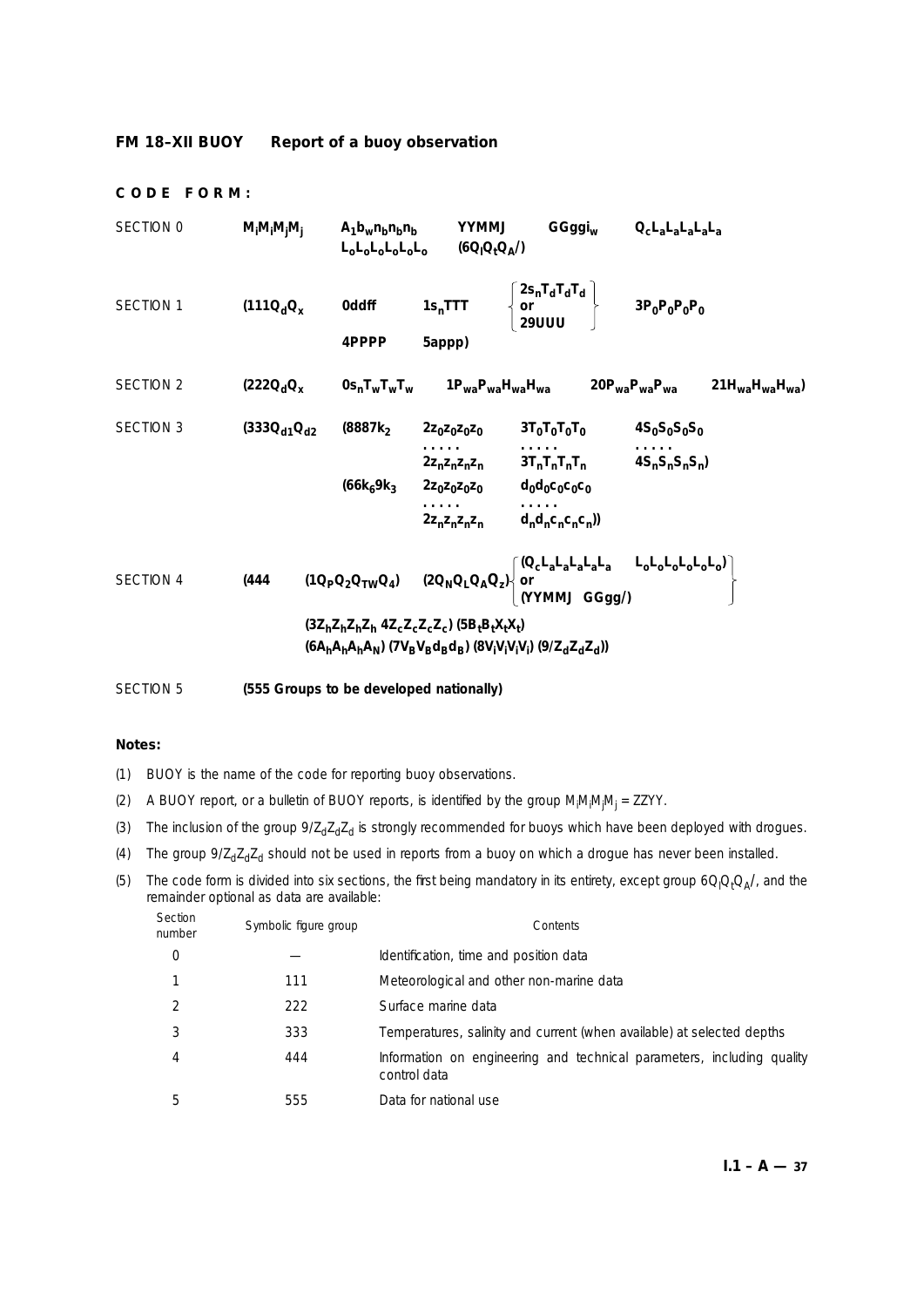## **REGULATIONS:**

#### **18.1 General**

**The code name BUOY shall not be included in the report.**

#### **18.2 Section 0**

- 18.2.1 **All groups in Section 0 are mandatory**, except group  $6Q_1Q_4Q_A/$ , and shall be included in **each report, even if no other data are reported.**
- **18.2.2 Each individual BUOY report, even if included in a bulletin of such reports, shall contain as the first group the identification group Mi Mi Mj Mj .**

## 18.2.3 *Group*  $A_1b_w n_b n_b n_b$

Only buoy numbers (n<sub>b</sub>n<sub>b</sub>n<sub>b</sub>) 001 through 499 are assigned. In the case of a drifting buoy, 500 shall be added to the original  $n_b n_b n_b$  number.

- **N O T E S :**
- **(1) A1bw normally corresponds to the maritime zone in which the buoy was deployed. The WMO Secretariat allocates to Members, who request and indicate the maritime zone(s) of interest, a** block or blocks of serial numbers (n<sub>b</sub>n<sub>b</sub>) to be used by their environmental buoy stations.
- **(2) The Member concerned registers with the WMO Secretariat the serial numbers actually assigned to individual stations together with their geographical positions of deployment.**
- **(3) The Secretariat informs all concerned of the allocation of serial numbers and registrations made by individual Members.**

**18.2.4** *Groups* **QcLaLaLaLaLa LoLoLoLoLoLo**

**Position shall be reported in tenths, hundredths or thousandths of a degree, depending on the capability of the positioning system. When the position is in tenths of a degree, the groups shall be encoded as QcLaLaLa// LoLoLoLo//. When the position is in hundredths of a degree, the groups shall be encoded as QcLaLaLaLa/ LoLoLoLoLo/.**

# **18.2.5** *Group* (6Q<sub>l</sub>Q<sub>t</sub>Q<sub>A</sub>/)

 $\mathsf{Q}_\mathsf{I}\mathsf{Q}_\mathsf{I}\mathsf{Q}_\mathsf{A}$  are quality control indicators.  $\mathsf{Q}_\mathsf{I}$  and  $\mathsf{Q}_\mathsf{A}$  apply to position and  $\mathsf{Q}_\mathsf{t}$  to time.

#### **18.3 Section 1**

- **18.3.1 Each of the groups in Section 1 shall be included for all parameters that have been measured, when data are available.**
- **18.3.2 When data are missing for all groups, the entire section shall be omitted from the report.**
- **18.3.3** *Group* **111** $Q_dQ_x$

 $Q_d$  is a quality control indicator for the section. If all data groups have the same quality control flag value, Q<sub>d</sub> shall be coded with that value and Q<sub>x</sub> shall be set to 9. If only one data group in the section has a quality control flag other than 1, Q<sub>d</sub> shall be coded with that flag **and Qx shall indicate the position of this group within the section. If more than one data** group have a quality control flag greater than 1, Q<sub>d</sub> shall be set to the greater flag value and **Qx shall be set to 9.**

**Note: When Qx shows the position of the data group, it should be relative to the group containing Qx.** For example,  $\hat{Q}_x$  = 1 refers to the data group immediately following.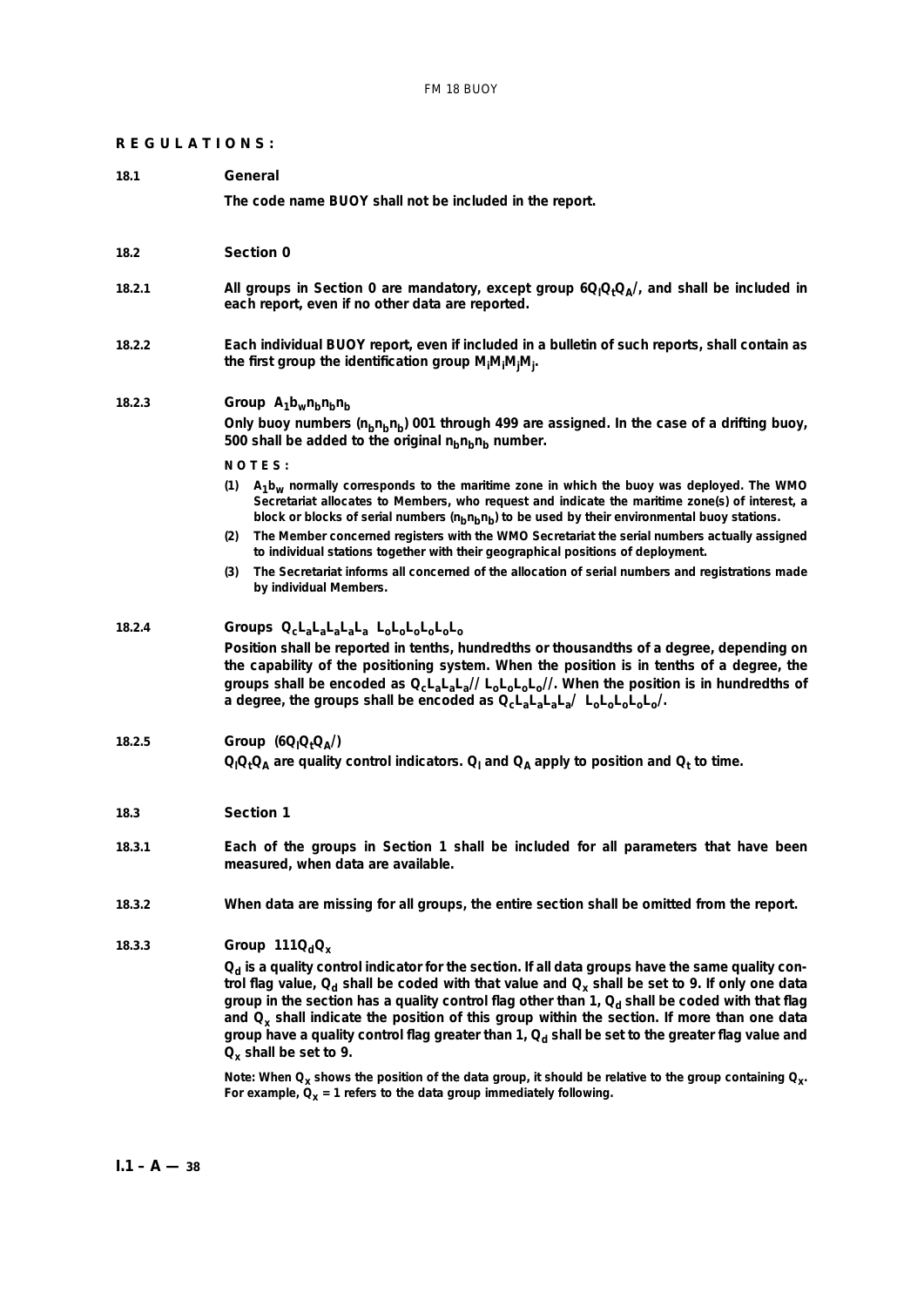## **18.4 Section 2**

- **18.4.1 Each of the groups in Section 2 shall be included for all parameters that have been measured, when data are available.**
- **18.4.2 When data are missing for all groups, the entire section shall be omitted from the report.**
- **18.4.3** *Group* 222Q<sub>d</sub>Q<sub>x</sub> **Regulation 18.3.3 shall apply.**

#### **18.5 Section 3**

**18.5.1** *General*

Section 3 is in two parts. The first part, identified by the indicator group 8887k<sub>2</sub>, shall be **used to report temperatures and/or salinity at selected depths. The second part, identified** by the indicator group 66k<sub>6</sub>9k<sub>3</sub>, shall be used to report current at selected depths. Either or **both parts shall be transmitted, depending on the availability of the temperature and/or salinity data for the first part and of the current data for the second part.**

**18.5.2 Temperatures shall be reported in hundredths of a degree Celsius. When accuracy is** limited to tenths of a degree, data shall be encoded using the general form  $3T_nT_nT_n$ .

**18.5.3** *Group* 333Q<sub>d1</sub>Q<sub>d2</sub>  $Q_{d1}Q_{d2}$  are two quality control indicators.  $Q_{d1}$  is used to indicate the quality of the temperature and salinity profile and  $Q_{d2}$  is used to indicate the quality of the current speed and **direction profile.**

- **18.6 Section 4**
- **18.6.1** *General*

**Additional groups in this section shall be included as data are available or required.**

**18.6.2** *Group* (1Q<sub>P</sub>Q<sub>2</sub>Q<sub>TW</sub>Q<sub>4</sub>)

When  $Q_{p}$ ,  $Q_{2}$ ,  $Q_{TW}$  and  $Q_{4} = 0$ , the corresponding group shall not be transmitted. Its **absence thus indicates a satisfactory general operation.**

**18.6.3** *Group*  $(2Q_{N}Q_{L}Q_{A}Q_{Z})$ 

 $Q_N$  gives the quality of the satellite transmission.  $Q_L$  and  $Q_A$  are indicators on the quality of **location. Qz indicates whether or not probe depths as reported in Section 3 are corrected using hydrostatic pressure.**

**18.6.4 In Section 4, pressure of fields (QcLaLaLaLaLa LoLoLoLoLoLo) and (YYMMJ GGgg/) is driv**en by the value of the Q<sub>1</sub> indicator:

> **(***a***) Group 2QNQLQAQz absent: fields (QcLaLaLaLaLa LoLoLoLoLoLo) and (YYMMJ GGgg/) not coded;**

- **(***b***) QL = 1: fields YYMMJ GGgg/ coded (fields QcLaLaLaLaLa LoLoLoLoLoLo absent);**
- **(***c***) QL = 2: fields QcLaLaLaLaLa LoLoLoLoLoLo coded (fields YYMMJ GGgg/ absent.**

# **18.6.5** *Group* **(QcLaLaLaLaLa)**

This group shall be transmitted only when  $Q_L = 2$  (location over one pass only). It gives the **latitude of the second possible solution (symmetrical to the satellite subtrack).**

**Note: Same coding as in Section 0.**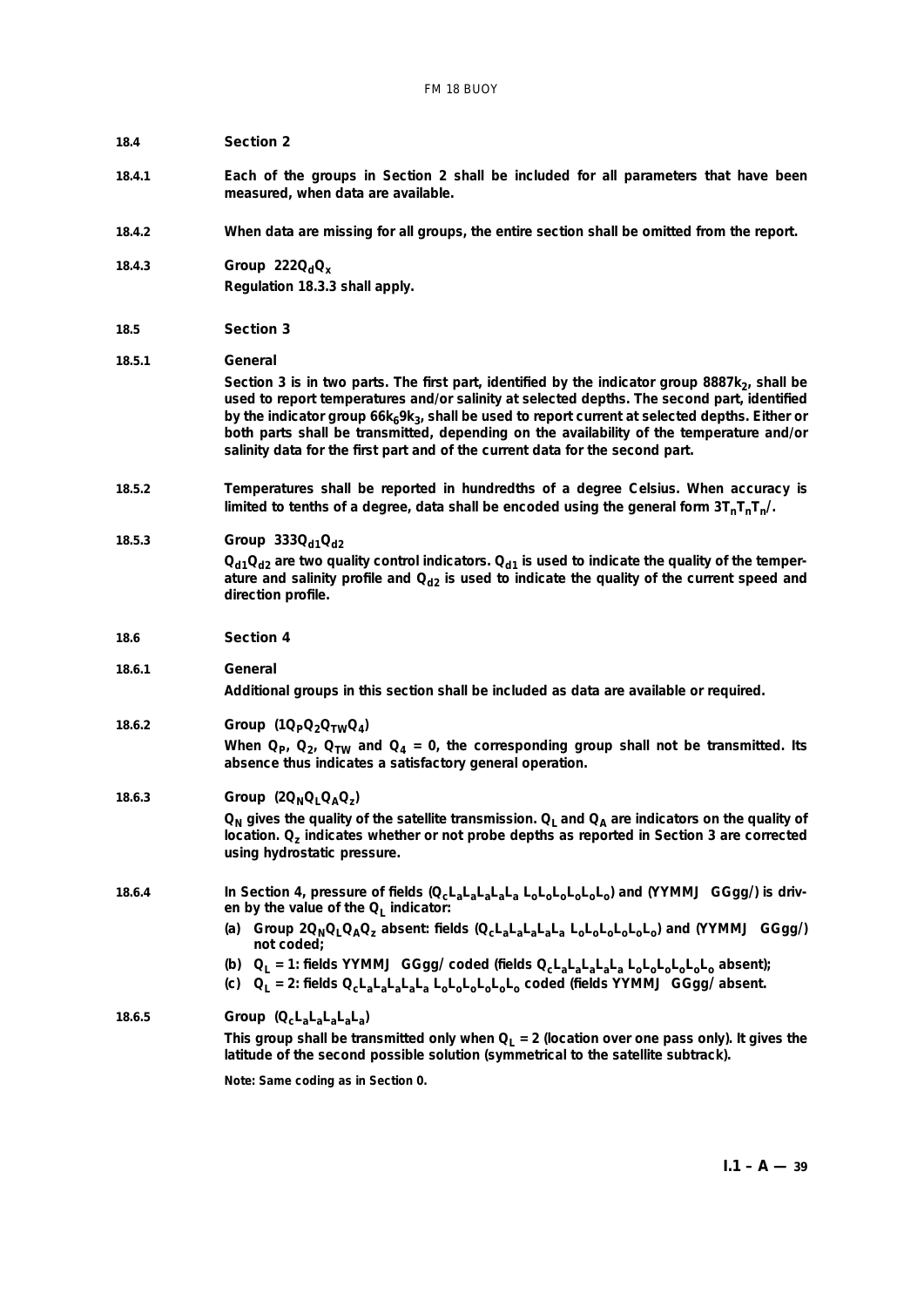| 18.6.6  | Group $(L_0L_0L_0L_0L_0L_0)$                                                                                                                                                                                                                                                                                                                                                                                                                                                                                                 |
|---------|------------------------------------------------------------------------------------------------------------------------------------------------------------------------------------------------------------------------------------------------------------------------------------------------------------------------------------------------------------------------------------------------------------------------------------------------------------------------------------------------------------------------------|
|         | This group shall be transmitted only when $Q_1 = 2$ and it gives the longitude of the second<br>possible position, the latitude being indicated by the previous group.                                                                                                                                                                                                                                                                                                                                                       |
|         | Note: Same coding as in Section 0.                                                                                                                                                                                                                                                                                                                                                                                                                                                                                           |
| 18.6.7  | Groups (YYMMJ GGgg/)<br>The groups YYMMJ GGgg/ give the exact time of the last known position and shall be                                                                                                                                                                                                                                                                                                                                                                                                                   |
|         | transmitted only when $Q_L = 1$ together with the following group $7V_BV_Bd_Bd_B$ .                                                                                                                                                                                                                                                                                                                                                                                                                                          |
| 18.6.8  | Group $(3Z_hZ_hZ_hZ_h)$                                                                                                                                                                                                                                                                                                                                                                                                                                                                                                      |
|         | Hydrostatic pressure of lower end of cable. Pressure is expressed in units of kPa<br>(kilopascal, i.e. centibars). If group $(3Z_hZ_hZ_hZ_h)$ is present, then group $(4Z_cZ_cZ_c)$ is<br>mandatory.                                                                                                                                                                                                                                                                                                                         |
| 18.6.9  | Group $(4Z_cZ_cZ_cZ_c)$                                                                                                                                                                                                                                                                                                                                                                                                                                                                                                      |
|         | Length of cable in metres (thermistor strings).                                                                                                                                                                                                                                                                                                                                                                                                                                                                              |
| 18.6.10 | Group $(5BtBtXtXt)$                                                                                                                                                                                                                                                                                                                                                                                                                                                                                                          |
|         | Group $(5BtBtXtXt)$ should be omitted if buoy-type and drogue-type information is not<br>available.                                                                                                                                                                                                                                                                                                                                                                                                                          |
| 18.6.11 | Group ( $6A_hA_hA_hA_N$ )                                                                                                                                                                                                                                                                                                                                                                                                                                                                                                    |
|         | Group 6 $(6A_hA_hA_hA_N)$ should be omitted if the buoy is not reporting wind or if the informa-<br>tion is not available for both anemometer height and anemometer type. $A_hA_hA_h$ is the<br>anemometer height above station level. Height is expressed in decimetres. For drifting and<br>moored buoys, station level is assumed to be sea level. /// shall be used for unknown val-<br>ues. A value of 999 shall be used to say that anemometer height is artificially corrected to<br>10 metres by applying a formula. |
| 18.6.12 | Group ( $7V_BV_Bd_Bd_B$ )                                                                                                                                                                                                                                                                                                                                                                                                                                                                                                    |
|         | This group shall be transmitted only when $Q_L = 1$ .                                                                                                                                                                                                                                                                                                                                                                                                                                                                        |
|         | Example: At the last location, the true direction of the buoy is 47° and its speed is<br>13 cm $s^{-1}$ — the group is coded 71304.                                                                                                                                                                                                                                                                                                                                                                                          |
| 18.6.13 | Group $(8V_iV_iV_iV_i)$                                                                                                                                                                                                                                                                                                                                                                                                                                                                                                      |
|         | The number of groups $8V_iV_iV_iV_i$ containing information on the engineering status of the<br>buoy shall not exceed three.                                                                                                                                                                                                                                                                                                                                                                                                 |
|         | Notes:                                                                                                                                                                                                                                                                                                                                                                                                                                                                                                                       |
|         | (1)<br>The physical equivalent of the value $V_iV_iV_iV_i$ will be different from one buoy to another.                                                                                                                                                                                                                                                                                                                                                                                                                       |
|         | (2)<br>Interpretation of these groups will not be necessary to permit use of the meteorological data.                                                                                                                                                                                                                                                                                                                                                                                                                        |

**\_\_\_\_\_\_\_\_\_\_\_\_\_\_\_**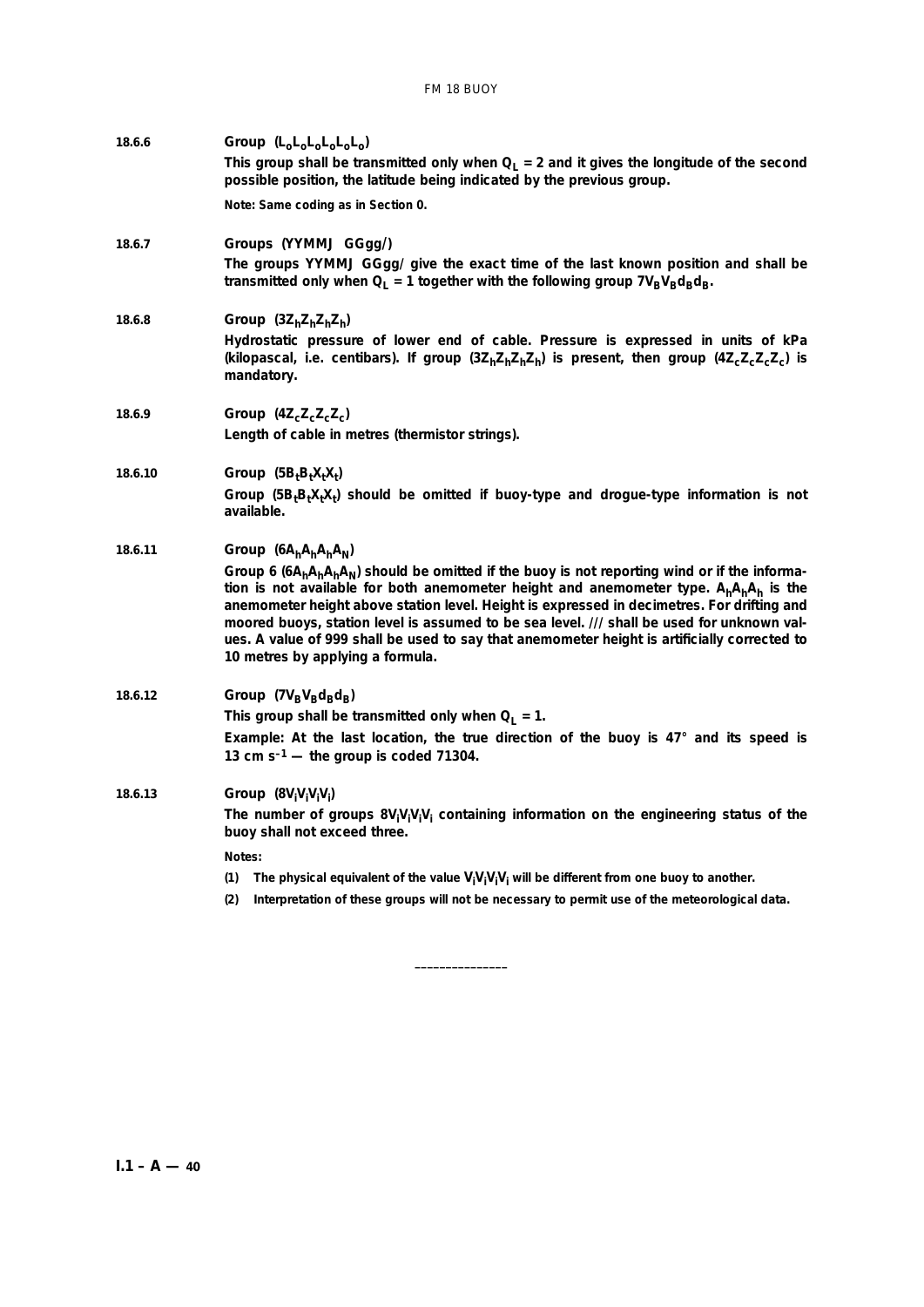# **CODE FORM:**

# **Part A**

| $M_iM_iM_jM_j$  | YYGGq                       | ' IIiii<br>' or<br>$\vert$ 99 $L_a$ $L_a$ | $Q_{c}L_{0}L_{0}L_{0}L_{0}$                     |
|-----------------|-----------------------------|-------------------------------------------|-------------------------------------------------|
| $4R_wL_aL_aL_a$ | $Q_{c}L_{o}L_{o}L_{o}L_{o}$ | $A_{C}S_{C}W_{C}a_{C}r_{t}$               | $t_{\rm e}d_{\rm s}d_{\rm s}f_{\rm s}f_{\rm s}$ |
| $D \ldots D$    |                             |                                           |                                                 |

## **Part B**

| <b>SECTION 1</b> | $M_iM_iM_iM_i$             | YYGGg                        | <b>II</b> iii<br>or<br>$99LaLaLa$      | $Q_{c}L_{o}L_{o}L_{o}L_{o}$            |
|------------------|----------------------------|------------------------------|----------------------------------------|----------------------------------------|
|                  | $N_eN_eW_RH_eI_e$<br>/555/ | 1.1.1.1<br>$N_eN_ea_eD_ef_e$ | .                                      | $N_eN_eW_RH_eI_e$<br>$N_eN_ea_eD_ef_e$ |
| SECTION 2        | 51515                      |                              | Code groups to be developed regionally |                                        |
| <b>SECTION 3</b> | 61616<br>DD                |                              | Code groups to be developed nationally |                                        |

# **Notes:**

- (1) RADOB is the name of the code for reporting ground radar weather observations.
- (2) A RADOB report from a land station is identified by  $M_iM_i$  = FF, a RADOB report from a sea station by  $M_iM_i$  = GG.
- (3) The code form is divided into two parts:

| Part | <i>Identifier letters</i> (M <sub>i</sub> M <sub>i</sub> ) | Contents                            |
|------|------------------------------------------------------------|-------------------------------------|
|      | AA.                                                        | Information on tropical cyclone     |
|      | RR                                                         | Information on significant features |

Each part can be transmitted separately.

| (4) |  |  | Part B is divided into three sections: |
|-----|--|--|----------------------------------------|

| Section<br>number | Symbolic figure group | Contents                                                              |
|-------------------|-----------------------|-----------------------------------------------------------------------|
|                   |                       | Identification and position data; information on significant features |
|                   | 51515                 | Code groups to be developed regionally                                |
|                   | 61616                 | Code groups to be developed nationally                                |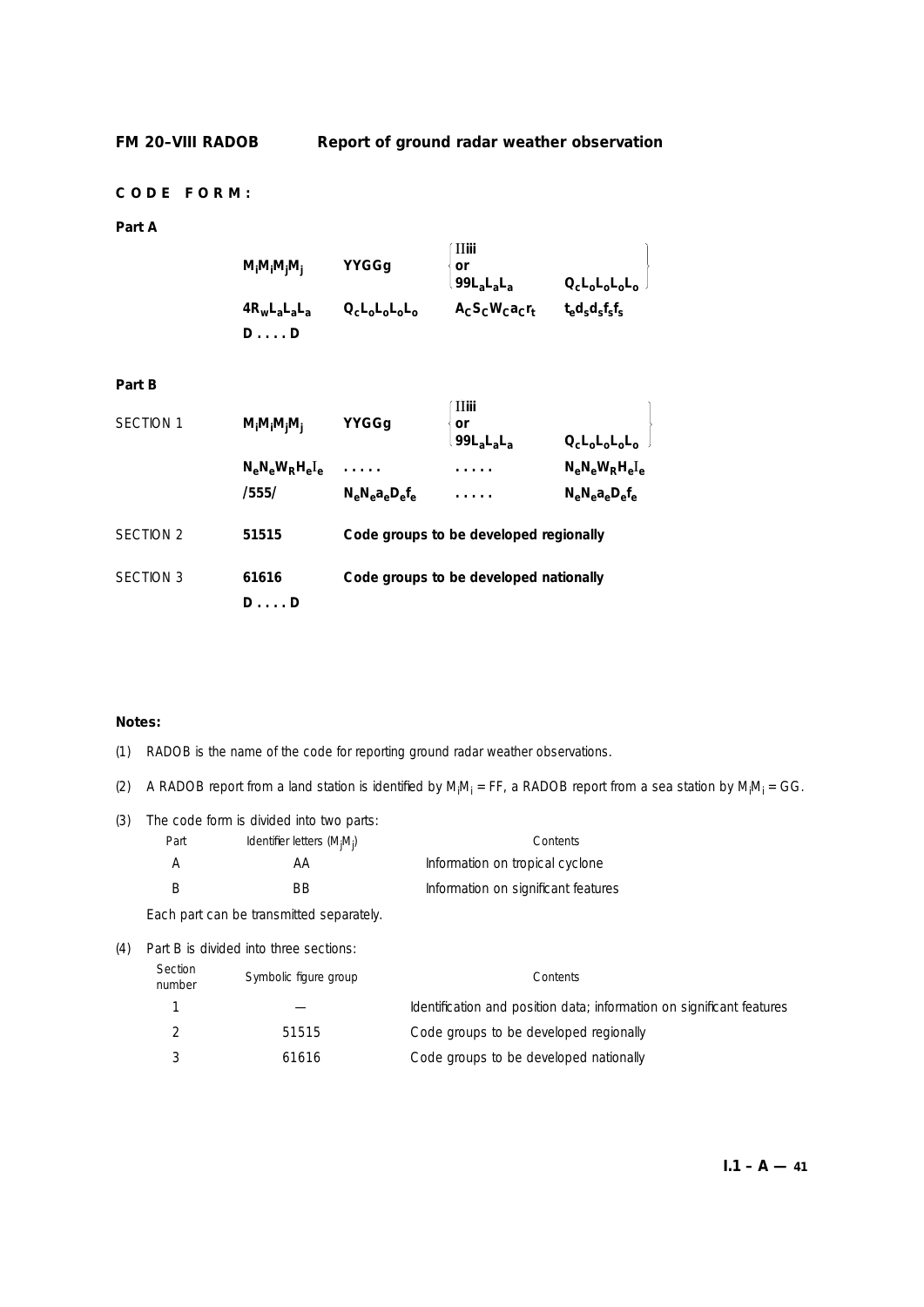# **REGULATIONS:**

| 20.1     | General                                                                                                                                                                                                                                                                                                                      |
|----------|------------------------------------------------------------------------------------------------------------------------------------------------------------------------------------------------------------------------------------------------------------------------------------------------------------------------------|
| 20.1.1   | The code name RADOB shall not be included in the report.                                                                                                                                                                                                                                                                     |
| 20.1.2   | The call sign D D shall be included only in RADOB reports from sea stations.                                                                                                                                                                                                                                                 |
| 20.2     | Part A                                                                                                                                                                                                                                                                                                                       |
| 20.2.1   | Part A shall be used whenever the observed echo pattern is recognized as relating to a<br>tropical cyclone.                                                                                                                                                                                                                  |
| 20.2.2   | Groups $4R_wL_aL_aL_a$ $Q_cL_0L_0L_0$<br>The position of the centre, or the eye, of the tropical cyclone shall be reported by means of<br>the groups $4R_wL_aL_aL_a Q_cL_0L_0L_0L_0$ .                                                                                                                                       |
| 20.2.3   | Group $A_C S_C W_C a_C r_t$                                                                                                                                                                                                                                                                                                  |
| 20.2.3.1 | The characteristics as regards size, development and relative location of the centre or the eye<br>of the tropical cyclone shall be reported by the group $A_C S_C W_C a_C r_t$ .                                                                                                                                            |
| 20.2.3.2 | Whenever doubt exists as to the location of the eye or whether the outermost spiral band<br>is indeed visible on the radar scope, $r_t$ shall be coded as $\ell$ .                                                                                                                                                           |
| 20.2.4   | Group $t_{\rm e}d_{\rm s}d_{\rm s}f_{\rm s}f_{\rm s}$                                                                                                                                                                                                                                                                        |
| 20.2.4.1 | Information on the movement of the centre, or eye, of the tropical cyclone shall be<br>included in the report by means of the group $t_{e}d_{s}d_{s}f_{s}f_{s}$ .                                                                                                                                                            |
| 20.2.4.2 | If no information on the movement of the centre, or eye, of the tropical cyclone is available,<br>the group $t_{e}d_{s}d_{s}f_{s}f_{s}$ shall be coded as /////.                                                                                                                                                             |
| 20.3     | Part B                                                                                                                                                                                                                                                                                                                       |
| 20.3.1   | In Part B, one series of groups $N_eN_eW_RH_eI_e$ shall be used to report the location of<br>phenomena and/or clouds and their characteristics. Group $N_eN_eW_RH_eI_e$ shall be<br>repeated as necessary for a full description of the spatial distribution of the echo on the<br>radar scope in $60 \times 60$ km squares. |
| 20.3.2   | $Group \; N_eN_eW_RH_eI_e$                                                                                                                                                                                                                                                                                                   |
| 20.3.2.1 | Characteristics concerning the location, type of phenomena and/or clouds and the elev-<br>ation and intensity of their echoes shall be reported by groups N <sub>e</sub> N <sub>e</sub> W <sub>R</sub> H <sub>e</sub> I <sub>e</sub> .                                                                                       |
| 20.3.2.2 | Groups $N_eN_eW_RH_eI_e$ shall be included in the report in the rising order of the squares<br>sequential numbers $N_eN_e$ .                                                                                                                                                                                                 |
| 20.3.2.3 | If several weather phenomena were observed in a single $60 \times 60$ km square, the most<br>dangerous phenomenon shall be reported in $W_{R}$ , the highest echo elevation in H <sub>e</sub> and the<br>greatest echo intensity in I <sub>e</sub> .                                                                         |
| 20.3.2.4 | Cloud type data ( $W_R$ ) shall be reported only if no weather phenomena were observed in the<br>$60 \times 60$ km square.                                                                                                                                                                                                   |
| 20.3.2.5 | Data on stratiform cloud without precipitation shall be reported if it occupies no less than<br>$\frac{1}{4}$ of the 60 x 60 km square's area.                                                                                                                                                                               |
|          |                                                                                                                                                                                                                                                                                                                              |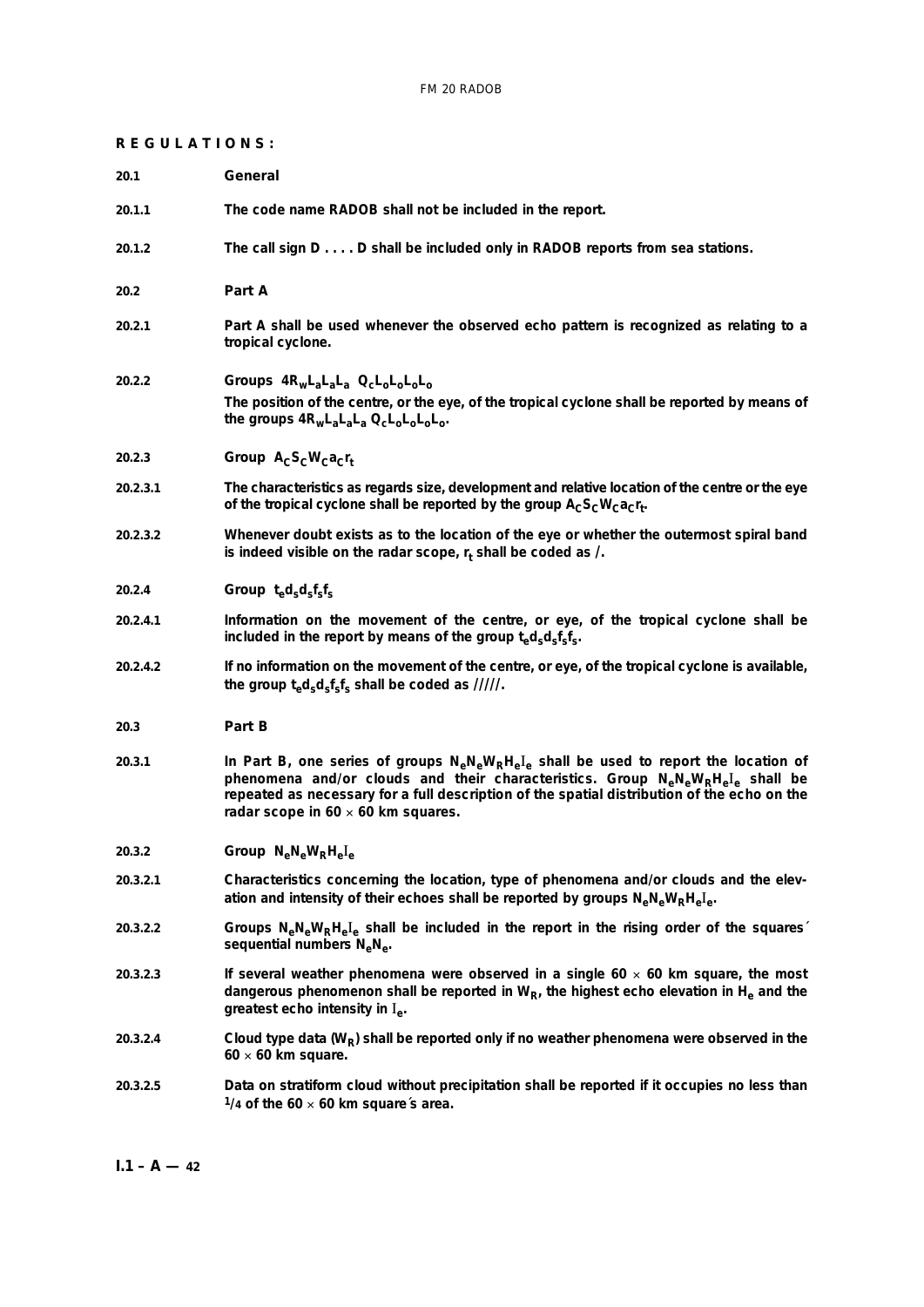#### FM 20 RADOB

- **20.3.2.6 Data on convective cloud shall be reported irrespective of the centres´ dimensions within the limits of the 60** × **60 km square.**
- **20.3.2.7 If, in the 60** × **60 km square, convective and stratiform clouds were observed, only data on the convective clouds shall be reported.**
- **20.3.2.8 Cloud echo intensity (**I**e) shall be coded as /.**
- 20.3.3 *Group*  $N_eN_ea_eD_ef_e$
- **20.3.3.1 Characteristics concerning change and movement of the echo pattern shall be reported by groups NeNeaeDefe, preceded by the identifier group /555/.**
- **20.3.3.2 Group NeNeaeDefe shall be used to report the evolutionary characteristics of no more than three echo patterns. The identifier group /555/ shall not be repeated.**
- **20.3.3.3 N<sub>e</sub>** N<sub>e</sub> shall be used to report the number of the  $60 \times 60$  km square in which the radar **operator placed the origin of the speed vector characterizing the direction of movement De** of the echo pattern. If only the tendency of the echo pattern a<sub>e</sub> has been estimated, the **number of any square covered by the pattern shall be reported in NeNe.**
- **20.3.3.4 The tendency of the echo pattern ae shall be estimated over a period of approximately one hour, but not longer than 90 minutes and not shorter than 30 minutes. The echo area shall be considered as increasing or diminishing if it changes by more than 25 per cent over a period of time not exceeding 90 minutes.**
- **20.3.3.5 If no information is available on the change and movement of the echo, groups /555/ and NeNeaeDefe shall not be included in the report.**

**\_\_\_\_\_\_\_\_\_\_\_\_\_\_\_**

**20.3.3.6 The movement of individual echoes in the echo pattern shall not be reported.**

**20.3.4** *Reporting of inoperative equipment, anomalous propagation and absence of an echo* **In the case of inoperative equipment, anomalous propagation or absence of an echo on the radar scope, groups NeNeWRHe**I**e, /555/ and NeNeaeDefe shall be replaced by one of the following groups, as appropriate:**

- **0/0/0 Radar equipment inoperative; or**
- **0//// Anomalous propagation; or**
- **00000 No echo visible on radar scope.**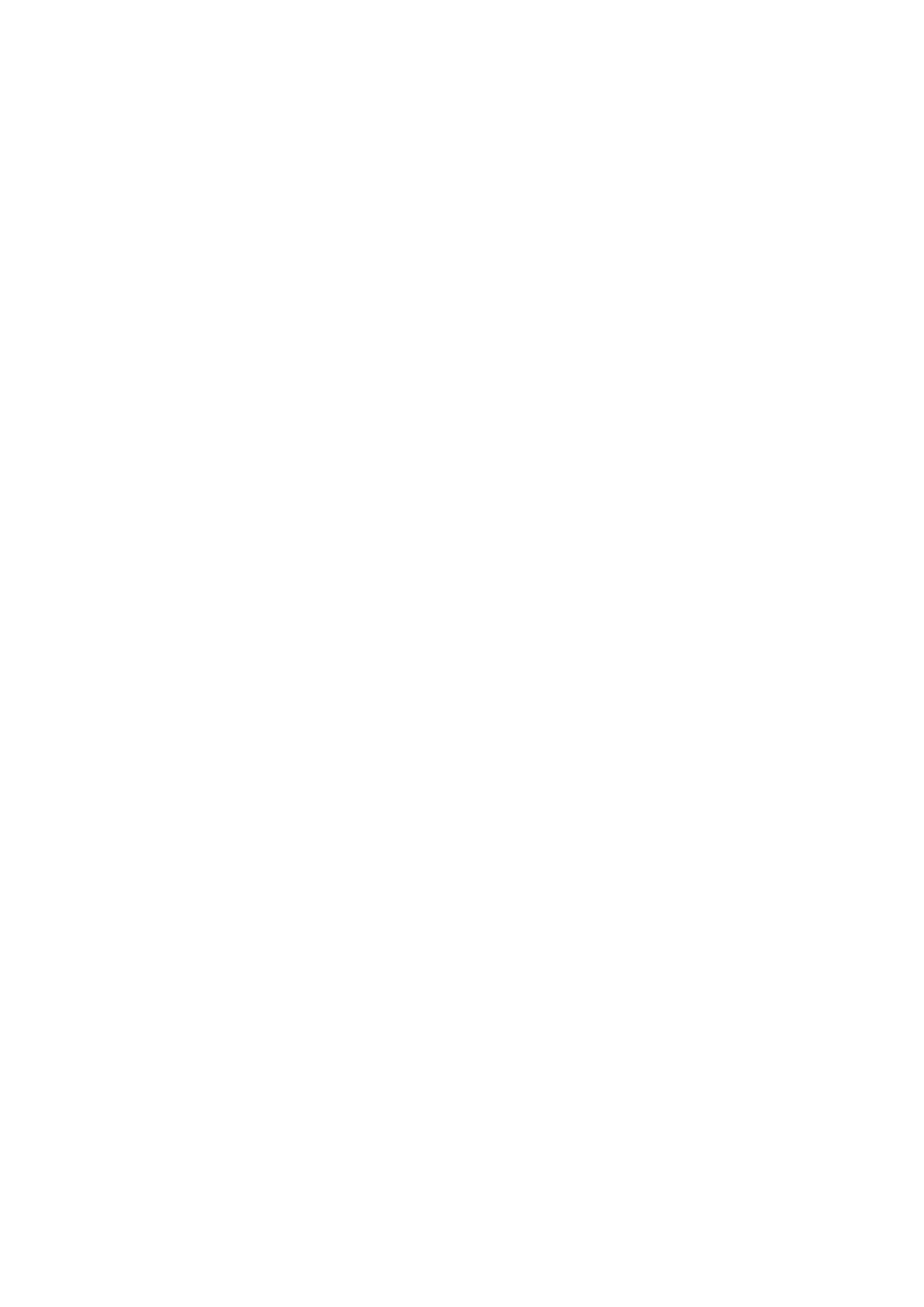## **FM 22–IX Ext. RADREP Radiological data report (monitored on a routine basis and/or in case of accident)**

**CODE FORM:**

| SECTION 0        | <b>RADREP</b> | $\overline{\text{II}}$ iii $^*$<br>or<br>$D \ldots D^{**}$<br>or<br>$A_1b_wn_bn_bn_b$ |                      | $Y_rY_rG_rG_ra_5$                   | $L_a L_a L_a L_a A$                     | $L_0L_0L_0L_0L_0B$                                            | $h_r h_r h_r h_r i_h$                        |
|------------------|---------------|---------------------------------------------------------------------------------------|----------------------|-------------------------------------|-----------------------------------------|---------------------------------------------------------------|----------------------------------------------|
| <b>SECTION 1</b> | 111AA         | <b>LLLMM</b>                                                                          | $Y_aY_aG_aG_ag_ag_a$ |                                     | $L_a{}^{1}L_a{}^{1}L_a{}^{1}L_a{}^{1}A$ | $L_0^{-1}L_0^{-1}L_0^{-1}L_0^{-1}B$                           |                                              |
|                  |               | $4A_3B_TR_CR_CR_C$                                                                    |                      | $5A_{c}A_{e}E_{c}E_{s}E_{e}$        |                                         | $6R_{\rm e}P_{\rm a}D_{\rm Pa}D_{\rm Pa}D_{\rm Pa}D_{\rm Pa}$ | $(7h_ah_ah_ah_a)$<br>or<br>$(7h_eh_eh_eh_e)$ |
|                  |               | $(8d_{ta}d_{ta}d_{ta}f_{ta}f_{ta})$                                                   |                      | $(9d_{tw}d_{tw}d_{tw}f_{tw}f_{tw})$ | (0qqq0aa)                               |                                                               |                                              |
| <b>SECTION 2</b> | 222           | $Y_S Y_S G_S G_S g_S g_S$                                                             |                      | $Y_eY_eG_eG_eg_eg_e$                | (5nnnIS)                                | 6XXXs <sub>n</sub> aa                                         | (7XXS <sub>n</sub> aa)                       |
| <b>SECTION 3</b> | 333           | GGggi <sub>w</sub>                                                                    | (ddfff)              | (5nnnIS)                            | 6XXXs <sub>n</sub> aa                   |                                                               |                                              |
| <b>SECTION 4</b> | 444           | GGggi <sub>w</sub><br>$(6RRRt_R)$                                                     | (Nddff)<br>(7wwW)    | (00ff)<br>(80000)                   | $(1s_n$ TTT)<br>$0d_a d_a d_c d_c$      | $(2s_nT_dT_dT_d)$                                             | $(3P_0P_0P_0P_0)$                            |
| <b>SECTION 5</b> | 555           | <b>TTGGgg</b>                                                                         |                      | $4A_0B_TR_cR_cR_cR_c$               | $5A_cA_eE_cE_sE_e$                      |                                                               | $6R_eP_aD_{Pa}D_{Pa}D_{Pa}D_{Pa}$            |
|                  |               | $(7h_a h_a h_a h_a)$<br>or<br>$(7h_eh_eh_eh_e)$                                       |                      | $(8d_{ta}d_{ta}d_{ta}f_{ta}f_{ta})$ | $(9d_{tw}d_{tw}d_{tw}f_{tw}f_{tw})$     | (0qqq0aa)                                                     | 122R <sub>p</sub> I <sub>n</sub>             |
| SECTION 6        | 666           | $Y_S Y_S G_S G_S g_S g_S$                                                             |                      | $Y_eY_eG_eG_eg_eg_e$                | (5nnnIS)                                | 6XXXs <sub>n</sub> aa                                         | (7XXXs <sub>n</sub> aa)                      |
| <b>SECTION 7</b> | 777           | <b>TTGGgg</b>                                                                         | (Nddff)              | (00ff)                              | $(1s_n$ TTT)                            | $(6RRRt_R)$                                                   | (7ww/l)                                      |

## **Notes:**

––––––––––

- (1) RADREP is the name of the code for reporting radiological data monitored on a routine basis and/or in case of an accident. A RADREP report may have a trend forecast appended.
- (2) A RADREP report, or a bulletin of RADREP reports, is identified by the word RADREP.
- (3) Relevant groups of Section 0, the first three groups and the group 6XXXs<sub>n</sub>aa of Section 2 are always included in a report of radiological data from a surface observing station. Section 1 is only included when data on accident notification is reported.
- (4) Relevant groups of Section 0, the first two groups and the group 6XXXs<sub>n</sub>aa of Section 3 are always included in a report of radiological data from an airborne observing station.

**<sup>\*</sup> Included in a fixed land station report only.**

**<sup>\*\*</sup> Included in a sea or mobile land station report only.**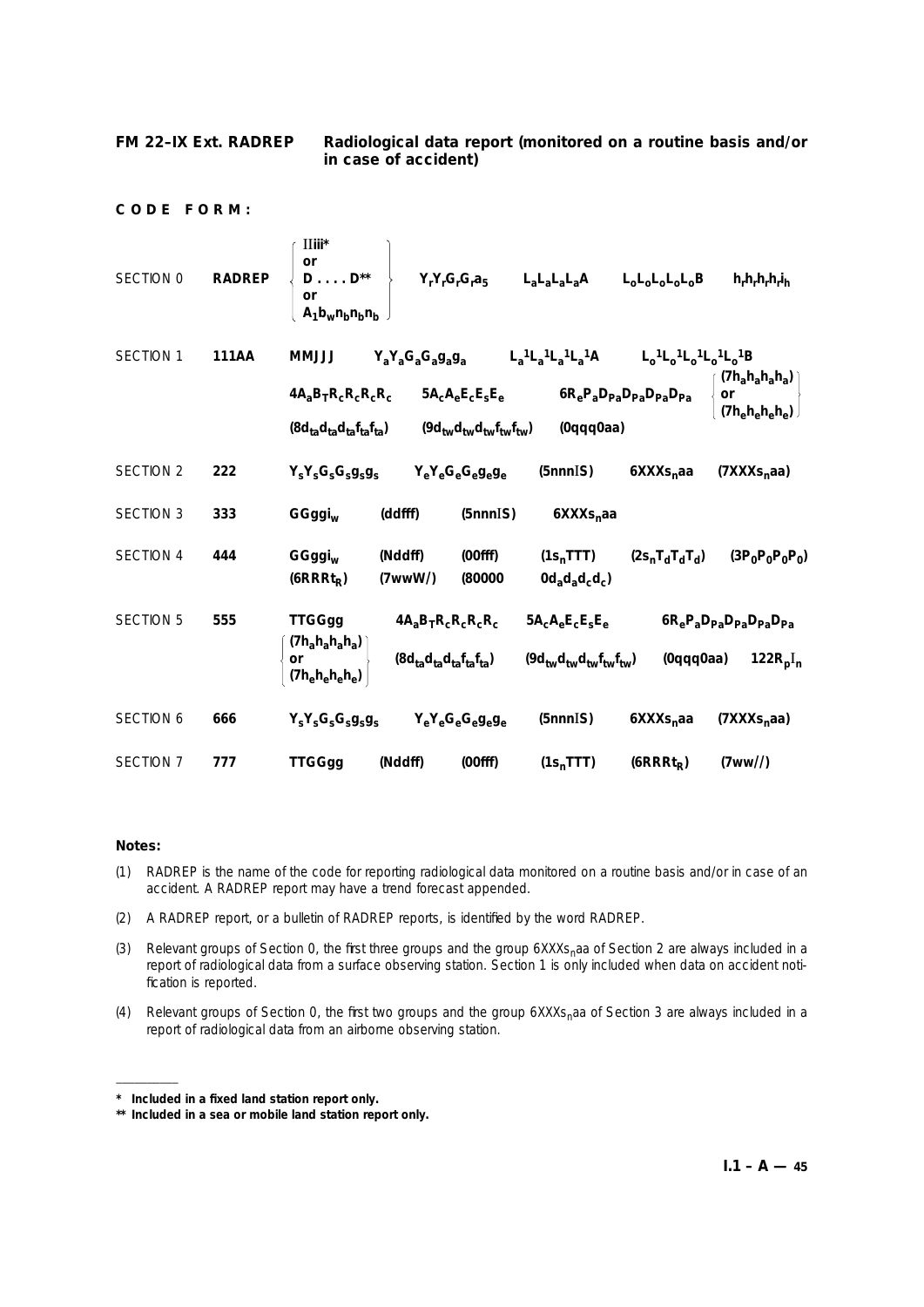## (5) The code form is divided into seven sections:

| Section<br>number | Symbolic figure group | Contents                                                                                                                                                                                                                                                                                                                                                                                                                                                                                                                                                  |
|-------------------|-----------------------|-----------------------------------------------------------------------------------------------------------------------------------------------------------------------------------------------------------------------------------------------------------------------------------------------------------------------------------------------------------------------------------------------------------------------------------------------------------------------------------------------------------------------------------------------------------|
| $\bigcirc$        |                       | Identification and position data (ship's call sign/buoy identifier, date and<br>reporting time, location and elevation/altitude), type of report and unit of<br>reported radiological quantity                                                                                                                                                                                                                                                                                                                                                            |
| 1                 | 111AA                 | Data on accident notification: activity or facility involved, date and time of<br>accident, location of accident, early notification convention article appli-<br>cable, type and composition of release, cause and evolution of incident,<br>characteristics, state and evolution of release, possible health effect, pro-<br>tective measures taken with its radius, actual or effective release height,<br>main transport in atmosphere and/or water, and discharge of receiving<br>water body                                                         |
| $\overline{2}$    | 222                   | Data on date and time of start and end of monitoring (when relevant, iso-<br>tope mass and element name), observed radiological quantity, dose on<br>land surface and density of deposits from a surface observing station                                                                                                                                                                                                                                                                                                                                |
| 3                 | 333                   | Data on time of monitoring, unit of wind speed, upper wind (when relevant,<br>isotope mass and element name) and observed radiological quantity from<br>an airborne observing station                                                                                                                                                                                                                                                                                                                                                                     |
| 4                 | 444                   | Data on time of observed meteorological conditions, unit of wind speed,<br>total cloud cover, surface wind, temperature, dew point, station pressure,<br>precipitation and related duration, weather and variation of surface wind<br>direction                                                                                                                                                                                                                                                                                                           |
| 5                 | 555                   | Data on forecast trend of accident in next six hours: time or period of<br>expected change, early notification convention article applicable, type and<br>composition of release, cause and evolution of incident, characteristics,<br>state and evolution of release, possible health effect, protective measures<br>to be taken and its radius, actual or effective release height, main transport<br>in atmosphere and/or water, discharge of receiving water body, and possi-<br>bility that plume will encounter precipitation and/or change in wind |
| 6                 | 666                   | Data on forecast trend of radiological quantity in next six hours: date and<br>time (when relevant, isotope mass and element name), expected radio-<br>logical quantity, expected dose on land surface and density of deposits                                                                                                                                                                                                                                                                                                                            |
| 7                 | 777                   | Data on forecast trend in surface meteorological conditions in next six<br>hours: time or period of expected change, total cloud cover, surface wind,<br>temperature, precipitation and related duration, and weather                                                                                                                                                                                                                                                                                                                                     |

# **REGULATIONS:**

# **22.1 General**

**22.1.1 The code name RADREP shall be included at the beginning of an individual RADREP report. In the case of a bulletin, which may consist of more than one RADREP report, the code name RADREP shall be included in the first line of the text of the bulletin, and the identification, date, reporting time, type of report and position groups shall be included in every individual report.**

**Note: See Regulation 12.1.7.**

 $I.1 - A - 46$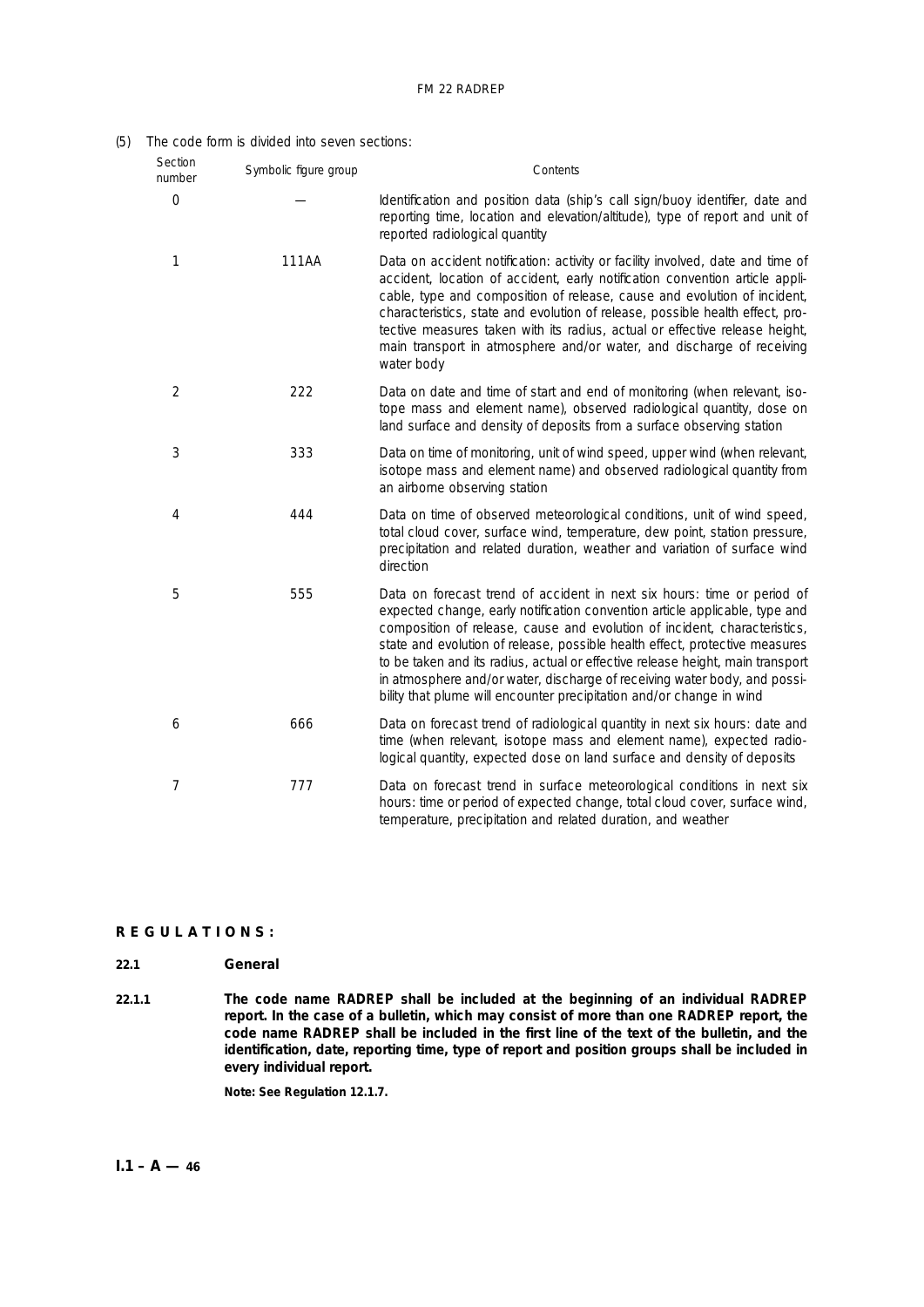| 22.1.2 |  | $\overline{\text{II}}$ iii $^*$<br>or<br>Groups $\{D \ldots D^{**}\}$<br>$\lambda_1$ ե <sub>w</sub> n <sub>b</sub> n <sub>b</sub> n |  |  | <sup>1</sup> Y <sub>r</sub> Y <sub>r</sub> G <sub>r</sub> G <sub>r</sub> a <sub>5</sub> L <sub>a</sub> L <sub>a</sub> L <sub>a</sub> L <sub>a</sub> A L <sub>o</sub> L <sub>o</sub> L <sub>o</sub> L <sub>o</sub> L <sub>o</sub> B h <sub>r</sub> h <sub>r</sub> h <sub>r</sub> h <sub>r</sub> i <sub>h</sub> |  |
|--------|--|-------------------------------------------------------------------------------------------------------------------------------------|--|--|---------------------------------------------------------------------------------------------------------------------------------------------------------------------------------------------------------------------------------------------------------------------------------------------------------------|--|
|--------|--|-------------------------------------------------------------------------------------------------------------------------------------|--|--|---------------------------------------------------------------------------------------------------------------------------------------------------------------------------------------------------------------------------------------------------------------------------------------------------------------|--|

**Note: See Regulation 18.2.3, Notes (1), (2) and (3).**

**The identification and position of a fixed land station shall be indicated by means of the group** II**iii. The identification of a sea or mobile land station shall be indicated by the group D** . . . . D or  $A_1b_wn_bn_b$ . The position and elevation/altitude of fixed and mobile land **stations, sea stations or airborne observing stations shall be indicated by the groups LaLaLaLaA LoLoLoLoLoB hrhrhrhri h.**

- **22.1.3** *Use of sections*
- **22.1.3.1 Accident notification reports shall always contain at least Sections 0 and 1. When the report contains environmental (on site) radiological monitoring results and/or meteorological monitoring results, that report shall also include Sections 2 and/or 4, respectively.**
- **22.1.3.2 Environmental radiological data monitoring results reports from surface observing stations of a routine nature or activated following an accident shall always contain at least Sections 0 and 2. When in addition the report contains meteorological monitoring results, that report shall also include Section 4.**
- **22.1.3.3 In radiological data monitoring results reports of gamma dose in air along the main transport path (defined location and time period), Section 2 shall contain the groups 222 YsYsGsGsgsgs YeYeGeGegege 6XXXsnaa.**
- **22.1.3.4 In radiological data monitoring results reports of air concentration (of named isotope type including gross beta), Section 2 shall contain the groups 222 YsYsGsGsgsgs YeYeGeGegege 5nnnIS 6XXXs<sub>n</sub>aa.**
- **22.1.3.5 In radiological data monitoring results reports of concentration in precipitation (of named isotope type), Section 2 shall contain the groups 222 YsYsGsGsgsgs YeYeGeGegege 5nnn**I**S** 6XXXs<sub>n</sub>aa, and Section 4 at least the groups 444 6RRRt<sub>p</sub>.
- **22.1.3.6 When relevant forecast data are available, Sections 5, 6 and/or 7 shall be appended as appropriate to an accident notification report or an environmental radiological data monitoring report, to indicate expected changes in radiological and/or meteorological conditions in the next six hours.**
- **22.2 Section 1 Data on accident notification**

## **22.2.1** *Group* **111AA**

––––––––––

**This group shall always be included in accident notification reports. AA shall be encoded in accordance with Code table 0177 — Activity or facility involved in incident.**

**22.2.2** *Groups* **MMJJJ YaYaGaGagaga La 1La 1La 1La 1A Lo 1Lo 1Lo 1Lo 1Lo 1B These groups shall always be included in accident notification reports to give the date, time and location of the accident: month, three last digits of year, day of the month, hours and minutes in UTC, latitude and longitude in degrees and minutes.**

**<sup>\*</sup> Included in a fixed land station report only.**

**<sup>\*\*</sup> Included in a sea or mobile land station report only.**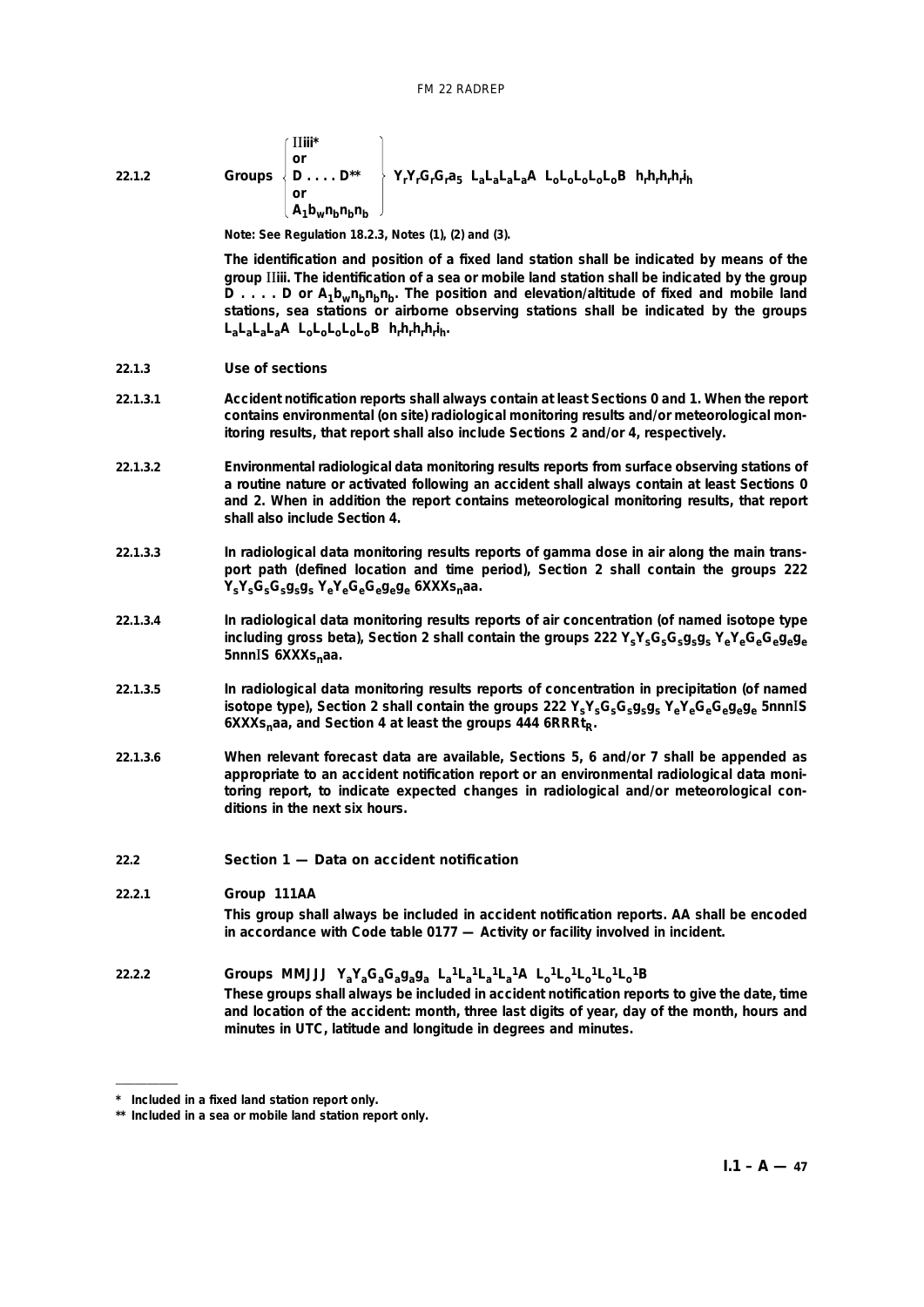## 22.2.3 *Group*  $4A_aB_TR_cR_cR_cR_c$

**This group shall always be included in accident notification reports. Aa shall be encoded in** accordance with Code table 0131 — Accident early notification – article applicable.  $B_T$  shall be encoded in accordance with Code table 0324 — Type of release. R<sub>c</sub>R<sub>c</sub>R<sub>c</sub>R<sub>c</sub> shall be **encoded such that each Rc is in accordance with Code table 3533 — Composition of release, so that a combination of up to four elements shall be reported in order of significance. If less than four elements are to be reported, the group shall be completed with solidi (/).**

# **22.2.4** *Group* **5AcAeEcEsEe**

This group shall always be included in accident notification reports. A<sub>c</sub> shall be encoded in **accordance with Code table 0133 — Cause of incident; Ae in accordance with Code table** 0135 — Incident situation; E<sub>c</sub> in accordance with Code table 0933 — Characteristics of **release; Es in accordance with Code table 0943 — State of current or expected release; and Ee in accordance with Code table 0935 — Release behaviour over time.**

## 22.2.5 *Group*  $6R_eP_aD_{Pa}D_{Pa}D_{Pa}D_{Pa}$

This group shall always be included in accident notification reports. R<sub>e</sub> shall be encoded in **accordance with Code table 3535 — Possibility of significant chemical toxic health effect; and Pa in accordance with Code table 3131 — Countermeasures taken near border.**

**Note: This group may be repeated as necessary, e.g. if more than one protective measure is to be indicated.**

**22.2.6** *Groups* **or (8dtadtadtaftafta)**

$$
\begin{bmatrix} (7h_ah_ah_ah_3) \\ or \\ (7h_eh_eh_eh_0) \end{bmatrix} (8d_{ta}d_{ta}d_{ta}f_{ta}f_{ta})
$$

**If release is not ground-level release and relevant data are available, these groups shall be included in accident notification reports to give either the actual release height or the effective release height, in metres, the main transport direction in atmosphere, in degrees from north, and the main transport speed in atmosphere, in metres per second.**

# 22.2.7 *Groups*  $(9d_{tw}d_{tw}f_{tw}f_{tw})$  (0qqq0aa)

**If release is to water and relevant data are available, these groups shall be included in accident notification reports to give the main transport direction in water, in degrees from north, and the main transport speed in water, in metres per second, and the discharge of the main receiving water body, in cubic metres per second, as appropriate.**

## **22.3 Section 2 — Radiological monitoring data from a surface observing station**

**22.3.1** *Groups* **222 YsYsGsGsgsgs YeYeGeGegege These groups shall always be included in radiological data monitoring result reports or accident reports to give the day and time of start and day and time of end, in hours and minutes UTC, of monitoring operations or release.**

## **22.3.2** *Group* **(5nnn**I**S)**

**22.3.2.1 The group 5nnn**I**S shall be included in either radiological data monitoring result reports of air concentration of named isotope type including gross beta or to give the isotope mass and element name.**

**Notes:**

- **(1) This group may be repeated as necessary, e.g. if more than one isotope is to be included.**
- **(2) See Regulation 22.1.3.5.**
- **22.3.2.2 The group 5nnn**I**S shall be omitted from the report in radiological data monitoring results of gamma dose in air along the main transport path for defined location and time.**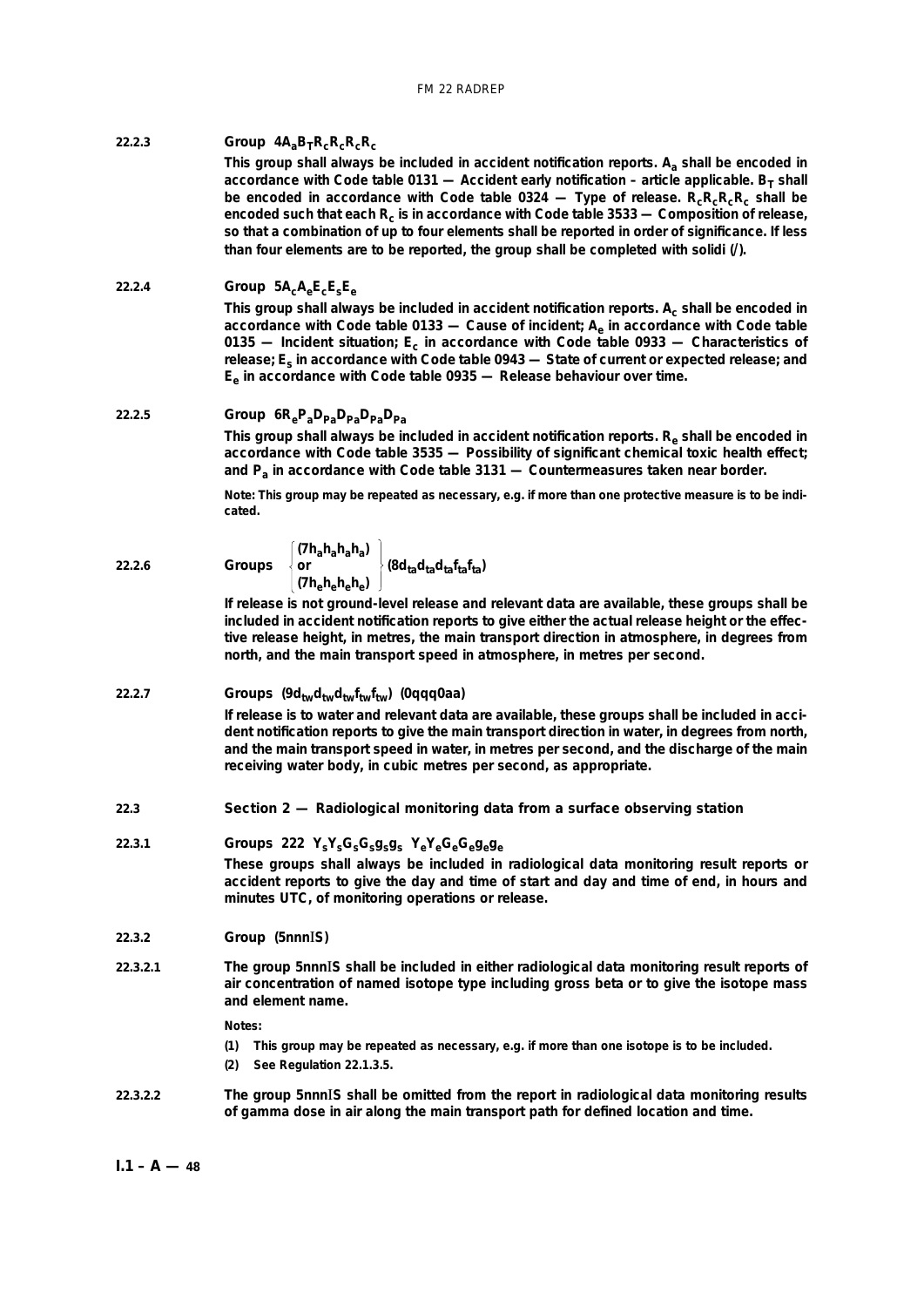#### **22.3.3** *Group* **6XXXs**<sub>n</sub>aa

**This group shall always be included in radiological data monitoring results reports or accident reports to give the three most significant digits of the reported monitored radiological quantity or estimated release quantity followed, without a space, by the sign of the exponent (sn) and the decimal exponent (aa). The type of report and the unit of the reported** radiological quantity shall be indicated by  $a_5$  in the group  $Y_rY_rG_rG_r a_5$  of Section 0.

**Note: See Note (1) to Regulation 22.3.2.1.**

#### **22.3.4** *Group* (7XXXS<sub>n</sub>aa)

**If relevant data are available, this group shall be included in reports of radiological data monitoring results to give the dose of gamma radiation or the density of deposits (total beta activity) on land surface.**

#### **22.4 Section 3 — Radiological monitoring data from an airborne observing station**

- **22.4.1 Inclusion of groups of Section 3 shall be determined by national decision.**
- **22.4.2 Section 3 shall always be preceded by Section 0.**

## **22.4.3** *Group* **(5nnn**I**S)**

**This group shall be included in radiological data monitoring results of air concentration of** named isotope type followed by the group 6XXXs<sub>n</sub>aa (radiological quantity of the isotope). **Note: See Note (1) to Regulation 22.3.2.1.**

## **22.4.4** *Group* **6XXXs**<sub>n</sub>aa **Regulation 22.3.3 shall apply.**

## **22.5 Section 4 — Meteorological monitoring data**

**22.5.1 If meteorological data are available, relevant groups of this section shall be included in a radiological data report.**

**Note: See Regulation 22.1.3.5.**

- **22.5.2** *Group* (6RRRt<sub>R</sub>)
- **22.5.2.1 When no precipitation occurred during the reference period, RRR shall be encoded 000.**
- **22.5.2.2 When precipitation occurred during the reference period but the amount of precipitation has not been measured, RRR shall be encoded ///.**

# 22.5.3 *Groups* (80000 0d<sub>a</sub>d<sub>a</sub>d<sub>c</sub>d<sub>c</sub>) **If relevant data are available, these groups shall be included in addition to the group Nddff or the groups Nddff 00fff, as the case may be, to give the variation in wind direction.**

**Note: Variation and mean wind direction are measured over the 10-minute period immediately preceding the observation.**

# **22.6 Section 5 — Accident behaviour over time**

#### **22.6.1** *Group* **TTGGgg**

**The time group GGgg, preceded without a space by one of the letter indicators TT = FM (from) or AT (at), shall be used, as appropriate, to indicate the beginning (FM) of a forecast**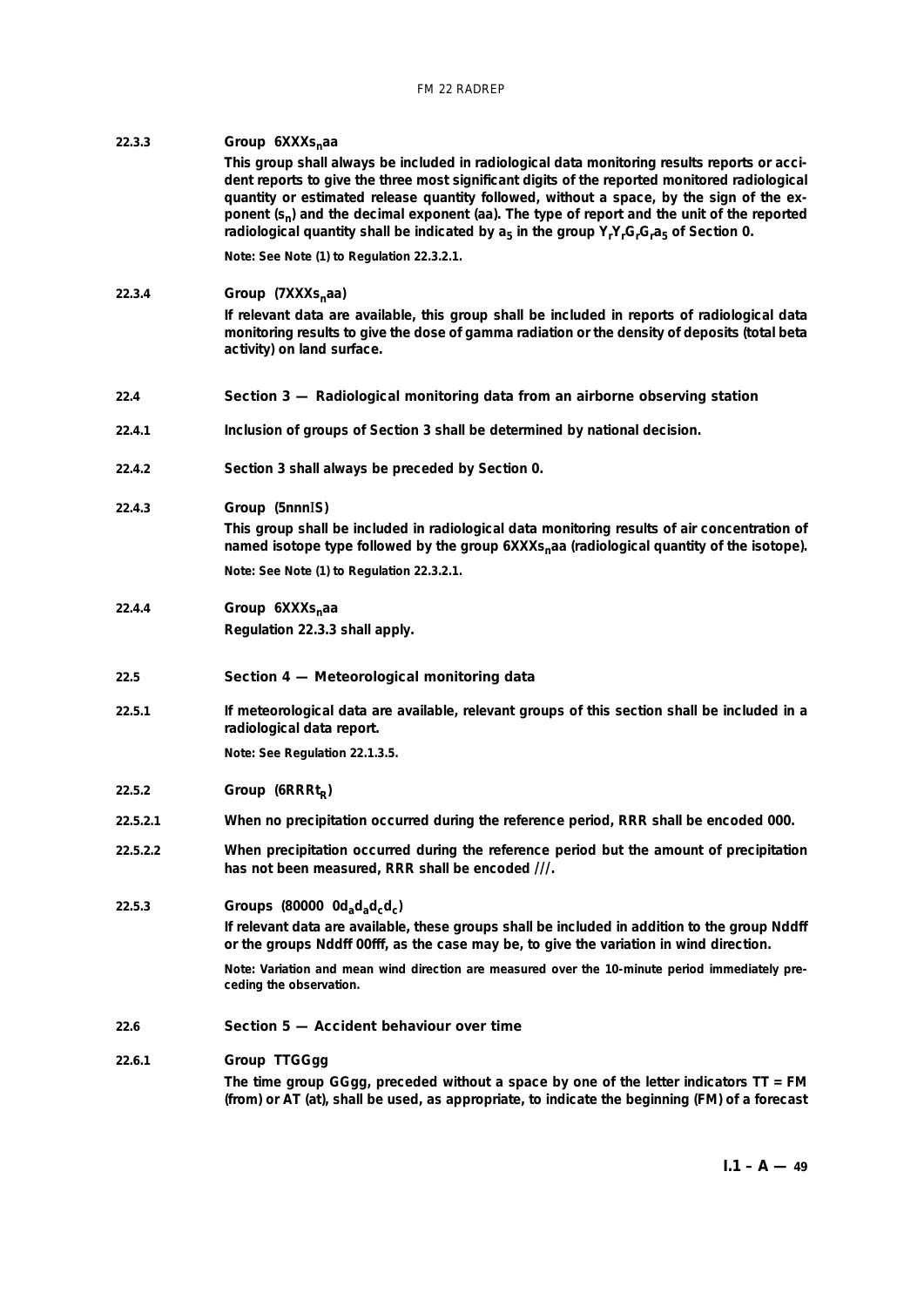**change, or the time (AT) at which specific forecast conditions are expected.**

**\_\_\_\_\_\_\_\_\_\_\_\_\_\_\_**

# **22.6.2** *Group* **122Rp**I**<sup>n</sup>**

**This group shall be included to indicate the possibility that a plume will encounter precipitation in the State in which the incident occurred and whether the plume will encounter a change in wind direction and/or speed. Rp shall be encoded in accordance with Code table 3548, and** I**<sup>n</sup> in accordance with Code table 1743.**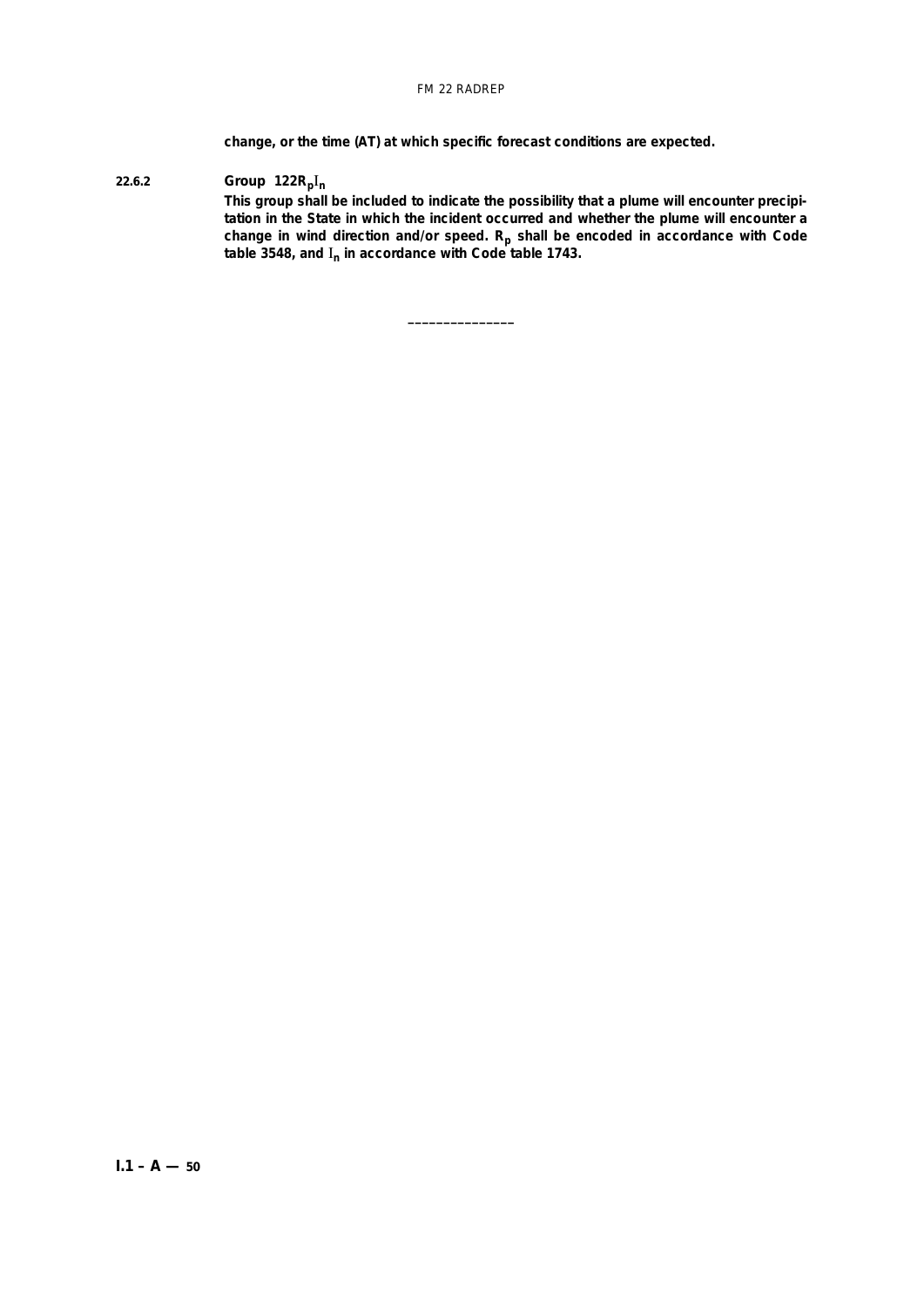| FM 32-XI Ext. PILOT | Upper-wind report from a fixed land station |
|---------------------|---------------------------------------------|
|---------------------|---------------------------------------------|

**FM 33–XI Ext. PILOT SHIP Upper-wind report from a sea station**

**FM 34–XI Ext. PILOT MOBIL Upper-wind report from a mobile land station**

**CODE FORM:**

# **Part A**

| SECTION 1        | $M_iM_iM_jM_j$ $D \ldots D^{**}$                                           |                                                                                                                                                                                                                                                                                                                                                                                                                                                                                                                               | YYGGa4                                 |      |
|------------------|----------------------------------------------------------------------------|-------------------------------------------------------------------------------------------------------------------------------------------------------------------------------------------------------------------------------------------------------------------------------------------------------------------------------------------------------------------------------------------------------------------------------------------------------------------------------------------------------------------------------|----------------------------------------|------|
|                  |                                                                            |                                                                                                                                                                                                                                                                                                                                                                                                                                                                                                                               |                                        |      |
| SECTION 2        | 44nP <sub>1</sub> P <sub>1</sub><br>or<br>55nP <sub>1</sub> P <sub>1</sub> | ddfff                                                                                                                                                                                                                                                                                                                                                                                                                                                                                                                         | ddfff                                  | etc. |
| SECTION 3        | or                                                                         | $\left.\begin{array}{lcl}77P_mP_mP_m\\ \text{or} \\ 66P_mP_mP_m \end{array}\right\}\  \  d_md_mf_mf_mf_m \qquad (4v_bv_bv_av_a)$                                                                                                                                                                                                                                                                                                                                                                                              |                                        |      |
|                  | or<br>77999                                                                | $\begin{array}{cc} 7H_mH_mH_mH_m\\ \text{or} & d_m d_mf_mf_mf_m & (4v_bv_bv_a v_a)\\ 6H_mH_mH_mH_m & \end{array}$                                                                                                                                                                                                                                                                                                                                                                                                             |                                        |      |
| <b>SECTION 5</b> | 51515<br>52525<br>59595                                                    |                                                                                                                                                                                                                                                                                                                                                                                                                                                                                                                               | Code groups to be developed regionally |      |
| <b>SECTION 6</b> | 61616<br>62626<br>$\ldots$<br>69696                                        |                                                                                                                                                                                                                                                                                                                                                                                                                                                                                                                               | Code groups to be developed nationally |      |
| Part B           |                                                                            |                                                                                                                                                                                                                                                                                                                                                                                                                                                                                                                               |                                        |      |
| SECTION 1        | $M_iM_iM_jM_j$                                                             | $D \ldots D^{**}$ YYGGa <sub>4</sub><br>$\overline{\phantom{a}}$ $\overline{\phantom{a}}$ $\overline{\phantom{a}}$ $\overline{\phantom{a}}$ $\overline{\phantom{a}}$ $\overline{\phantom{a}}$ $\overline{\phantom{a}}$ $\overline{\phantom{a}}$ $\overline{\phantom{a}}$ $\overline{\phantom{a}}$ $\overline{\phantom{a}}$ $\overline{\phantom{a}}$ $\overline{\phantom{a}}$ $\overline{\phantom{a}}$ $\overline{\phantom{a}}$ $\overline{\phantom{a}}$ $\overline{\phantom{a}}$ $\overline{\phantom{a}}$ $\overline{\$<br>or |                                        |      |

**99LaLaLa QcLoLoLoLo MMMULaULo\*\* h0h0h0h0i m\*\*\***

––––––––––

**<sup>\*</sup> Used in FM 32 only.**

**<sup>\*\*</sup> Used in FM 33 and FM 34 only.**

**<sup>\*\*\*</sup> Used in FM 34 only.**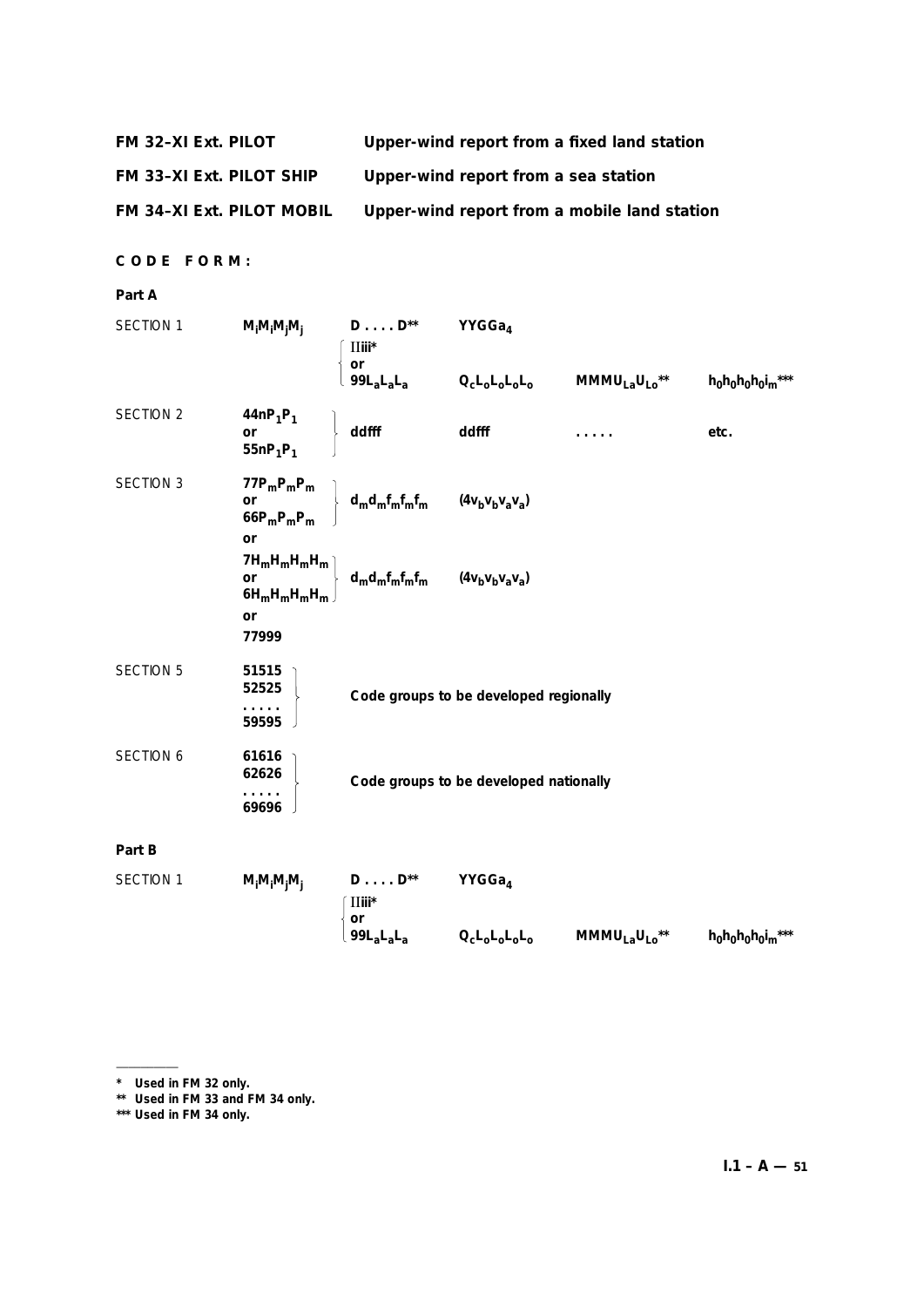# FM 32 PILOT, FM 33 PILOT SHIP, FM 34 PILOT MOBIL

| SECTION 4        | 9<br>or<br>8<br>. .                                     | $t_n u_1 u_2 u_3$                               | ddfff                                  | ddfff<br>.                            | ddfff               |
|------------------|---------------------------------------------------------|-------------------------------------------------|----------------------------------------|---------------------------------------|---------------------|
|                  | 9<br>or<br>8<br>or                                      | $t_n u_1 u_2 u_3$                               | ddfff                                  | ddfff                                 | ddfff               |
|                  | 21212                                                   | $n_0n_0P_0P_0P_0$<br>$n_1n_1P_1P_1P_1$          | $d_0d_0f_0f_0f_0$<br>$d_1d_1f_1f_1f_1$ |                                       |                     |
|                  |                                                         | .<br>$n_n n_n P_n P_n P_n$                      | $d_n d_n f_n f_n f_n$                  |                                       |                     |
| <b>SECTION 5</b> | 51515<br>52525<br>.<br>59595                            |                                                 | Code groups to be developed regionally |                                       |                     |
| SECTION 6        | 61616<br>62626<br>والمتماد<br>69696                     |                                                 | Code groups to be developed nationally |                                       |                     |
| Part C           |                                                         |                                                 |                                        |                                       |                     |
| SECTION 1        | $M_iM_iM_jM_j$                                          | $D \ldots D^{**}$<br>$\text{II}$ iii $^*$<br>or | YYGGa <sub>4</sub>                     |                                       |                     |
|                  |                                                         | $99L_aL_aL_a$                                   | $Q_{c}L_{0}L_{0}L_{0}L_{0}$            | MMMU <sub>La</sub> U <sub>Lo</sub> ** | $h_0h_0h_0h_0i_m$ * |
| SECTION 2        | $44nP_1P_1$<br>or<br>55n $P_1P_1$                       | ddfff                                           | ddfff                                  |                                       | etc.                |
| SECTION 3        | $77P_mP_mP_m$<br>or<br>$66P_mP_mP_m$<br>or              | $d_m d_m f_m f_m f_m$                           | $(4v_bv_bv_a v_a)$                     |                                       |                     |
|                  | $7H_mH_mH_mH_m$<br>or<br>$6H_mH_mH_mH_m$<br>or<br>77999 | $d_{m}d_{m}f_{m}f_{m}f_{m}$                     | $(4v_bv_bv_av_a)$                      |                                       |                     |
| <b>SECTION 5</b> | 51515<br>52525<br>.<br>59595                            |                                                 | Code groups to be developed regionally |                                       |                     |
| SECTION 6        | 61616<br>62626<br>.<br>69696                            |                                                 | Code groups to be developed nationally |                                       |                     |
|                  |                                                         |                                                 |                                        |                                       |                     |

**\* Used in FM 32 only.**

**\*\* Used in FM 33 and FM 34 only.**

**\*\*\* Used in FM 34 only.**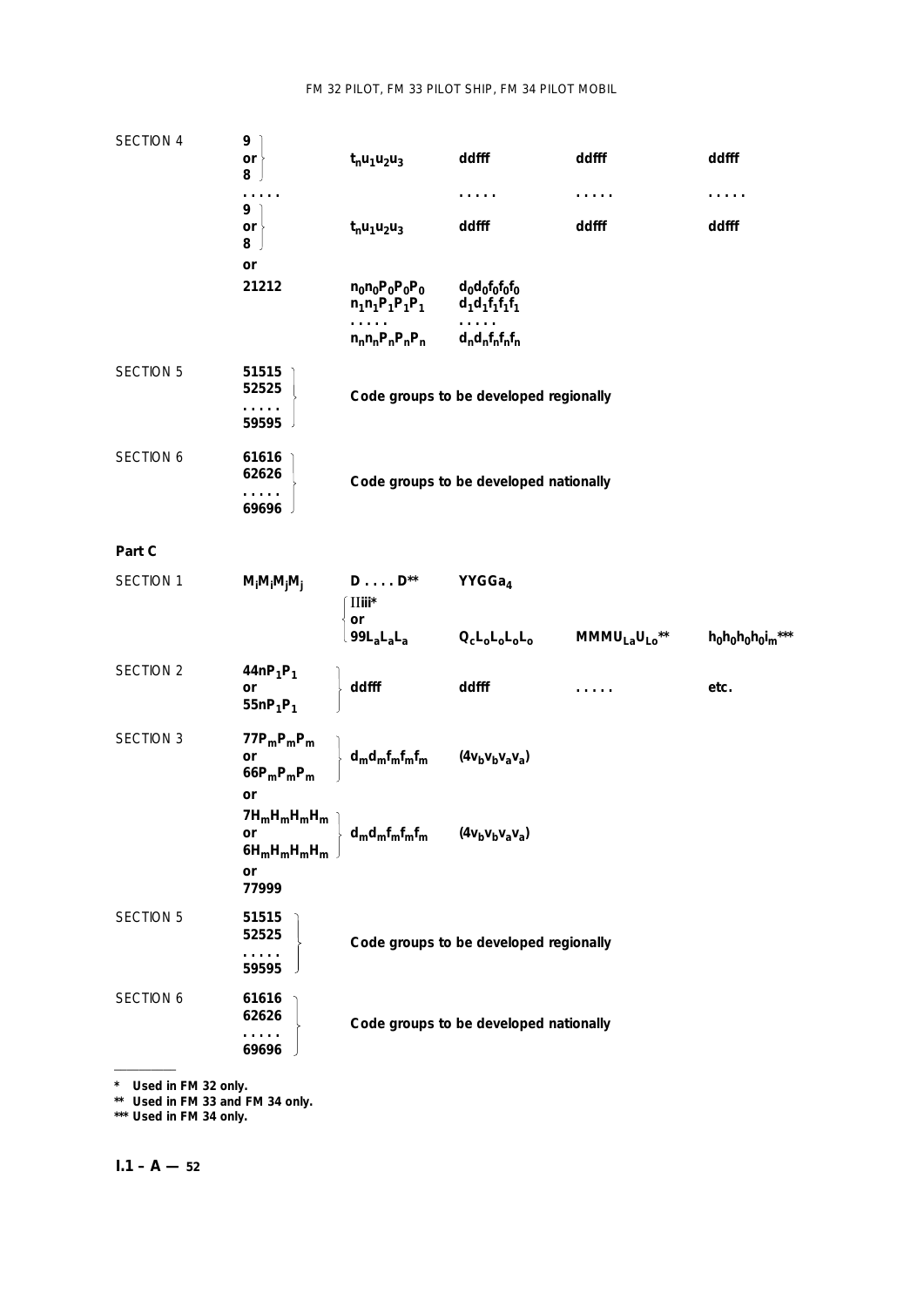| <b>SECTION 1</b><br>$M_iM_iM_jM_j$ |                              | $D \ldots D^{**}$<br>$\overline{\text{II}}$ iii $^*$ | YYGGa4                                                                     |                   |          |  |  |
|------------------------------------|------------------------------|------------------------------------------------------|----------------------------------------------------------------------------|-------------------|----------|--|--|
|                                    | or<br>$99L_aL_aL_a$          | $Q_{c}L_{0}L_{0}L_{0}L_{0}$                          | $MMMU_{La}U_{Lo}^{\star\star}$                                             | $h_0h_0h_0h_0l_m$ |          |  |  |
| <b>SECTION 4</b>                   | 9<br>$($ or 1 $)$<br>or<br>8 | $t_n u_1 u_2 u_3$                                    | ddfff                                                                      | ddfff             | ddfff    |  |  |
|                                    |                              |                                                      |                                                                            |                   | $\cdots$ |  |  |
|                                    | 9<br>$($ or 1 $)$<br>or<br>8 | $t_n u_1 u_2 u_3$                                    | ddfff                                                                      | ddfff             | ddfff    |  |  |
|                                    | or                           |                                                      |                                                                            |                   |          |  |  |
|                                    | 21212                        | $n_1n_1P_1P_1P_1$                                    | $d_1d_1f_1f_1f_1$                                                          |                   |          |  |  |
|                                    |                              | $n_n n_n P_n P_n P_n$                                | d <sub>n</sub> d <sub>n</sub> f <sub>n</sub> f <sub>n</sub> f <sub>n</sub> |                   |          |  |  |
| <b>SECTION 5</b>                   | 51515<br>52525               |                                                      | Code groups to be developed regionally                                     |                   |          |  |  |
|                                    | 59595                        |                                                      |                                                                            |                   |          |  |  |
| SECTION 6                          | 61616<br>62626<br>69696      |                                                      | Code groups to be developed nationally                                     |                   |          |  |  |

#### **Notes:**

**Part D**

- (1) PILOT is the name of the code for an upper-wind report from a fixed land station. PILOT SHIP is the name of the code for an upper-wind report from a sea station. PILOT MOBIL is the name of the code for an upper-wind report from a mobile land station.
- (2) A PILOT report is identified by M<sub>i</sub>M<sub>i</sub> = PP, a PILOT SHIP report is identified by M<sub>i</sub>M<sub>i</sub> = QQ, and a PILOT MOBIL report is identified by  $M_iM_i = E E$ .
- (3) The code form consists of four parts as follows:

| Part | Identifier letters<br>$(M_iM_i)$ | Isobaric surfaces                       |
|------|----------------------------------|-----------------------------------------|
|      | AА<br><b>BB</b>                  | Up to and including the 100-hPa surface |
|      | CC                               | Above the 100-hPa surface               |

Each part can be transmitted separately.

––––––––––

**<sup>\*</sup> Used in FM 32 only.**

**<sup>\*\*</sup> Used in FM 33 and FM 34 only.**

**<sup>\*\*\*</sup> Used in FM 34 only.**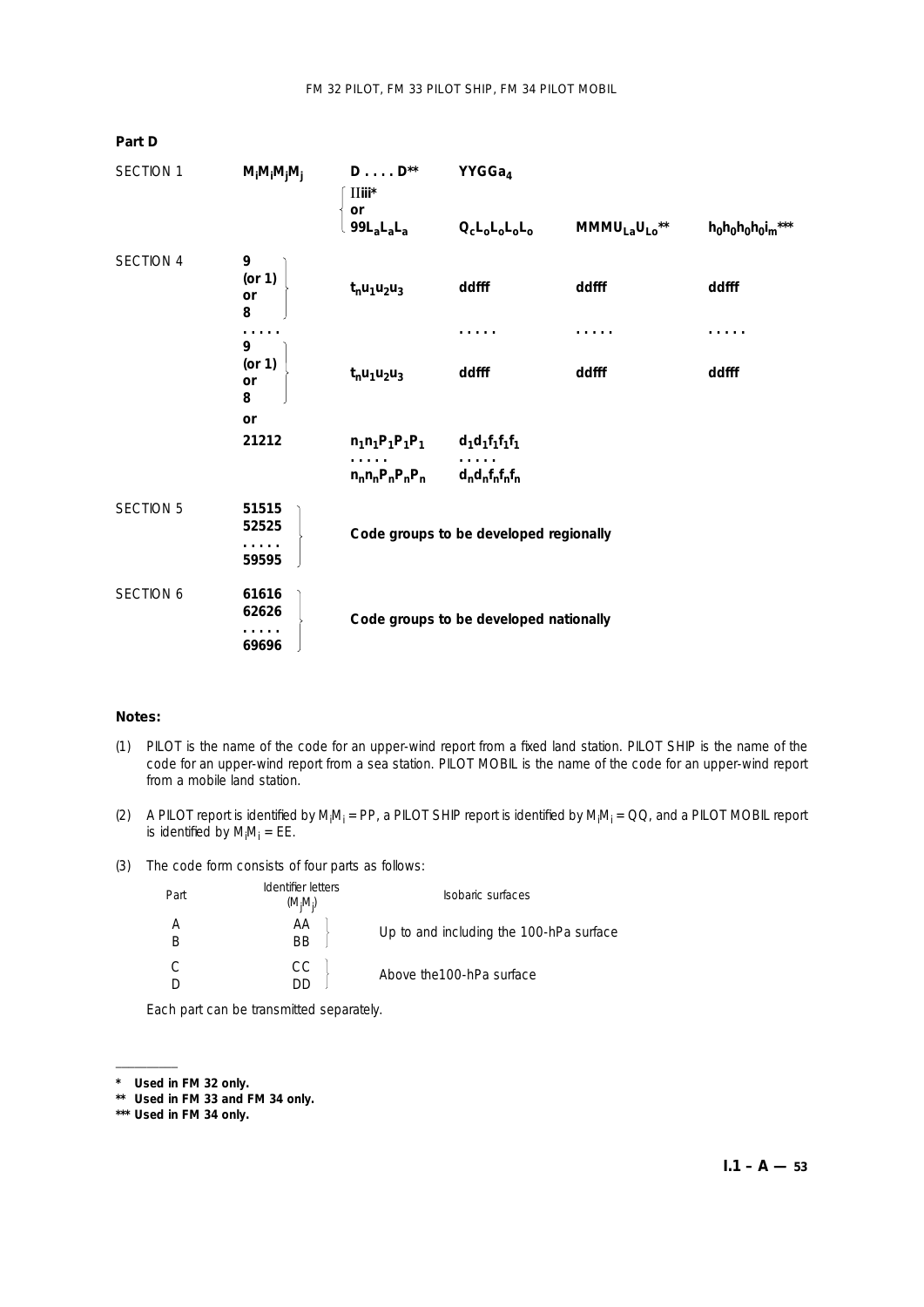#### FM 32 PILOT, FM 33 PILOT SHIP, FM 34 PILOT MOBIL

|                   | THE COUP TONN TO UNNUCUTING UTTIMITIOUT OF JOURNAL US TOILORS. |                                                                                                                                            |
|-------------------|----------------------------------------------------------------|--------------------------------------------------------------------------------------------------------------------------------------------|
| Section<br>number | Indicator figures or<br>symbolic figure groups                 | Contents                                                                                                                                   |
|                   |                                                                | Identification and position data                                                                                                           |
| 2                 | 44 or 55                                                       | Data for standard isobaric surfaces                                                                                                        |
| 3                 | 6, 7, 66 or 77                                                 | Data for maximum wind level(s), with altitudes given in pressure units or<br>tens of geopotential metres, and data for vertical wind shear |
| 4                 | 8, 9 (or 1)<br>or 21212                                        | Data for fixed regional levels and/or significant levels, with altitudes given<br>either in geopotential units or in pressure units        |
| 5                 | 51515<br>52525<br>.<br>59595                                   | Code groups to be developed regionally                                                                                                     |
|                   |                                                                | In parts A and C, identifier 55555 should not be used in Section 5.                                                                        |
| 6                 | 61616<br>62626<br>a construction                               | Code groups to be developed nationally                                                                                                     |
|                   | 69696                                                          | In parts A and C, identifier 66666 should not be used in Section 6.                                                                        |

#### (4) The code form is divided into a number of sections as follows:

## **REGULATIONS:**

- **32.1 General**
- **32.1.1 The code name PILOT, PILOT SHIP or PILOT MOBIL shall not be included.**
- **32.1.2 Parts A and B shall contain data, in so far as available,** *only* **for levels up to and including the 100-hPa level.**
- **32.1.3 Parts C and D shall contain data, in so far as available,** *only* **for levels above the 100-hPa level.**
- **32.1.4 The instructions regarding Parts A and B of the report with respect to the inclusion of data up to and including 100 hPa, and regarding Parts C and D with respect to the inclusion of data above 100 hPa shall** *not* **be contravened. For example, if data at or below 100 hPa are not included in either Part A or B, as appropriate, they shall** *not* **be included in Part C or D. In this instance the non-included data shall be transmitted separately in the form of a correction report.**

#### **32.2 Parts A and C**

#### **32.2.1** *Section 1 — Identification and position*

**The identification of a sea station or a mobile land station shall be indicated by the group D . . . . D. The observing station shall indicate its position by means of the group** II**iii for a fixed land station, or the groups 99LaLaLa QcLoLoLoLo MMMULaULo for a sea station or a** mobile land station. In addition, a mobile land station shall include the group h<sub>0</sub>h<sub>0</sub>h<sub>0</sub>h<sub>0</sub>i<sub>m</sub> to **indicate the elevation of the station (including units of elevation) and the accuracy of the elevation.**

#### **32.2.2** *Section 2 — Standard isobaric surfaces*

**32.2.2.1 Section 2 shall contain data, in ascending order with respect to altitude, for the standard isobaric surfaces of 850, 700, 500, 400, 300, 250, 200, 150 and 100 hPa in Part A and for the standard isobaric surfaces of 70, 50, 30, 20 and 10 hPa in Part C.**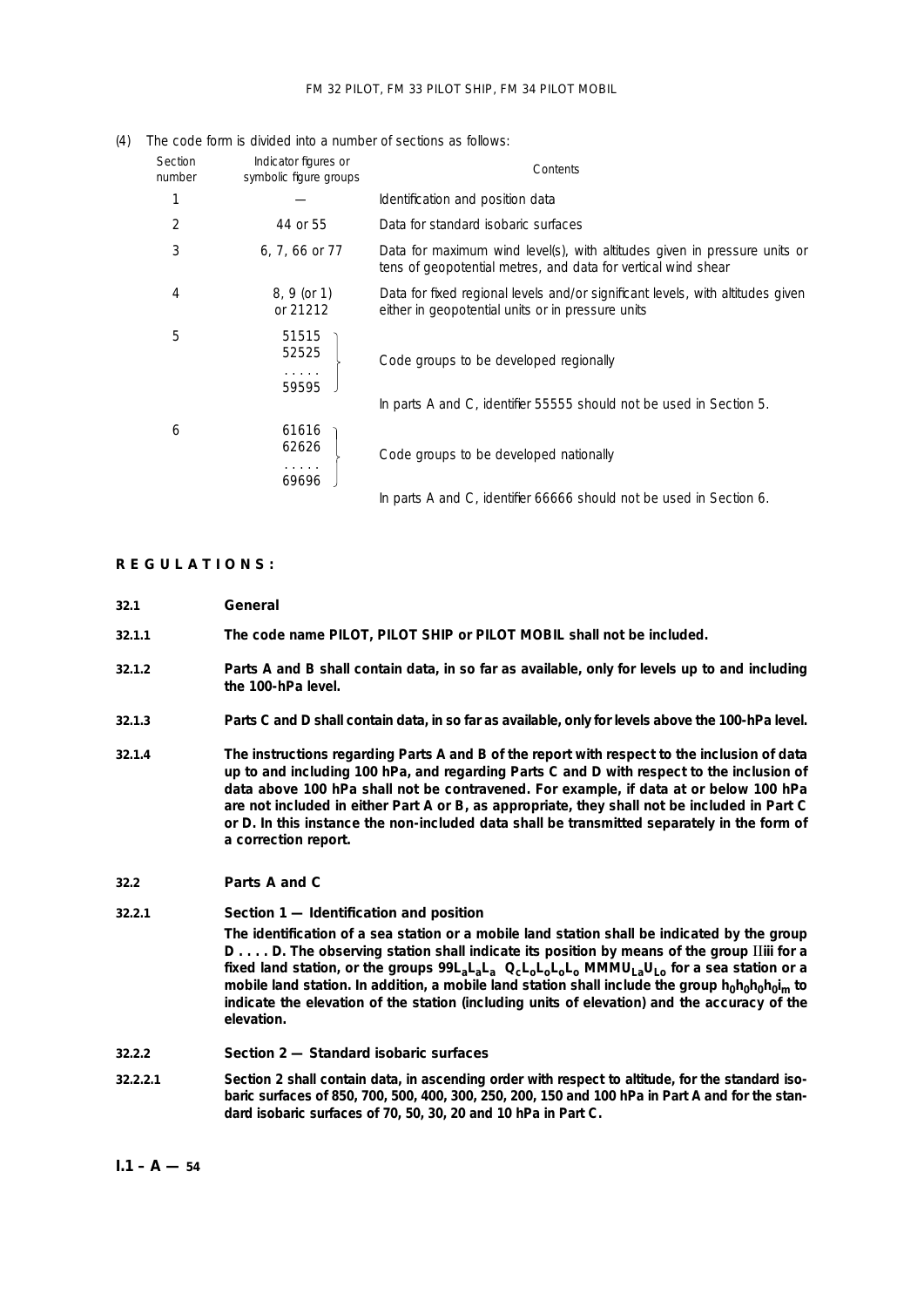- **32.2.2.2 When pressure measurements are not available, wind data shall be reported using geopotential approximations to the standard isobaric surfaces.**
- **32.2.2.3 All standard isobaric surfaces within the sounding shall be represented in Section 2 of the report by either a data group or a group of solidi (/////).**
- **32.2.2.4 Indicator figures 44 shall be used when the standard isobaric surfaces are located by means of pressure equipment. Indicator figures 55 shall be used for the reporting of winds at altitudes approximating the standard isobaric surfaces. If the pressure element failed during the ascent, indicator figures 55 shall replace the indicator figures 44 for the remaining standard isobaric surfaces to be reported.**
- **32.2.2.5 In the report, no more than three wind groups shall follow a 44nP1P1 or 55nP1P1 group. The latter groups shall therefore be repeated as often as necessary.**

## **32.2.3** *Section 3 — Maximum wind level(s) and vertical wind shear*

**32.2.3.1 For coding purposes, a maximum wind level:**

- **(***a***) Shall be determined by consideration of the list of significant levels for wind speed, as obtained by means of the relevant recommended or equivalent national method (see Note under Regulation 32.3.1) and** *not* **by consideration of the original wind-speed curve;**
- **(***b***) Shall be located above the 500-hPa isobaric surface and shall correspond to a speed of more than 30 metres per second.**

**Note: A maximum wind level is defined as a level at which the wind speed is greater than that observed immediately above and below that level.**

#### **32.2.3.2 Whenever more than one maximum wind level exists, these levels shall be reported as follows:**

- **(***a***) The level of greatest maximum wind speed shall be transmitted first;**
- **(***b***) The other levels shall be classified in descending order of speed and be transmitted only if their speed exceeds those of the two adjacent minimals by at least 10 metres per second;**
- **(***c***) The levels of maximum wind with the same speed shall be encoded successively, beginning with the lowest one;**
- **(***d***) Furthermore, the highest level attained by the sounding shall be transmitted, provided: (i) It satisfies the criteria set forth in Regulation 32.2.3.1 above;**
	- **(ii) It constitutes the level of the greatest speed of the whole sounding.**
- **32.2.3.3 When more than one level of maximum wind is observed, data for each level shall be reported by repeating Section 3.**
- **32.2.3.4** *Indicator figures*
- **32.2.3.4.1 When a maximum wind occurred within the sounding and its level was determined by means of pressure, the indicator figures 77 shall be used in the first group of Section 3,**  $i.e. 77P_mP_mP_m$ .
- **32.2.3.4.2 When a maximum wind occurred within the sounding and its altitude was expressed in tens of standard geopotential metres, the indicator figure 7 shall be used in the first group of** Section 3, i.e. 7H<sub>m</sub>H<sub>m</sub>H<sub>m</sub>H<sub>m</sub>.
- **32.2.3.4.3 When the greatest wind speed observed throughout the sounding occurred at the top of the sounding and the level of the greatest wind was determined by means of pressure, the indicator figures 66 shall be used in the first group of Section 3, i.e. 66P<sub>m</sub>P<sub>m</sub>P<sub>m</sub>.**
- **32.2.3.4.4 When the greatest wind speed observed throughout the sounding occurred at the top of the sounding and the altitude of the greatest wind was expressed in tens of standard geopotential metres, the indicator figure 6 shall be used in the first group of Section 3, i.e. 6HmHmHmHm.**
- **32.2.3.4.5 When a maximum wind is not observed or not reported, the group 77999 shall be reported in lieu of the maximum wind section, i.e. Section 3.**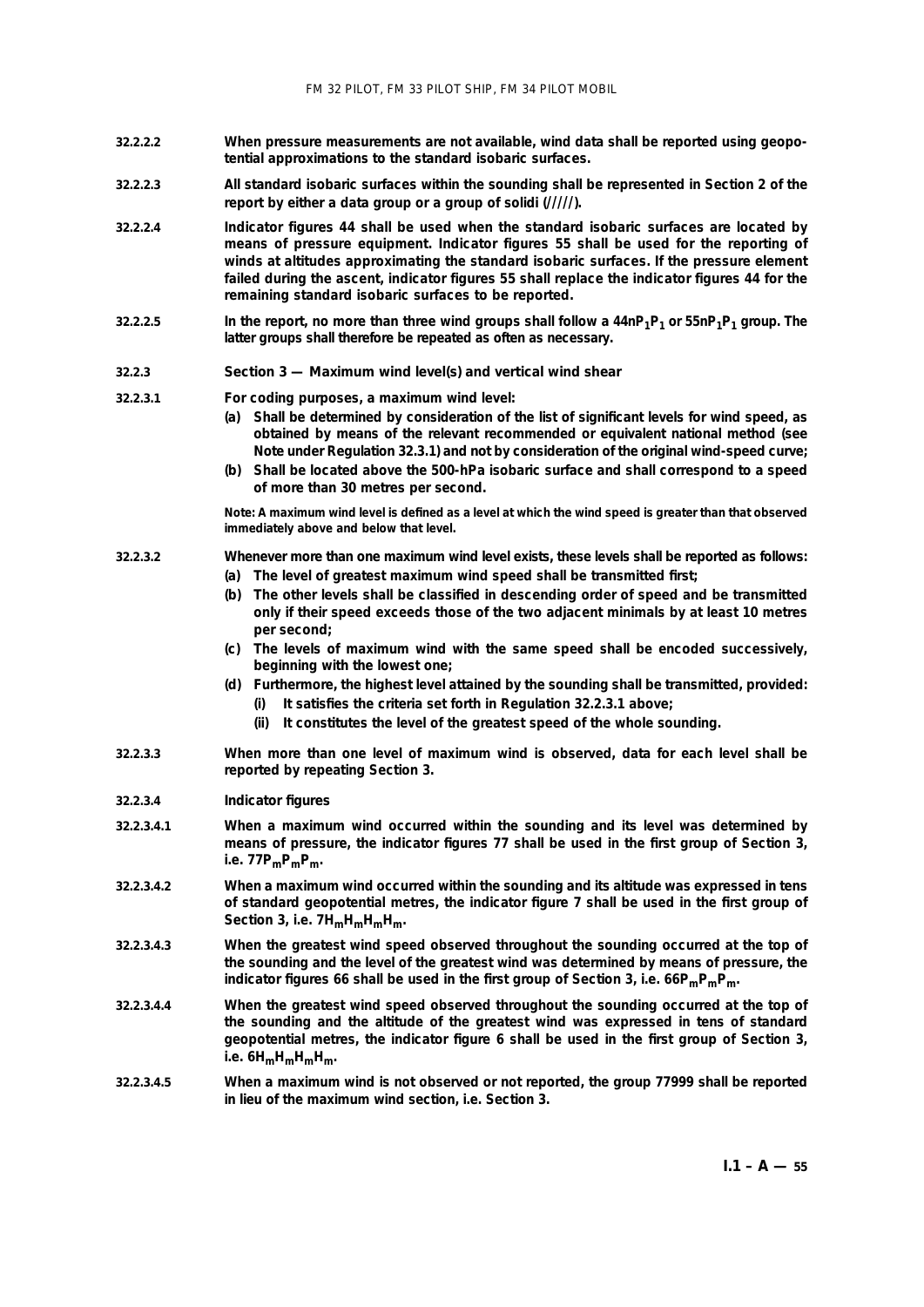- **32.2.3.5** *Group*  $(4v_bv_bv_av_a)$ 
	- The group  $4v_bv_bv_av_a$  shall be included only if data for vertical wind shear are computed and **are required to be reported.**

## **32.2.4** *Section 5 — Regional groups*

**Inclusion of groups of Section 5 shall be determined by regional decision.**

## **32.2.5** *Section 6 — National groups*

**Inclusion of groups of Section 6 shall be determined by national decision.**

#### **32.3 Parts B and D**

## **32.3.1** *Section 4 — Fixed regional levels and/or significant levels*

## **32.3.1.1** *Significant levels*

**The reported significant data** *alone* **shall make it possible to reconstruct the wind profile with sufficient accuracy for practical use. Care shall be taken that:**

- **(***a***) The direction and speed curves (in function of the log of pressure or altitude) can be reproduced with their prominent characteristics;**
- **(***b***) These curves can be reproduced with an accuracy of at least 10° for direction and five metres per second for speed;**
- **(***c***) The number of significant levels is kept strictly to a necessary minimum.**

**Note: To satisfy these criteria, the following method of successive approximations is recommended, but other methods of attaining equivalent results may suit some national practices better and may be used:**

**(1) The surface level and the highest level attained by the sounding constitute the first and the last significant levels.**

**The deviation from the linearly interpolated values between these two levels is then considered. If no direction deviates by more than 10° and no speed by more than five metres per second, no other significant level need be reported. Whenever one parameter deviates by more than the limit specified in paragraph (***b***) above, the level of greatest deviation becomes a supplementary significant level for** *both* **parameters.**

- **(2) The additional significant levels so introduced divide the sounding into two layers. In each separate layer, the deviations from the linearly interpolated values between the base and the top are then considered. The process used in paragraph (1) above is repeated and yields other significant levels. These additional levels in turn modify the layer distribution, and the method is applied again until any level is approximated to the above-mentioned specified values. For the purpose of computational work, it should be noted that the values derived from a PILOT**
	- **report present two different resolutions:**
	- **(***a***) Winds at significant levels are reported to the resolution of 5° in direction and one metre per second in speed;**
	- **(***b***) Any interpolated wind at a level between two significant levels is** *implicitly* **reported to the resolution of ± 10° in direction and ± 5 metres per second in speed.**

#### **32.3.1.2** *Fixed levels*

- **32.3.1.2.1 The fixed levels reported in Section 4 shall be determined by regional decision.**
- **32.3.1.2.2 In Section 4, the data groups for the fixed and significant levels within the sounding shall appear in ascending order with respect to altitude.**

#### **32.3.1.3** *Indicator figures*

**32.3.1.3.1 When the altitudes of regional fixed levels and/or significant levels are given in units of 300 metres, the indicator figure 9 shall be used in Section 4 up to and including the height of 29 700 metres. Above that level, the indicator figure 1 shall be used to specify that** 30 000 metres be added to the heights indicated by  $t<sub>n</sub>u<sub>1</sub>u<sub>2</sub>u<sub>3</sub>$ .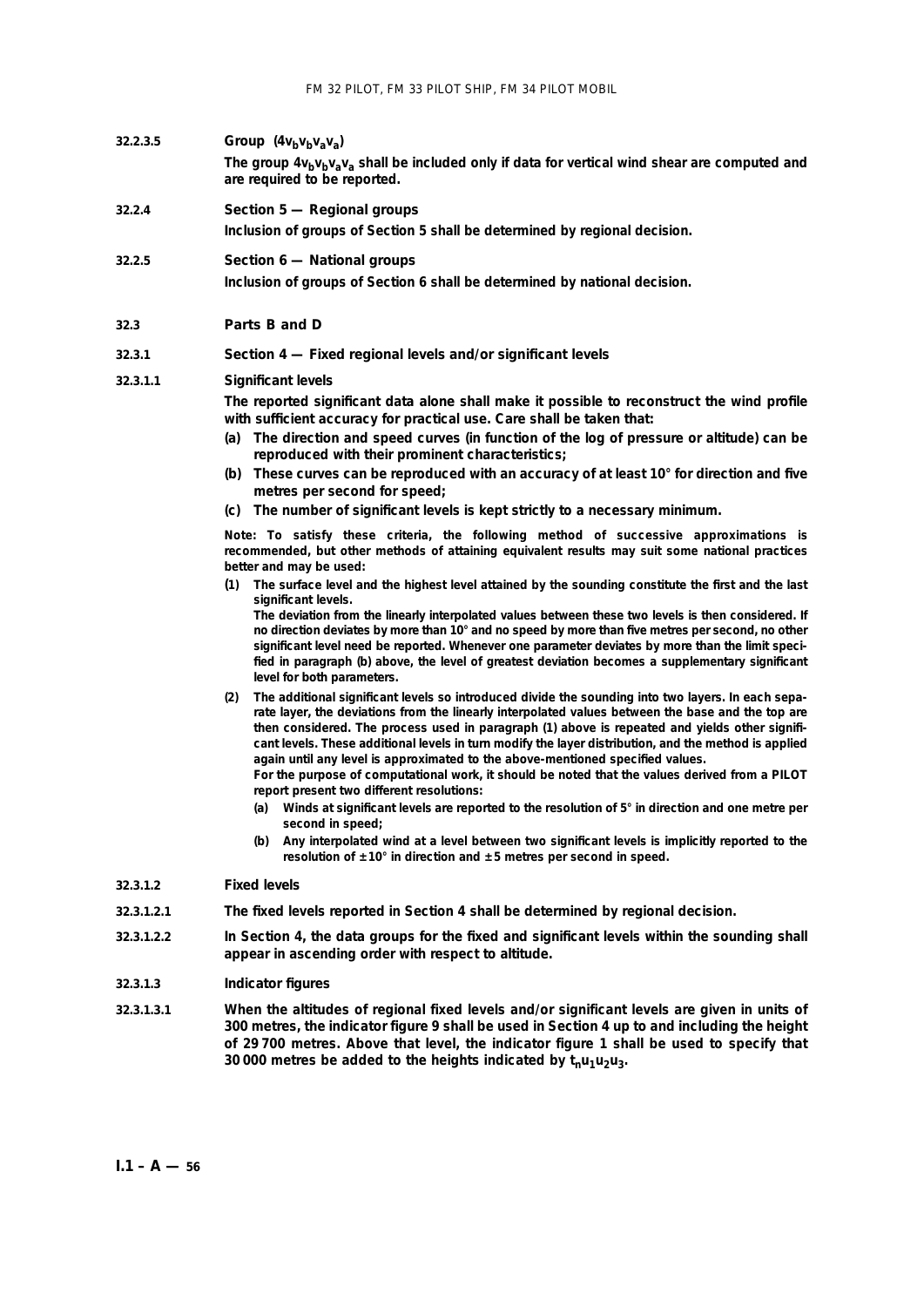- **32.3.1.3.2 When the altitudes of regional fixed levels and/or significant levels are given in units of 500 metres, the indicator figure 8 shall be used in Section 4.**
- **32.3.1.3.3 To indicate that the first wind group refers to station level,**  $u_1$  **shall be coded / (solidus), and** appropriate values shall be reported for  $t_n$ ,  $u_2$  and  $u_3$ .

## **32.3.1.4** *Altitudes*

**The altitudes of fixed regional and significant levels shall be reported** *either* **in geopotential units** *or* **in pressure units. Only one of the units shall be used in a coded report.**

#### **32.3.1.5** *Missing data*

**32.3.1.5.1 If altitude is given in geopotential units in Parts B and D, a layer for which data are missing shall be indicated by reporting the boundary levels of the layer and a level in between with a height value somewhere in between the boundary heights and a group ddfff of solidi (/////) to indicate the layer of missing data, provided that the layer is at least 1 500 geopotential metres thick. The boundary levels are the levels closest to the bottom and the top of the layer for which the observed data are available. The boundary levels are not required to meet "significant level" criteria. For example:**

| 92261 | 27025 | 28030 |
|-------|-------|-------|
| 9329/ | ///// | 29035 |

**where 28030 and 29035 are the boundary level winds in 7 800 and 11 700 gpm altitude. The fictitious altitude 9 600 gpm together with the group of solidi indicates the layer for which data are missing.**

**32.3.1.5.2 If altitude is given in pressure units in Parts B and D, a layer for which data are missing shall be indicated by reporting the boundary levels of the layer and a level of solidi (/////) to indicate the layer of missing data, provided that the layer is at least 50 hPa thick. The boundary levels are the levels closest to the bottom and the top of the layer for which the observed data are available. The boundary levels are not required to meet "significant level" criteria. The boundary levels and the missing data level groups will be identified by appropriate nn numbers. For example:**

> $33P_3P_3P_3$   $d_3d_3f_3f_3f_3$ <br>44/// ///// **44/// ///// 55P5P5P5 d5d5f5f5f5**

**where the levels 33 and 55 are the boundary levels and 44 indicates the layer for which data are missing.**

- **32.3.2** *Section 5 Regional groups* **Inclusion of groups of Section 5 shall be determined by regional decision.**
- **32.3.3** *Section 6 National groups* **Inclusion of groups of Section 6 shall be determined by national decision.**

\_\_\_\_\_\_\_\_\_\_\_\_\_\_\_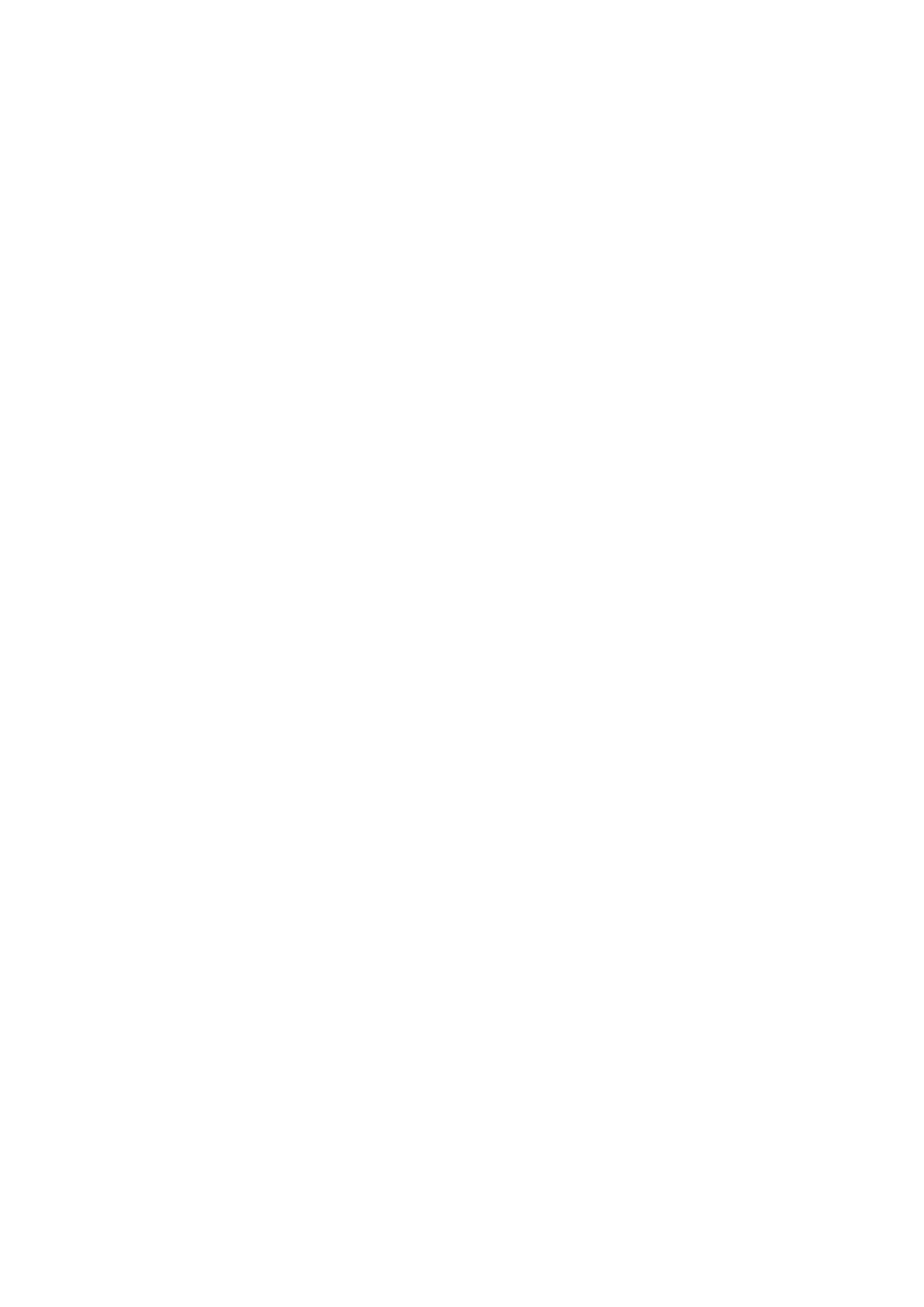| FM 35-XI Ext. TEMP              | Upper-level pressure, temperature, humidity and wind<br>report from a fixed land station                                |
|---------------------------------|-------------------------------------------------------------------------------------------------------------------------|
| <b>FM 36-XI Ext. TEMP SHIP</b>  | Upper-level pressure, temperature, humidity and wind<br>report from a sea station                                       |
| <b>FM 37-XI Ext. TEMP DROP</b>  | Upper-level pressure, temperature, humidity and wind<br>report from a sonde released by carrier balloons or<br>aircraft |
| <b>FM 38-XI Ext. TEMP MOBIL</b> | Upper-level pressure, temperature, humidity and wind<br>report from a mobile land station                               |

**CODE FORM:**

**Part A**

| SECTION 1        | $M_iM_iM_iM_i$                                      | $D \ldots D^{**}$<br>$\text{I\!I\!I\!I\!I\!I}^{\star}$<br>or<br>$99L_aL_aL_a$ | <b>YYGGI</b> <sub>d</sub><br>$Q_{c}L_{0}L_{0}L_{0}L_{0}$ | MMMU <sub>La</sub> U <sub>Lo</sub> *** | $h_0h_0h_0h_0i_m***$ |
|------------------|-----------------------------------------------------|-------------------------------------------------------------------------------|----------------------------------------------------------|----------------------------------------|----------------------|
|                  |                                                     |                                                                               |                                                          |                                        |                      |
| <b>SECTION 2</b> | 99 $P_0P_0P_0$                                      | $T_0T_0T_{a0}D_0D_0$<br>$P_1P_1h_1h_1h_1$ $T_1T_1T_{a1}D_1D_1$                | $d_0d_0f_0f_0f_0$<br>$d_1d_1f_1f_1f_1$                   |                                        |                      |
|                  | $P_nP_nh_nh_nh_n$                                   | $T_nT_nT_{an}D_nD_n$                                                          | $d_n d_n f_n f_n f_n$                                    |                                        |                      |
| <b>SECTION 3</b> | $88PtPtPt$<br><b>or</b><br>88999                    | $T_tT_tT_{at}D_tD_t$                                                          | $d_t d_t f_t f_t f_t$                                    |                                        |                      |
| SECTION 4        | $77P_mP_mP_m$<br>or<br>$66P_mP_mP_m$<br>or<br>77999 | $d_m d_m f_m f_m f_m$                                                         | $(4v_bv_bv_av_a)$                                        |                                        |                      |
| SECTION 7        | 31313                                               | $S_r r_a r_a S_a S_a$                                                         | 8GGgg                                                    | $(9s_nT_wT_wT_w)$                      |                      |
| <b>SECTION 9</b> | 51515<br>52525<br>59595                             |                                                                               | Code groups to be developed regionally                   |                                        |                      |

<sup>––––––––––</sup> **\* Used in FM 35 only.**

**<sup>\*\*</sup> Used in FM 36 and FM 38 only.**

**<sup>\*\*\*</sup> Used in FM 36, FM 37 and FM 38 only.**

**<sup>\*\*\*\*</sup> Used in FM 38 only.**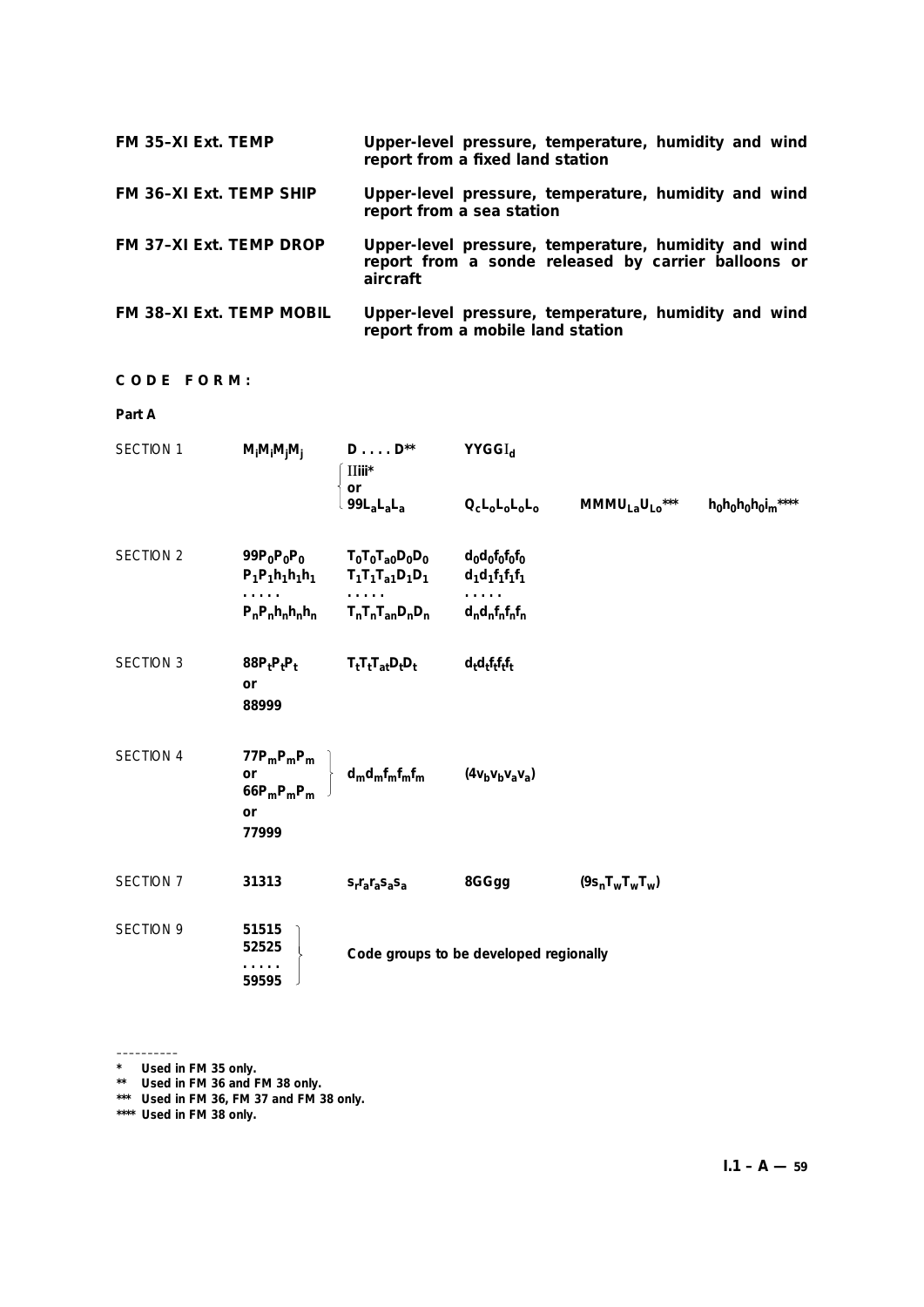| SECTION 10       | 61616<br>62626<br>.<br>69696               | Code groups to be developed nationally                                                            |                                                                                                                       |                                                                                                                                            |                   |
|------------------|--------------------------------------------|---------------------------------------------------------------------------------------------------|-----------------------------------------------------------------------------------------------------------------------|--------------------------------------------------------------------------------------------------------------------------------------------|-------------------|
| Part B           |                                            |                                                                                                   |                                                                                                                       |                                                                                                                                            |                   |
| SECTION 1        | $M_iM_iM_jM_j$                             | $D \ldots D^{**}$<br>$\text{I}$ Iiii $^*$<br>or<br>99L <sub>a</sub> L <sub>a</sub> L <sub>a</sub> | YYGGa <sub>4</sub><br>$Q_{c}L_{0}L_{0}L_{0}L_{0}$                                                                     | $MMMU_{La}U_{Lo}***$                                                                                                                       | $h_0h_0h_0h_0l_m$ |
| SECTION 5        | $n_0 n_0 P_0 P_0 P_0$<br>$n_1n_1P_1P_1P_1$ | $T_0T_0T_{a0}D_0D_0$<br>$T_1T_1T_{a1}D_1D_1$                                                      |                                                                                                                       |                                                                                                                                            |                   |
|                  | $n_n n_n P_n P_n P_n$                      | $T_nT_nT_{an}D_nD_n$                                                                              |                                                                                                                       |                                                                                                                                            |                   |
| <b>SECTION 6</b> | 21212                                      | $n_0 n_0 P_0 P_0 P_0$<br>$n_1n_1P_1P_1P_1$                                                        | $d_0d_0f_0f_0f_0$<br>$d_1d_1f_1f_1f_1$                                                                                |                                                                                                                                            |                   |
|                  |                                            | .<br>$n_n n_n P_n P_n P_n$                                                                        | $d_n d_n f_n f_n f_n$                                                                                                 |                                                                                                                                            |                   |
| SECTION 7        | 31313                                      | $s_r r_a r_a s_a s_a$                                                                             | 8GGgg                                                                                                                 | $(9s_nT_wT_wT_w)$                                                                                                                          |                   |
| <b>SECTION 8</b> | 41414                                      | $N_hC_L$ h $C_MC_H$                                                                               |                                                                                                                       |                                                                                                                                            |                   |
| SECTION 9        | 51515<br>52525<br>59595                    |                                                                                                   | Code groups to be developed regionally                                                                                |                                                                                                                                            |                   |
| SECTION 10       | 61616<br>62626<br>69696                    |                                                                                                   | Code groups to be developed nationally                                                                                |                                                                                                                                            |                   |
| Part C           |                                            |                                                                                                   |                                                                                                                       |                                                                                                                                            |                   |
| SECTION 1        | $M_iM_iM_jM_j$                             | $D\ldots$ . $D^{\star\star}$<br>∫∐iii*<br>$\mathop{\sf or}\nolimits$                              | $YYGGI_d$                                                                                                             |                                                                                                                                            |                   |
|                  |                                            | .99L <sub>a</sub> L <sub>a</sub> L <sub>a</sub>                                                   | $\mathsf{Q}_{\mathsf{c}}\mathsf{L}_{\mathsf{o}}\mathsf{L}_{\mathsf{o}}\mathsf{L}_{\mathsf{o}}\mathsf{L}_{\mathsf{o}}$ | $\text{MMMU}_{\text{La}}{\text{U}_{\text{Lo}}}^{\ast\ast\ast} \qquad \text{h}_0\text{h}_0\text{h}_0\text{i}_{\text{m}}^{\ast\ast\ast\ast}$ |                   |
|                  |                                            |                                                                                                   |                                                                                                                       |                                                                                                                                            |                   |

**\* Used in FM 35 only.**

**\*\* Used in FM 36 and FM 38 only.**

**\*\*\* Used in FM 36, FM 37 and FM 38 only.**

**\*\*\*\* Used in FM 38 only.**

# $I.1 - A - 60$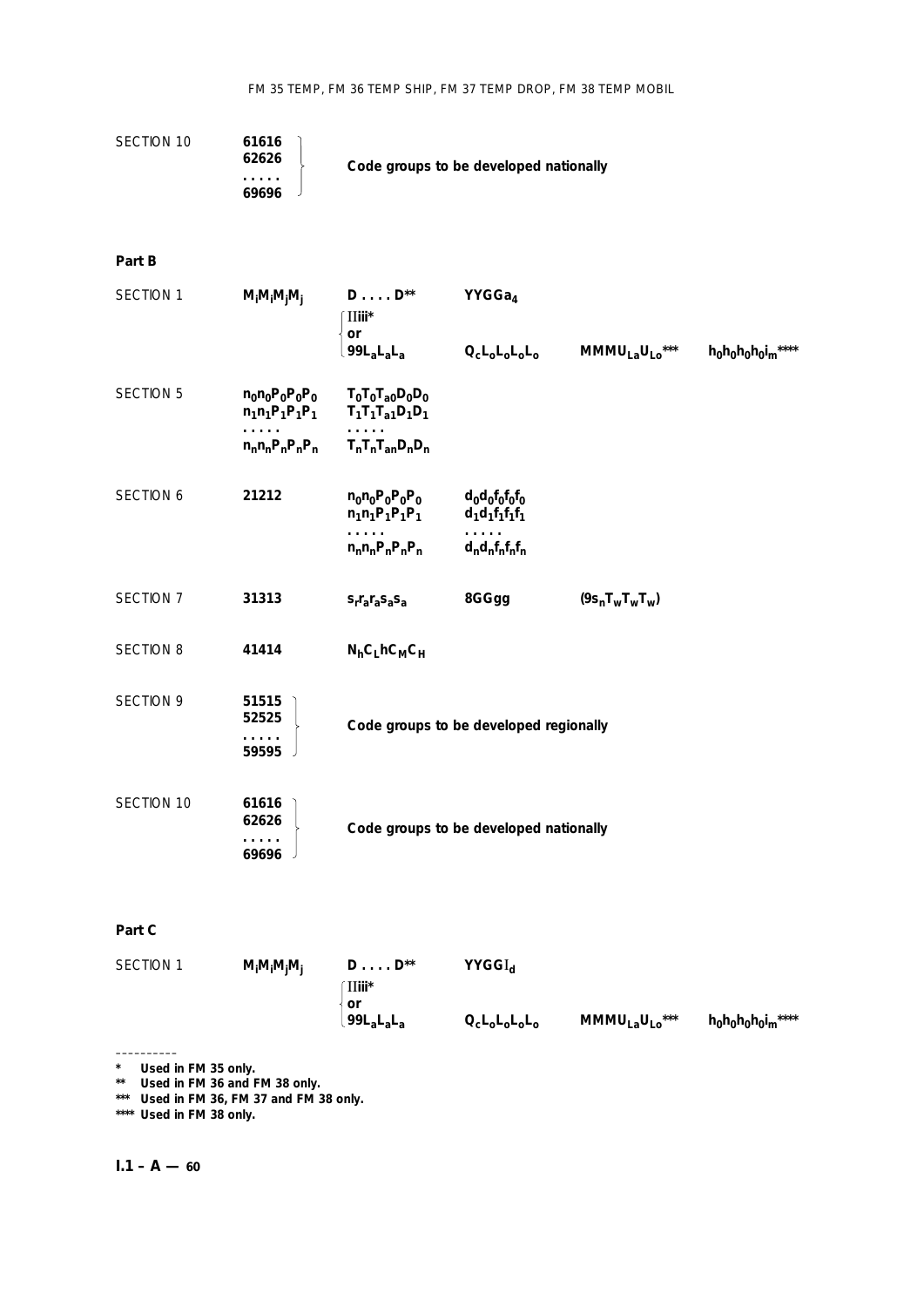FM 35 TEMP, FM 36 TEMP SHIP, FM 37 TEMP DROP, FM 38 TEMP MOBIL

| SECTION 2        |                                                           | $P_1P_1h_1h_1h_1$ $T_1T_1T_{a1}D_1D_1$ | $d_1d_1f_1f_1f_1$                      |                   |
|------------------|-----------------------------------------------------------|----------------------------------------|----------------------------------------|-------------------|
|                  |                                                           | $P_nP_nh_nh_n$ $T_nT_nT_{an}D_nD_n$    | $d_n d_n f_n f_n f_n$                  |                   |
| <b>SECTION 3</b> | $88P_tP_tP_t$<br>or<br>88999                              | $T_tT_tT_{at}D_tD_t$                   | $d_t d_t f_t f_t f_t$                  |                   |
| <b>SECTION 4</b> | 77 $P_m P_m P_m$<br>or<br>66 $P_m P_m P_m$<br>or<br>77999 | $d_{m}d_{m}f_{m}f_{m}f_{m}$            | $(4v_bv_bv_a v_a)$                     |                   |
| SECTION 7        | 31313                                                     | $S_r r_a r_a S_a S_a$                  | 8GGgg                                  | $(9s_nT_wT_wT_w)$ |
| <b>SECTION 9</b> | 51515<br>52525<br>59595                                   |                                        | Code groups to be developed regionally |                   |
| SECTION 10       | 61616<br>62626<br>69696                                   |                                        | Code groups to be developed nationally |                   |

## **Part D**

| <b>SECTION 1</b> | $M_iM_iM_jM_j$         | $D \ldots D^{**}$<br>$\overline{\text{II}}$ iii*<br>or | YYGG/                                           |                      |                      |
|------------------|------------------------|--------------------------------------------------------|-------------------------------------------------|----------------------|----------------------|
|                  |                        | $99L_4L_4L_4$                                          | $Q_{c}L_{0}L_{0}L_{0}L_{0}$                     | $MMMU_{La}U_{Lo}***$ | $h_0h_0h_0h_0i_m***$ |
| <b>SECTION 5</b> | $n_1n_1P_1P_1P_1$<br>. | $T_1T_1T_{a1}D_1D_1$<br>.                              |                                                 |                      |                      |
|                  | $n_n n_n P_n P_n P_n$  | $T_nT_nT_{an}D_nD_n$                                   |                                                 |                      |                      |
| <b>SECTION 6</b> | 21212                  | $n_1n_1P_1P_1P_1$<br>.<br>$n_n n_n P_n P_n P_n$        | $d_1d_1f_1f_1f_1$<br>.<br>$d_n d_n f_n f_n f_n$ |                      |                      |
| SECTION 7        | 31313                  | $S_f r_a r_a S_a S_a$                                  | 8GGgg                                           | $(9s_nT_wT_wT_w)$    |                      |

–––––––––– **\* Used in FM 35 only.**

**\*\* Used in FM 36 and FM 38 only.**

**\*\*\* Used in FM 36, FM 37 and FM 38 only.**

**\*\*\*\* Used in FM 38 only.**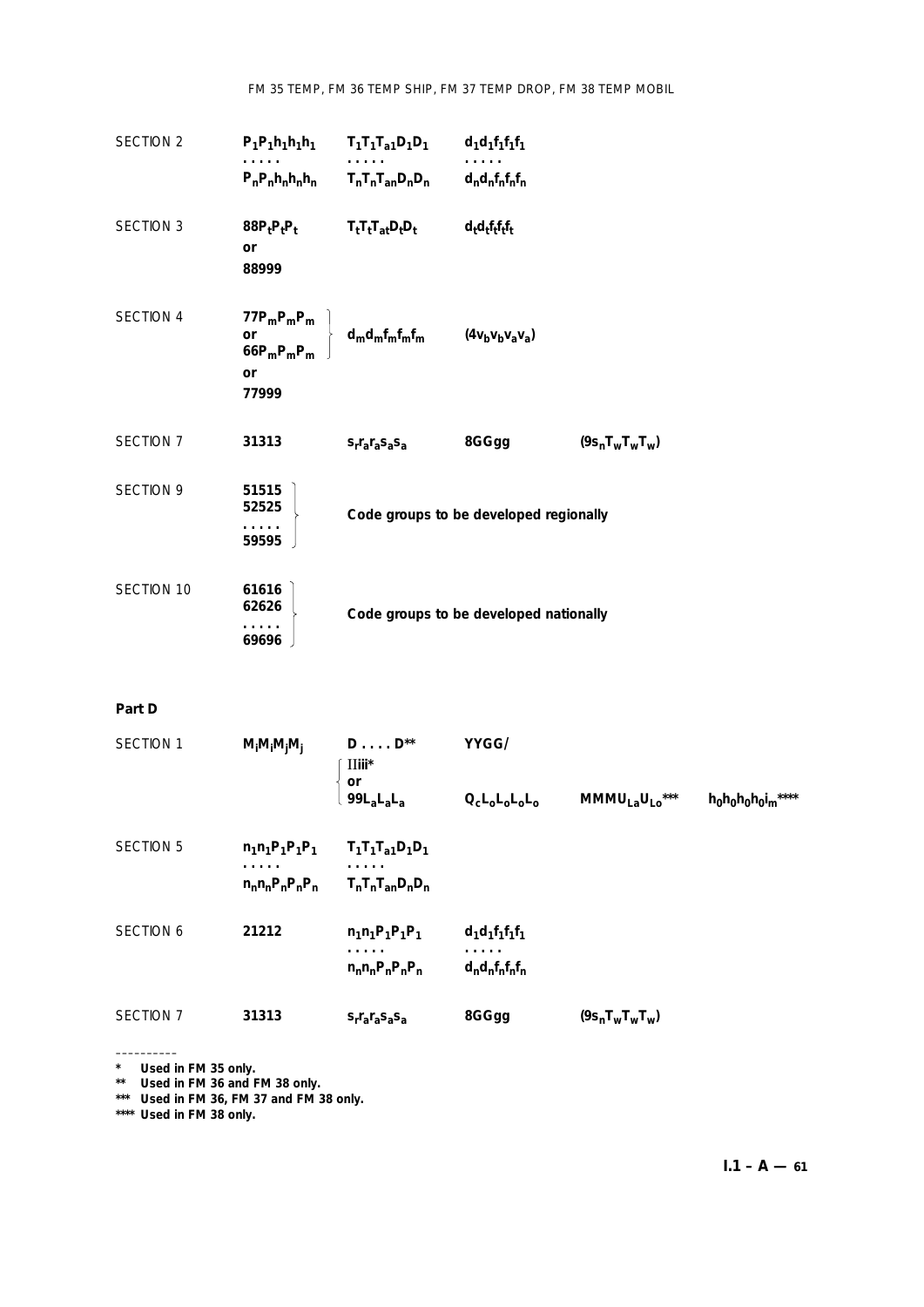

#### **Notes:**

- (1) TEMP is the name of the code for an upper-level pressure, temperature, humidity and wind report from a fixed land station. TEMP SHIP is the name of the code for an upper-level pressure, temperature, humidity and wind report from a sea station. TEMP DROP is the name of the code for an upper-level pressure, temperature, humidity and wind report from a sonde released by a carrier balloon or aircraft equipped with dropsondes. TEMP MOBIL is the name of the code for an upper-level pressure, temperature, humidity and wind report from a mobile land station.
- (2) A TEMP report is identified by M<sub>i</sub>M<sub>i</sub> = TT, a TEMP SHIP report is identified by M<sub>i</sub>M<sub>i</sub> = UU, a TEMP DROP report is identified by M<sub>i</sub>M<sub>i</sub> = XX, and a TEMP MOBIL report is identified by M<sub>i</sub>M<sub>i</sub> =  ${\bf II}.$
- (3) The code form consists of four parts as follows:

| Part | Identifier letters<br>$(M_iM_i)$ | Isobaric surfaces                       |
|------|----------------------------------|-----------------------------------------|
|      | АA<br><b>BB</b>                  | Up to and including the 100-hPa surface |
|      | CC.                              | Above the 100-hPa surface               |

Each part can be transmitted separately.

(4) The code form is divided into a number of sections as follows:

| Section<br>number | Indicator figures or<br>symbolic figure groups | Contents                                                                             |  |  |  |
|-------------------|------------------------------------------------|--------------------------------------------------------------------------------------|--|--|--|
| 1                 |                                                | Identification and position data                                                     |  |  |  |
| 2                 |                                                | Data for standard isobaric surfaces                                                  |  |  |  |
| 3                 | 88                                             | Data for tropopause level(s)                                                         |  |  |  |
| 4                 | 66 or 77                                       | Data for maximum wind level(s) and data for vertical wind shear                      |  |  |  |
| 5                 |                                                | Data for significant levels, with respect to temperature and/or relative<br>humidity |  |  |  |
| 6                 | 21212                                          | Data for significant levels, with respect to wind                                    |  |  |  |
| 7                 | 31313                                          | Data on sea-surface temperature and sounding system                                  |  |  |  |
| 8                 | 41414                                          | Cloud data                                                                           |  |  |  |
| 9                 | 51515<br>52525                                 | Code groups to be developed regionally                                               |  |  |  |
|                   | 59595                                          |                                                                                      |  |  |  |

 $I.1 - A - 62$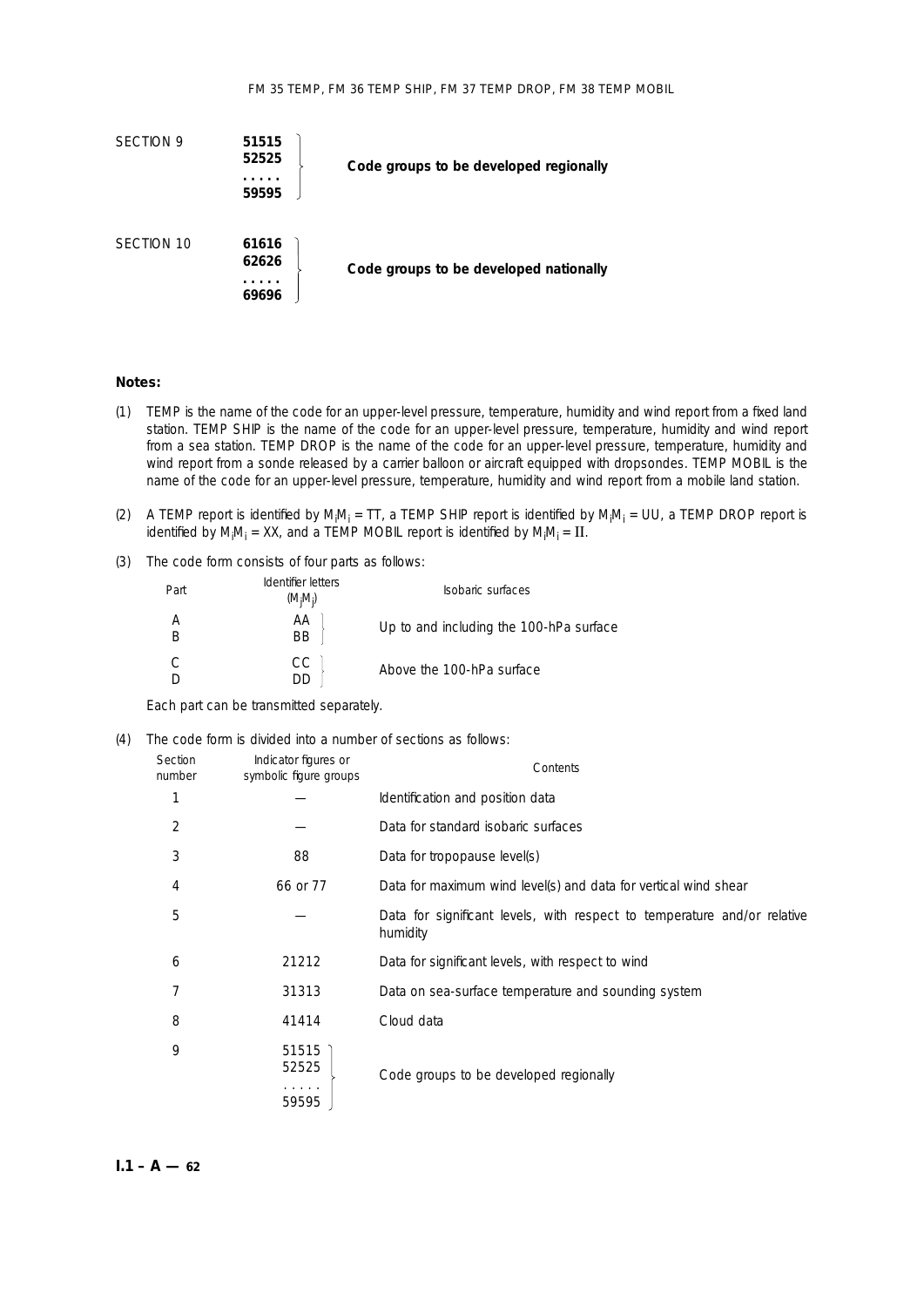10 61616

69696

 $\begin{array}{c} 62626 \\ \begin{array}{c} \end{array} \end{array}$  Code groups to be developed nationally

In parts A and C, identifier 66666 should not be used in Section 10.

#### **REGULATIONS:**

- **35.1 General**
- **35.1.1 The code names TEMP, TEMP SHIP, TEMP DROP or TEMP MOBIL shall not be included in the report.**
- **35.1.2 Parts A and B shall contain data, in so far as available,** *only* **for levels up to and including the 100-hPa level.**
- **35.1.3 Parts C and D shall contain data, in so far as available,** *only* **for levels above the 100-hPa level.**
- **35.1.4 The instructions regarding Parts A and B of the report with respect to the inclusion of data up to and including 100 hPa and regarding Parts C and D with respect to the inclusion of data above 100 hPa shall** *not* **be contravened. For example, if data at or below 100 hPa are not included in either Part A or B, as appropriate, they shall** *not* **be included in Part C or D. In this instance, the non-included data shall be transmitted separately in the form of a correction report.**
- **35.1.5 When during an ascent the pressure data can no longer be obtained but wind data can be obtained, the wind data so obtained shall** *not* **be reported in TEMP, TEMP SHIP and TEMP MOBIL reports.**

**Note: These wind data so obtained may be reported in PILOT, PILOT SHIP or PILOT MOBIL.**

- **35.1.6 Only wind data obtained from the radiosonde ascent by either visual or electronic means shall be included in the TEMP, TEMP SHIP and TEMP MOBIL reports. Wind data obtained by means other than a radiosonde-type ascent shall not be included in TEMP, TEMP SHIP and TEMP MOBIL reports.**
- **35.1.7 Only wind data obtained from the radiosonde descent by electronic means shall be included in the TEMP DROP reports. Wind data obtained by means other than a radiosonde-type descent shall not be included in TEMP DROP reports.**

### **35.2 Parts A and C**

#### **35.2.1** *Section 1 — Identification and position*

**The identification of a sea station or a mobile land station shall be indicated by the group D . . . . D. The observing station shall indicate its position by means of the group** II**iii for a** fixed land station, or the groups  $99L_2L_2L_3$  Q<sub>c</sub>L<sub>o</sub>L<sub>o</sub>L<sub>o</sub>L<sub>o</sub>L<sub>o</sub> MMMU<sub>La</sub>U<sub>Lo</sub> for a sea station, air**craft or a carrier balloon, or a mobile land station. In addition, a mobile land station shall** include the group h<sub>0</sub>h<sub>0</sub>h<sub>0</sub>h<sub>0</sub>i<sub>m</sub> to indicate the elevation of the station (including units of **elevation) and the accuracy of the elevation.**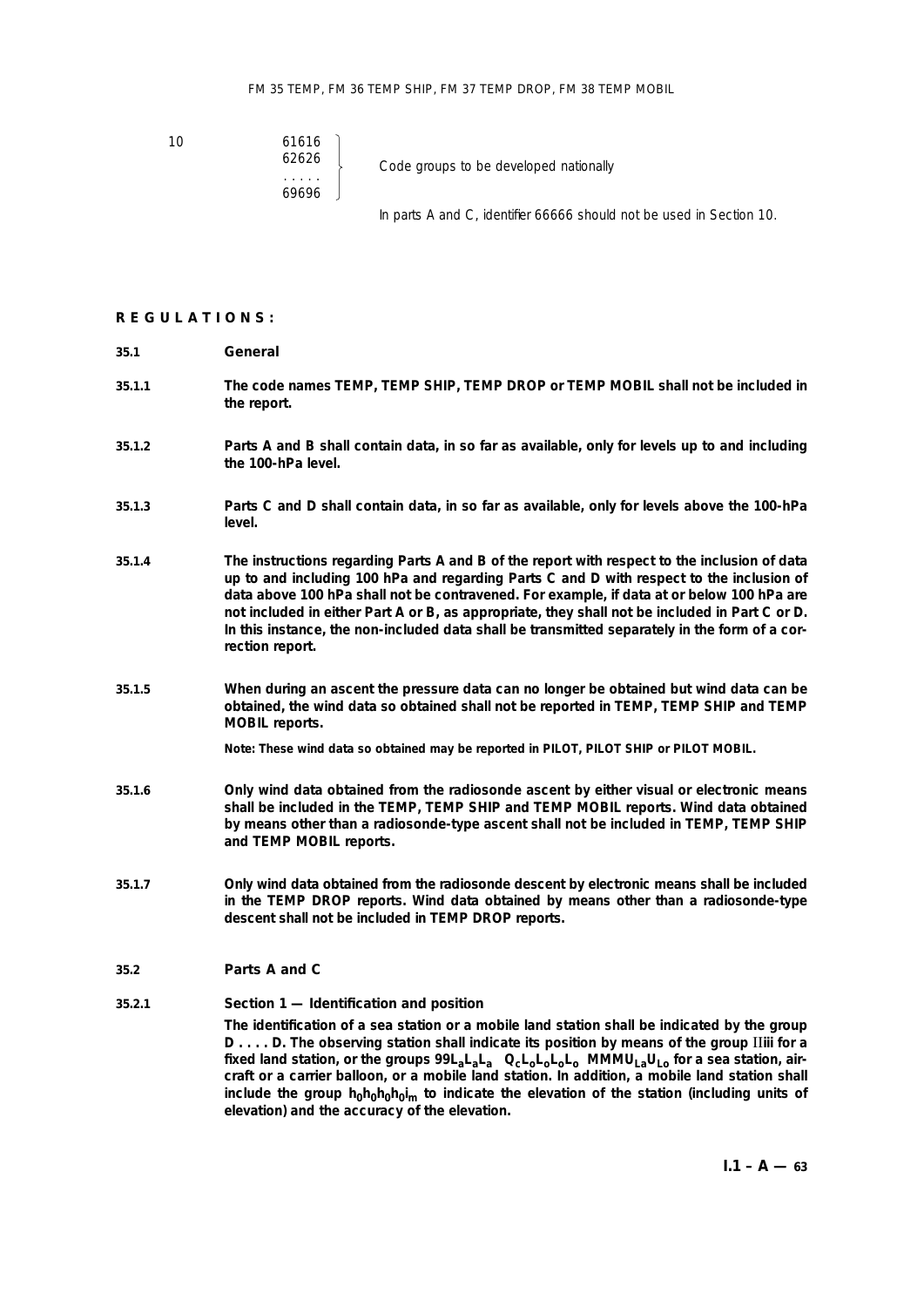#### **35.2.2** *Section 2 — Standard isobaric surfaces*

- **35.2.2.1 In section 2, the data groups for the surface level and the standard isobaric surfaces of 1 000, 925, 850, 700, 500, 400, 300, 250, 200, 150 and 100 hPa in Part A, and of 70, 50, 30, 20 and 10 hPa in Part C shall appear in ascending order with respect to altitude.**
- **35.2.2.2 When the geopotential of a standard isobaric surface is lower than the altitude of the reporting station, the air temperature-humidity group for that surface shall be included. Solidi (/////) shall be reported for these groups. The wind groups for these levels shall be** included as specified by the value reported for symbol  $I_d$ .
- **35.2.2.3 When wind data are available for all levels, the wind group shall be included for each level as indicated in the symbolic code form. If wind data are not available for all levels, the procedures given below shall be followed:**
	- **(***a***) When wind data are missing for one or more standard isobaric surfaces but are available for other standard isobaric surfaces below and above the level of missing wind** data, the wind group(s), i.e.  $d_n d_n f_n f_n f_n$ , shall be coded by means of solidi  $(1/11)$ ;
	- **(***b***) When wind data are missing for a standard isobaric surface and are also missing for all succeeding standard isobaric surfaces up to the termination of the ascent, the wind** group shall be omitted for all these levels and the symbol I<sub>d</sub> reported accordingly.
- **35.2.2.4 Whenever it is desired to extrapolate a sounding for the computation of the geopotential at a standard isobaric surface, the following rules shall apply:**
	- **(***a***) Extrapolation is permissible if, and only if, the pressure difference between the minimum pressure of the sounding and the isobaric surface for which the extrapolated value is being computed does not exceed one quarter of the pressure at which the extrapolated value is desired, provided the extrapolation does not extend through a pressure interval exceeding 25 hPa;**
	- **(***b***) For the purpose of geopotential calculation, and for this purpose only, the sounding will be extrapolated, using two points only of the sounding curve on a T-log p diagram, namely that at the minimum pressure reached by the sounding and that at the pressure given by the sum of this minimum pressure and the pressure difference, mentioned in (***a***) above.**
- **35.2.3** *Section 3 Tropopause level(s)*
- **35.2.3.1 When more than one tropopause is observed, each shall be reported by repeating section 3.**

**Note: For a definition of tropopause, see publication WMO-No. 182 –** *International Meteorological Vocabulary***.**

**35.2.3.2 When no tropopause data are observed, the group 88999 shall be reported for section 3.**

**35.2.4** *Section 4 — Maximum wind level(s) and vertical wind shear*

**35.2.4.1 When more than one maximum wind level is observed, each shall be reported by repeating section 4.**

**Note: Criteria for determining maximum wind levels are given in Regulations 32.2.3.1 and 32.2.3.2.**

- **35.2.4.2 When no maximum wind level is observed, the group 77999 shall be reported for section 4.**
- **35.2.4.3 Indicator figures 77 shall be used when the level(s) for which maximum wind data are reported does (do) not coincide with the top of the wind sounding. Indicator figures 66 shall be used in the opposite case, i.e. whenever the top of the wind sounding corresponds to the highest wind speed observed throughout the ascent.**

**Note: For the purpose of the above regulation, the "top of the wind sounding" is to be understood as the highest level for which wind data are available.**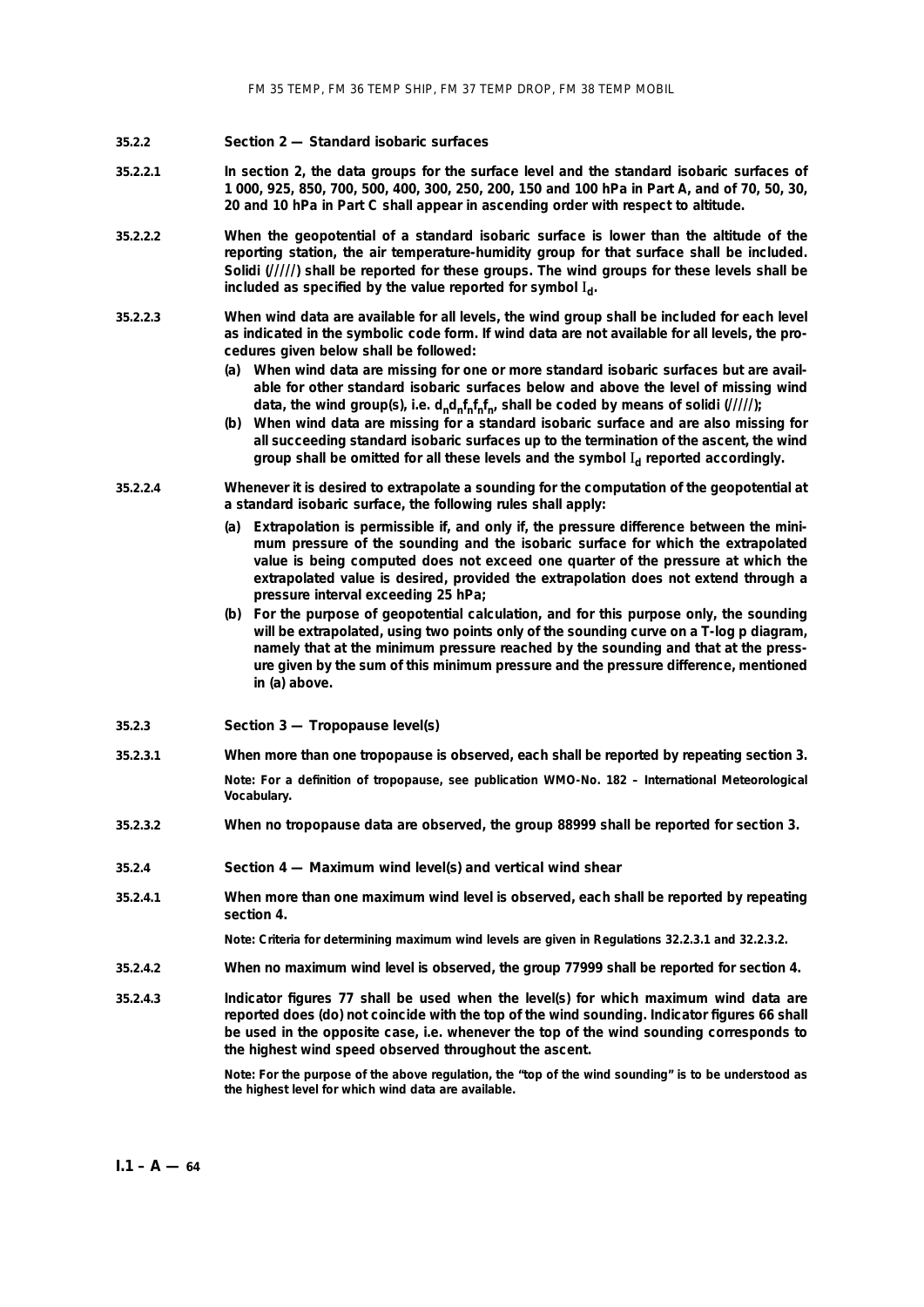FM 35 TEMP, FM 36 TEMP SHIP, FM 37 TEMP DROP, FM 38 TEMP MOBIL

## **35.2.4.4** *Group*  $(4v_bv_bv_av_a)$ Group  $4v_bv_bv_a$ <sub>a</sub> shall be included only if data for vertical wind shear are computed and **required.**

## **35.2.5** *Section 7 — Sounding system indication, radiosonde, system status, launch time, seasurface temperature groups*

**Section 7 is a mandatory section and shall always be reported. The groups srrarasasa and 8GGgg are mandatory for all TEMP reports: TEMP, TEMP SHIP, TEMP DROP and TEMP** MOBIL. In TEMP SHIP reports, the group  $9s_nT_wT_wT_w$  shall also be included.

**35.2.6** *Section 9 — Regional groups*

**Inclusion of groups of Section 9 shall be determined by regional decision.**

#### **35.2.7** *Section 10 — National groups*

**Inclusion of groups of Section 10 shall be determined by national decision.**

## **35.3 Parts B and D**

#### **35.3.1** *Section 5 — Significant levels with respect to temperature and/or relative humidity*

**35.3.1.1 If, in the determination of significant levels with respect to specified criteria for changes in air temperature and/or relative humidity, the criteria for either variable are satisfied at a particular point in altitude, data for both variables (as available) shall be reported for that level.**

> **Dew-point data shall be derived using the function (or a near equivalent) for the relationship between saturation vapour pressure over water and air temperature (specified in publication WMO-No. 49 —** *Technical Regulations***). Dew-point data shall not be reported when the air temperature is outside the range stated by WMO for the application of the function; a lesser range may be used as a national practice.**

> **The highest level for which a dew point is reported shall be one of the levels selected in accordance with Regulations 35.3.1.2 and 35.3.1.3.**

> **The reported significant levels** *alone* **shall make it possible to reconstruct the air temperature and humidity profiles within the limits of the criteria specified.**

#### **35.3.1.2 The following shall be included as "mandatory significant levels":**

- **(***a***) Surface level and the highest level of the sounding, or aircraft reference level and termination level for descent soundings;**
- **(***b***) A level between 110 and 100 hPa;**
- **(***c***) Bases and tops of inversions and isothermal layers which are at least 20 hPa thick, provided that the base of the layer occurs below the 300-hPa level or the first tropopause, whichever is the higher;**
- **(***d***) Bases and tops of inversion layers which are characterized by a change in temperature of at least 2.5°C or a change in relative humidity of at least 20 per cent, provided that the base of the layer occurs below the 300-hPa level or the first tropopause, whichever is the higher.**

**Note: The inversion layers of (***c***) and (***d***) may be comprised of several thinner inversion layers separated by thin layers of temperature lapse. To allow for this situation, the tops of the inversion layers of (***c***) and (***d***) shall each be at a level such that no further inversion layers, whether thick or thin, shall occur for at least 20 hPa above the level.**

**35.3.1.3 The following shall be included as "additional levels". They shall be selected in the order given, thereby giving priority to representing the temperature profile. As far as possible, these additional levels shall be the actual levels at which prominent changes in the lapse rate of air temperature occur:**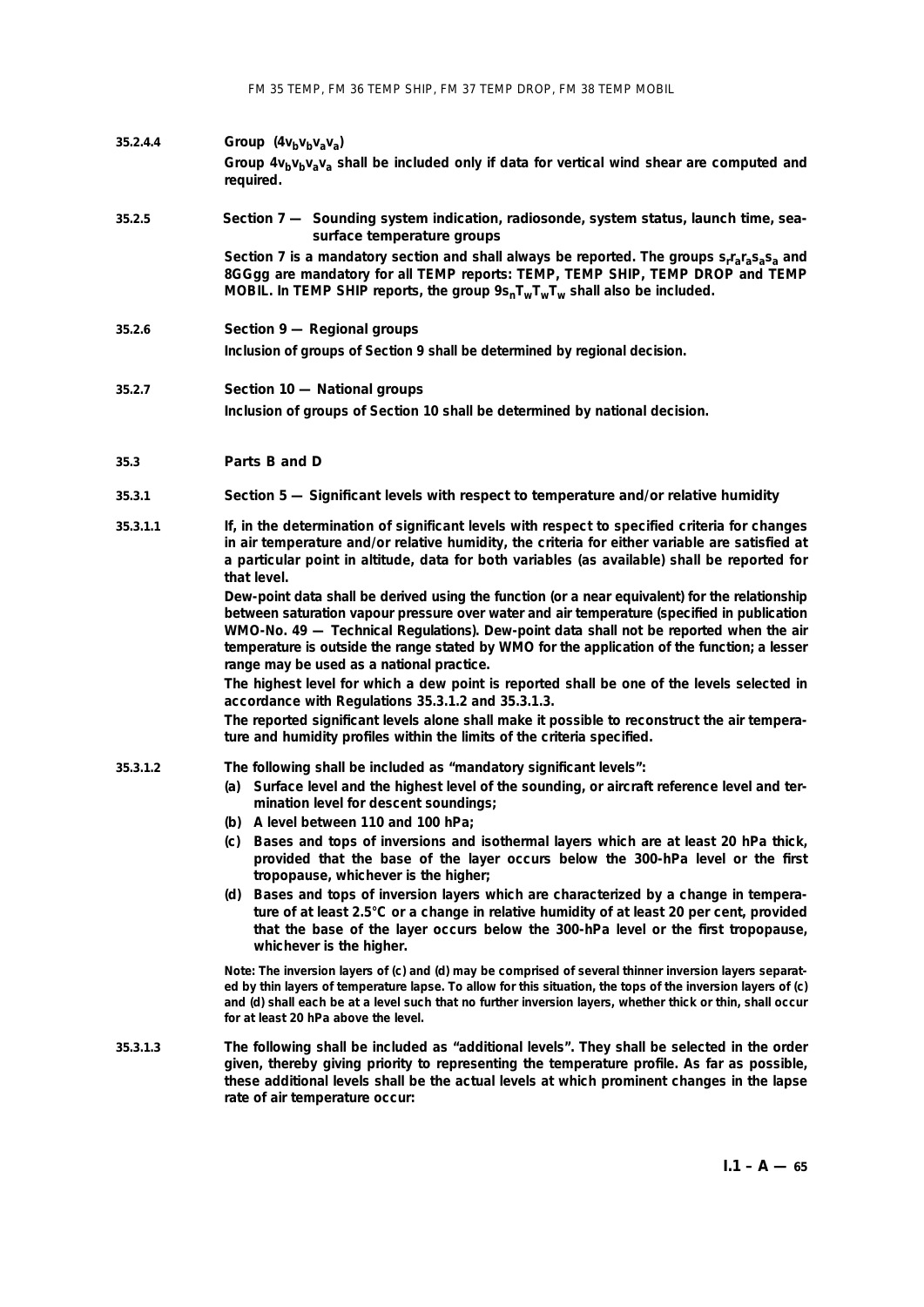- **(***a***) Levels which are necessary to ensure that the temperature obtained by linear interpolation (on a T-log P or essentially similar diagram) between adjacent significant levels shall not depart from the observed temperature by more than 1°C below the first significant level reported above the 300-hPa level or the first tropopause, whichever level is the lower, or by more than 2°C thereafter;**
- **(***b***) Levels which are necessary to ensure that the relative humidity obtained by linear interpolation between adjacent significant levels shall not depart by more than 15 per cent from the observed values. (The criterion of 15 per cent refers to an amount of relative humidity and NOT to the percentage of the observed value, e.g. if an observed value is 50 per cent, the interpolated value shall lie between 35 per cent and 65 per cent.);**
- **(***c***) Levels which are necessary to limit the interpolation error on diagrams other than T-log P. These levels shall be such that the pressure at one significant level divided by the pressure of the preceding significant level shall exceed 0.6 for levels up to the first tropopause and shall be determined by use of the method for selecting additional levels but with application of tighter criteria.**
- **35.3.1.4 When a significant level (with respect to air temperature and/or relative humidity) and a standard isobaric surface coincide, data for that level shall be reported in Parts A and B (or C and D, as appropriate).**
- **35.3.1.5 In Part B, the successive significant levels shall be numbered 00 (station level), the first level 11, the second level 22, . . . etc. . . . 99, 11, 22, . . . etc. In Part D, the first level above 100 hPa shall be numbered 11, the second 22, . . . etc. . . . 99, 11, 22, . . . etc. The code** figure 00 for n<sub>o</sub>n<sub>0</sub> in Part B shall never be used to indicate any level other than station level.
- **35.3.1.6 In Parts B and D, a layer for which data are missing shall be indicated by reporting the boundary levels of the layer and a level of solidi (/////) to indicate the layer of missing data, provided that the layer is at least 20 hPa thick. The boundary levels are the levels closest to the bottom and the top of the layer for which the observed data are available. The boundary levels are not required to meet "significant level" criteria. The boundary levels and the missing data level groups will be identified by appropriate nn numbers. For example:**

| $33P_3P_3P_3$ | $T_3T_3T_{a3}D_3D_3$ |
|---------------|----------------------|
| 44///         | 11111                |
| $55P_5P_5P_5$ | $T_5T_5T_{a5}D_5D_5$ |

**where the levels 33 and 55 are the boundary levels and 44 indicates the layer for which data are missing.**

#### **35.3.2** *Section 6 — Significant levels with respect to wind*

**35.3.2.1 Significant levels shall be chosen so that the data from them** *alone* **shall make it possible to reconstruct the wind profile with sufficient accuracy for practical use.**

> **Note: Criteria for determining significant levels with respect to changes in wind speed and direction are given in Regulation 32.3.1.**

**35.3.2.2 In Parts B and D, a layer for which data are missing shall be indicated by reporting the boundary levels of the layer and a level of solidi (/////) to indicate the layer of missing data, provided that the layer is at least 50 hPa thick. The boundary levels are the levels closest to the bottom and the top of the layer for which the observed data are available. The boundary levels are not required to meet "significant level" criteria. The boundary levels and the missing data level groups will be identified by appropriate nn numbers. For example:**

**33P3P3P3 d3d3f3f3f3 44/// ///// 55P5P5P5 d5d5f5f5f5**

**where the levels 33 and 55 are the boundary levels and 44 indicates the layer for which data are missing.**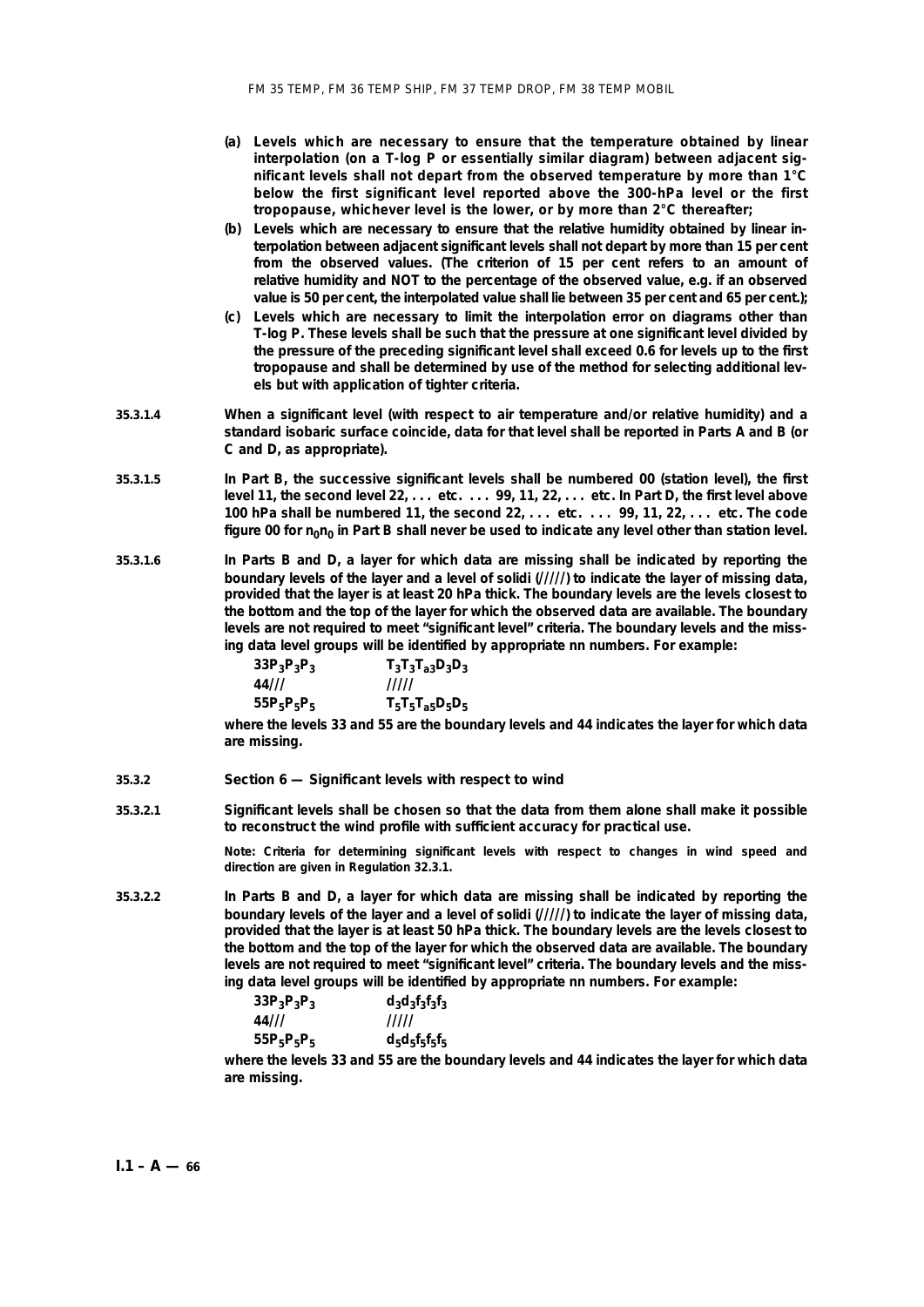#### **35.3.3** *Section 7 — Sounding system indication, radiosonde, system status, launch time, seasurface temperature groups*

Section 7 is a mandatory section and shall always be reported. The groups s<sub>r</sub>r<sub>a</sub>r<sub>a</sub>s<sub>a</sub>s<sub>a</sub> and **8GGgg are mandatory for all TEMP reports: TEMP, TEMP SHIP, TEMP DROP and TEMP** MOBIL. In TEMP SHIP reports, the group  $9s_nT_wT_wT_w$  shall also be included.

#### **35.3.4** *Section 8 — Cloud data*

- **35.3.4.1 In TEMP, TEMP SHIP and TEMP MOBIL reports, this section shall be used to report cloud** data. N<sub>h</sub>, h, C<sub>L</sub>, C<sub>M</sub> and C<sub>H</sub> shall be coded in accordance with the regulations in FM 12 **SYNOP (12.2.1.2, 12.2.7.2 and 12.2.7.3).**
- **35.3.4.2 This section shall not be included in TEMP DROP reports.**

# **35.3.5** *Section 9 — Regional groups*

**Inclusion of groups of Section 9 shall be determined by regional decision.**

#### **35.3.6** *Section 10 — National groups*

**Inclusion of groups of Section 10 shall be determined by national decision.**

\_\_\_\_\_\_\_\_\_\_\_\_\_\_\_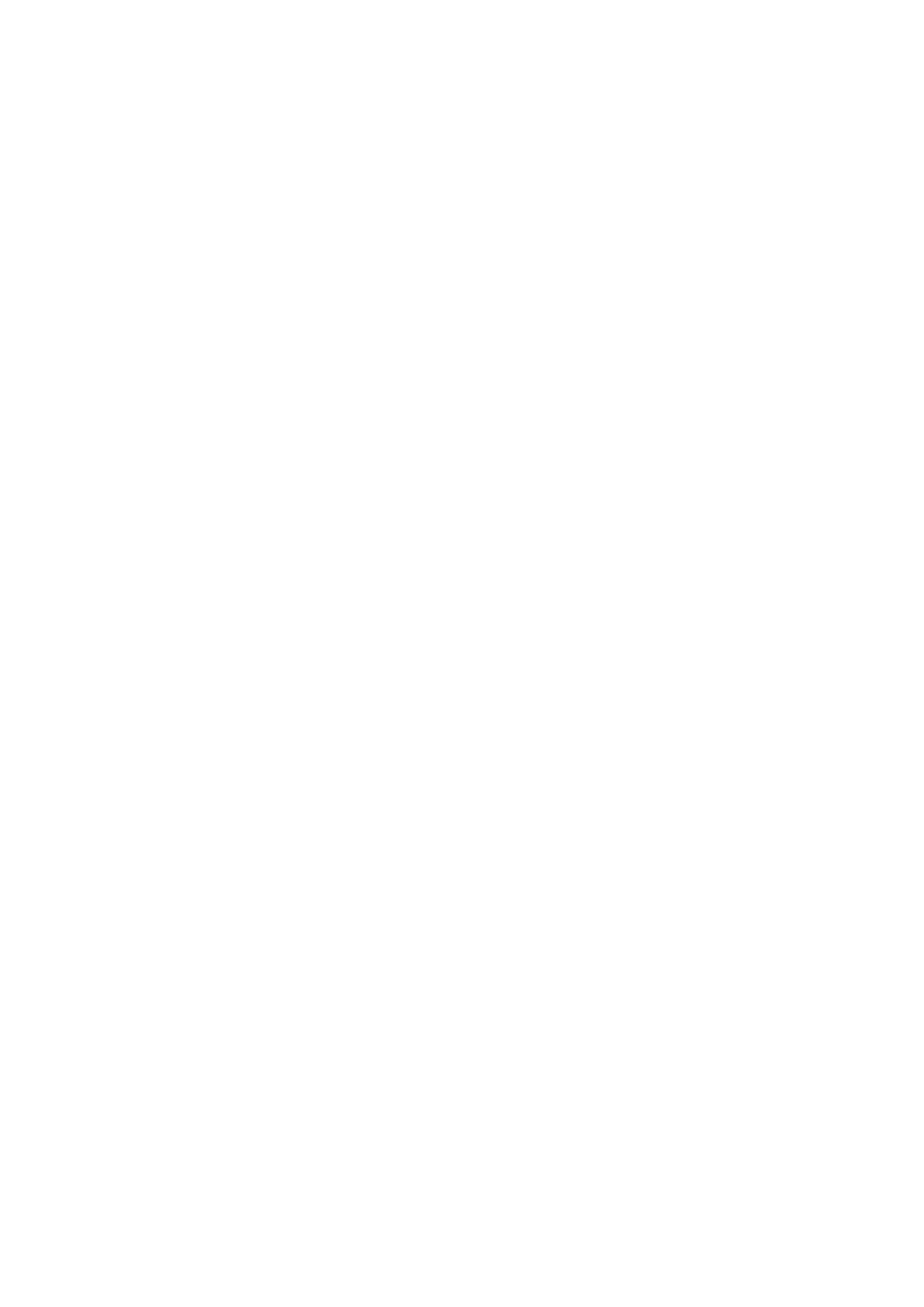| <b>FM 39-VI ROCOB</b> | Upper-level temperature, wind and air density report from a<br>land rocketsonde station |
|-----------------------|-----------------------------------------------------------------------------------------|
|                       |                                                                                         |

**FM 40–VI ROCOB SHIP Upper-level temperature, wind and air density report from a rocketsonde station on a ship**

# **CODE FORM:**

| SECTION 1        | $M_iM_iM_jM_i$                                                 | YYGGg                                                          | <b>ULLMM</b>                                    | $\text{II}$ iii $^*$<br>or<br>$99L_aL_aL_a$ | $Q_{c}L_{0}L_{0}L_{0}L_{0}$ | MMMULaULo <sup>*</sup> |
|------------------|----------------------------------------------------------------|----------------------------------------------------------------|-------------------------------------------------|---------------------------------------------|-----------------------------|------------------------|
|                  | $a_1e_7e_7c_7m_r$                                              | $r_m e_w e_w c_w m_r$                                          |                                                 |                                             |                             |                        |
| <b>SECTION 2</b> | $HHZ$ <sub>T</sub> TT<br>$HHZ_TTT$<br>.                        | ddfff<br>ddfff<br>.                                            | $(9d_p p_1 p_1 p_1)$<br>$(9d_p p_1 p_1 p_1)$    |                                             |                             |                        |
| <b>SECTION 3</b> | $(11Z_TT_1T_1$                                                 | $P_1P_1h_1h_1h_1$                                              | $d_1d_1f_1f_1f_1$                               |                                             |                             |                        |
|                  | .<br>$11Z_{\text{T}}T_{\text{n}}T_{\text{n}}$<br>$22Z_TT_1T_1$ | $P_nP_nh_nh_nh_n$<br>$P_1P_1h_1h_1h_1$                         | .<br>$d_n d_n f_n f_n f_n$<br>$d_1d_1f_1f_1f_1$ |                                             |                             |                        |
|                  | .<br>$22Z_TT_nT_n$<br>$33Z_{T}T_{1}T_{1}$                      | $\cdots\cdots\cdots$<br>$P_nP_nh_nh_nh_n$<br>$P_1P_1h_1h_1h_1$ | $d_n d_n f_n f_n f_n$<br>$d_1d_1f_1f_1f_1$      |                                             |                             |                        |
|                  | $33Z_TT_nT_n$<br>$44Z_TT_1T_1$                                 | $P_nP_nh_nh_nh_n$<br>$P_1P_1h_1h_1h_1$                         | $d_n d_n f_n f_n f_n$<br>$d_1d_1f_1f_1f_1$      |                                             |                             |                        |
|                  | .<br>$44Z_TT_nT_n$<br>$55Z_TT_1T_1$                            | $P_nP_nh_nh_nh_n$<br>$P_1P_1h_1h_1h_1$                         | $d_n d_n f_n f_n f_n$<br>$d_1d_1f_1f_1f_1$      |                                             |                             |                        |
|                  | .<br>$55Z_TT_nT_n$<br>$66Z_TT_1T_1$                            | $P_nP_nh_nh_nh_n$<br>$P_1P_1h_1h_1h_1$                         | $d_n d_n f_n f_n f_n$<br>$d_1d_1f_1f_1f_1$      |                                             |                             |                        |
|                  | .<br>$66Z_TT_nT_n$                                             | $P_nP_nh_nh_nh_n$                                              | $d_n d_n f_n f_n f_n$                           |                                             |                             |                        |

#### **Notes:**

(1) ROCOB is the name of the code for an upper-level (for altitudes greater than 20 km) temperature, wind and air density report of a rocketsonde observation from a land station. ROCOB SHIP is the name of the code of a rocketsonde report from a ship.

(2) A ROCOB report is identified by M<sub>i</sub>M<sub>i</sub>M<sub>j</sub>u = RRXX. A ROCOB SHIP report is identified by M<sub>i</sub>M<sub>i</sub>M<sub>j</sub>u = SSXX.

(3) The code form is divided into three sections as follows: *Section number Contents* 1 **Identification data** 2 Data for specified geometric altitudes 3 Data for isobaric surfaces (optional)

–––––––––– **\* Used in FM 39 only.**

**\*\* Used in FM 40 only.**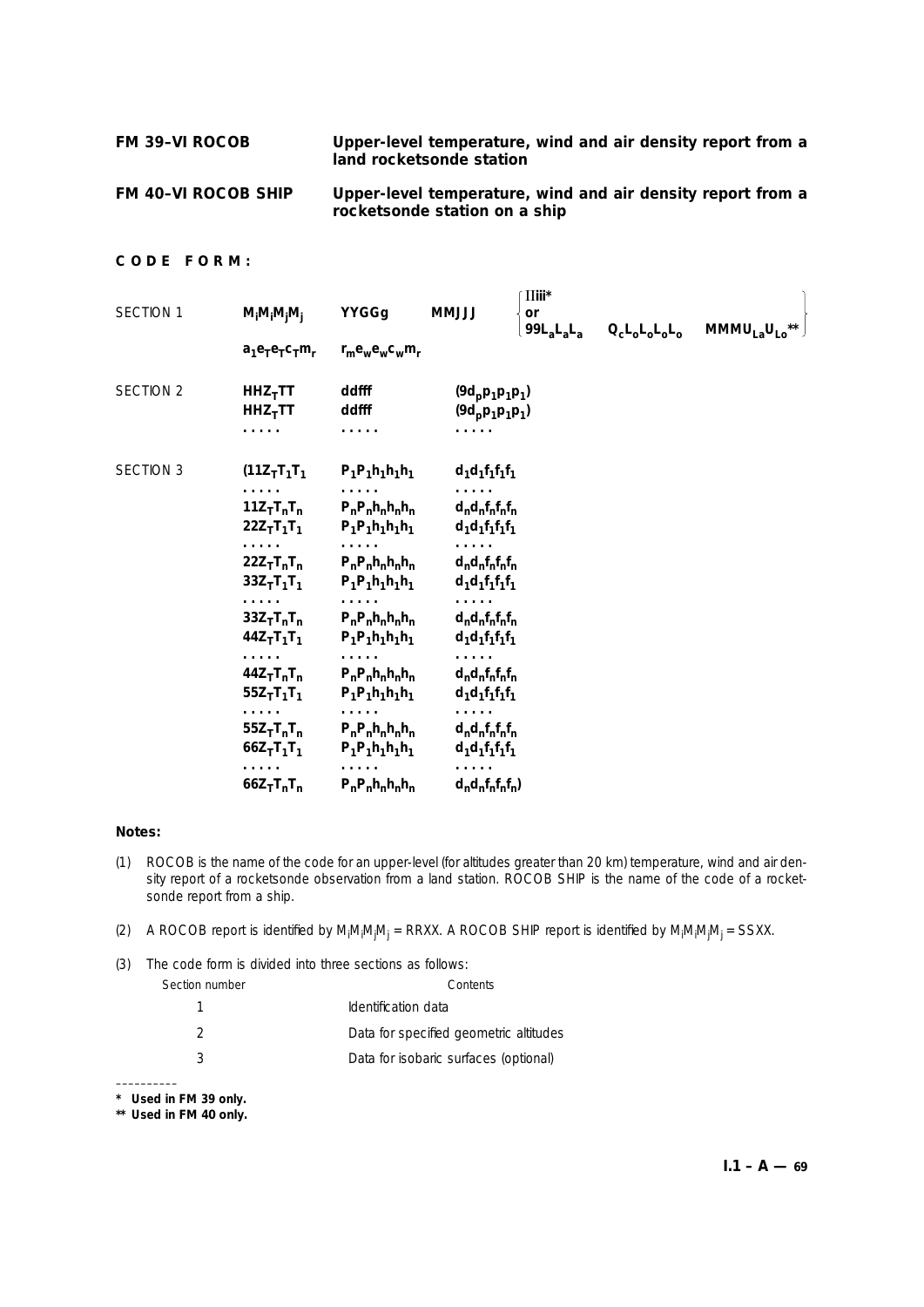#### **REGULATIONS:**

#### **39.1 General**

**The code name ROCOB or ROCOB SHIP shall not be included in the report.**

#### **39.2 Section 1 — Identification**

- **39.2.1 The land rocketsonde station shall indicate its position by means of the group** II**iii. The ship rocketsonde station shall indicate its position by means of the groups 99LaLaLa QcLoLoLoLo MMMULaULo.**
- **39.2.2 Section 1 shall not be transmitted as a separate report.**
- **39.2.3 The group MMJJJ shall be used to indicate, together with the group YYGGg, the year (JJJ), month (MM), day (YY) and time (GGg) of the firing of the rocket.**

#### **39.3 Section 2 — Specified geometric altitudes**

#### **39.3.1** *Mandatory levels*

- **39.3.1.1 Data shall be reported for each 5 km vertical interval, beginning at 20 km, up to the top of the ascent, and for the lowest level of the ascent for which data are available, provided its altitude is higher than 20 km.**
- **39.3.1.2 If data are not available for one or more of the mandatory altitudes specified in Regu– lation 39.3.1.1, the code groups for those levels shall be inserted in the report in their altitude sequence order with solidi (/, // or ///) reported for the missing elements.**

#### **39.3.2** *Significant levels*

- **39.3.2.1 All data shall be reported for those non-mandatory levels at which significant changes in wind speed or direction or temperature occur. The mandatory and significant levels shall be intermixed in the report in ascending order with respect to altitude.**
- **39.3.2.2 The reported significant data shall make it possible to reconstruct the wind and temperature curves between consecutive mandatory levels with sufficient accuracy for practical use.**
- **39.3.2.3 The criteria for significant changes shall be as follows:**
	- **(***a***) A departure of the wind speed of 5 or more metres per second from a linear interpolation between any two consecutive levels selected to be reported;**
	- **(***b***) A departure of the wind direction from a linear interpolation between any two consecutive levels selected to be reported, thus:**
		- **60° or more — when the average wind speed for the layer is 8 to 15 metres per second;**
		- **30° or more — when the average wind speed for the layer is 16 to 30 metres per second;**
		- **20° or more when the average wind speed for the layer is 31 metres per second or more;**
	- **(***c***) A temperature change of 3°C from a linear interpolation between any two consecutive levels selected to be reported.**

**Note: To satisfy these criteria, the following method of approximation is recommended:**

**(1) The bottom level and the top level of the 5 km stratum between two consecutive mandatory levels constitute the base lines for determining the significant levels in that stratum. If the wind and temperature criteria are not exceeded, no significant level need be reported. Whenever one of the parameters deviates by more than the limit specified in Regulation 39.3.2.3, the level of greatest deviation becomes a significant level, and data for all three parameters are reported for that level.**